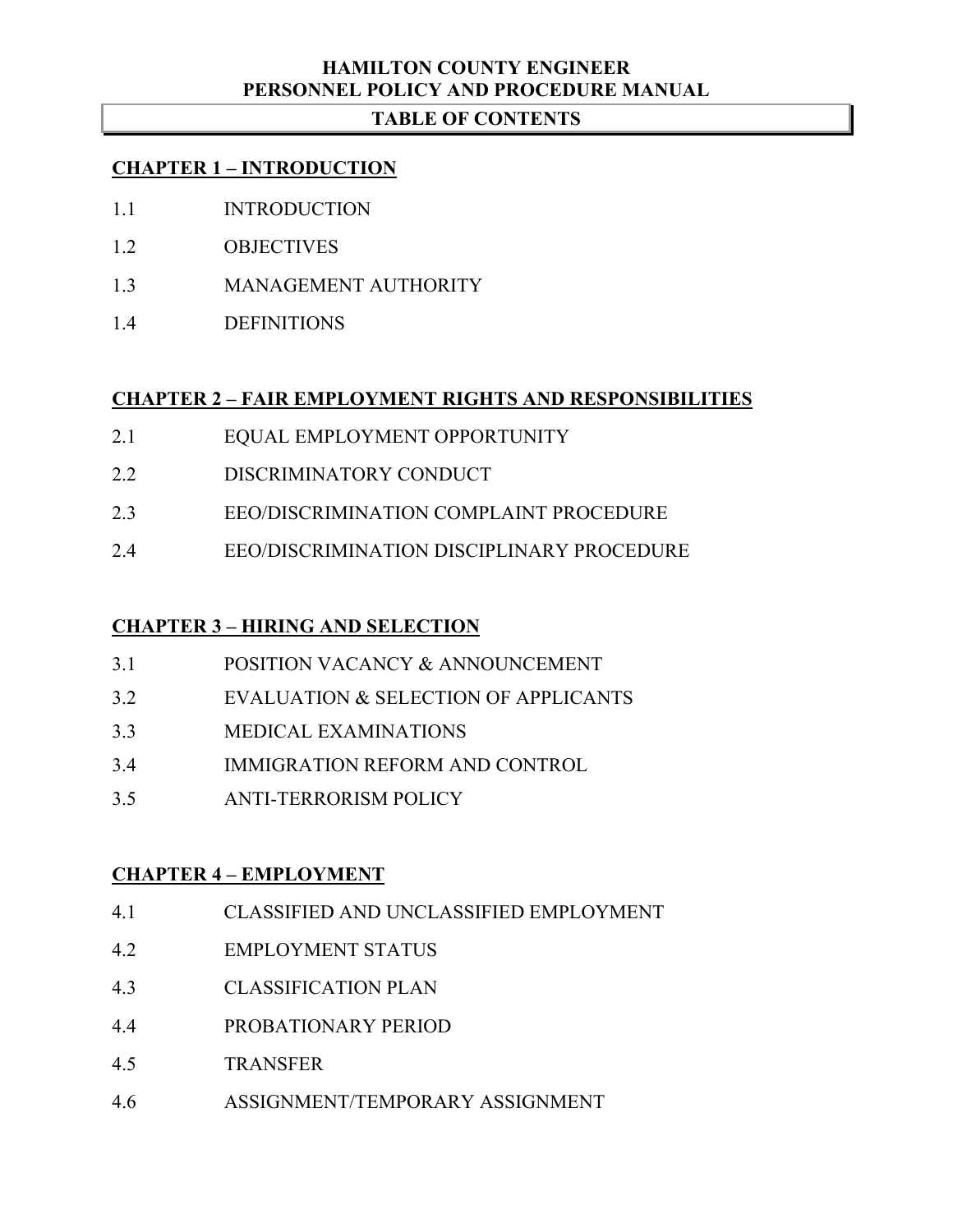## 4.7 PERFORMANCE EVALUATION

## **CHAPTER 5 – COMPENSATION/SCHEDULE**

- 5.1 COMPENSATION
- 5.2 PERFORMANCE BASED COMPENSATION
- 5.3 ASE CERTIFICATION PAY
- 5.4 HOURS OF WORK & OVERTIME
- 5.5 COMPENSATORY TIME
- 5.6 PAYROLL DEDUCTIONS

## **CHAPTER 6 –BENEFITS**

- 6.1 HOLIDAYS
- 6.2 VACATION
- 6.3 SICK LEAVE
- 6.4 INJURY LEAVE
- 6.5 FUNERAL LEAVE
- 6.6 EARNED PERSONAL DAY PROGRAMS
- 6.7 RETIREMENT PLAN
- 6.8 EXPENSE REIMBURSEMENT
- 6.9 INSURANCE
- 6.10 CONTINUATION OF MEDICAL INSURANCE (COBRA)

# **CHAPTER 7 – LEAVE**

| 7.1 | MILITARY LEAVE                      |
|-----|-------------------------------------|
| 7.2 | <b>COURT LEAVE (JURY DUTY)</b>      |
| 7.3 | <b>LEAVE OF ABSENCE WITHOUT PAY</b> |
| 7.4 | FAMILY AND MEDICAL LEAVE            |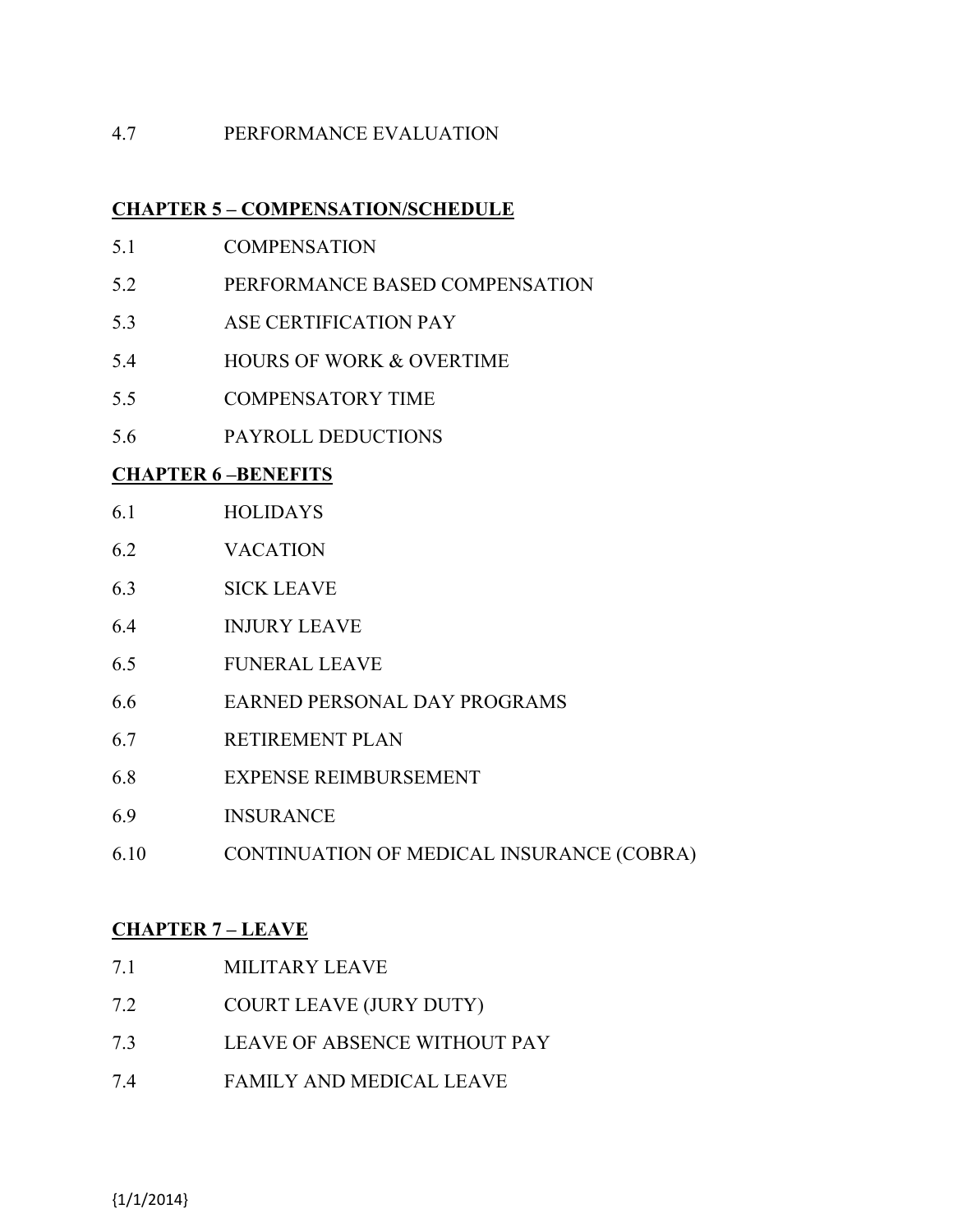- 7.5 ADMINISTRATIVE LEAVE
- 7.6 LEAVE DONTATION PROGRAM

## **CHAPTER 8- CONDUCT**

- 8.1 ATTENDANCE
- 8.2 ETHICS
- 8.3 USE OF ENGINEER TOOLS, VEHICLES & EQUIPMENT
- 8.4 CELLULAR DEVICES
- 8.5 USE OF COMPUTER/INTERNET/ELECTRONIC MAIL
- 8.6 SOCIAL MEDIA
- 8.7 OUTSIDE EMPLOYMENT
- 8.8 DRESS AND APPEARANCE
- 8.9 SOLICITATION AND DISTRIBUTION
- 8.10 USE AND POSSESSION OF ALCOHOLIC BEVERAGES
- 8.11 DRUG FREE WORKPLACE
- 8.12 COMMERCIAL DRIVERS LICENSES
- 8.13 PERSONNEL FILES
- 8.14 PUBLIC RECORDS
- 8.15 USE OF EMPLOYER INFORMATION
- 8.16 PRIVACY
- 8.17 BUILDING ACCESS
- 8.18 HEALTH AND SAFETY
- 8.19 WORKPLACE VIOLENCE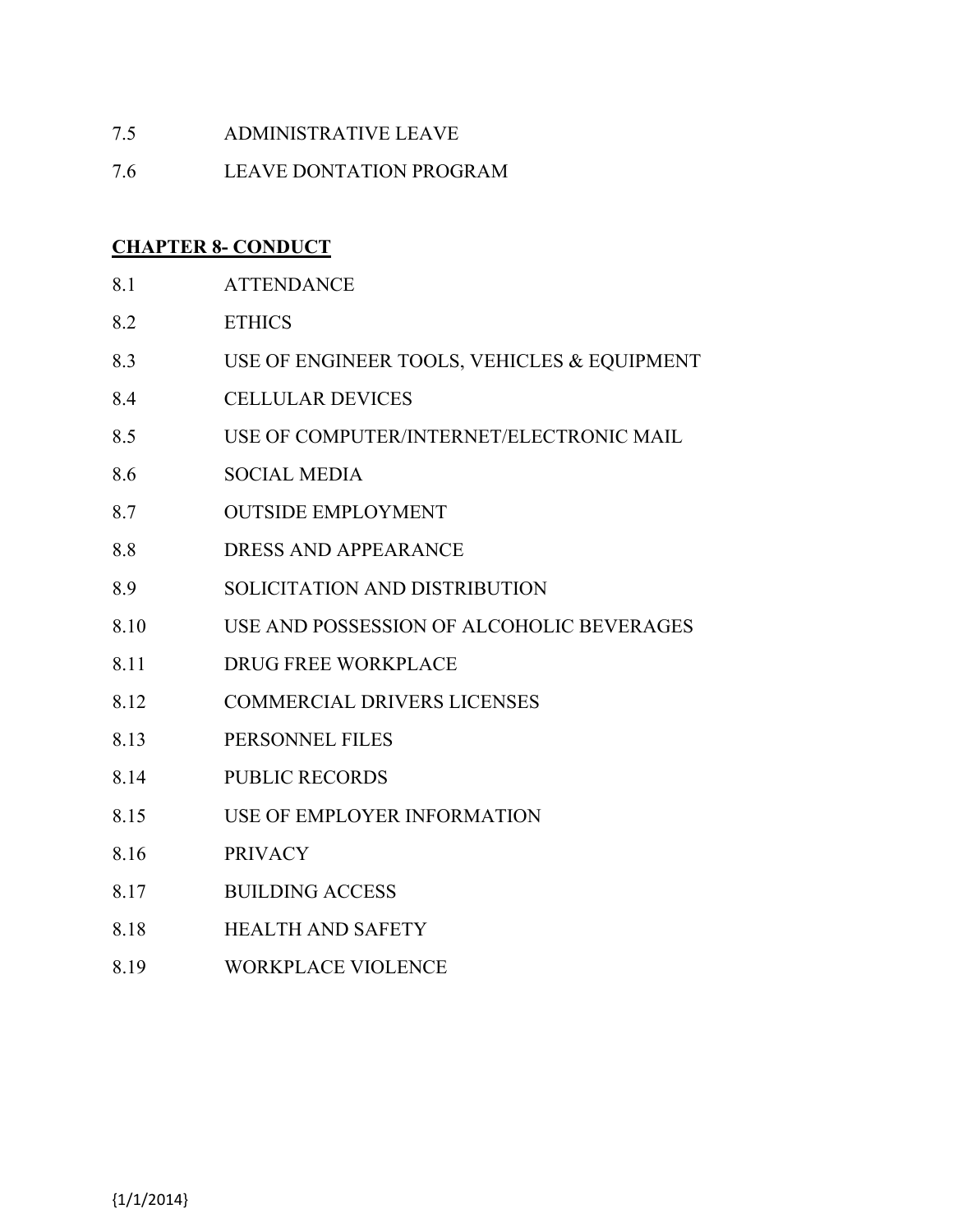# **CHAPTER 9 – DISCIPLINE**

- 9.1 DISCIPLINE
- 9.2 PROGRESSIVE DISCIPLINE
- 9.2A GUIDELINES FOR DISCIPLINE
- 9.3 PRE-DISCIPLINARY CONFERENCE
- 9.4 APPEALS OF PERSONNEL ACTIONS
- 9.5 GRIEVANCE PROCEDURE

# **CHAPTER 10 – NON-DISCIPLINARY SEPARATION**

- 10.1 RESIGNATION
- 10.2 RETIREMENT
- 10.3 REDUCTION IN FORCE/LAYOFF
- 10.4 DISABILITY SEPARATION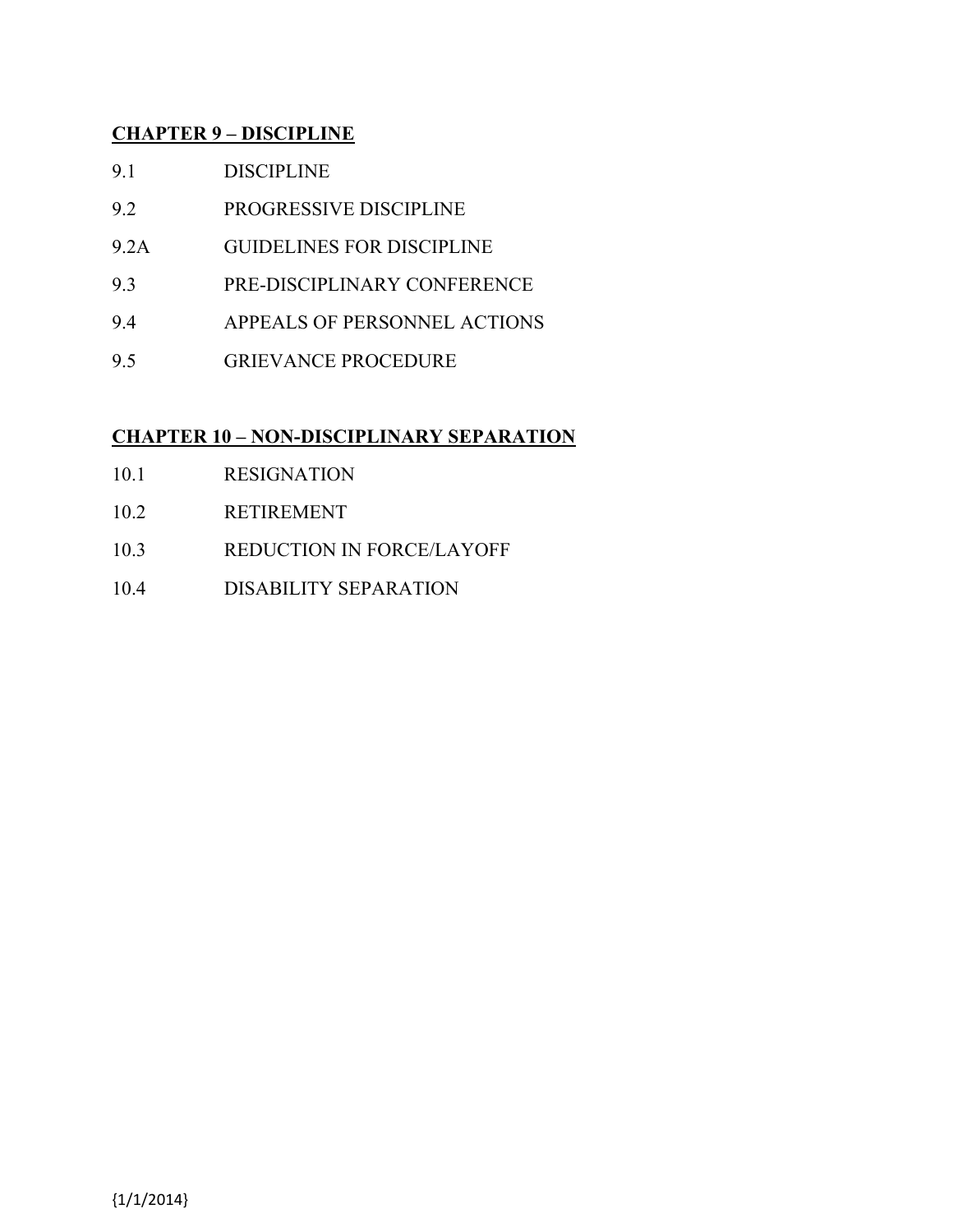# **HAMILTON COUNTY ENGINEER PERSONNEL POLICY AND PROCEDURE MANUAL**

# **CHAPTER 1 INTRODUCTION**

- 1.1 INTRODUCTION
- 1.2 OBJECTIVES
- 1.3 MANAGEMENT AUTHORITY
- 1.4 DEFINITIONS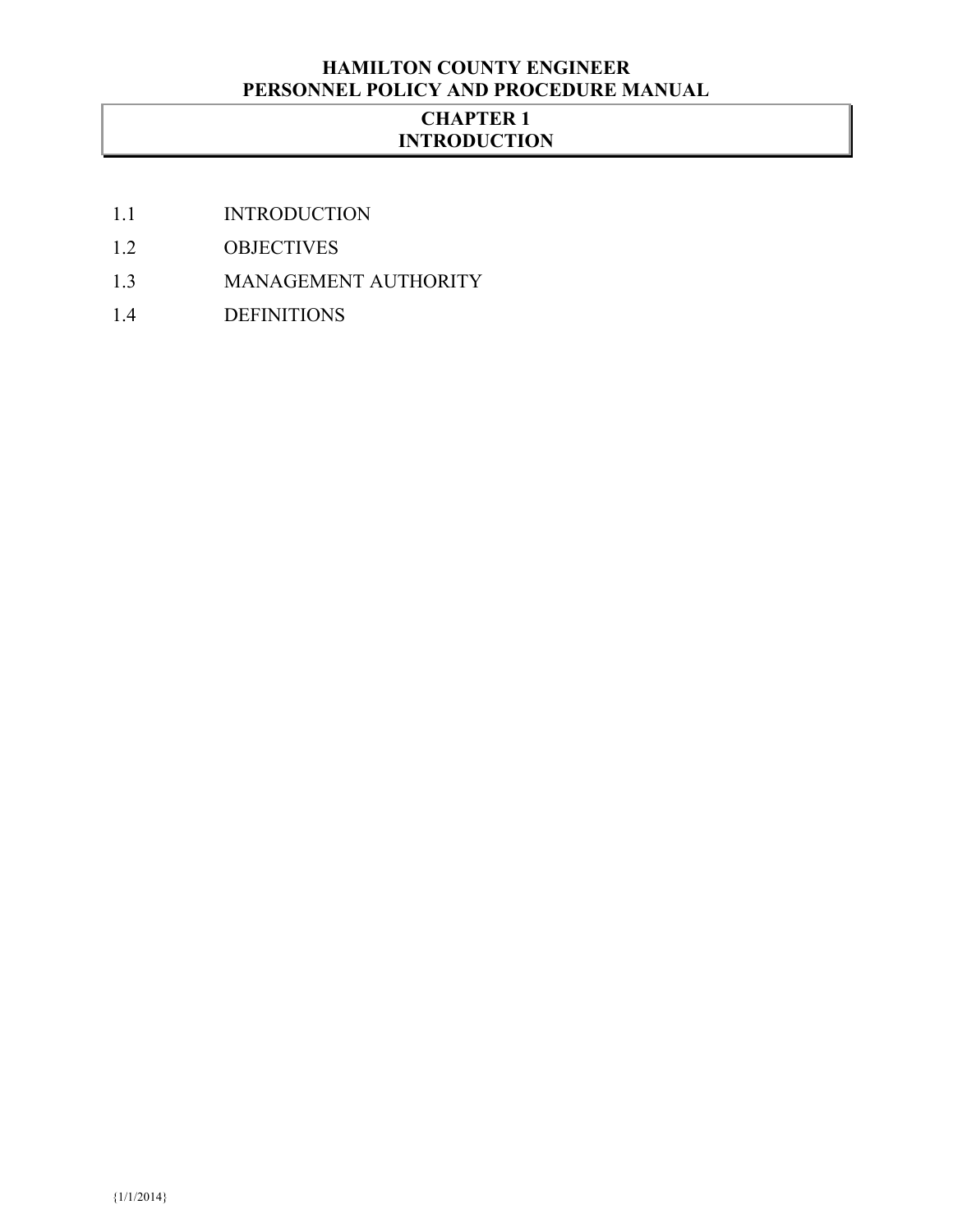## **INTRODUCTION SECTION 1.1**

Policies are defined as the basic rules that guide administrative action in accomplishing an organization's objectives. Comprehensive and clearly defined policies, which are consistently and fairly administered, are essential to the success of any organization.

This manual contains those policies set forth for employees of the Hamilton County, Ohio, Engineer's Office, (hereinafter also referred to as the "Employer"). All personnel charged with the responsibility of administering policy must be thoroughly familiar with the contents of this manual. Furthermore, it is essential that these policies be administered in a systematic, fair, and impartial manner.

It is the responsibility of each employee to become familiar with the policies contained in this manual and to comply with their administration. Employees should address questions of policy interpretation to their supervisor or other designated personnel.

Undoubtedly, there will be situations that require administrative interpretations of the policies set forth in this manual. An effort must be made to ensure that such decisions are made as objectively and consistently as possible, keeping the general intent of the policy in mind.

The policies set forth in this manual supersede all previously written and unwritten County Engineer personnel policies. In the event there is a conflict between the policies set forth in this manual and any applicable law, the applicable law will prevail.

## **The policies outlined in this manual are presented as a matter of information only, and may be changed at anytime by the Employer. This manual is not an expressed or implied employment contract. No representative of the Employer has the authority to enter into an agreement with any employee that is contrary to the foregoing.**

Amendments: As conditions change within the agency, it may be necessary to add, delete, or revise specific policies that have been affected by such change. Supervisory personnel may recommend changes in policies and procedures covered by this manual. Likewise, matters not already addressed may be brought to the attention of the County Engineer and/or his designee so that new policies or procedures may be reviewed and formulated if necessary and justified. The original of the new section shall be placed in the Master Copy of the manual. All updated or revised polices will be posted, distributed to all manual holders, and communicated to all affected employees prior to the effective date. Depending upon the significance of the revision, the County Engineer will decide the manner in which it should be communicated (i.e., group meetings, bulletin boards, paycheck enclosures, employee handbook revisions, etc.).

Departmental Procedures or Work Rules: Each Department may adopt procedures or work rules applicable to that Department based upon the unique operational needs. The County Engineer or his/her designee must approve all Departmental procedures or work rules prior to implementation. Departmental procedures or work rules will be communicated to all affected employees.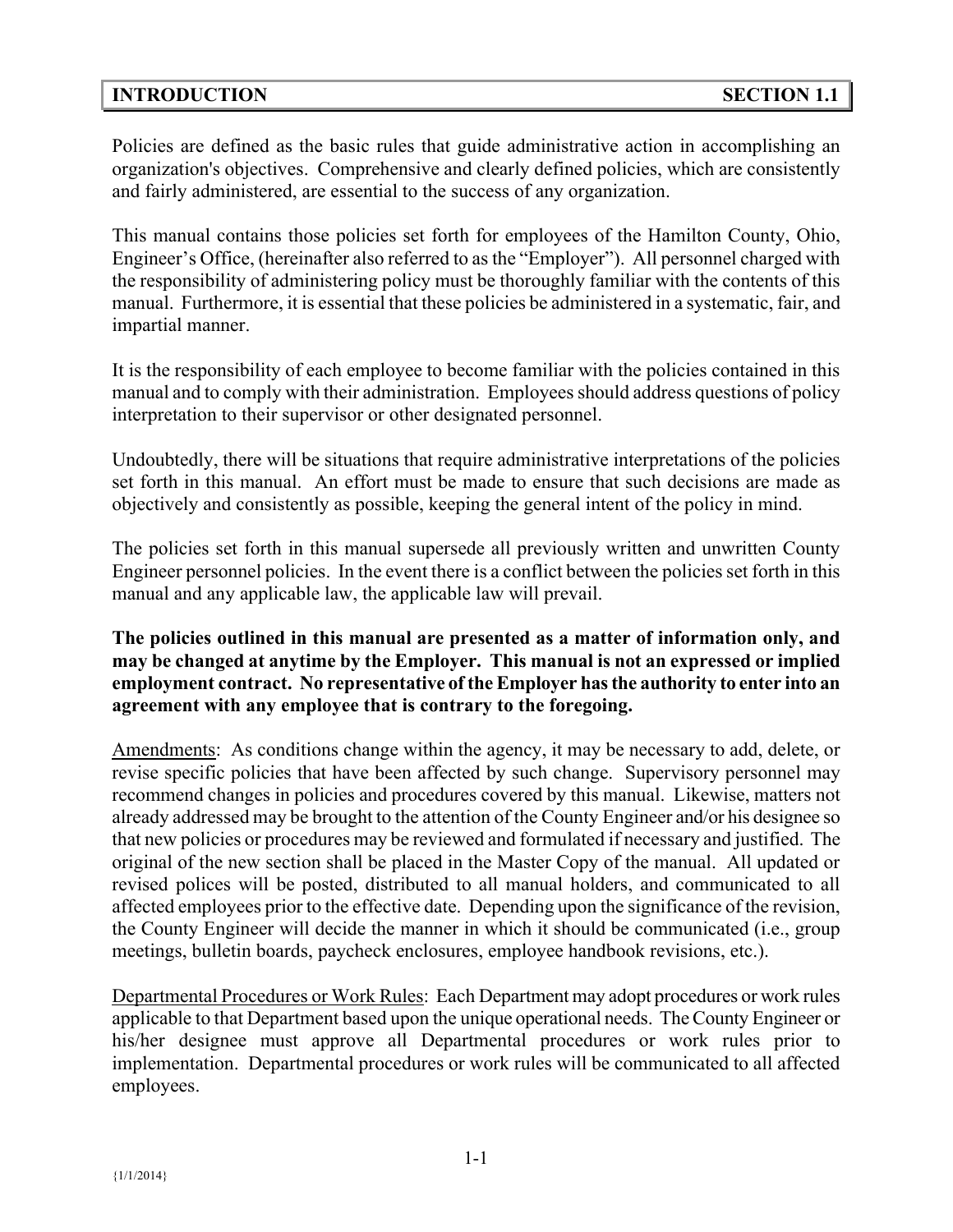Severability: If any section or part of this manual or any amendment is invalidated by operation of law or by order of a court of competent jurisdiction, or compliance with or enforcement of any section or part of this manual is restrained by a court, the law or court decision shall prevail. The remainder of this manual and any amendments shall not be affected by the above action and shall remain in full force and effect, unless the context of the manual as a whole indicates that another section should be invalidated as well to conform with the Employer's intent.

Dissemination: The Personnel Office shall maintain a Master Copy as the official copy of the manual. The County Engineer or designee shall make and distribute copies of the manual to all applicable Departments, supervisors, and employees and maintain a list of each individual receiving a copy of the manual and the date issued. Copies of revised policies or procedures shall be sent to all those individuals originally issued a copy of the manual. In each case, a directive should be attached naming which policy or procedure the new section is to replace and its effective date. The directive should also instruct the individual to place the revised section(s) in their manual and to destroy the outdated section(s).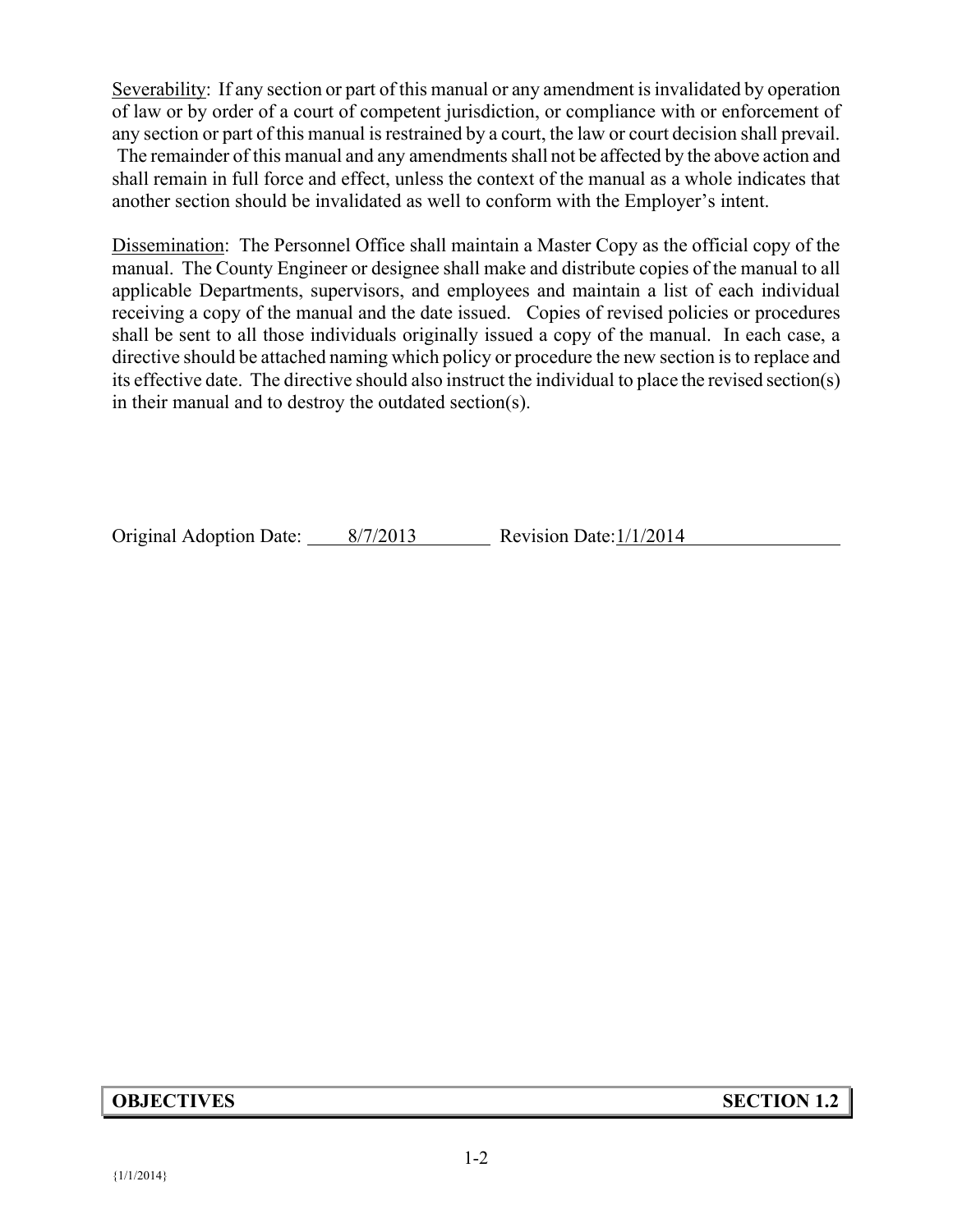The Hamilton County Engineer recognizes that a personnel system that recruits and retains competent, dependable personnel is indispensable to effective government operations. The policies and procedures set forth in this manual are designed to:

- A. Promote high morale and foster good working relationships among employees of the County Engineer by providing uniform personnel policies;
- B. Enhance the attractiveness of a career with the County Engineer and encourage each of its employees to give his/her best effort to the County Engineer and the public;
- C. Encourage courteous and dependable service to the public;
- D. Provide fair and equal opportunity for qualified persons to enter and progress through County Engineer's Office service based on merit and fitness as determined through objective and practical personnel management methods;
- E. Ensure that all County Engineer's Office operations are conducted in an ethical and legal manner so as to promote its reputation as an efficient and progressive body.

Original Adoption Date: 8/7/2013 Revision Date: 1/1/2014

#### **MANAGEMENT AUTHORITY SECTION 1.3**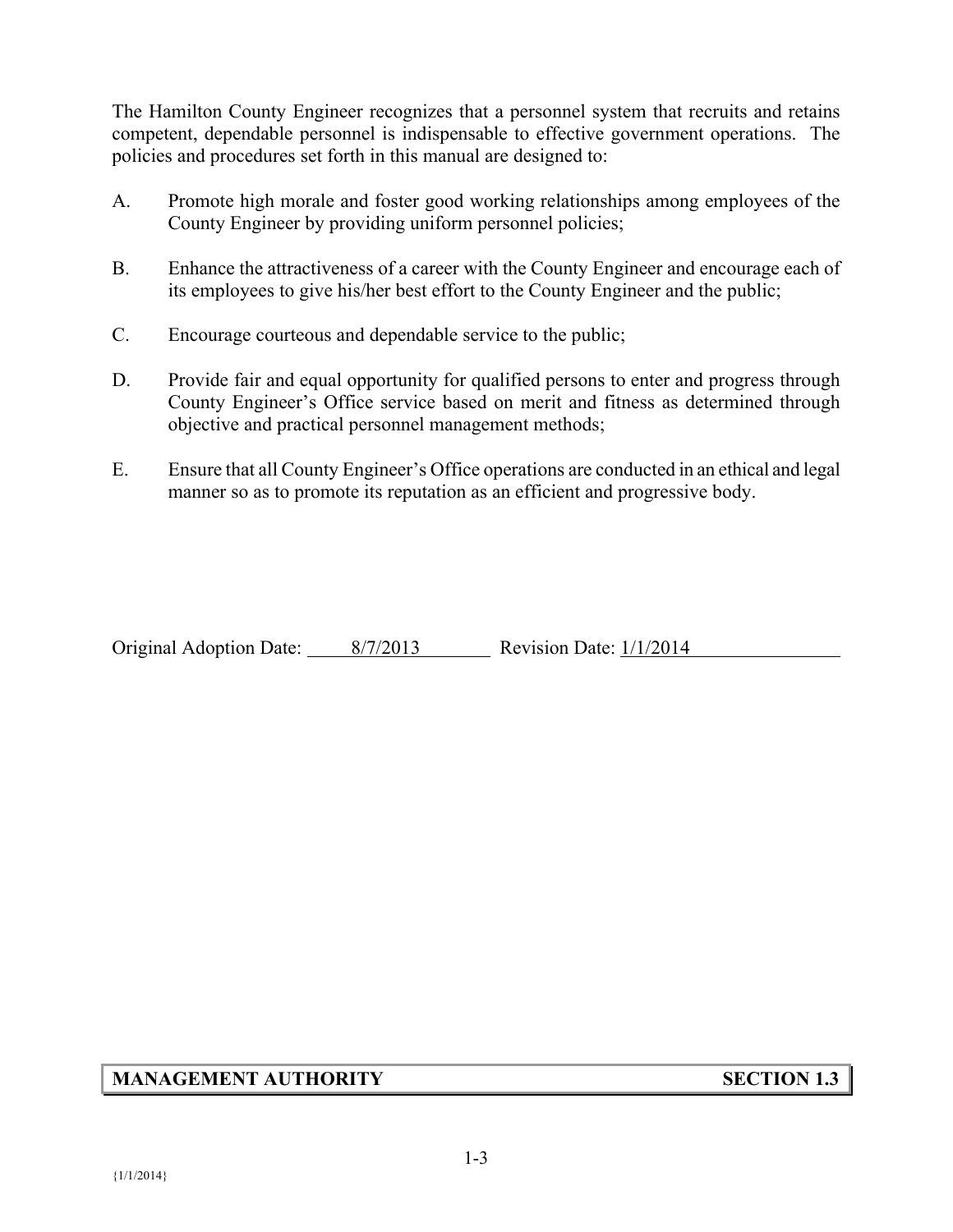The Hamilton County Engineer reserves the right to establish policies and procedures governing the workforce, and to direct the operation of the Departments under his control. Such policies and procedures shall be consistent with the policies and procedures set forth in this manual and all applicable state and federal laws. These policies and procedures may include, but are not limited to:

- A. determination of methods and procedures to carry out the overall mission of the Office;
- B. standards of services;
- C. overall budget;
- D. size and organizational structure of the workforce;
- E. assignment of duties;
- F. hours of operation and employment;
- G. compensation of personnel;
- H. hiring, discipline, promotion, transfer, termination of personnel;
- I. the right to lay off employees for lack of work, lack of funds or due to job abolishment; and
- J. the right to add, delete, amend and/or revise policies, procedures, and work rules.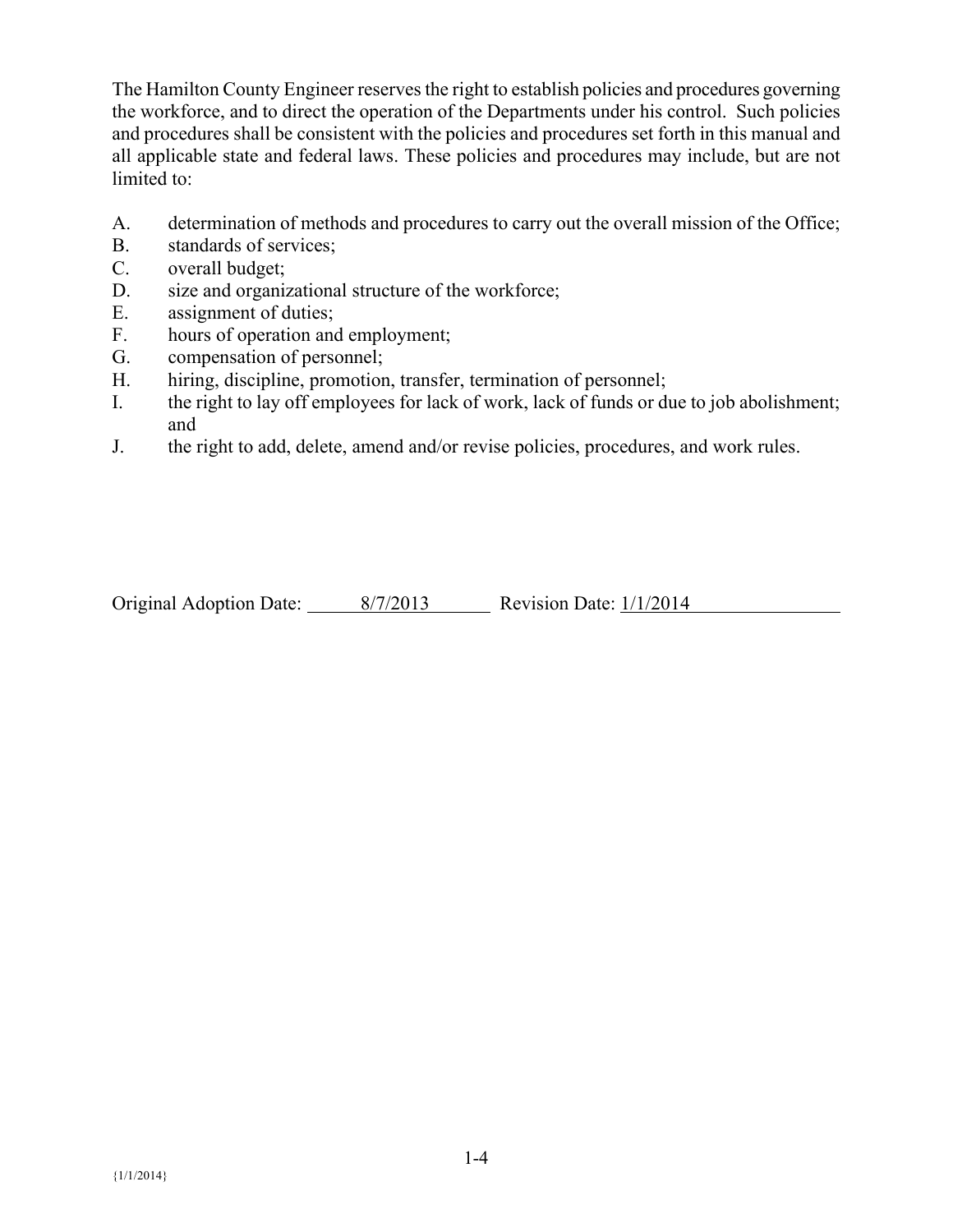#### **DEFINITIONS SECTION 1.4**

For the purpose of this manual, the following words or phrases shall be defined as outlined below. The only exceptions shall be when a specific word or phrase is redefined for the purpose of a particular policy.

Absenteeism: The practice of a worker failing to report to work for a period of one or more days. Misuse or abuse of sick leave, FMLA, and/or Leave Donation Program is also an example of absenteeism.

Absent with Leave (Excused Absence): Being absent from work with approval from the Employer. Approval of an absence requires consent from the appropriate level of supervision as required by the applicable leave policy or procedure (e.g. vacation, sick leave, personal leave, unpaid leave, etc.).

Absent Without Leave: Failure to report for or be at work without authorization from the Employer to be absent.

Active Pay Status: The conditions under which an employee is eligible to receive pay, including time actually worked, vacation time, holidays, compensation time, overtime, personal days, and paid sick leave, paid funeral leave, paid military leave, or paid court leave.

Appointing Authority: The Hamilton County Engineer.

Classification: A group of positions that involve similar job duties and responsibilities require similar qualifications, and which are properly designated by a common descriptive title indicating the general nature of the work. A classification may include only one (1) position in some circumstances.

Continuous Service (Seniority): The uninterrupted service of an employee with the County Engineer's Office where no break in service occurs. Illness, injury, or any other legitimate and properly authorized leave shall not constitute a break in service.

County Personnel Department: Refers to the Hamilton County Human Resources Department.

Days: Work Days vs. Calendar Days

Work day- Typical work schedule is Monday 12am –Friday 11:59pm in which work is performed. Saturday and Sunday are not considered a work day.

Calendar day- Consists of all days of the week.

Demotion: The act of placing an employee in a job classification that carries a lower rate of pay than that previously held.

Department: The organizational unit directed and controlled by the County Engineer and charged with a specific public service function and mission, including: Administration,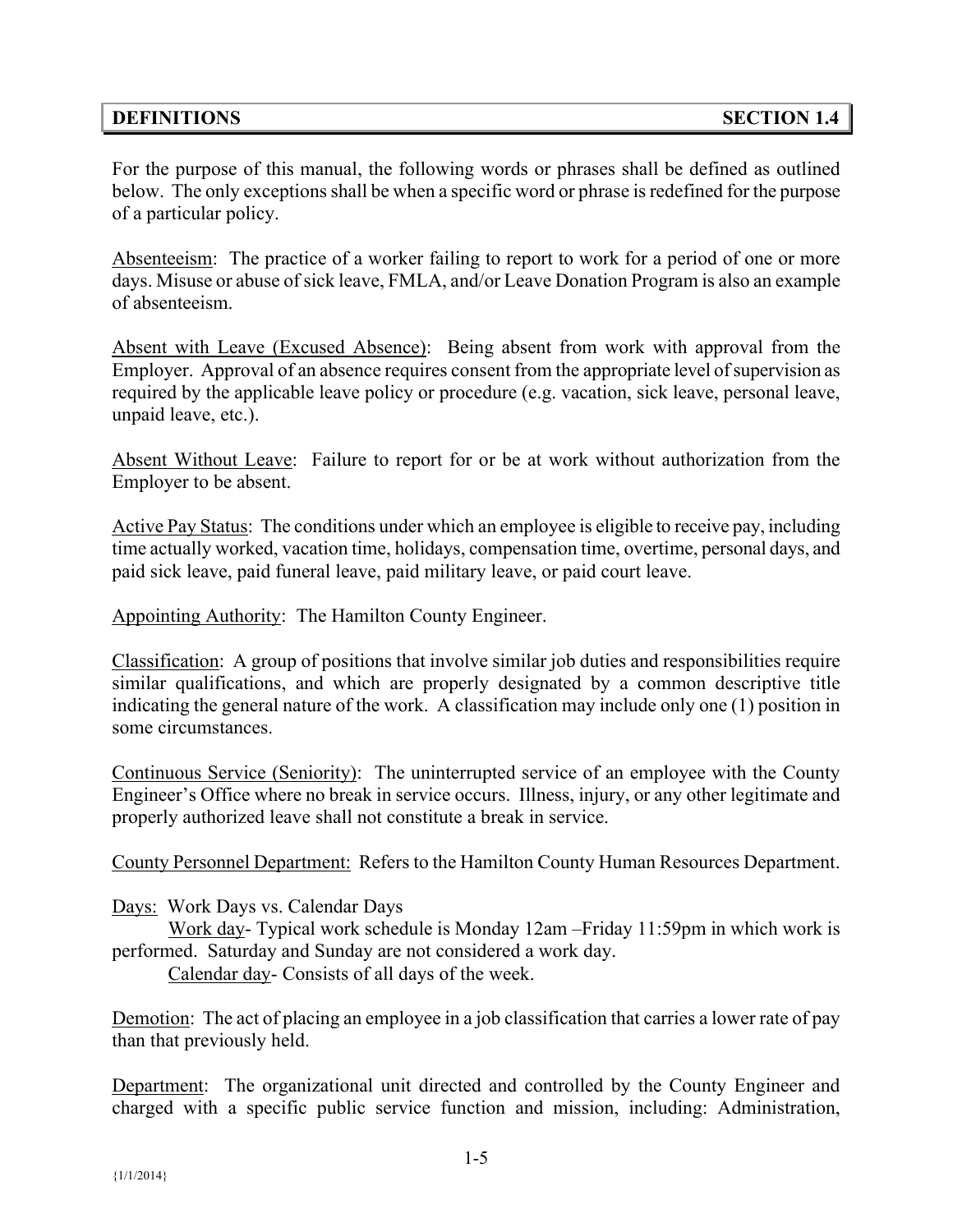Bridge/Road Maintenance & Traffic, Budget, Construction/Permits/Subdivision, Garage Administration & Equipment/Facilities Maintenance, Personnel, Planning & Design/Right of Way/Storm Water, Road Records/Purchasing, and Survey/Computer/GIS/Tax Map.

Department Head: Those individuals responsible for the management of one (1) or more Departments.

Designee: Any employee authorized by the County Engineer to perform a function with or on behalf of the County Engineer.

Dishonesty: The disposition to lie, cheat or defraud; untrustworthiness; lack of integrity; intent to deceive.

Employee: Any person holding a position subject to appointment, removal, promotion or reduction by the County Engineer. All references to employees in this manual designate both sexes, and wherever the male gender is used it shall be construed to include male and female employees.

Employer: The Hamilton County Engineer or other person authorized to act on behalf of the County Engineer.

Immediate Family Member: Includes the employee'sspouse, parent, sibling, child, grandparent, grandchild, mother-in-law, father-in-law, sister-in-law, brother-in-law, daughter-in-law, son-inlaw, step-child, step-parent, step-sister, step-brother, or legal guardian or other person who stands in the place of a parent.

Incompetence: The lack of ability, qualifications, or fitness of the employee to perform the duties and responsibilities required of the employee. This applies to permanent and temporary positions.

Insubordination: Intentional failure to perform duties required of an employee; refusal to obey an order issued by the employee's administrative superior (supervisor); intentionally undermining the authority of an administrative superior.

Intoxication: The condition of a person affected by the immediate use of intoxicating drinks or other substances; the state of one who is under the influence of controlled substances. The effect produced upon the person by drinking intoxicating liquors or ingesting other intoxicating substances to such an extent that the normal condition of the individual is changed and his/her capacity for rational action and conduct is substantially lessened.

Leave of Absence Without Pay: The period of time during which an employee is excused from active service and receives no pay from the County.

Malfeasance: The commission of some act that is positively unlawful; the doing of an act that is wholly wrongful and unlawful; the doing of an act which a person ought not to perform.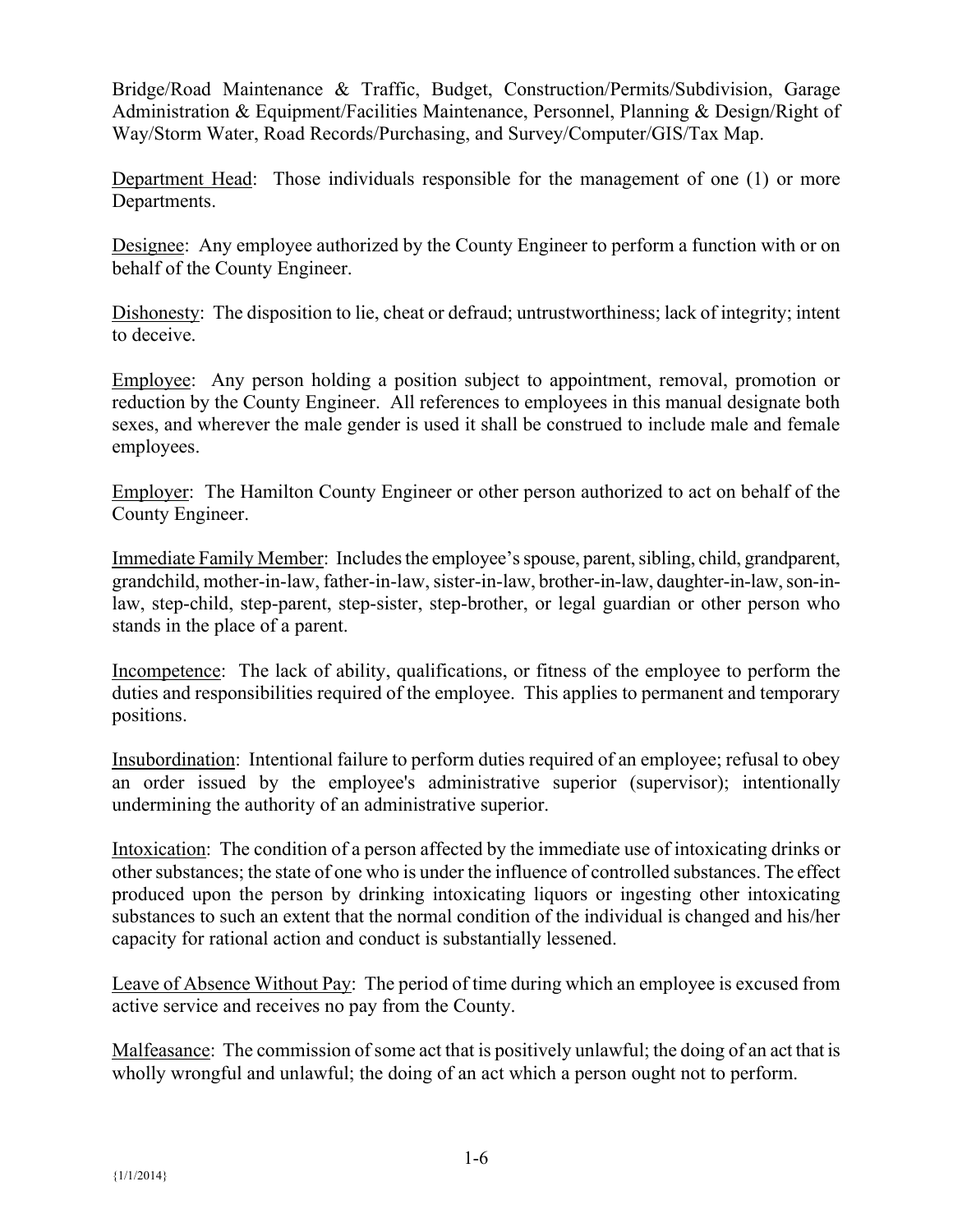Misfeasance: The improper performance or commission of some act that a person may lawfully do.

Neglect of Duty: Omission or failure to perform a task that can and should be done, or that is required to be done; an absence of care or attention in the doing of a task; a designed refusal or unwillingness to perform one's duty.

Nonfeasance: Non-performance of some act that ought to be performed, the total omission to perform a required duty, or the total neglect of duty.

Pay Period: The fourteen (14) day period of time during which an employee earns his/her pay from the Employer.

Personnel Office: Refers to the Engineer's Personnel Department.

Position: The set of job duties and responsibilities performed by an individual employee as assigned by the Employer.

Probationary Period: The period of time at the beginning of an original appointment or immediately following a promotion that constitutes a trial or testing period for the employee.

Promotion: The act of placing an employee in a job classification that carries a higher rate of pay than that previously held due to an increase in job responsibilities and/or work load If applicable, the Engineer will indicate such advancement in writing. NOTE: A change in classification does not automatically indicate a promotion.

Re-Classification: The act of changing an employee's current job classification to reflect the requirements of the employee's current responsibilities. A re-classification is not deemed a promotion and does not necessarily merit a salary increase. Re-classifications are normally based upon a completed and approved job audit and are at the discretion of the Engineer.

Removal: The termination of an employee's employment with the Employer.

Sick Leave Abuse: The use of sick leave for any purpose other than as provided by these policies. Examples include: calling in sick when the employee is able to work; reporting illness in the immediate family when such illness does not exist; reporting off sick to participate in some other activity or to take care of personal business; establishing a pattern of reporting off sick on certain days of the week or following regular days off; failing to follow the rules and regulations regarding use of sick leave and reporting procedures repeatedly.

Social Media: Any online utility/information delivery functionality. Refers to the use of websites such as, but not limited to, Facebook, Myspace, Twitter, Flickr, LinkedIn, etc. Blogs and other internet forums are also considered in this class.

State Service: Includes all offices and positions in the service of the state and the counties and general health districts of the state. "State service" does not include offices and positions in the service of the cities, city health districts, and city school districts of the state.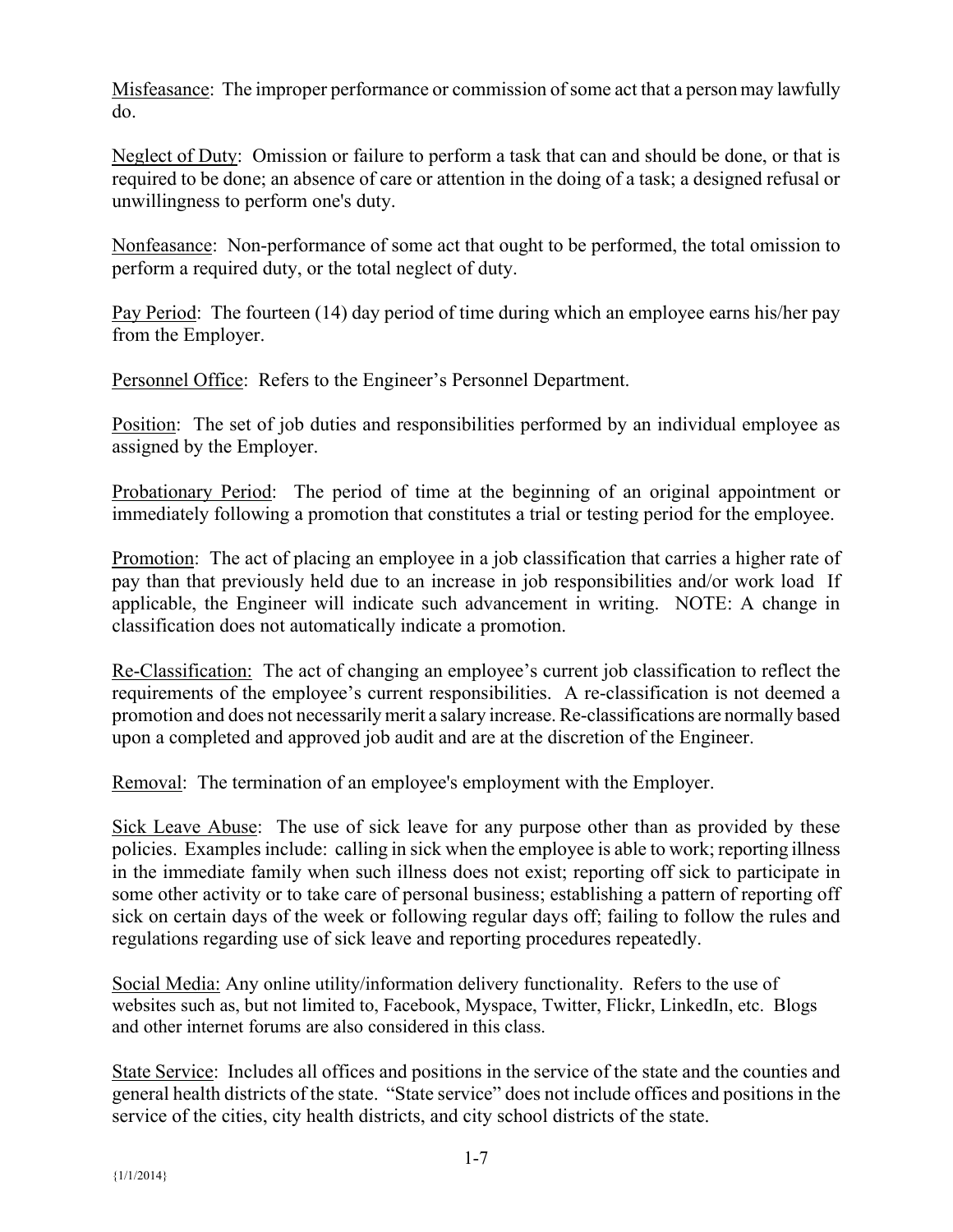Supervisor: An individual who has been authorized by the Employer or designee to oversee and direct the work of other employee(s).

Suspension: The act of temporarily depriving an employee employment and pay in order to correct the employee's performance or behavior.

Tardiness: Any situation where an employee reports to work after the employee's scheduled starting time or fails to return promptly from authorized breaks or lunch periods.

Transfer: The movement of an employee from one position to another where there is no change in level of responsibility, classification, or salary.

Verbal Counseling: The discussion a supervisor holds with an employee in which the supervisor counsels the employee about the employee's conduct and impresses upon the employee the need for improvement. This level of corrective action is intended to eliminate misunderstandings immediately and set and maintain standards of conduct and performance. A notation of the date, time, and reason for an instruction and cautioning should be kept in the employee's personnel file in the event the conduct of the employee does not improve and subsequent corrective action is required.

Written Reprimand: The written record of corrective action, usually issued after verbal counseling has failed to improve an employee's conduct or when the offense is serious enough to warrant more than a verbal counseling. The employee is provided a copy of the written record and a copy is placed in the employee's personnel file.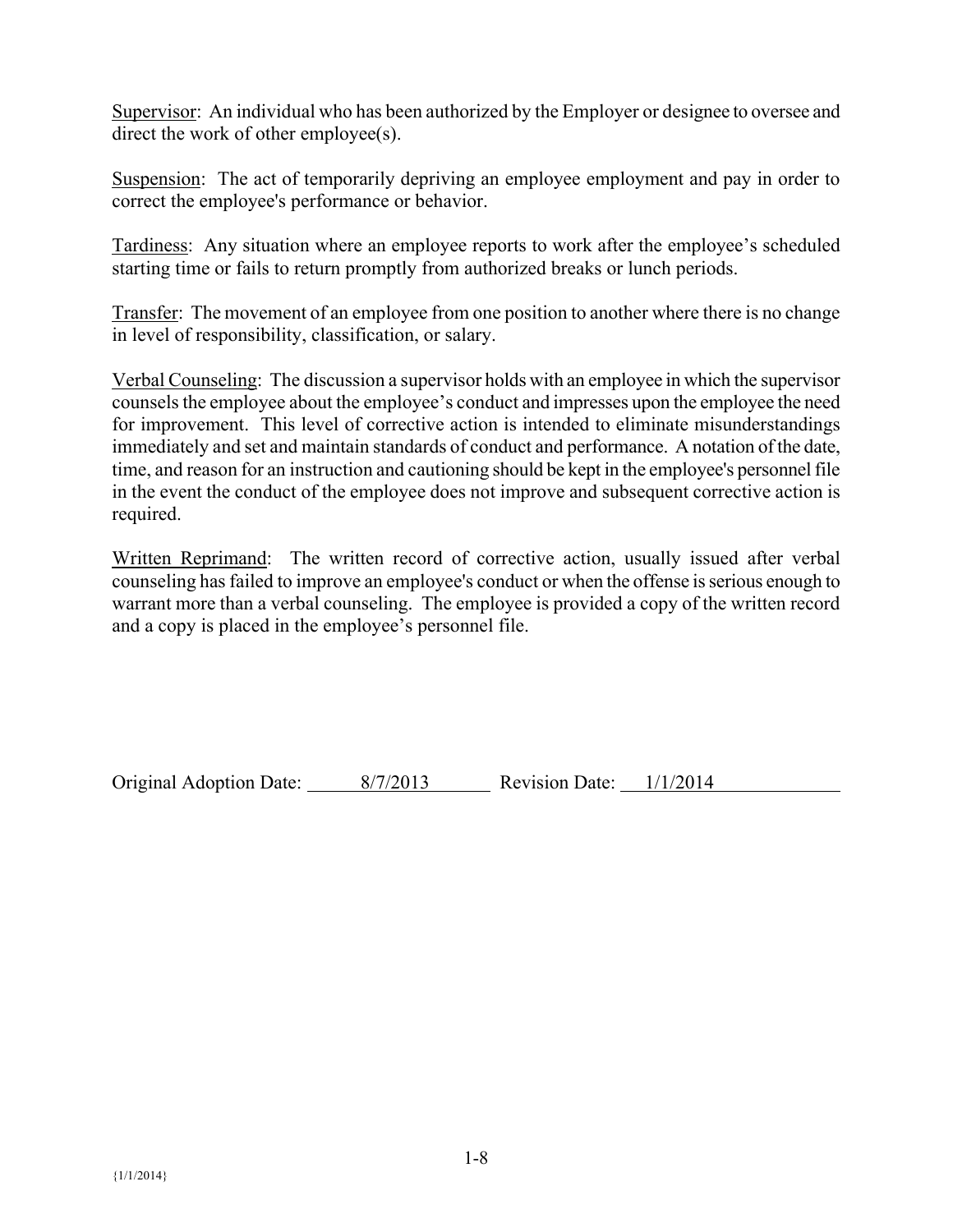### **HAMILTON COUNTY ENGINEER PERSONNEL POLICY AND PROCEDURE MANUAL**

# **CHAPTER 2 FAIR EMPLOYMENT RIGHTS AND RESPONSIBILITIES**

- 2.1 EQUAL EMPLOYMENT OPPORTUNITY
- 2.2 DISCRIMINATORY CONDUCT
- 2.3 EEO/DISCRIMINATION COMPLAINT PROCEDURE
- 2.4 EEO/DISCRIMINATION DISCIPLINARY PROCEDURE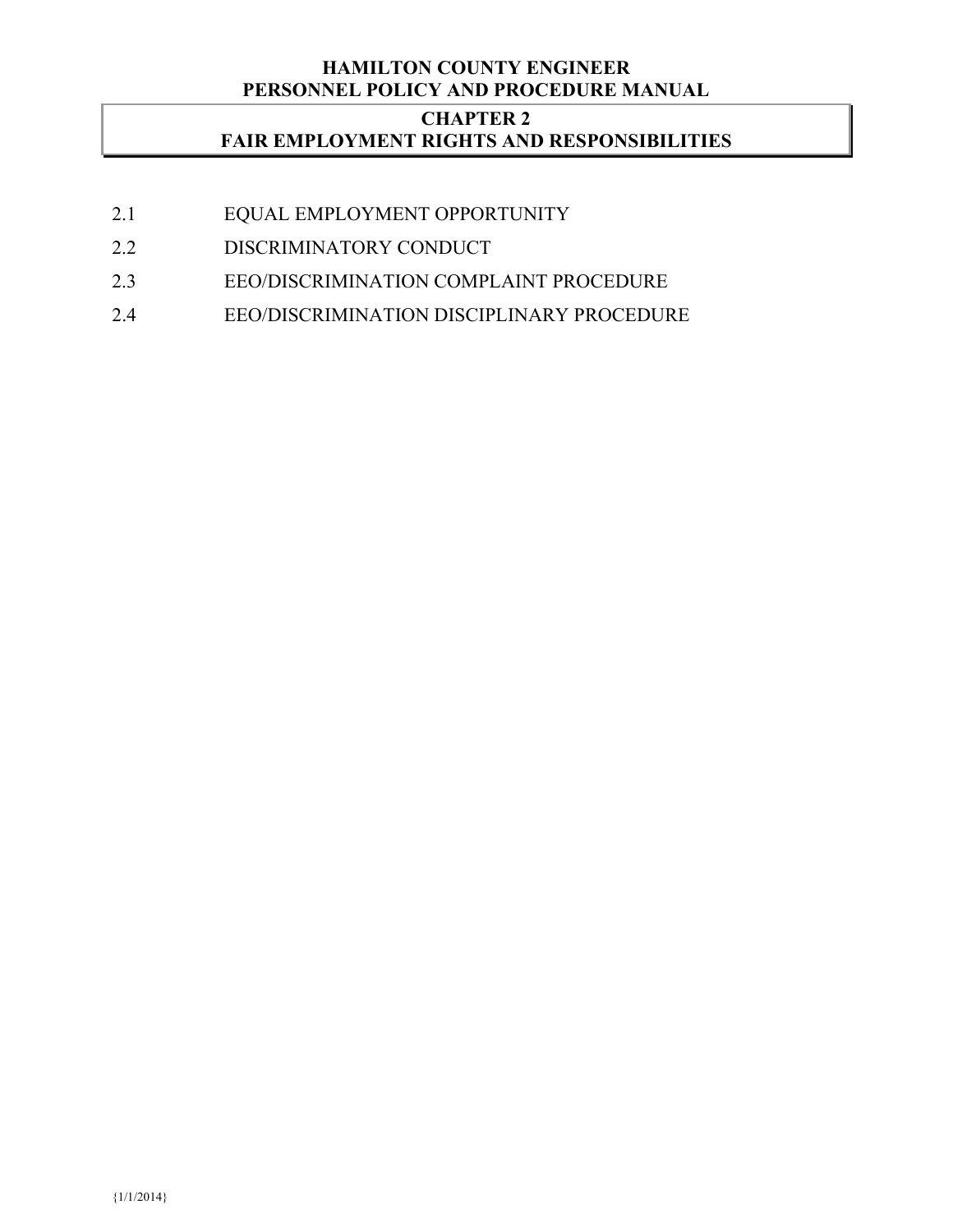## A. POLICY

- 1. The Hamilton County Engineer is an Equal Opportunity Employer and committed to providing all employees a workplace that is free from unfair treatment based upon race, sex, age, religion, color, national origin, ancestry, military status and/or disability so employees can focus on the job tasks at hand. Each employee has a responsibility to treat co-workers, and anyone with whom they interact on the job, fairly and equally.
- 2. All employees shall be treated in a fair and equitable manner based solely upon merit, fitness, and such other occupational qualifications as each individual may possess. Personnel actions or decisions concerning any term or condition of employment shall not unlawfully discriminate on the basis of race, sex, age, religion, color, national origin, ancestry, military status, disability, or other nonjob related criteria. The Employer will accept nothing less than zero tolerance for violations of public or employee rights, discrimination, harassment, or retaliation based upon any of the protected criteria.
- 3. The Employer supports the intent and purposes of the Americans with Disabilities Act (ADA) and will not discriminate against qualified individuals with disabilities because of the disability of such individual in regard to job application procedures, hiring, advancement, discharge, compensation, job training, and other terms, conditions, and privileges of employment.
- 4. As an entity that receives grants, the Employer is committed to the concept of a merit system. Under the merit system, employees and applicants shall be evaluated solely on merit without regard to race, sex, religion, national origin, age, military status, disability, or any other factor prohibited by law.

#### B. PROCEDURE

- 1. An employee who feels he/she has been discriminated against because of race, sex, age, religion, color, national origin, ancestry, disability or other non-job related criteria shall seek redress internally by following the complaint procedure outlined in this Chapter.
- 2. The Personnel Office shall be responsible for coordinating efforts to assure equal employment opportunity in cooperation with each Department Head and supervisors. Similarly, the Personnel Office shall be responsible for coordinating efforts to assure compliance with the Americans with Disabilities Act (ADA) and for receiving and resolving complaints regarding discrimination against the disabled.
- 3. All employees shall receive training on the Employer's Fair Employment Rights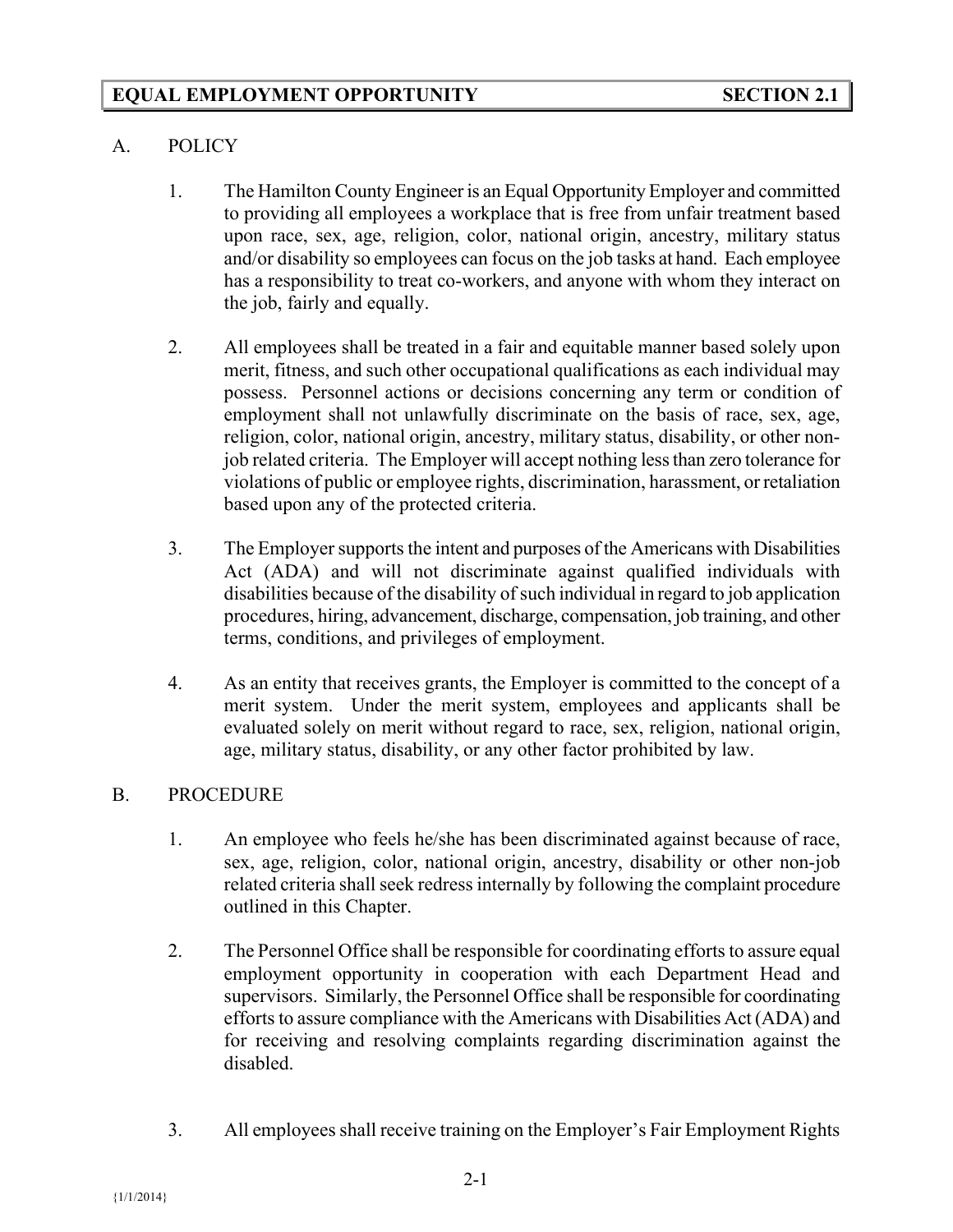policies and procedures.

Original Adoption Date:  $\frac{8/7/2013}{8/7/2013}$  Revision Date:  $\frac{1}{1/2014}$ 

# **DISCRIMINATORY CONDUCT SECTION 2.2**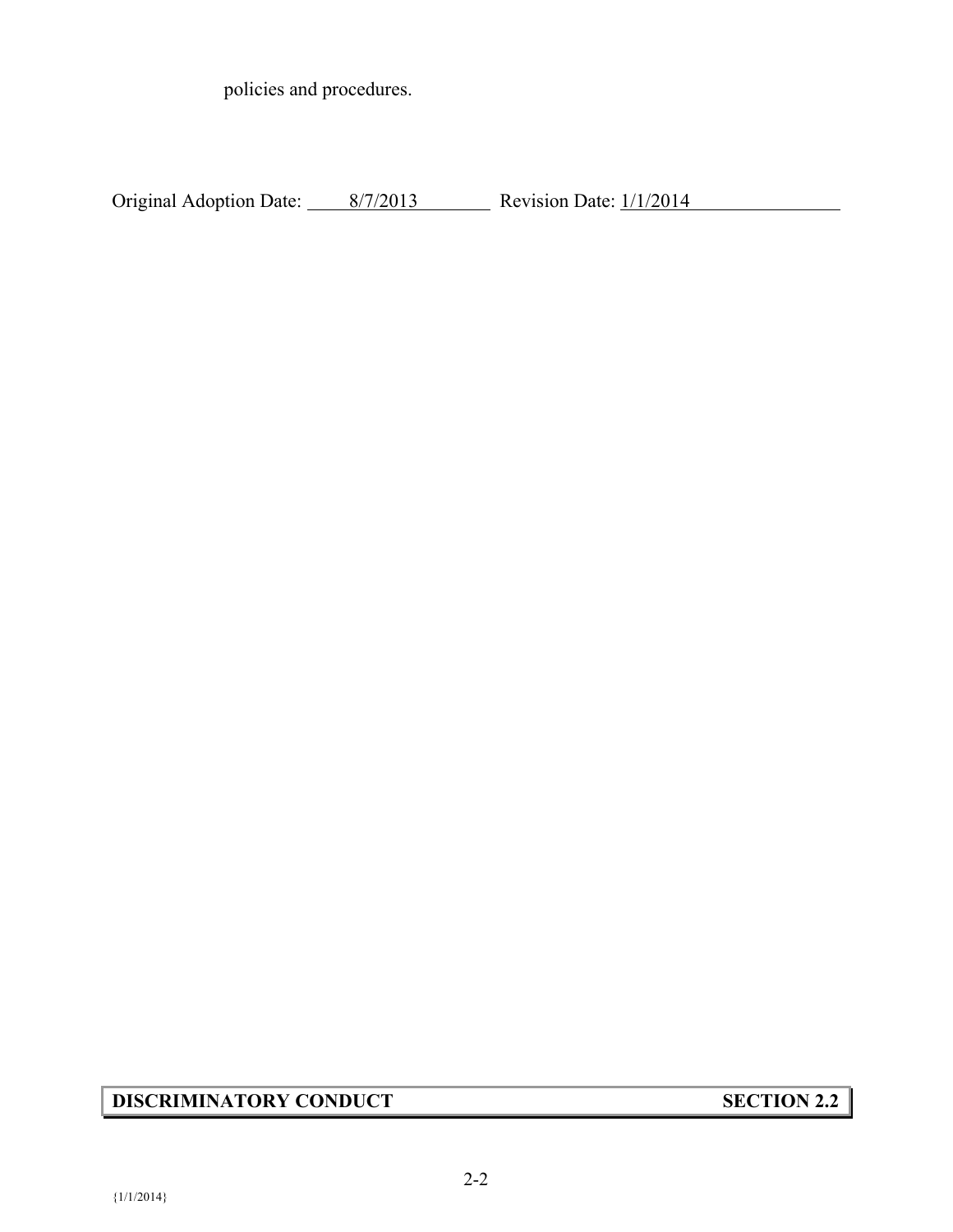# A. POLICY

- 1. It is the policy of the County Engineer to create and maintain a civil and professional workplace environment where employees are treated fairly by coworkers, supervisors, customers and vendors without regard to their race, sex, age, religion, color, national origin, ancestry, military status or disability. All employees, supervisors and co-workers, are responsible for creating a work environment free from offensive behavior.
- 2. All conduct described under this policy is prohibited and will not be tolerated even if the parties engage in the conduct consensually.
- 3. It is the responsibility of each employee, including supervision and management, to immediately report any instances of discriminatory conduct, including sexual harassment, to the proper authority (see reporting procedure below). Any employee, who observes any conduct that may constitute discriminatory conduct of a co-worker, but fails to report the same, may be subject to disciplinary action. Moreover, any employee who receives a complaint alleging conduct, which may constitute discriminatory conduct of any County Engineer employee, but fails to report the same, may be subject to disciplinary action.
- 4. It is the policy of the County Engineer to prohibit other forms of offensive, disruptive, or unprofessional conduct that may not necessarily be based upon a protected class or activity, but, may unreasonably interfere with an employee's work performance, productivity, morale, and/or working relationships.

# B. DEFINITIONS

- 1. Discriminatory conduct: Any type of harassing conduct that is based upon an employee's race, color, sex, national origin, age, religion, ancestry, disability, military status or other protected activity as defined by law, including but not limited to the following examples:
	- a. engaging in inappropriate conduct or making jokes or inappropriate comments;
	- b. bringing any item to the workplace environment for purposes of a joke, or for any other non-business purpose, that may be offensive to others;
	- c. using any official County property, including bulletin boards or space in an employee's office, cubicle or locker, for purposes of a joke or for any other non-business purpose, that may be offensive to others;
	- d. defacing any County property or personal property of another for purposes of a joke or for any other non-business purpose that may be offensive to others.
- 2. Sexual harassment: A form of sex discrimination and discriminatory conduct, including, but not limited to the following:
	- a. repeated unwanted and/or offensive sexual flirtations, advances, or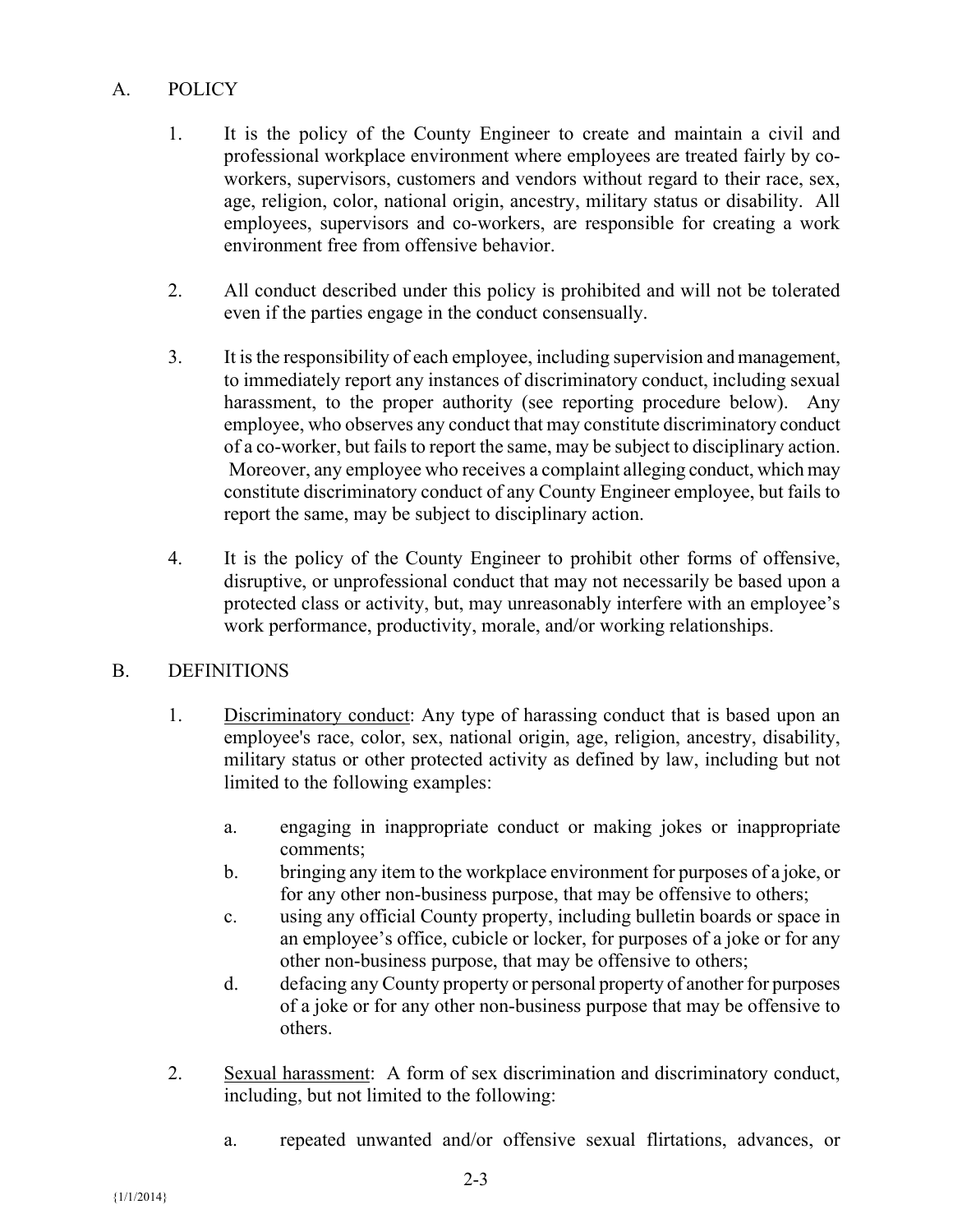propositions;

- b. repeated verbal abuse of a sexual nature;
- c. graphic or degrading verbal or written comments about an individual, the individual's appearance, or the individual's sexual orientation;
- d. the display of sexually suggestive objects, pictures, or the display of same through other media;
- e. the implication or threat that an employee's or applicant's employment, assignment, compensation, advancement, career development, or other condition of employment will depend on the employee or applicant's submission to sexual harassment in any form; and
- f. any offensive, abusive, or unwanted physical contact.
- 3. Other offensive and/or unprofessional conduct: Conduct which could unreasonably interfere with an employee's work performance, productivity, morale, and/or working relationships even if the conduct is not based upon race, sex, age, religion, color, national origin, ancestry, military status or disability. Examples may include:
	- a. demeaning comments;
	- b. intentionally provoking others;
	- c. harassing or distracting another by using rude or offensive language or actions; and/or
	- d. unwelcome physical contact, such as "horse play."
- 4. Workplace environment: Includes all County property, anyplace where County business is conducted, and/or County sponsored events and activities.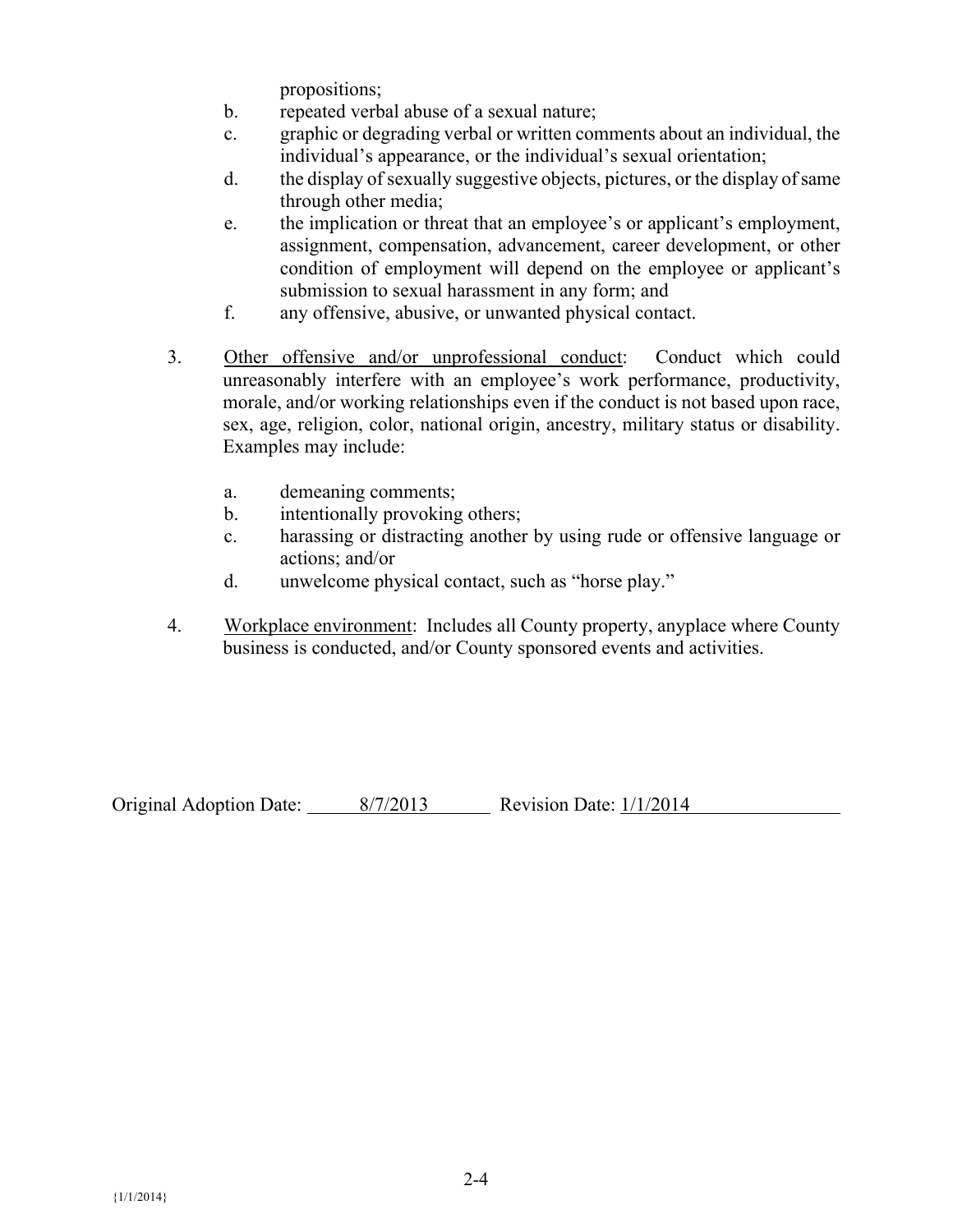## **EEO/DISCRIMINATION COMPLAINT PROCEDURE SECTION 2.3**

- A. An employee who believes that he/she has been the subject of or witness to discrimination, harassment, discriminatory conduct, retaliation, or other offensive and unprofessional conduct shall immediately report, within five (5) working days, verbally or in writing, the alleged act(s) to any one of the following designated individuals:
	- 1. the employee's immediate supervisor;
	- 2. any supervisor or manager in the employee's chain of command; or
	- 3. the Personnel Office.
- B. Once a complaint has been reported, the complaint will be promptly investigated by the appropriate authority, even if the employee initiating the complaint is resistant or reluctant to pursue the matter.
- C. Supervisors shall report any complaints received or any violations witnessed within two (2) working days of the complaint/violation to the supervisor's Department Head and the Personnel Office.
- D. A thorough investigation will be conducted, including interviewing the complainant and possible witnesses to the alleged conduct. The nature of the complaint/violation will determine who proceeds with the investigation.
	- 1. Investigations of allegations of discrimination, harassment, discriminatory conduct, or retaliation will be conducted by the Personnel Office. The Personnel Office shall document the investigation and any action taken. Within thirty (30) calendar days of receiving notice of the complaint, the Personnel Office will provide the complainant with a written statement summarizing the status or findings of the investigation.
	- 2. Investigations of offensive and/or unprofessional conduct will be investigated by the appropriate Department Head or designee in consultation with the Personnel Office. The Department Head or designee shall make the determination of any corrective action required. For violations where formal disciplinary action is not warranted, the Department Head or designee shall meet with the alleged violator; instruct him/her that the offensive and/or unprofessional conduct must cease; inform him/her that this incident is being documented and that his/her behavior will be monitored. If similar behavior continues, progressive discipline will be imposed. The Department Head or designee shall document the investigation, the discussion with the alleged violator, and any action taken as a result. The Department Head or designee shall also notify the employee's immediate supervisor and the Personnel Office of the action.
- E. If the investigation reveals that the complaint is valid, prompt action will be taken to end the discrimination and/or harassment immediately.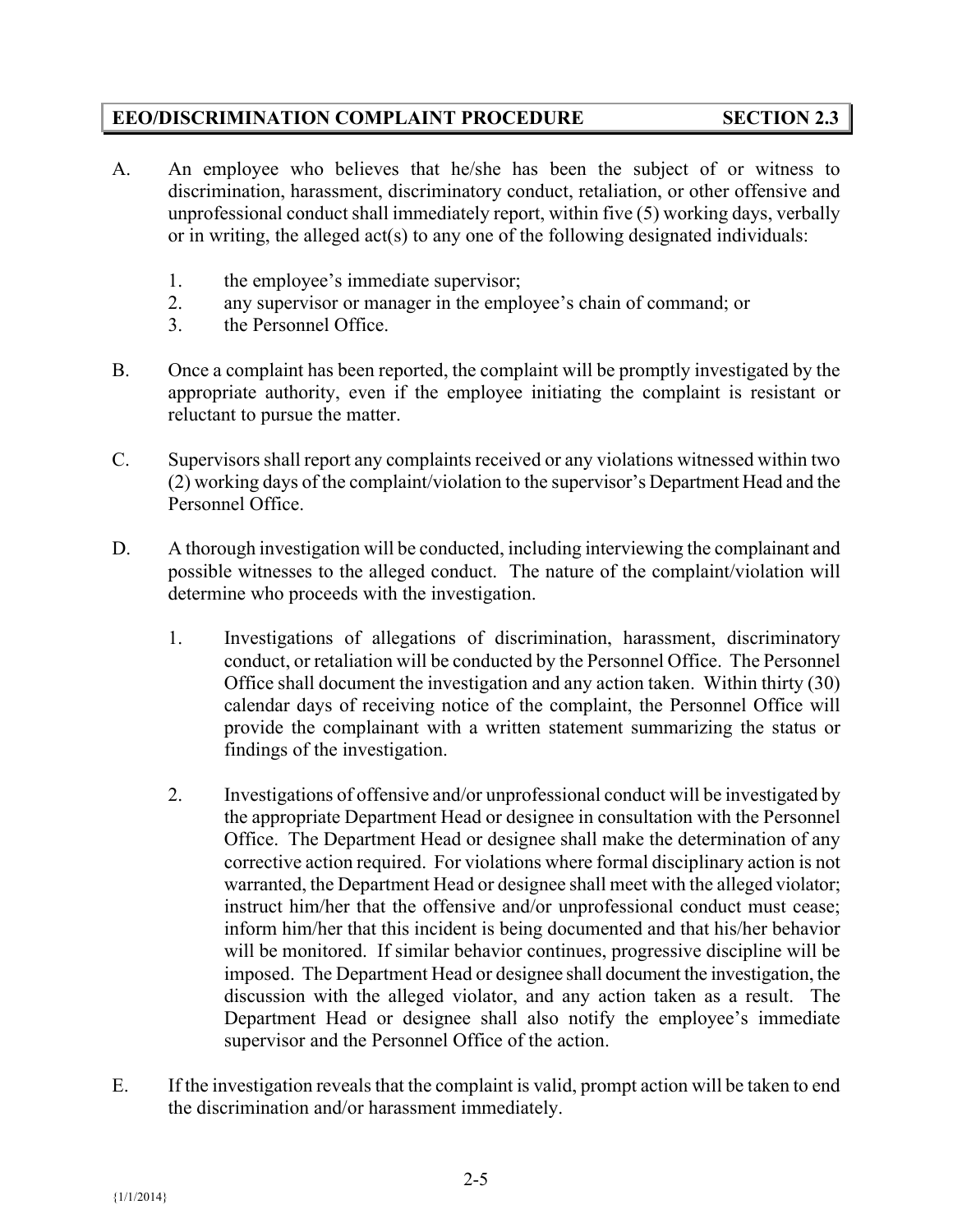- F. Employees may file a complaint under this policy even if the subject of the complaint is not a County Engineer employee, or if the offensive conduct occurs outside the workplace environment (e.g. outside the County-owned or operated property while the employee is conducting County business, etc.).
- G. The Employer will not tolerate retaliation.

Original Adoption Date:  $\frac{8}{7/2013}$  Revision Date:  $\frac{1}{1/2014}$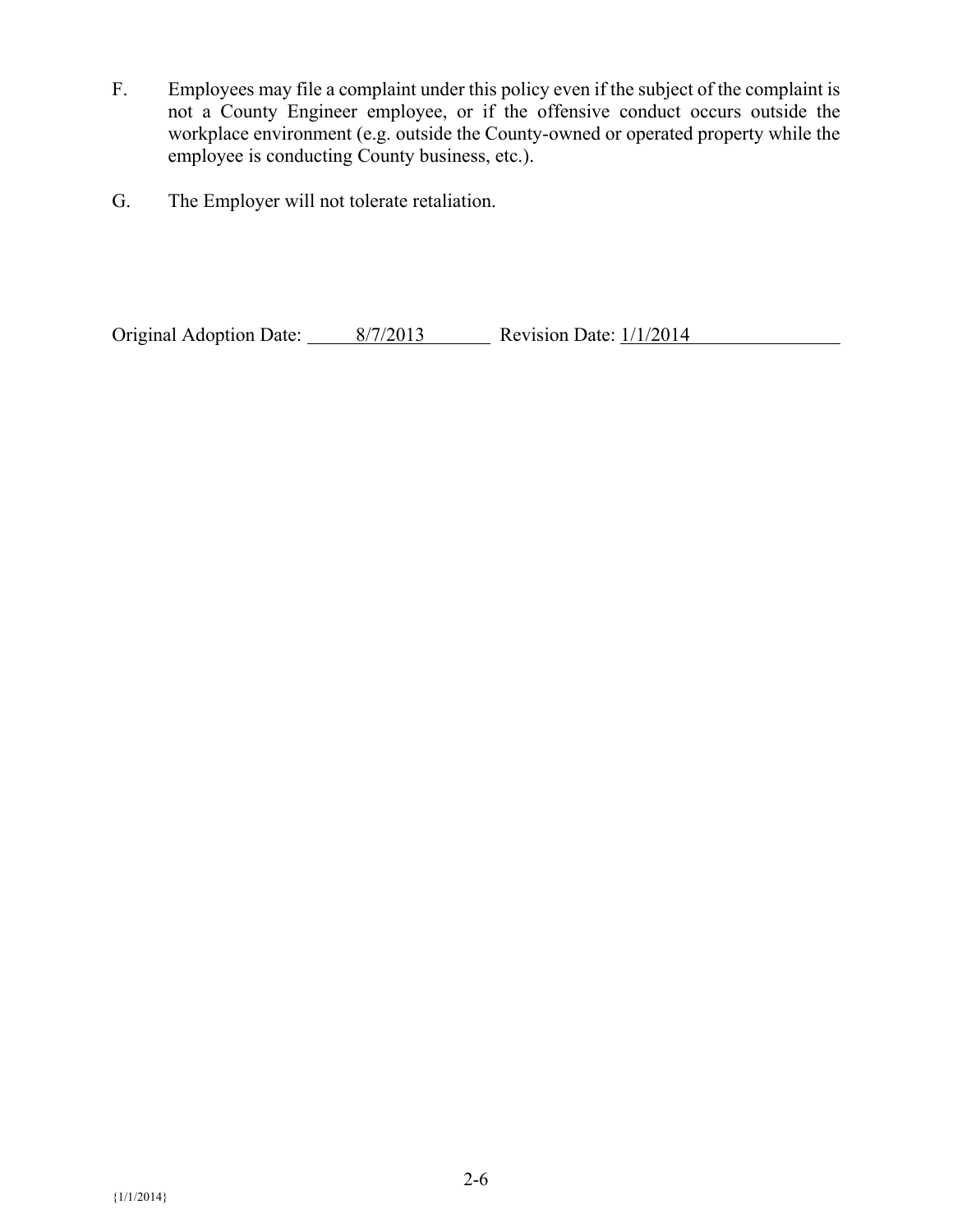## **DISCRIMINATION DISCIPLINARY PROCEDURE SECTION 2.4**

- A. Disciplinary action will be taken against any employee who violates the EEO or Discriminatory Conduct policies, up to and including termination, depending upon the seriousness of the offense.
- B. Disciplinary action will be taken against any employee, including supervision and management, who engages in retaliation or reprisal against any employee who files a complaint under these policies and/or who cooperates in an investigation.
- C. Employees making false claims under these polices will be subject to disciplinary action, up to and including termination, depending on the seriousness of the offense.
- D. If, after a thorough and prompt investigation, it is determined that discrimination, harassment, or discriminatory conduct has occurred, the employee who has been found to have committed the offense will immediately be disciplined, up to and including termination. The complaining and/or reporting employee(s) will be informed of the results of the disciplinary procedure.
- E. An employee may be disciplined for other offensive, disruptive, and/or unprofessional conduct, even if the conduct does not constitute discriminatory conduct.
- F. If, after the investigation, it is determined that no discrimination, harassment, discriminatory conduct, or retaliation occurred, or that there is insufficient evidence to determine whether or not such conduct has occurred, the complaining employee and/or reporting employee will be informed of the result.
- G. Non-employees found to have committed an act of illegal discrimination against an employee will be dealt with appropriately as allowed by law.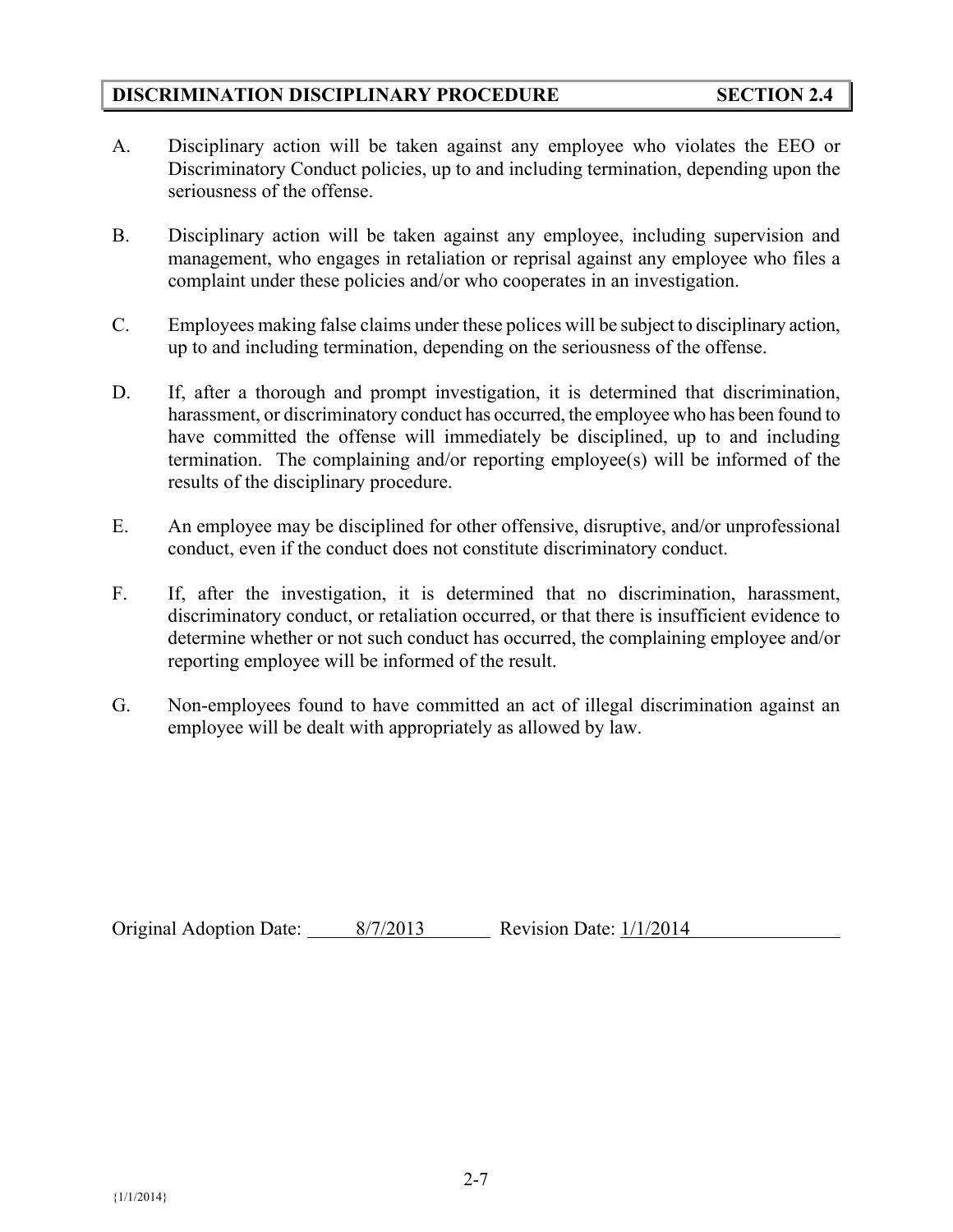## **HAMILTON COUNTY ENGINEER PERSONNEL POLICY AND PROCEDURE MANUAL**

# **CHAPTER 3 HIRING AND SELECTION**

- 3.1 POSITION VACANCY & ANNOUNCEMENT
- 3.2 EVALUATION & SELECTION OF APPLICANTS
- 3.3 MEDICAL EXAMINATIONS
- 3.4 IMMIGRATION REFORM AND CONTROL
- 3.5 ANTI-TERRORISM POLICY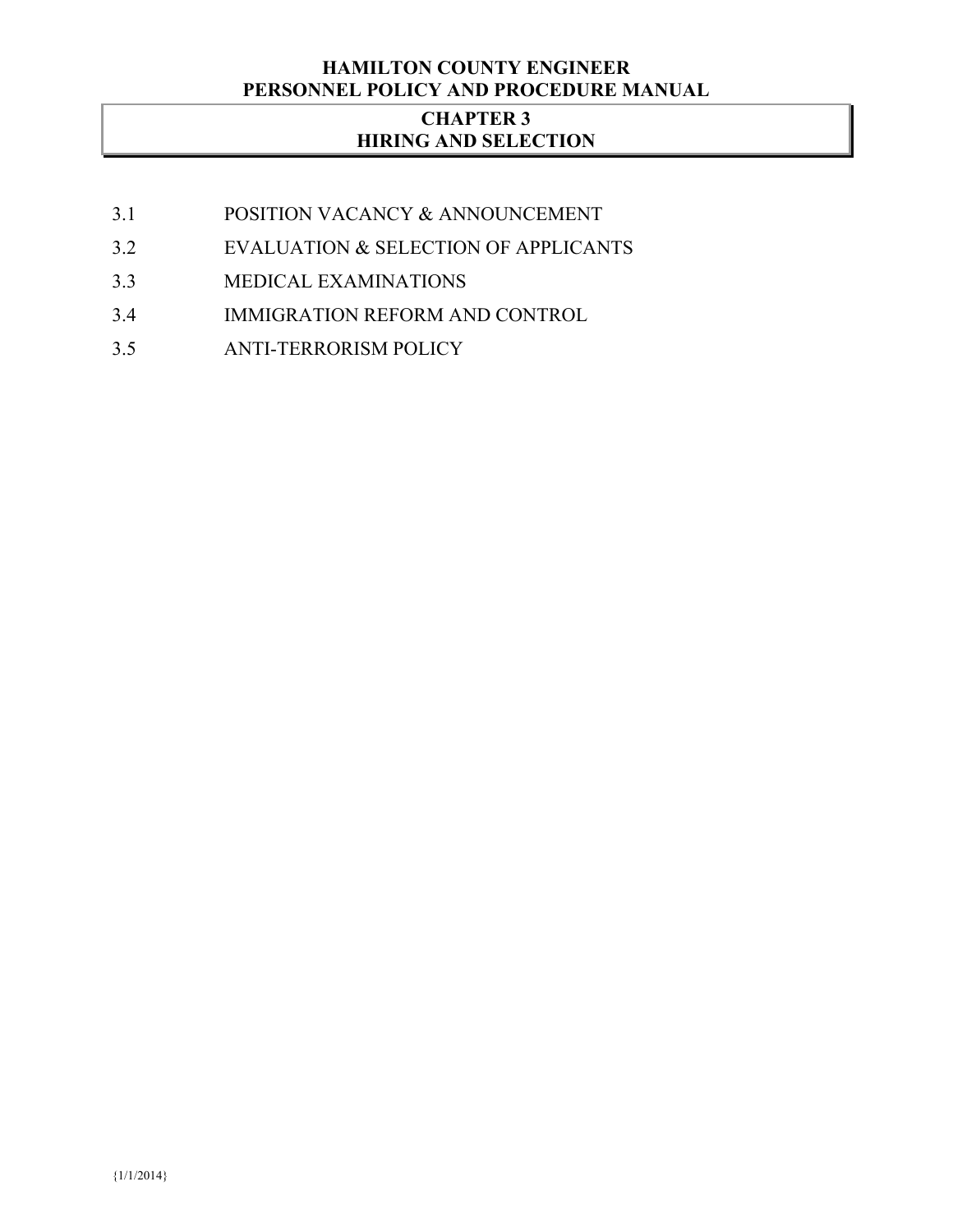## A. POLICY

- 1. The County Engineer, at his sole discretion, shall review all vacancies and determine the appropriate classification, whether the position will be filled, and whether the position is eligible for internal promotion. The County Engineer is committed to hiring the most qualified individual(s) for the posted position. However, whenever practicable, the County Engineer is committed to fill vacancies in positions above the lowest classification in the classification series with candidates from inside the organization. The County Engineer's determination regarding the vacancy is final and not subject to the grievance procedure.
- 2. Appointments to vacant positions, either from internal promotion or selection from outside job applicants, shall be based solely on the applicant's knowledge, skills and abilities, and other job-related qualifications as ascertained through fair and practical selection methods.

#### B. PROCEDURE

- 1. Each announcement, insofar as practicable, shall specify the title, salary or salary range, nature of job, essential functions, required qualifications, and the deadline and location to submit the application.
- 2. When the County Engineer determines a position will be filled, the Personnel Office shall post the vacancy internally and externally for at least ten (10) working days. All advertised positions shall be posted on the Hamilton County Engineer's website and/or the Hamilton County Human Resources' website. All external postings posted on any other appropriate forum(s), will be posted for at least five (5) working days, except in those cases where an employee is eligible for reinstatement from layoff to the vacant position.
- 3. During the posting period, any person wishing to apply for the vacant position shall submit an electronic application through the County's Applicant Tracking System that is available through Hamilton County Human Resources' website.
- 4. Upon appointment, every applicant for a classified civil service position must be a citizen of the United States or must legally declare and signify in writing his or her intention to become a citizen of the United States.
- 5. Employees hired into positions requiring emergency response duties must be able to respond to emergencies in the approved amount of time, as determined in the pertinent section of this manual, from his or her residence.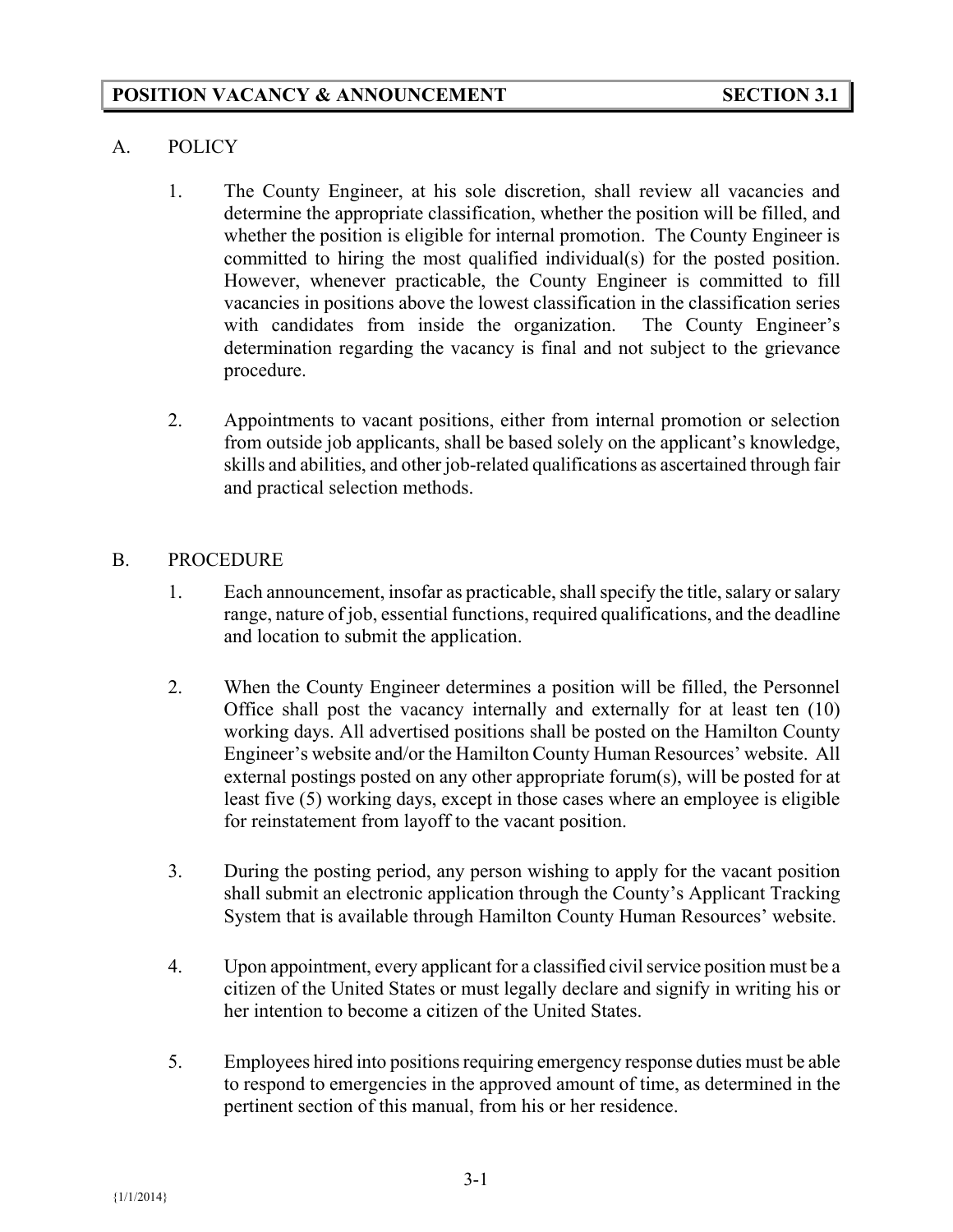- 6. The County Engineer or designee responsible for conducting the initial interviews shall not be obligated to consider any application failing to meet the required qualifications for the position or submitted after the close of the posting period.
- 7. Should the Engineer determine to fill additional vacancies for a position that has been posted, and more than one qualified applicant was recommended**,** the position need not be re-posted for a period of one hundred twenty (120) working days.
- 8. The Personnel Office is responsible for collecting all submitted applications. Such applications shall be retained in accordance with the most recent Engineer's Records Retention Policy.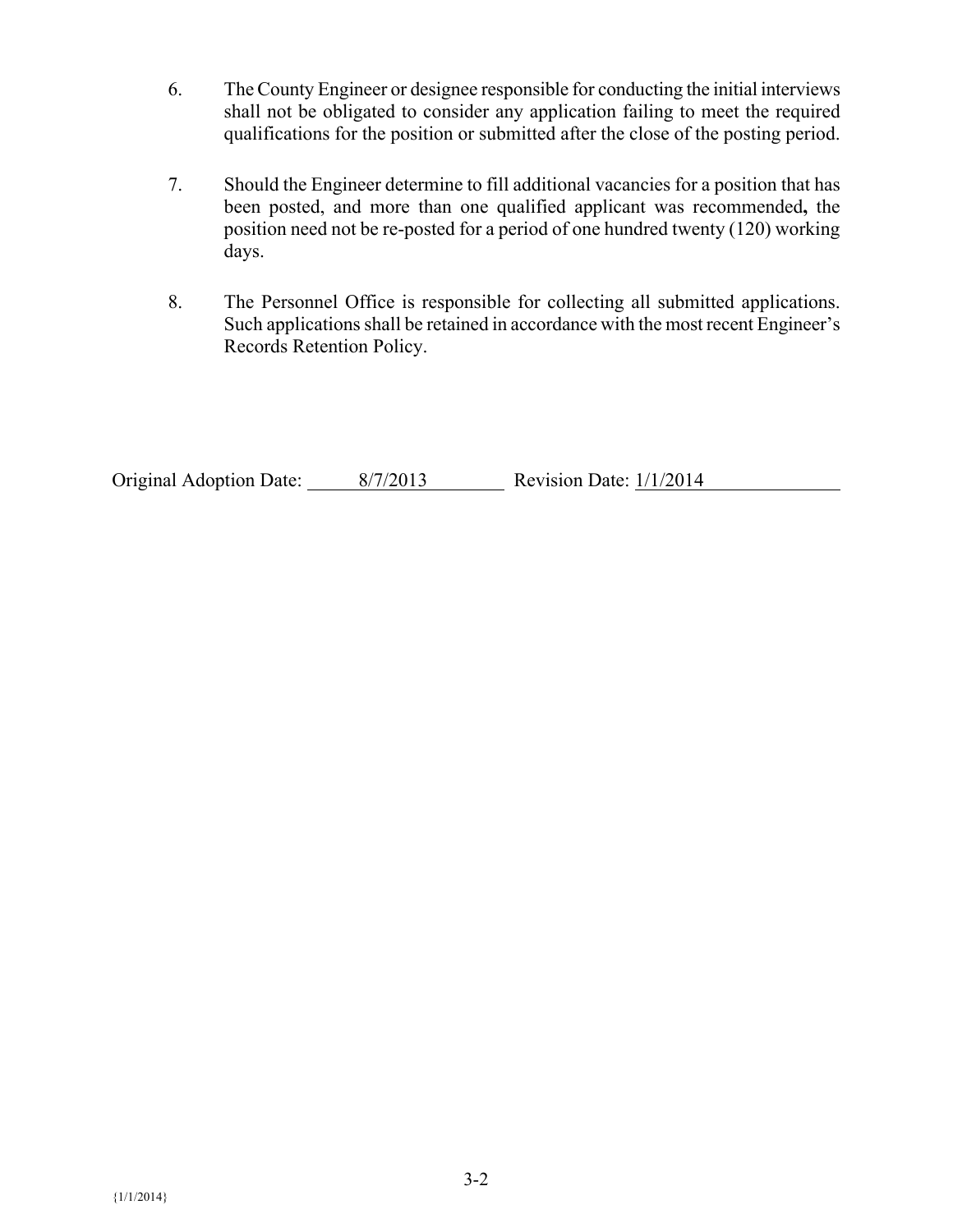# A. POLICY

 1. Appointments to vacant positions in the County Engineer's Office, either by internal promotion or external selection, shall be based solely on which applicants have the ability to meet the job-related qualifications and possess the knowledge, skills and ability to perform the essential functions of the position as ascertained through job-related selection methods.

# B. PROCEDURE

- 1. The Department Head or designee responsible for conducting the interview will first review all applications to determine those applicants who possess the minimum, job-related qualifications as stated on the position description (e.g., minimum licenses, certifications, experience, etc.). When the Department Head or designee has determined those applicants who meet the minimum job-related qualifications, the applicant's knowledge, skill and ability to perform the essential functions of the position will be considered. Applicants not possessing the required qualifications, knowledge, skills, and abilities necessary to perform the position may be eliminated from further consideration.
- 2. Upon determination of which applicants meet the minimum job-related qualifications, stated on the position description, the Department Head or designee shall coordinate the selection process with the Personnel Office. The Personnel Office will recommend appropriate job-related selection procedures, including any or all of the following: reference checks, background checks, criminal history checks, interviews, medical examinations, performance assessments, performance evaluations, records of attendance and work, and other job-related selection procedures.
- 3. The Department Head or designee will consider the following for each qualified applicant:
	- a. knowledge, skill and ability to perform the essential functions of the position;
	- b. work experience in positions comparable to the vacant position;
	- c. work history (i.e., length of past employment, reasons for leaving, etc.);
	- d. work record (i.e., attendance, performance, disciplinary actions, etc.);
	- e. education, licensure, certifications.
- 4. Otherwise qualified applicants may be eliminated from consideration for a position if the applicant:
	- a. makes a false statement of material fact on the employment application or other hiring documents;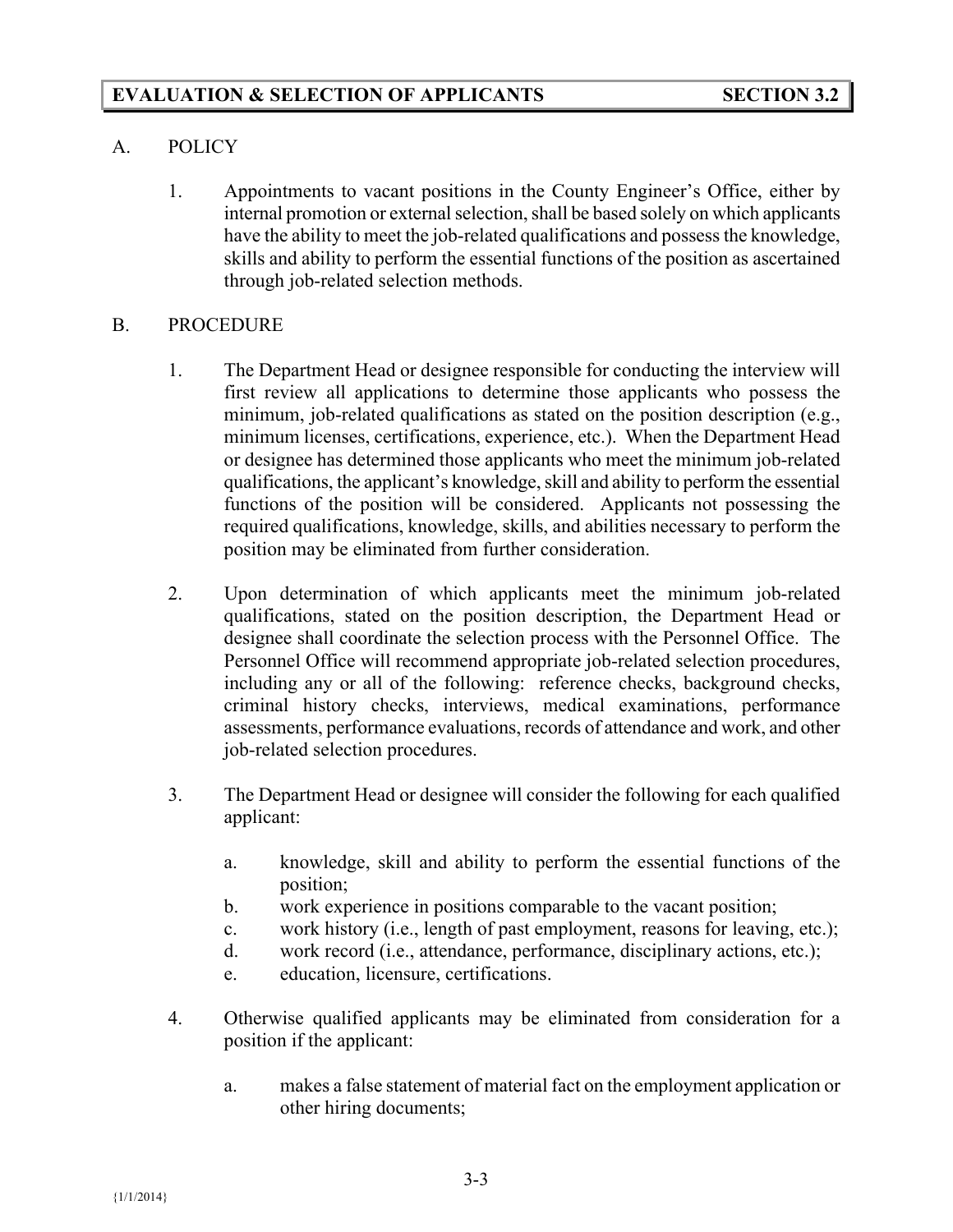- b. has committed or attempted to commit a fraudulent act at any stage of the selection process;
- c. is an alien not legally permitted to work;
- d. has previously been terminated or disciplined (beyond a verbal counseling in the prior six (6) months) for just cause, except in unusual circumstances to be determined by the Employer; or
- e. has been convicted of a felony or a crime involving moral turpitude.

 If an applicant is hired and it is subsequently discovered that any of the above disqualifying criteria apply, the employee may be disciplined or discharged as provided in the pertinent chapters in this manual.

- 5. Employees will be granted time off with pay for job interviews or other selection/qualifying exercises for vacant positions with the County Engineer's Office, upon approval of the employee's Department Head.
- 6. Within thirty (30) working days following the close of the posting period, the designated interviewer shall submit to the County Engineer a report or recommendation letter including all relevant information related to the evaluation and selection process. The County Engineer may extend the time limit for recommendations under certain circumstances, such as unforeseen absences or other conflicts. The County Engineer may accept or reject the recommendation of the designated interviewer and/or Department Head.
- 7. Once a preferred candidate has been selected, the Employer may inquire whether the candidate requires an accommodation to perform the job. The Employer will not classify a candidate who requires an accommodation as unqualified because that candidate requires an accommodation.
- 8. Pre-employment tests to determine current use of illegal substances and alcohol that may affect an applicant's ability to perform their job duties for positions determined to be safety sensitive may be conducted before a conditional offer of employment.
- 9. The applicant shall not be required to submit to a medical examination, other than illegal substances and alcohol tests as described above, until the Employer has made a conditional offer of employment to the applicant.
- 10. The Employer may conduct a background check in accordance with the Fair Credit Reporting Act.
- 11. The Personnel Office is responsible for maintaining a record keeping system reflecting the disposition of all job applicants and any necessary data required by the EEOC or any affirmative action plan. Applications and related selection documents will be retained for a period of six (6) months, unless a longer retention period is required by the Engineer's Records Policy.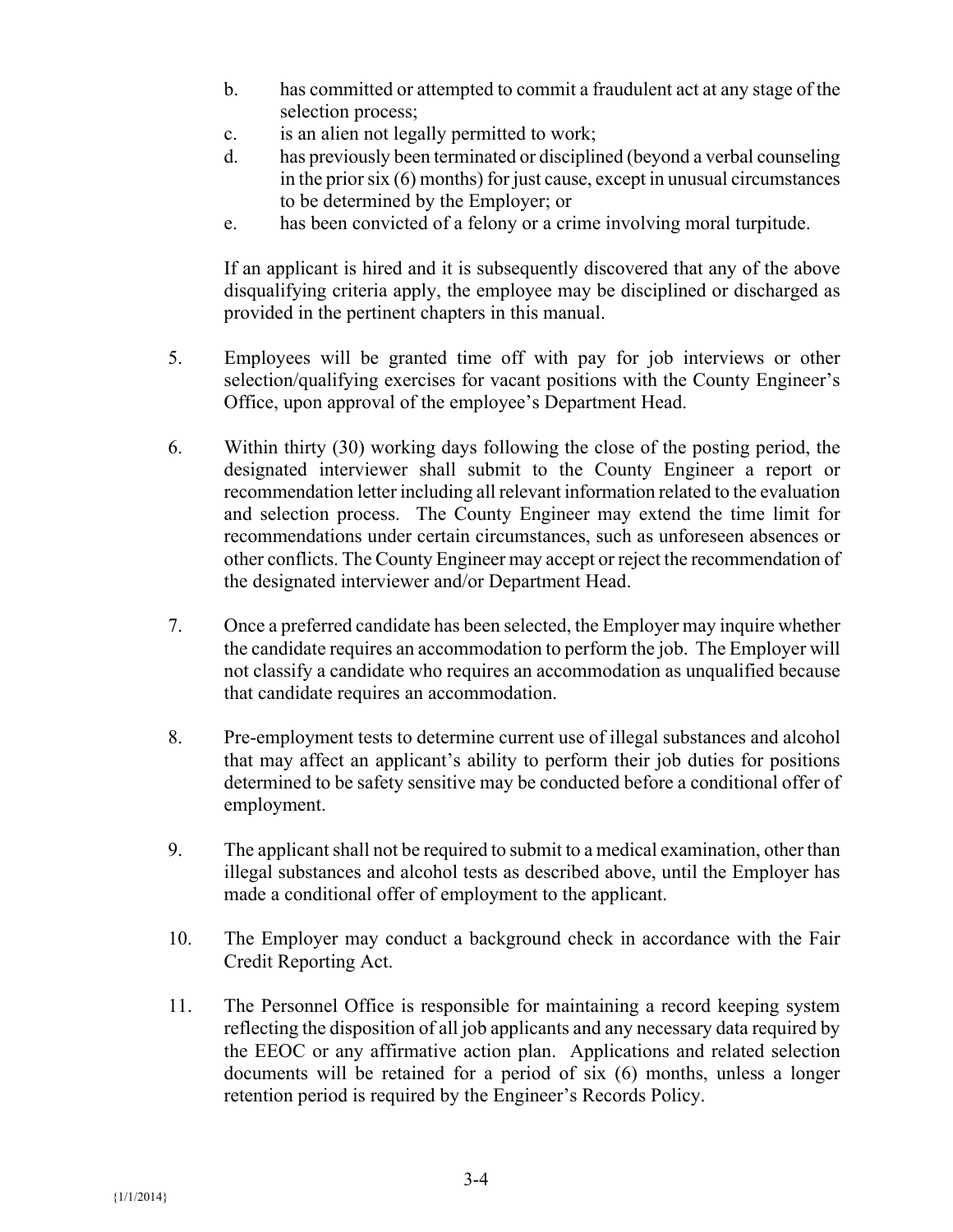12. Once a preferred candidate has been selected, the candidate must complete a Declaration Regarding Material Assistance/Non-Assistance to a Terrorist Organization (DMA form). The candidate must complete and sign the DMA form in presence of a member of the Engineer's Personnel Department. That member of the Personnel Department must witness the form by signing and dating below the candidate's signature.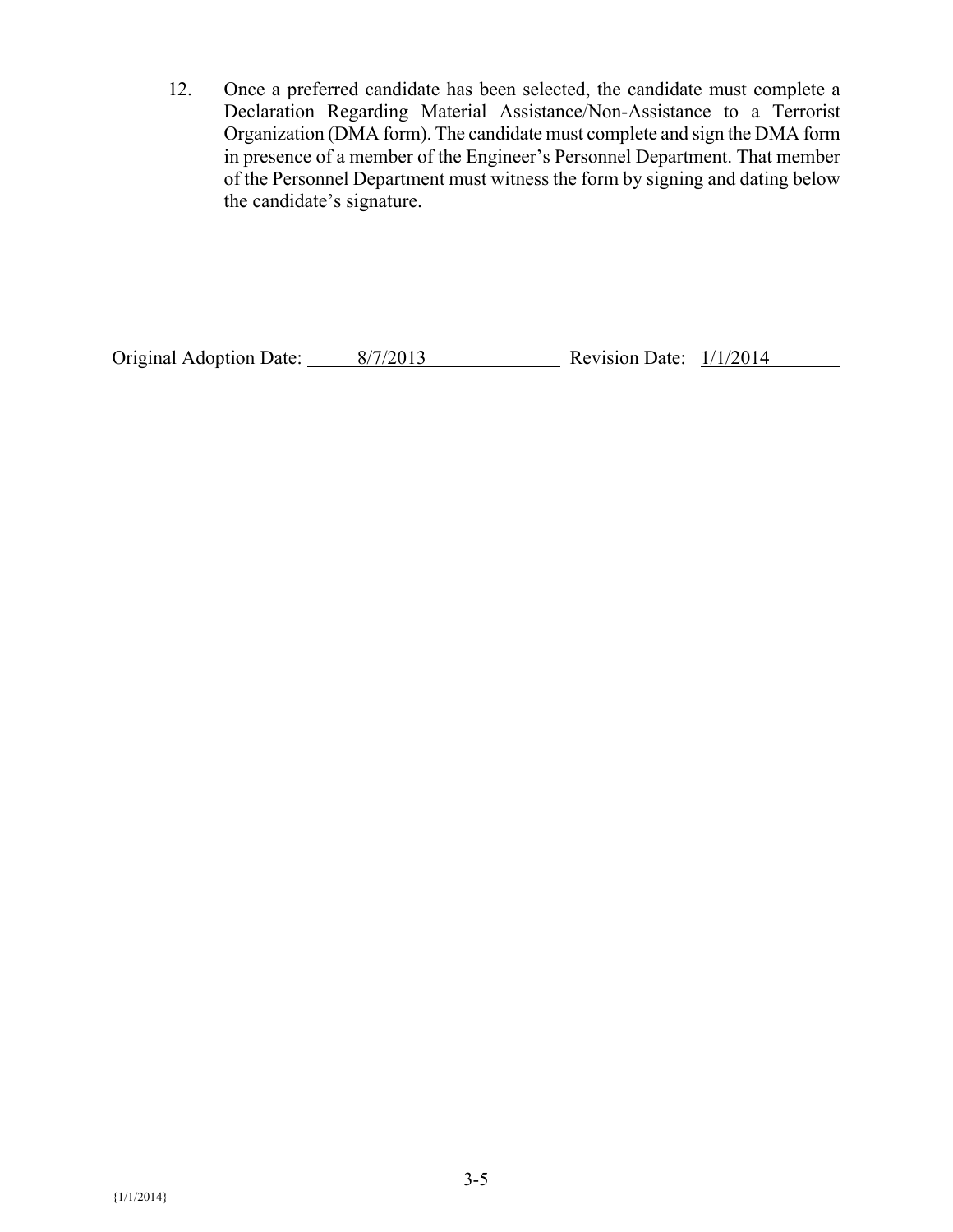## **MEDICAL EXAMINATIONS** SECTION 3.3

- A. A medical examination by a licensed practitioner may be required prior to appointment to evaluate the selected applicant's physical and/or psychological condition as it relates to the applicant's ability to perform the essential functions of the position for which the applicant is applying. Examinations may include any job-related examination determined to be a pre-employment requirement. Medical examinations, other than illegal substances and alcohol tests, will not be conducted until the Employer has made the applicant a conditional offer of employment.
- B. All employees are required to maintain their physical fitness at a level that will permit them to efficiently perform the duties of their position and avoid endangering themselves or those they serve. Incumbents of specified positions may be legally required to submit to periodic medical examinations during employment to ensure their continued ability to perform the essential functions of the incumbent's position. Examples include, but are not limited to: fitness for duty examinations, examination to certify eligibility for leaves of absence; examination to assess for Workers' Compensation; examination required by Occupational Safety and Health Act programs etc. A medical examination may also be required to determine an employee's ability to return to work following a medically related leave of absence.
- C. For purposes of this policy, a "licensed practitioner" is a physician, psychiatrist, psychologist, chiropractor, or other appropriately licensed mental health professional such as a licensed clinical counselor or licensed independent social worker who is licensed to perform the appropriate examination.
- D. The Employer shall select the licensed practitioner to administer the examination and shall pay the cost.

Original Adoption Date: 8/7/2013 Revision Date: 1/1/2014

# **IMMIGRATION REFORM AND CONTROL SECTION 3.4**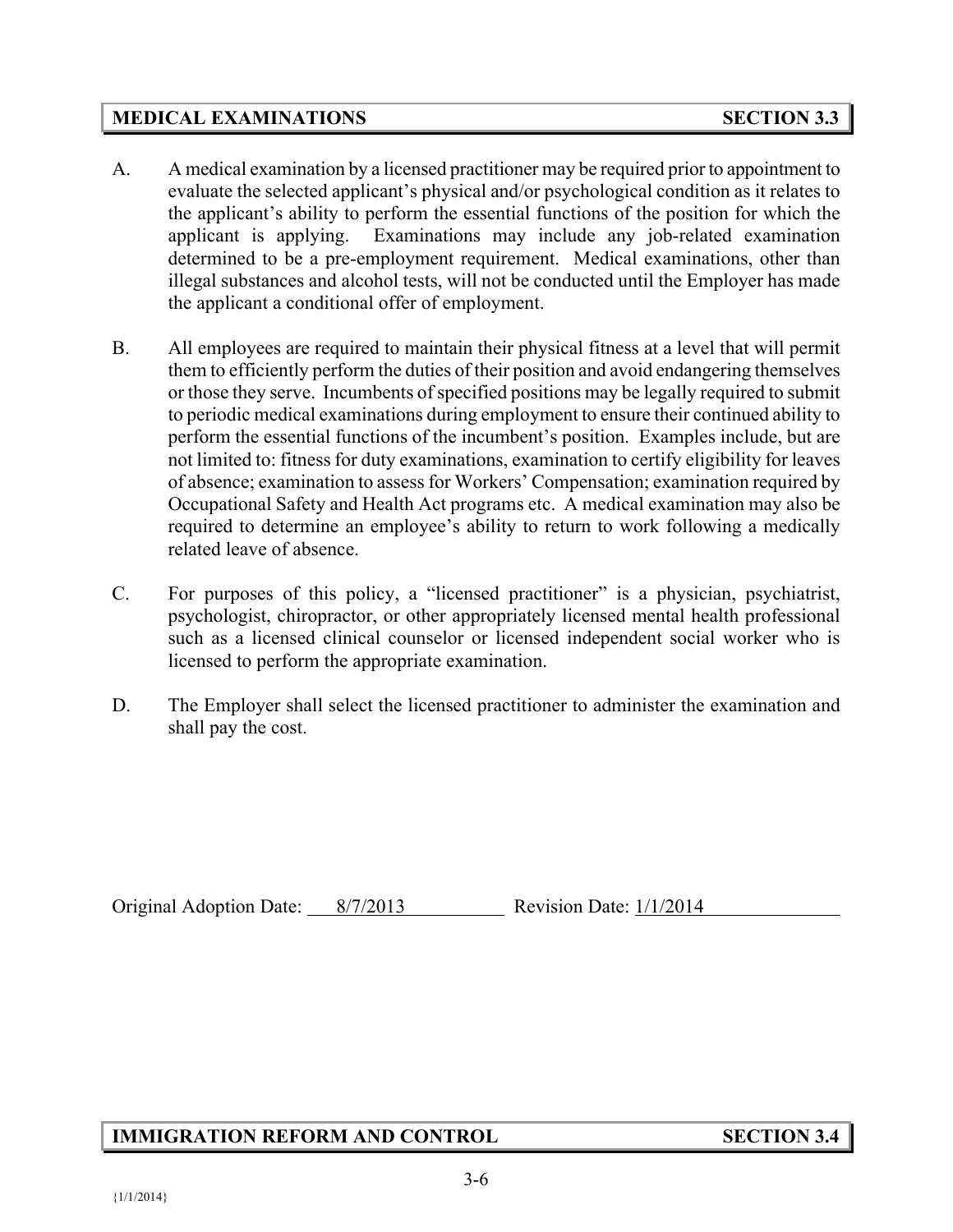# A. POLICY

- 1. It is the policy of the Hamilton County Engineer to employ only those individuals authorized to work in the United States.
- 2. In compliance with the Immigration Reform and Control Act, it is against the County Engineer's policy to discriminate against any individual authorized to work in the United States because of such individual's national origin or citizenship.

#### B. PROCEDURE

- 1. All offers of employment will be conditioned on the individual providing proof of eligibility for employment in the United States in accordance with the Immigration Reform and Control Act using Form I-9.
- 2. I-9 forms and photocopies of supporting documentation shall be retained for three (3) years after the date of hire or for one (1) year after the individual's employment is terminated, whichever is later.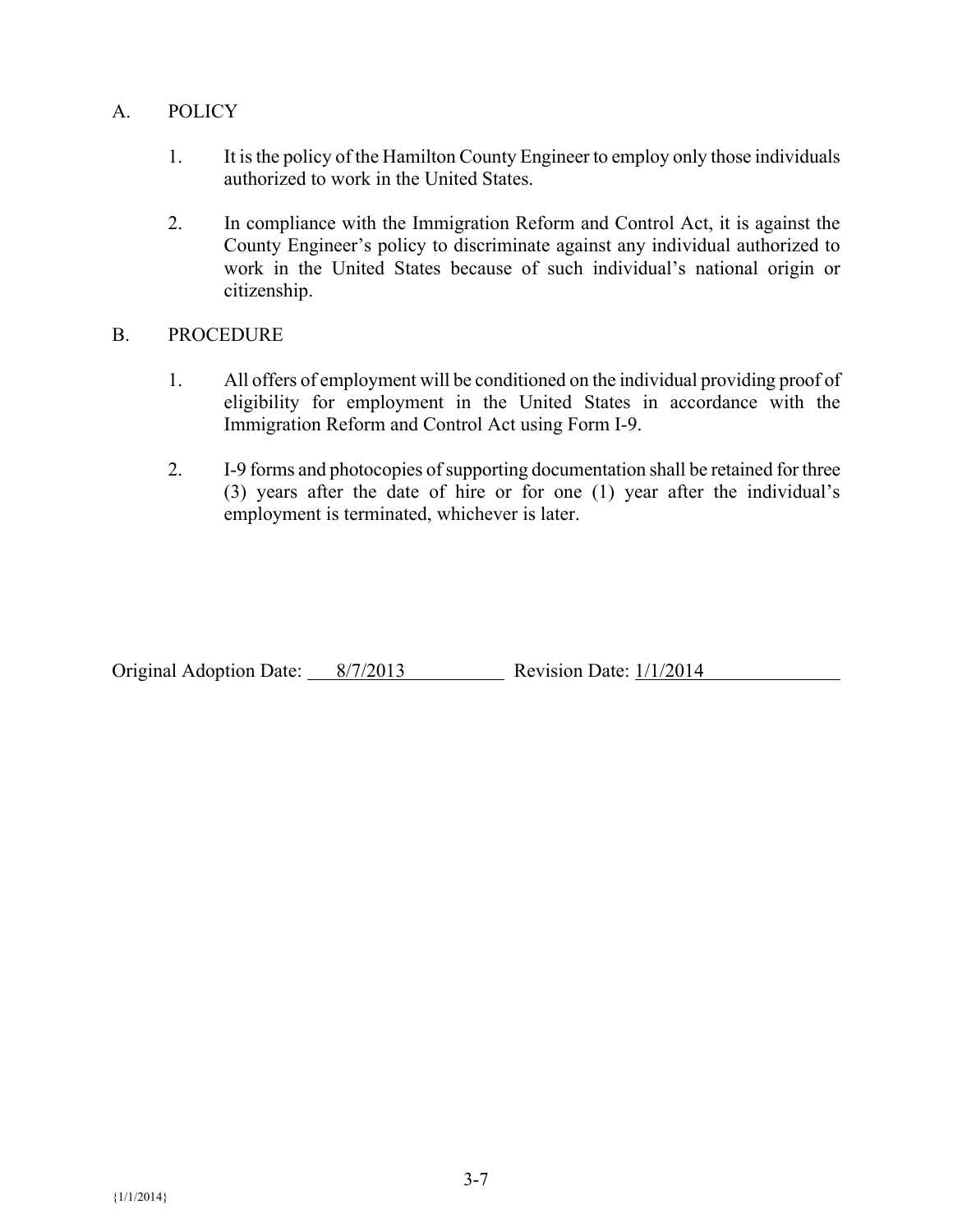## **ANTI-TERRORISM POLICY SECTION 3.5**

#### A. POLICY

1. In accordance with R.C. Section 2909.34, any applicant who is under final consideration for public employment must fill out a Declaration Regarding Material Assistance/Non-Assistance to a Terrorist Organization (DMA) indicating whether they have provided material assistance or support to a terrorist organization. The DMA was created to provide the state with an additional tool to deter and prosecute acts of terrorism. A copy of the DMA is included as part of this policy and can be obtained from the Ohio Homeland Security website at: www.homelandsecurity.ohio.gov.

#### B. PROCEDURE

1. Once a preferred candidate has been selected, the candidate must complete a Declaration Regarding Material Assistance/Non-Assistance to a Terrorist Organization (DMA form). The candidate must complete and sign the DMA form in presence of the Personnel Office. The Personnel Office must witness the form by signing and dating below the candidate's signature.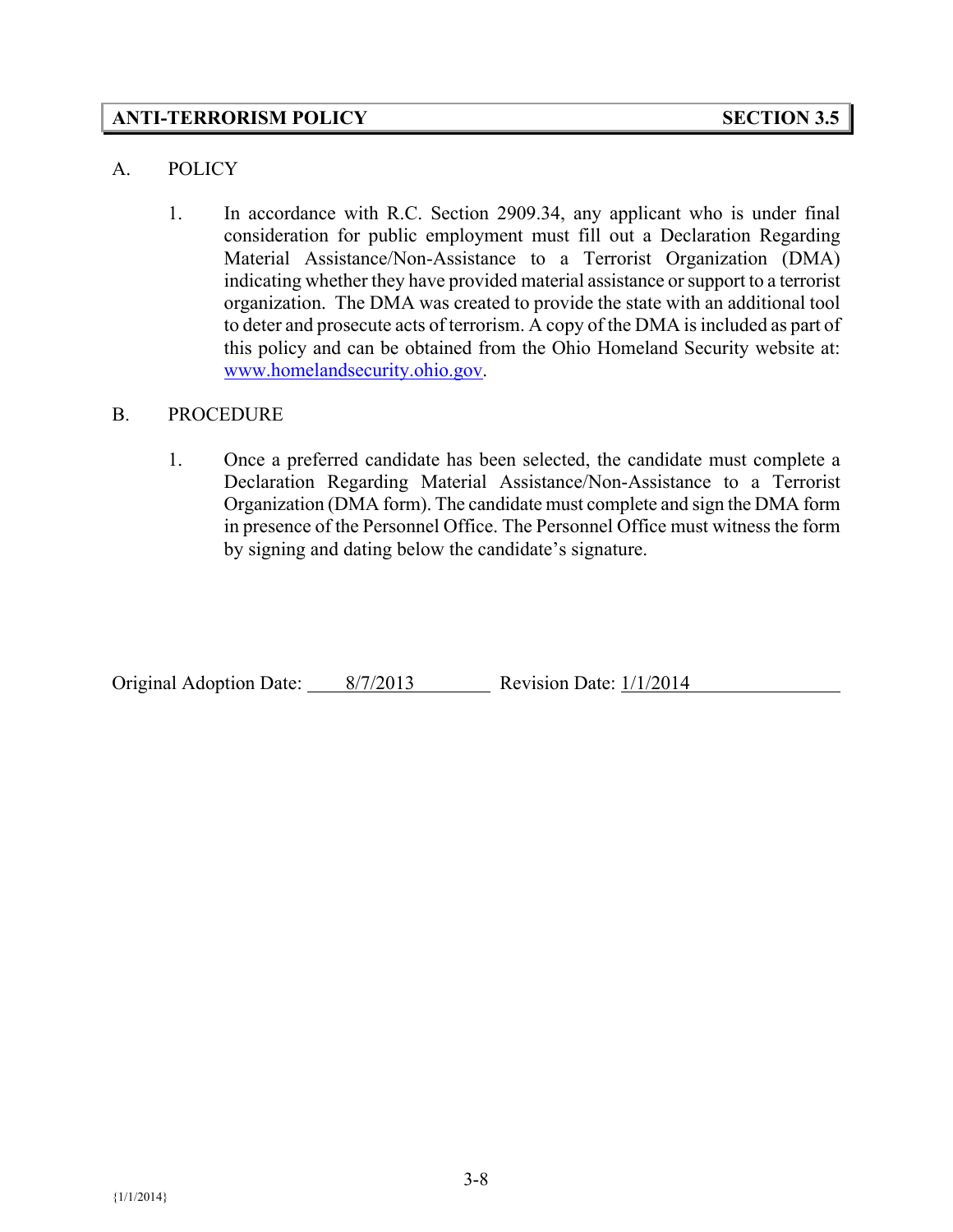#### **HAMILTON COUNTY ENGINEER PERSONNEL POLICY AND PROCEDURE MANUAL**

## **CHAPTER 4 EMPLOYMENT**

- 4.1 CLASSIFIED AND UNCLASSIFIED EMPLOYMENT
- 4.2 EMPLOYMENT STATUS
- 4.3 CLASSIFICATION PLAN
- 4.4 PROBATIONARY PERIOD
- 4.5 TRANSFER
- 4.6 ASSIGNMENT/TEMPORARY ASSIGNMENT
- 4.7 PERFORMANCE EVALUATION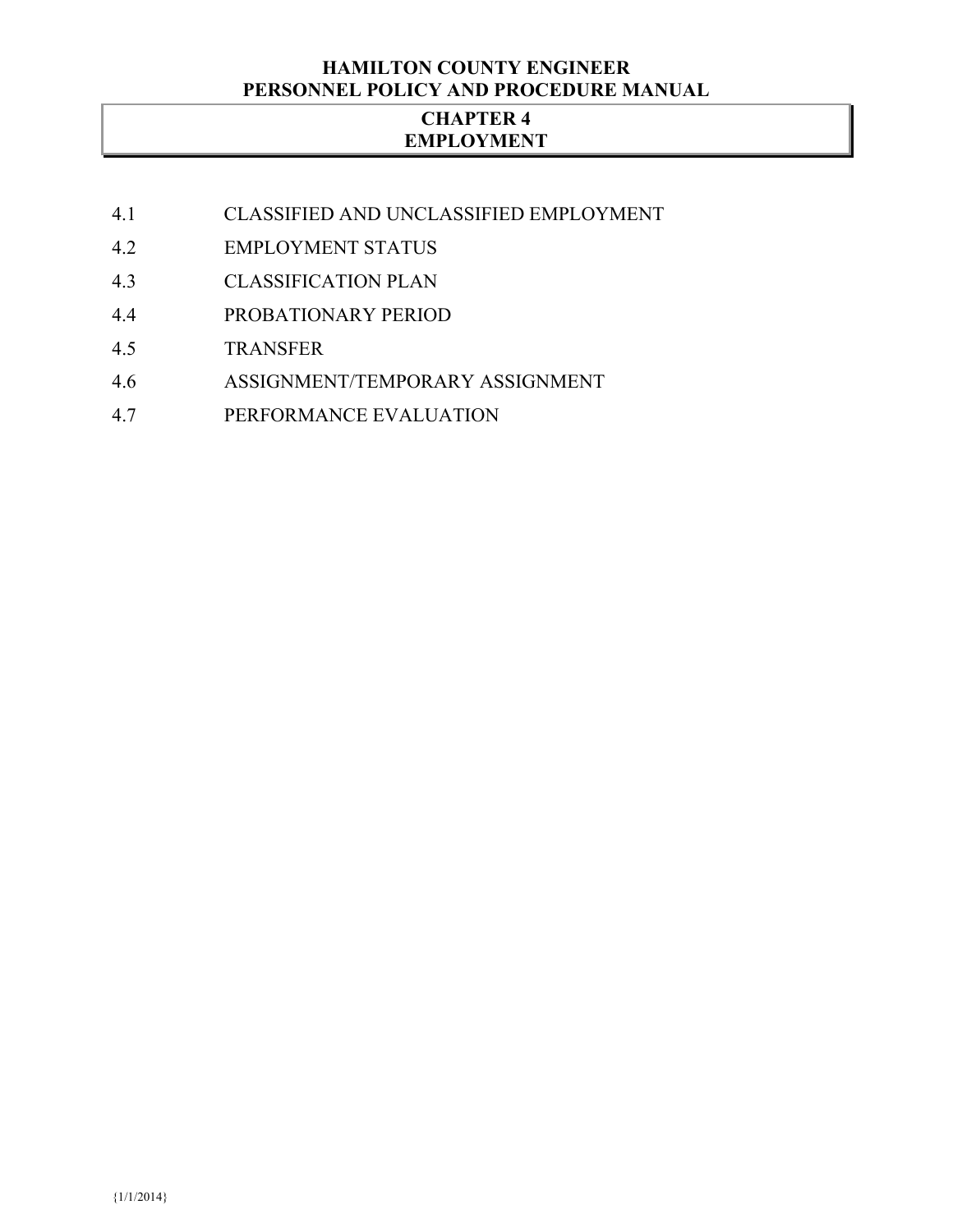#### A. POLICY

- 1. All employees of the County Engineer are presumed to be classified civil service employees unless the position that they occupy has been exempted from the classified service by a lawful request of the County Engineer, or by operation of law in accordance with ORC Section 124.11.
- 2. Certain employees serve in the unclassified service, occupying positions that have been exempted from the classified civil service. Such employees serve at the pleasure of the County Engineer and have no statutory appeal rights in the event of removal.
- 3. Employees appointed to positions as a student, or on a temporary or intermittent basis, are unclassified and serve at the pleasure of the County Engineer. Such employees have no right to appeal any suspension or removal.

#### B. PROCEDURE

- 1. Classified Service "Classified" employees, after serving a probationary period, may only be disciplined for cause and by following the procedures set forth in ORC 124.34. All terms and conditions of employment contained herein apply to classified employees unless specifically stated otherwise.
- 2. Unclassified Services "Unclassified" employees serve at the pleasure and discretion of the County Engineer. All of the terms and conditions of employment contained herein apply to unclassified employees unless specifically stated otherwise.
- 3. Notice to Employees On the date the County Engineer appoints an employee to an unclassified position in the state service, the County Engineer or designee shall provide the employee with written information describing the nature of employment in the unclassified civil service.

Original Adoption Date: 8/7/2013 Revision Date: 1/1/2014

# **EMPLOYMENT STATUS SECTION 4.2**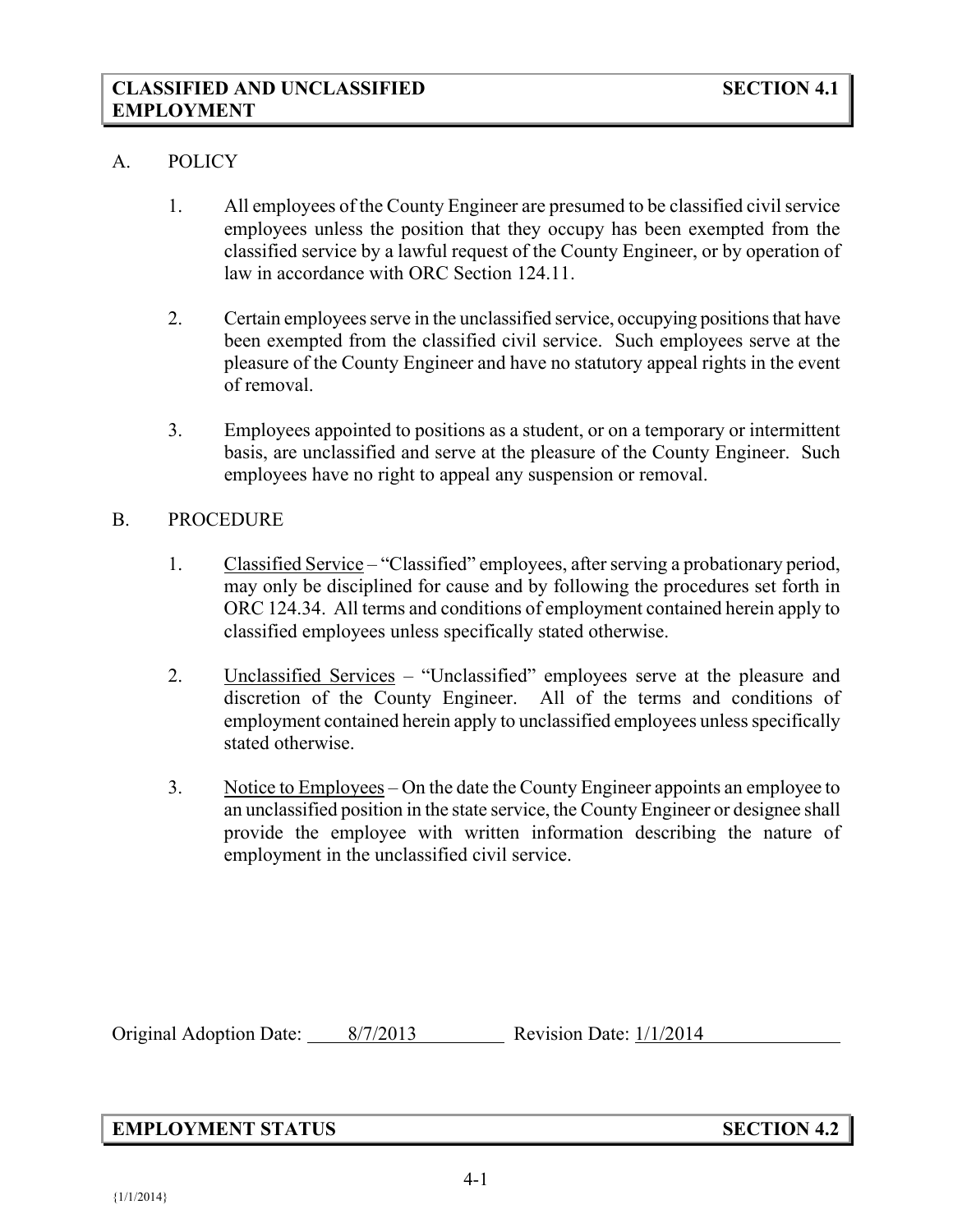- A. All employees of the Hamilton County Engineer shall be categorized as full-time, parttime, permanent, temporary, or intermittent. Temporary employees may also be classified as exceptional, seasonal, or student.
- B. Definitions
	- 1. Full-Time Employee An employee who works at least forty  $(40)$  hours per week on a regularly scheduled basis.
	- 2. Part-Time Employee An employee who works less than one thousand five hundred and sixty (1,560) hours per calendar year.
	- 3. Permanent Employee An employee who works a regular schedule of twenty-six (26) bi-weekly pay periods which is not limited to a specific season or duration. It does not include temporary, seasonal, intermittent, or student employees; however, the appointment of a temporary (or exceptional) employee under R.C. 124.30 will become permanent upon the employee's successful completion of the probationary period or after six (6) continuous months of service, whichever is longer.
	- 4. Temporary Employee –An employee hired for a limited period of time, fixed by the County Engineer, for a period not to exceed nine hundred sixty (960) hours per calendar year. Successive temporary appointments to the same position shall not be made. A temporary appointment longer than nine hundred sixty (960) hours per calendar year may be made, if necessary, by reason of sickness, disability, or other approved leave of absence of a regular employee. Such appointment shall continue only for the period of the regular employee's absence. Temporary employees serve in the unclassified service at the pleasure of the County Engineer.
	- 5. Intermittent Employee An employee who works on an irregular schedule that is determined by the fluctuating demands of the work and is generally not predictable (e.g. a seasonal snow driver, a retiree who reports for work only as needed, etc.). An employee hired for a limited period of time, fixed by the County Engineer, for a period not to exceed four hundred seventy-two (472) hours in any twelve (12) month period from date of hire unless specifically approved by the County Engineer. Intermittent employees serve in the unclassified service at the pleasure of the County Engineer.
	- 6. Seasonal Employee An employee who works a certain regular season or period of the year performing some work or activity limited to that season or period of the year.
	- 7. Student An employee who is a student at an educational institution and employed by the County Engineer in cooperation with such educational institution to provide training to the student employee. Student appointments are in the unclassified service by operation of law. (e.g., Co-ops).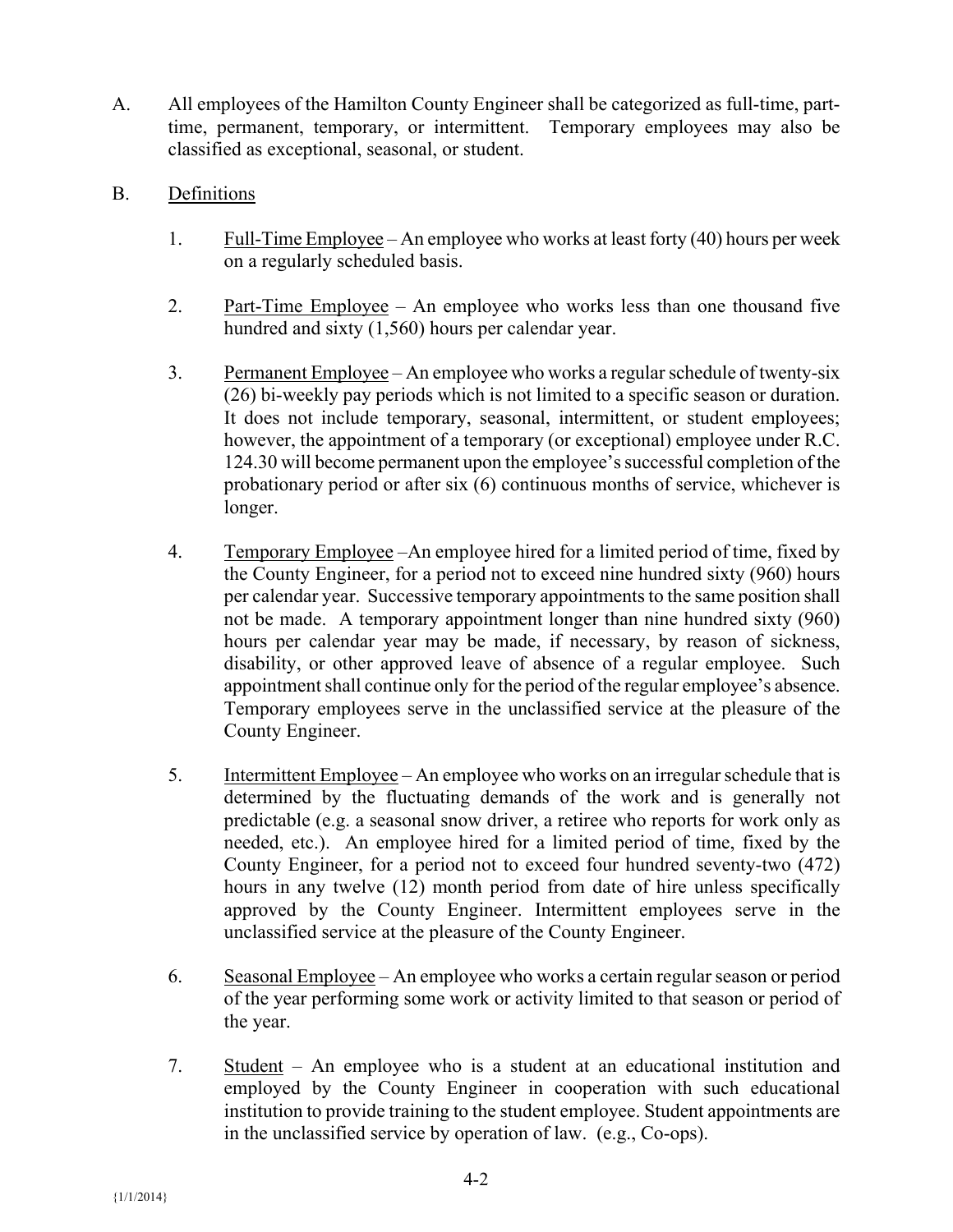- 8. Exceptional Appointee  $-$  A temporary appointment of an employee with exceptional qualifications of a scientific, managerial, professional, or educational nature.
- C. New employees shall be notified of their employment status at the time of their appointment. Temporary appointees are to be notified in writing that as a condition of employment their appointment shall cease upon the return of the regular employee for whom the temporary employee has been assigned.
- D. The status of a temporary or exceptional employee, who successfully completes the probationary period or remains in the position for a period of one hundred twenty (120) consecutive working days, whichever is longer, shall be changed to permanent.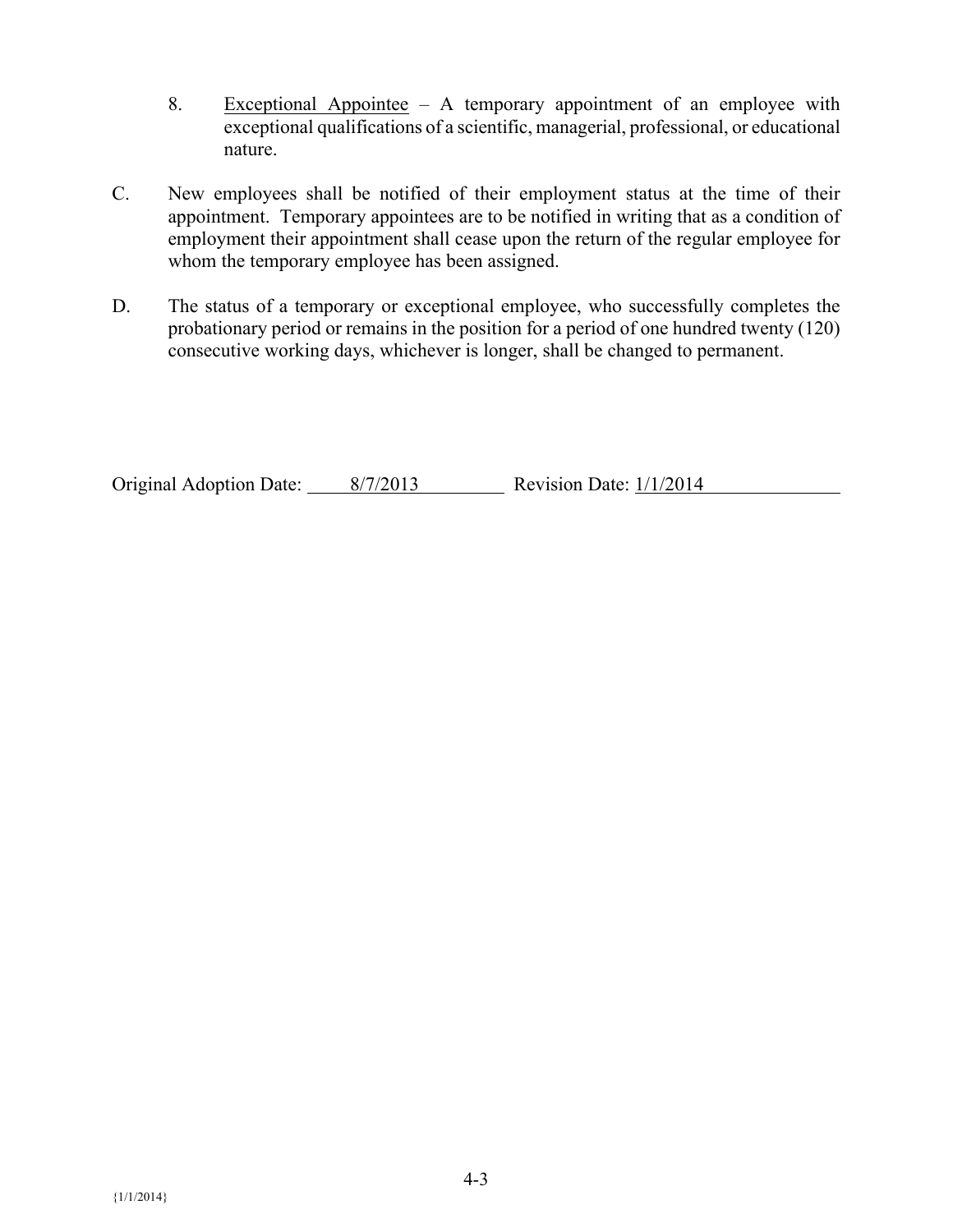## **CLASSIFICATION PLAN SECTION 4.3**

#### A. POLICY

- 1. The County Engineer participates in the County-wide Classification Plan administered by the Hamilton County Human Resources Department. Each position within the County Engineer's Office shall be assigned a job classification pursuant to the County Classification Plan. Classification Specifications describe in general terms the essential character of the work and the qualifications for the class.
- 2. Job Descriptions are written by the County Engineer's Personnel Office for each position within each classification in the County Engineer's Office with input from the employee's Department Head and supervisor. Job descriptions include a class title, general description, examples of duties, essential functions, responsibilities, qualifications, and the required knowledge, skills and abilities.
- 3. The duties, responsibilities, and essential functions of positions will be reviewed upon request. Necessary adjustments or revisions shall be made when deemed appropriate by such review. In the event the findings of said audit indicate the employee is performing the job duties of a higher classification, that employee is entitled to being re-classified at the appropriate classification, subject to the approval of the Engineer. This re-classification does not constitute a promotion or necessarily ensure an increase in pay.
- 4. Should a promotion be in order, all promotions are at the discretion of the Engineer and are evaluated on performance, annual evaluations, and the need for the position to be filled.
- 5. An employee may request that the employee's position be audited for proper classification by requesting a review through the complaint procedure as contained in this manual. Unless duties are substantially altered on a permanent basis, the employee may not request such a review for one (1) year from the date of the results of the last review.
- 6 This policy shall not prohibit employees from requesting an official audit from the Hamilton County Human Resources Department.

#### B. PROCEDURE

1. The County Engineer maintains the authority and responsibility to make changes in requirements of positions under the County Engineer's jurisdiction. This is necessary to ensure that the classification plan properly reflects the duties, essential functions, knowledge, skills and abilities required for each position. Factors that may necessitate making revisions in a position description include: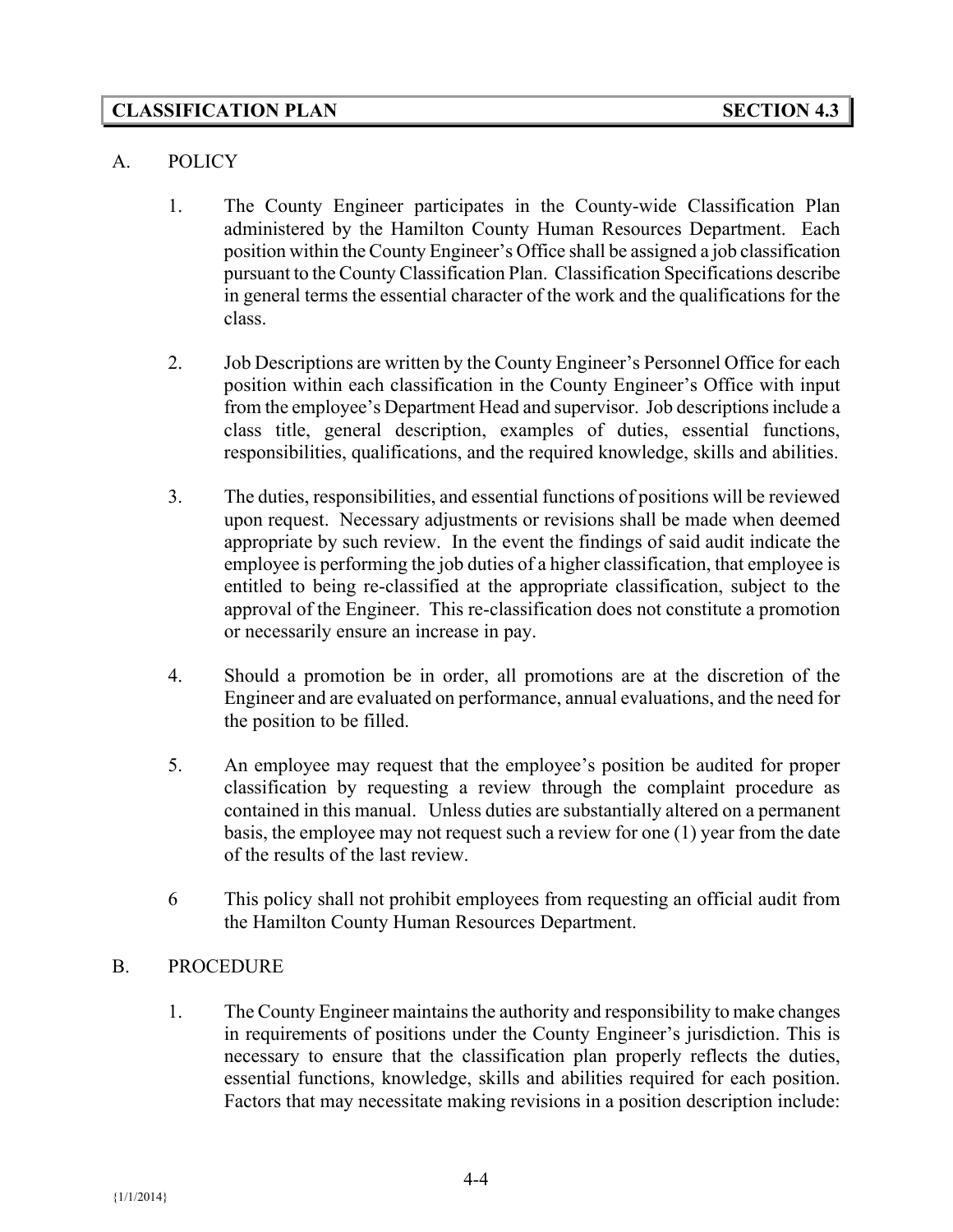- a. addition of a new function or responsibility to the organization;
- b. abolishment or elimination of a current function or responsibility of the organization;
- c. reorganization of a function resulting in the consolidation of various work activities;
- d. gradual growth of a position by addition, deletion or change in duties and responsibilities; or
- e. new or revised license or certification requirement dictated by law.
- 2. Whenever a change in a position occurs or when a vacancy occurs, a job description shall be completed by the Personnel Office and reviewed by the County Engineer or designee. If the County Engineer's Office or any Department therein, is reorganized, job descriptions for all affected employees shall be reviewed.
- 3. An employee or the employee's supervisor may request a position be reclassified if substantial changes have occurred in the positions as follows:
	- a. The employee or supervisor shall submit a written request for reclassification to the Department Head including information related to the changed, added or reduced responsibilities, and the classification to which the position should be assigned.
	- b. The Department Head will review the request and forward the request with a recommendation to the Personnel Office.
	- c. The Personnel Office will coordinate the process to determine whether the position should be reclassified. Within thirty (30) working days of the, the original written request, the Personnel Office will notify the employee's supervisor, and the Department Head, in writing, of the decision.
	- d. Either the employee or the Employer may request a position audit be performed by the County Personnel Department in accordance with its rules.
- 4. Any changes made in job descriptions or organizational charts should be communicated in writing to all affected employees.
- 5. Approved classification title changes, reclassifications, and any other related changes must be reflected on all applicable payroll, Personnel Office, and operational records.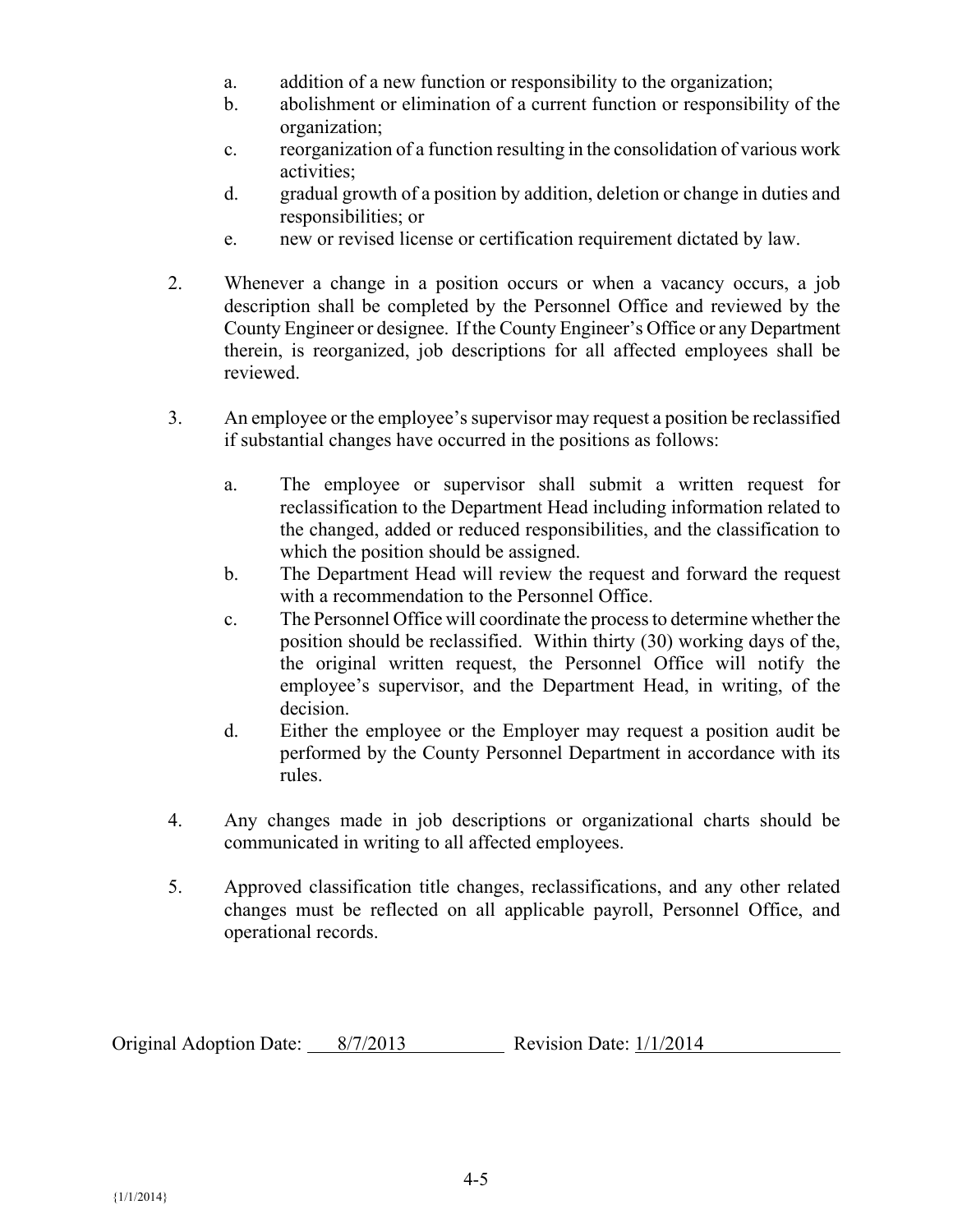### **PROBATIONARY PERIOD SECTION 4.4**

### A. POLICY

- 1. Each employee newly hired or promoted into a full-time classified position or part-time classified position shall serve an initial probationary period of one hundred eighty (180) calendar days, beginning on the first day of employment. The probationary period will be extended for any time spent on a leave of absence.
- 2. Employees appointed to unclassified positions (including temporary, student, and intermittent employees, etc.) serve at the pleasure of the County Engineer for the duration of their employment; therefore those employees are not subject to a formal probationary period.
- 3. Removal or reduction of a classified employee may be made anytime during the probationary period, at the discretion of the County Engineer. An employee who is removed or reduced during the probationary period does not have any right to appeal the removal or reduction.
- 4. During the probationary period, newly promoted employees may be reduced to the classification and salary held prior to the promotion. Prior to the reduction, the employee may request to meet with the County Engineer or designee.
- 5. The employee's supervisor has a responsibility to recommend to the County Engineer the retention of those employees who meet acceptable work standards during the probationary period and to recommend removal of those employees who fail to meet such work requirements.

### B. PROCEDURE

- 1. Each employee shall receive two (2) performance evaluations during their initial probationary period, the first after ninety (90) calendar days and the second review must be completed not less than ten (10) working days prior to the expiration of the one hundred eighty (180) calendar days probationary period.
- 2. A supervisor who determines that a probationary employee should not be retained shall complete the performance evaluation for the employee and submit it to the Department Head for review. At least ten (10) working days prior to the expiration of the probationary period, the Department Head shall make a recommendation to the County Engineer whether the employee should be retained.
- 3. In the event an employee is removed or reduced during the probationary period, the Personnel Office shall provide a written statement of the reasons for the removal or reduction to the employee and the County Personnel Department.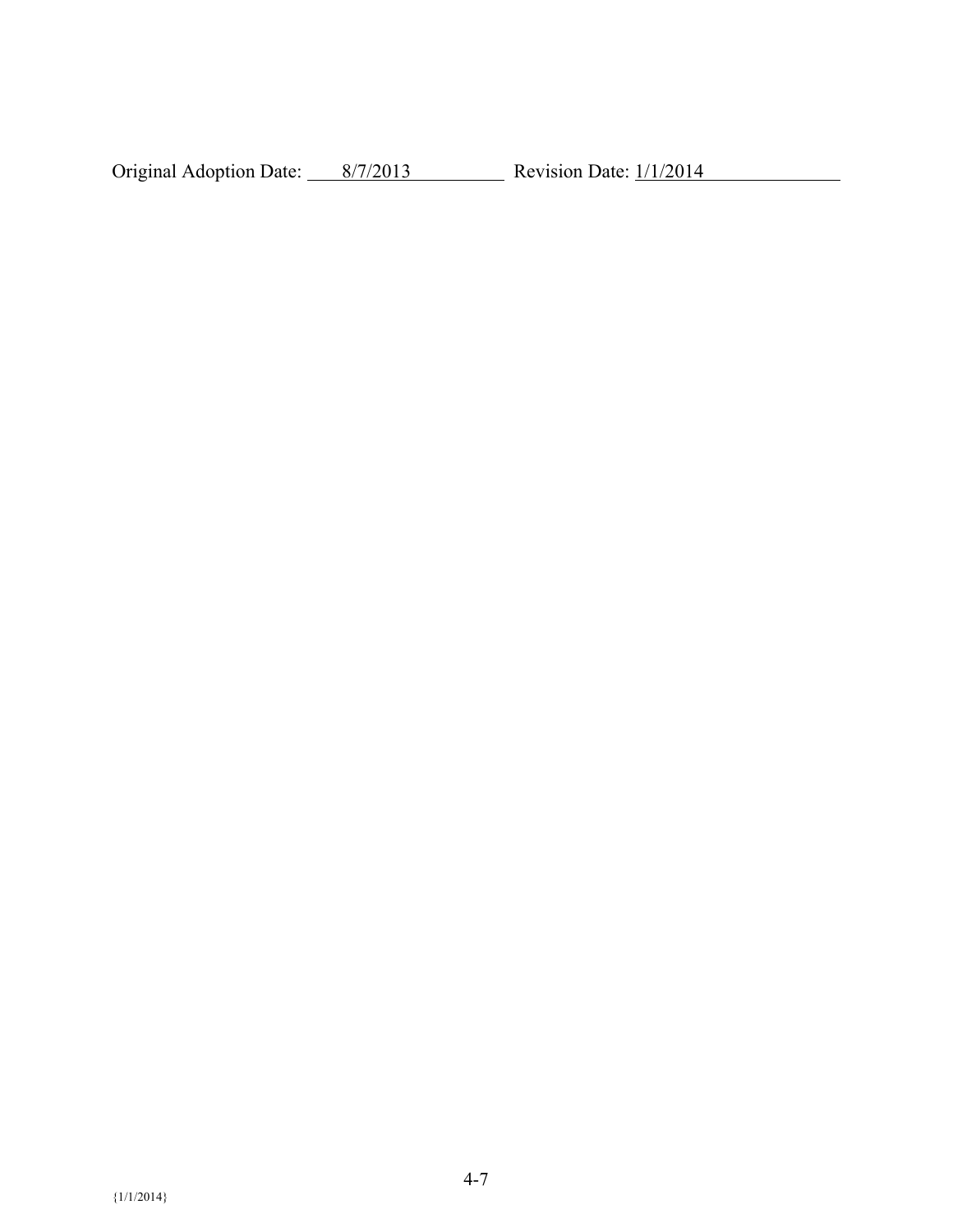- A. A transfer may be defined as the movement of an employee from one job to another where there is no change in level of responsibility, classification, or salary, i.e. a lateral movement. There are two (2) types of transfer:
	- a) Intra-Departmental Transfer: A transfer from one position to another bearing the same classification title within the County Engineer's Office is considered an intra-departmental transfer.
	- b) Inter-Departmental Transfer: A transfer from one position to another bearing the same classification title between the County Engineer's Office and another appointing authority's office within Hamilton County is considered an interdepartmental transfer.
- B. Employees may be transferred or assigned to any County Engineer's Office location within the county.
- C. Requests for transfer will be granted based upon the needs of the departments involved, the availability of positions, and the approval of the affected appointing authorities.
- D. Requests for transfer by an employee must be in writing and provided to the employee's Department Head. All requests must contain the following information:
	- 1. Name of employee;
	- 2. Department, division, and/or location of the County Engineer in which the employee is currently employed;
	- 3. Department, division, and/or location to which the employee desires to transfer;
	- 4. Reason(s) for the request;
	- 5. Relevant knowledge, skills and abilities which qualify the individual for the requested position;
	- 6. Length of service with the County Engineer.
- E. Employee requests for a transfer will be reviewed by the Department Head, the Personnel Office, and the County Engineer or designee. Requests will only be granted at the discretion of the County Engineer or designee and based upon the operational needs and availability of positions within the affected Department(s).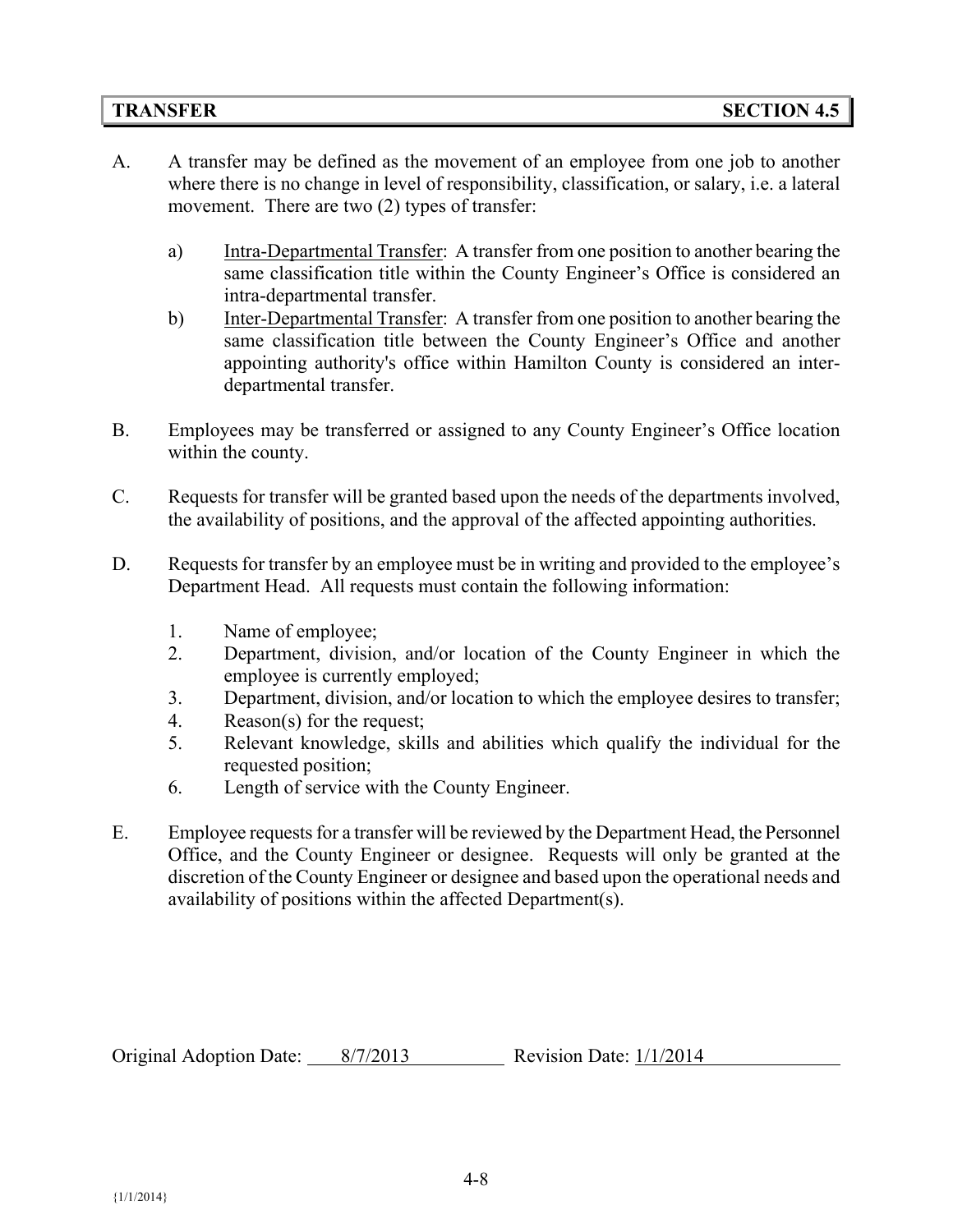# **ASSIGNMENT/TEMPORARY ASSIGNMENT SECTION 4.6**

- A. Employees may be reassigned from one position or location to another where there is no change in level of responsibility, classification or salary.
- B. To meet the operational needs of a department and with the employee's consent, a classified employee may be temporarily assigned the duties of a position in a different classification. Temporary assignments shall not be used for disciplinary purposes.
- C. A temporary assignment in a different classification shall not exceed a period of one hundred twenty (120) working days. After this period of time, the employee will revert to his/her prior duties, classification and pay, plus any interim pay adjustments to which the employee otherwise would have been entitled.
	- 1. An employee temporarily assigned to a classification with a higher pay grade for four (4) or more consecutive hours shall be paid at a rate that is at least five percent (5%) above the employee's current rate of pay, or at the minimum rate for the higher classification, whichever is higher.
	- 2. An employee temporarily assigned to a classification with a lower rate of pay shall not be reduced in pay.
	- 3. In situations requiring immediate attention, supervisors may make temporary assignments of three (3) working days or less without the approval of the Department Head.
	- 4. A temporary assignment of thirty (30) working days or less may be made by the Department Head based upon the operational needs of the Department. Any temporary assignment of ten (10) working days or more shall be done with written notice to the employee and reported to the Personnel Office, the Department Head, the Chief Deputy, and the County Personnel Department.
- D. Before making a temporary appointment of an employee to a higher position, the Supervisor or the Department Head must determine that the appointment is necessary based upon the following criteria:
	- 1. it is necessary to fill the open position for a temporary time so that the work will be completed by the appointed employee while the permanent employee is absent;
	- 2. that the person be appointed in the temporary position has the minimum skills and qualifications to do the work on a temporary basis; and
	- 3. that the person appointed to the temporary position will actually be doing the work required in the temporary position.
- E. Any work completed during this time, outside of the temporary appointment's current job classification, is subject to documentation proof of work performed.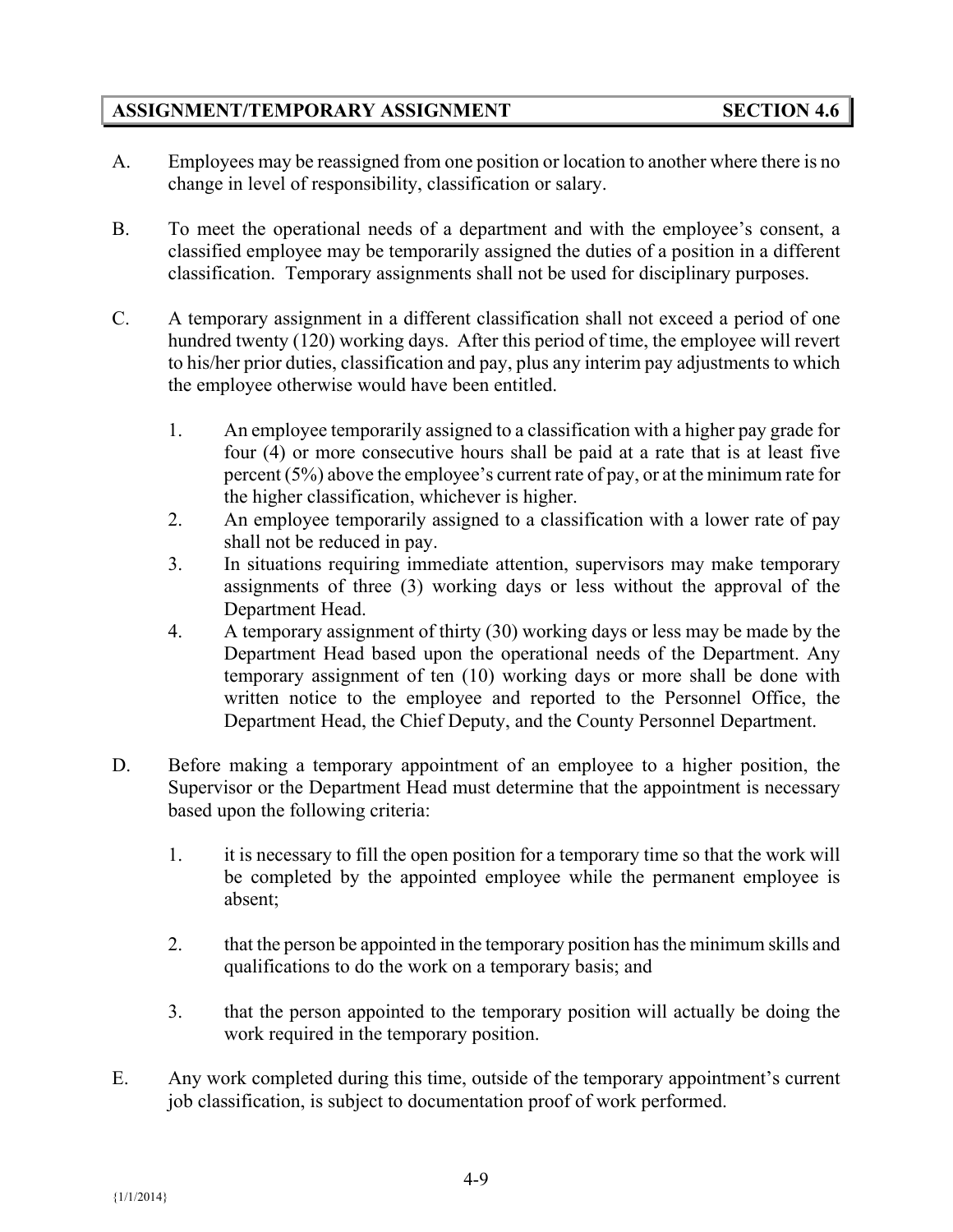- F. If the work does not have to be done during the absence of the permanent employee, a temporary appointment should not be made. The fact that an employee is absent, i.e. on a half-day leave, etc., does not mean that another employee assumes the position on a temporary basis and thus would qualify for temporary pay.
- G. Employees temporarily assigned to a higher classification (i.e. temporary supervisor) shall receive pay at their normal hourly rate on paid holidays and when they use sick leave, vacation, personal time, or compensation.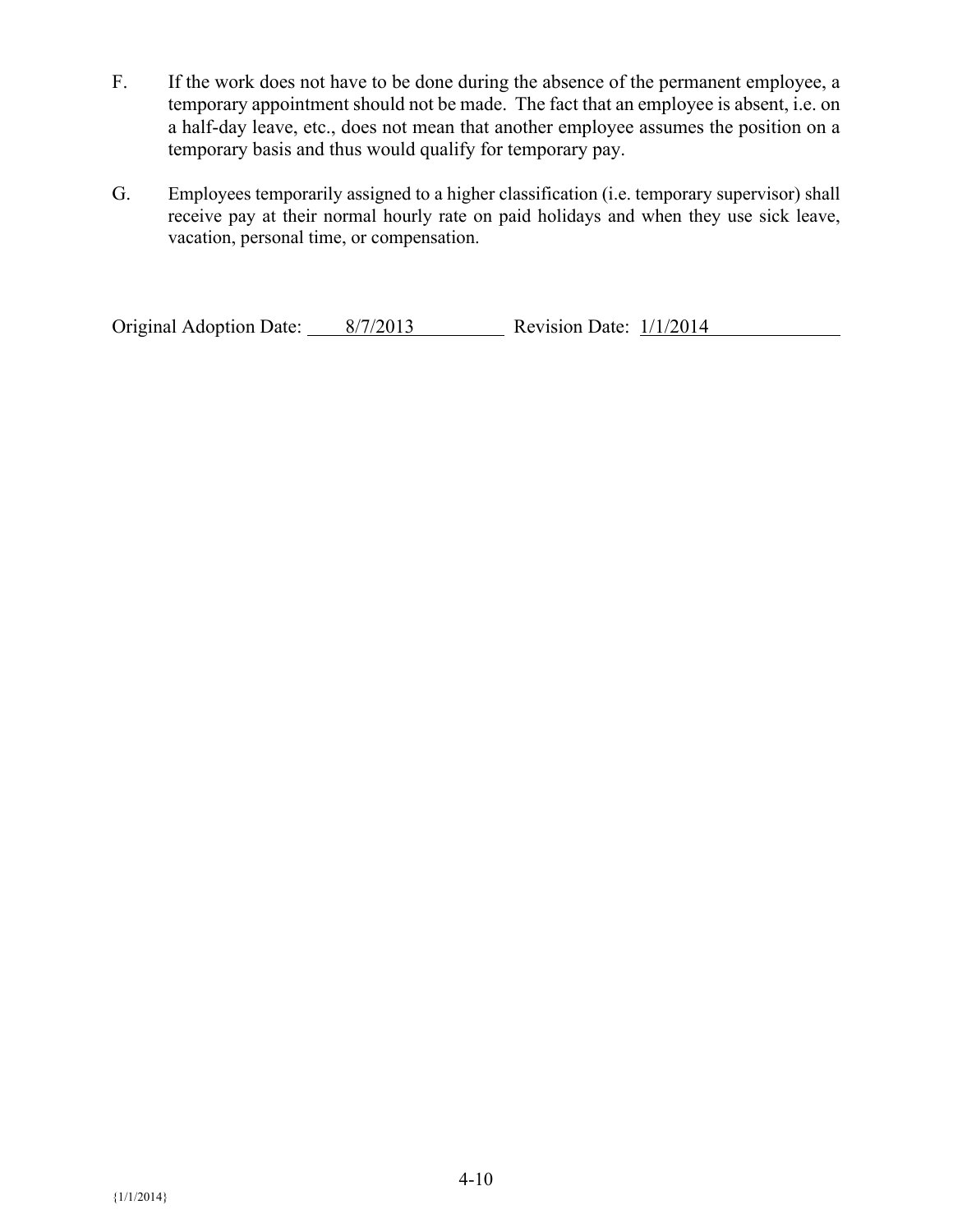# A. POLICY

- 1. A written performance evaluation provides the Employer with an effective mechanism to measure and communicate levels of job performance to employees. It provides the employee with documented, constructive feedback concerning current job performance. Documented performance evaluation serves as a basis for management decisions regarding merit increases, bonus pay, training needs, job assignments, promotion, and retention of employees.
- 2. Supervisors shall rate employees' performance in an objective, uniform and unbiased manner. The work performance of employees shall be evaluated in accordance with established procedures outlined in the performance evaluation packet. Supervisors violating these polices shall be subject to disciplinary action.

### B. PROCEDURE

- 1. Employees serving initial or promotional probationary periods shall be evaluated twice during their probationary period. The first evaluation shall be completed after ninety (90) calendar days and the second shall be completed no later than ten (10) working days prior to the end of the one hundred eighty (180) calendar days probationary period. Refer to the pertinent section in this manual.
- 2. All non-probationary employees shall be evaluated at least once annually prior to the employee's anniversary date or promotional date, whichever is applicable.
- 3. Special evaluations may be conducted if deemed appropriate by the employee's Department Head, supervisor, or any other manager in the employee's chain of command, or upon request of the employee.
- 4. The employee's immediate supervisor(s) is responsible for preparing the initial performance rating. The initial scores and comments shall be reviewed by the immediate supervisor of the supervisor performing the initial rating. The reviewing supervisor can either adopt the initial score, or re-score part or all of the initial evaluation. The scores are then averaged for a final score.
- 5. Each employee shall be provided a copy of his/her performance evaluation. The rating or reviewing supervisor shall discuss the evaluation with the employee and shall discuss the employee's strengths and goals and counsel the employee regarding any improvement in performance which appears desirable or necessary. The supervisor will obtain the employee signature on the Performance Evaluation Form to acknowledge receipt of the evaluation. Refusal by the employee to sign the evaluation may result in disciplinary action.
- 6. An employee may submit additional comments to be included with the evaluation and/or the employee may complete a self-evaluation form.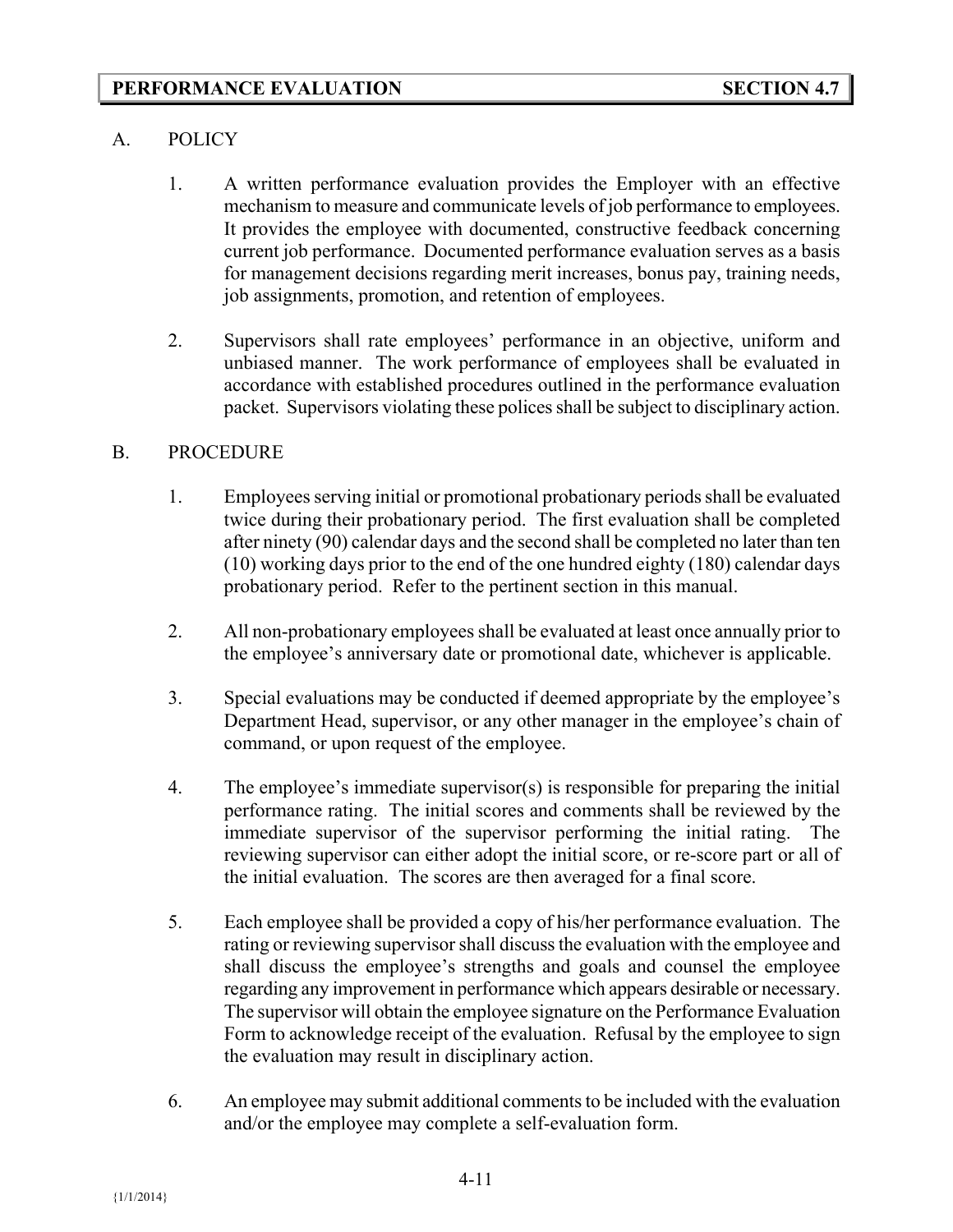- 7. The decision to grant or deny a merit increase, or bonus pay shall be done in accordance with the established guidelines in the performance evaluation packet and the pertinent section of this manual.
- 8. An employee who is denied a merit increase due to the results of the performance evaluation may file a grievance in accordance with of the pertinent section of this manual. The decision to grant or deny a merit increase or bonus pay is at the sole discretion of the County Engineer and not subject to the grievance procedure. Unfavorable scores and comments on evaluations are not subject to the grievance procedure; however, an employee may request to meet with the reviewing supervisor, Department Head and/or the Personnel Office to discuss the fairness of any evaluation.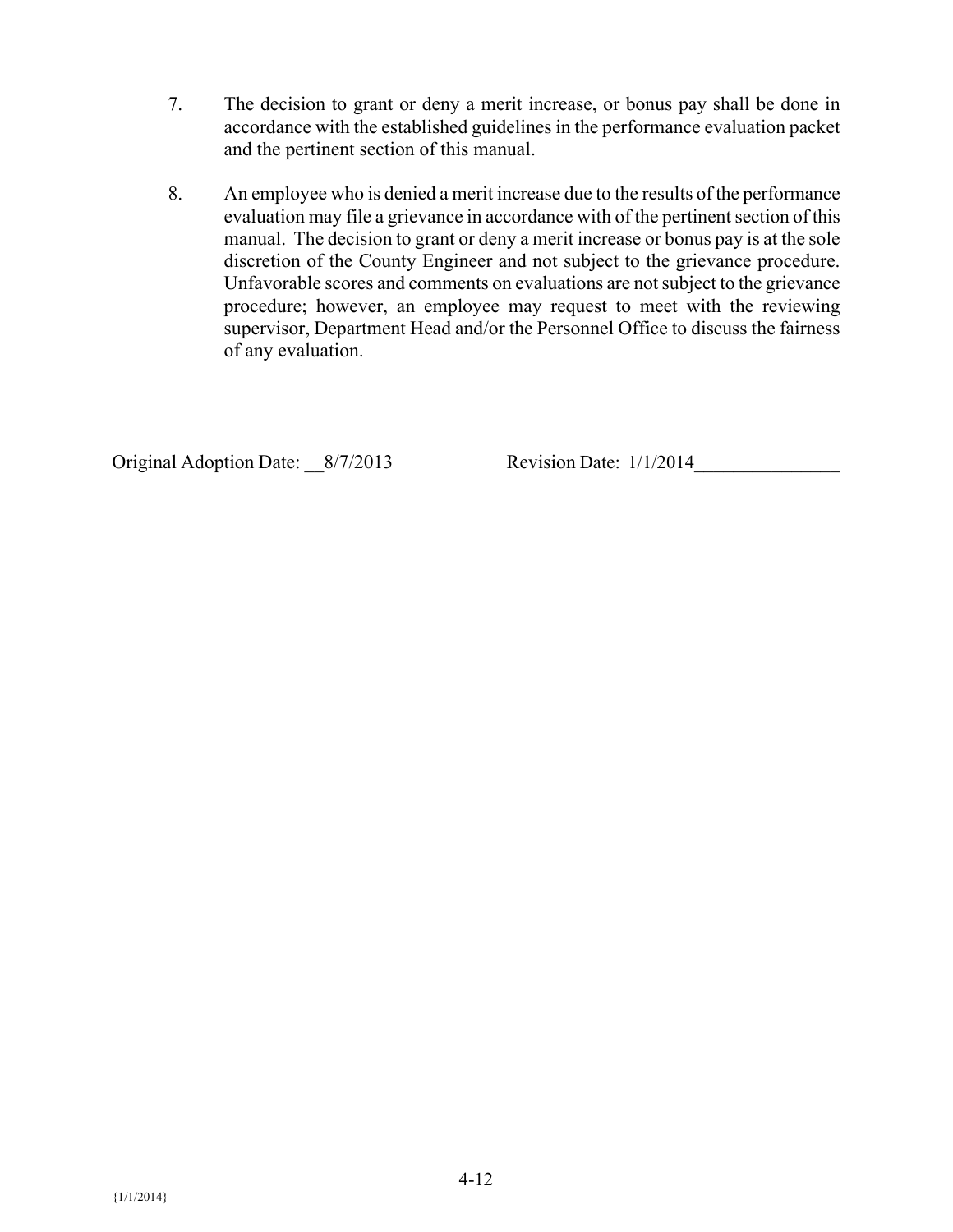# **HAMILTON COUNTY ENGINEER PERSONNEL POLICY AND PROCEDURE MANUAL**

# **CHAPTER 5 COMPENSATION**

- 5.1 COMPENSATION
- 5.2 PERFORMANCE BASED COMPENSATION
- 5.3 ASE CERTIFICATION PAY
- 5.4 HOURS OF WORK & OVERTIME
- 5.5 COMPENSATORY TIME
- 5.6 PAYROLL DEDUCTIONS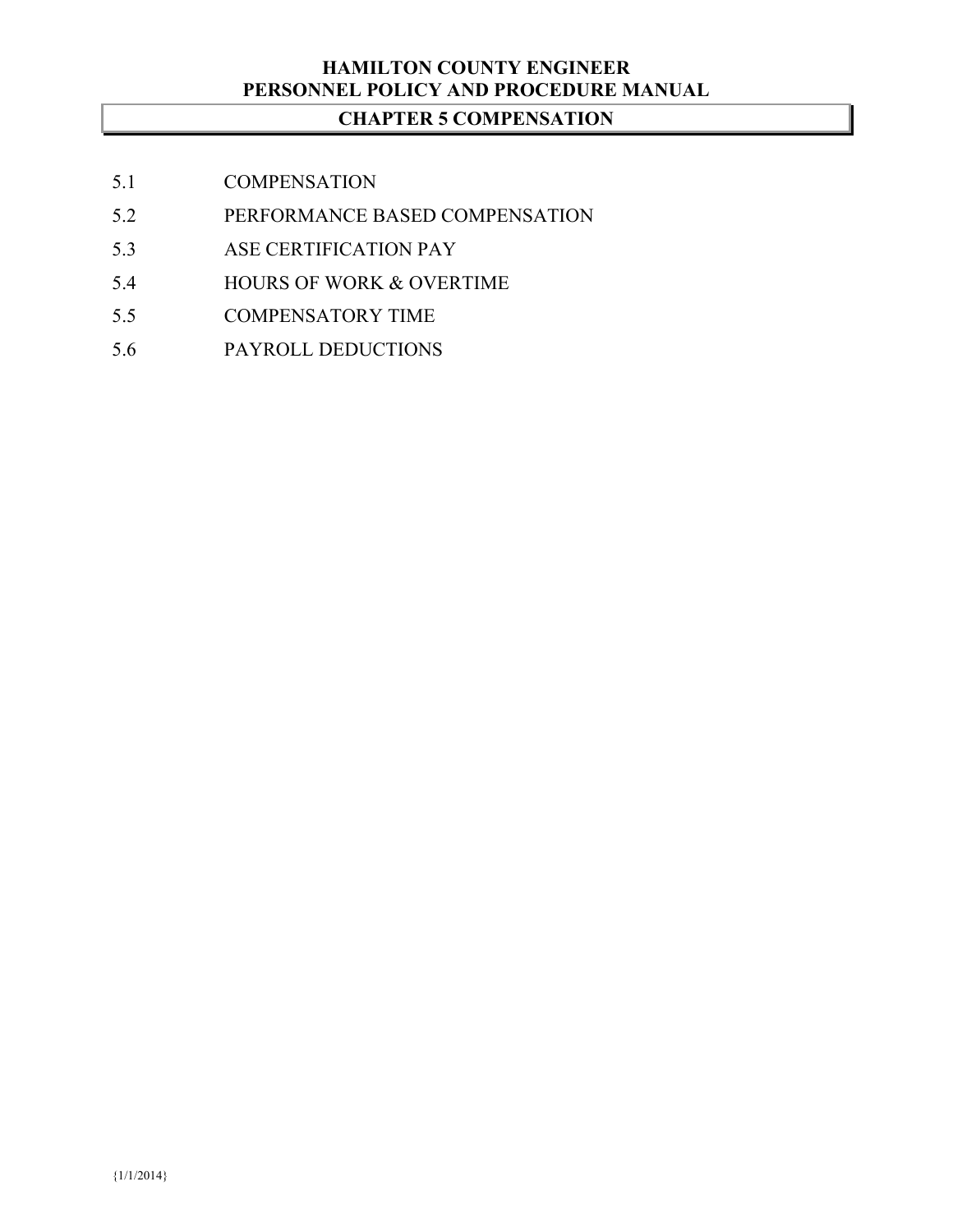# A. POLICY

- 1. The County Engineer will establish an equitable compensation system for employees which will include rates of pay for each classification in the classified civil service within the County Engineer's Office. In some cases, a minimum, maximum and/or one or more intermediate rates may be established for a classification.
- 2. The County Engineer, at his sole discretion, shall determine if any general across the board increase will be granted to all classified employees on an annual basis. Salaries for employees in the unclassified civil service will be determined by the County Engineer annually.
- 3. An employee receiving a promotion will be assigned a pay range for the new classification that reflects an increase of approximately five percent (5%) over the employee's current rate of pay in the position previously held. In conjunction with the employee, the Engineer will determine the final salary of the new position, based upon but not limited to, such factors as the employee's current salary, the expected duties of the new position, the salary range of the new position as determined by the most recent wage study conducted by the HCEO and, if applicable, the salary range of the employees already in the same classification.
- 4. In cases where an employee is temporarily appointed to do the work assigned to a higher classification in a higher pay range for 4 consecutive hours or more:
	- a. if the temporary appointment is to a classified position, the employee will receive temporary pay of five percent (5%) increase over the employee's current rate of pay, or the minimum rate of pay for the pay range for the classification assigned, whichever is higher.
	- b. if the temporary appointment is to a fiduciary position, the employee will receive temporary pay increase of five percent (5%) based on the temporary employee's current hourly rate.
- 5. Employees may be eligible for merit pay increases or stipend as outlined in the pertinent section in this manual based upon exceptional performance, if such increases are budgeted and approved by the County Engineer.
- 6. The County Engineer reserves the right to modify the pay plan, to modify the classification pay ranges, or to institute a new pay structure at any time with notice to all affected employees.
- 7. A pay period is defined as two (2) calendar weeks or fourteen (14) consecutive calendar days. The pay period starts at 12:00 a.m. on Thursday and ends at 11:59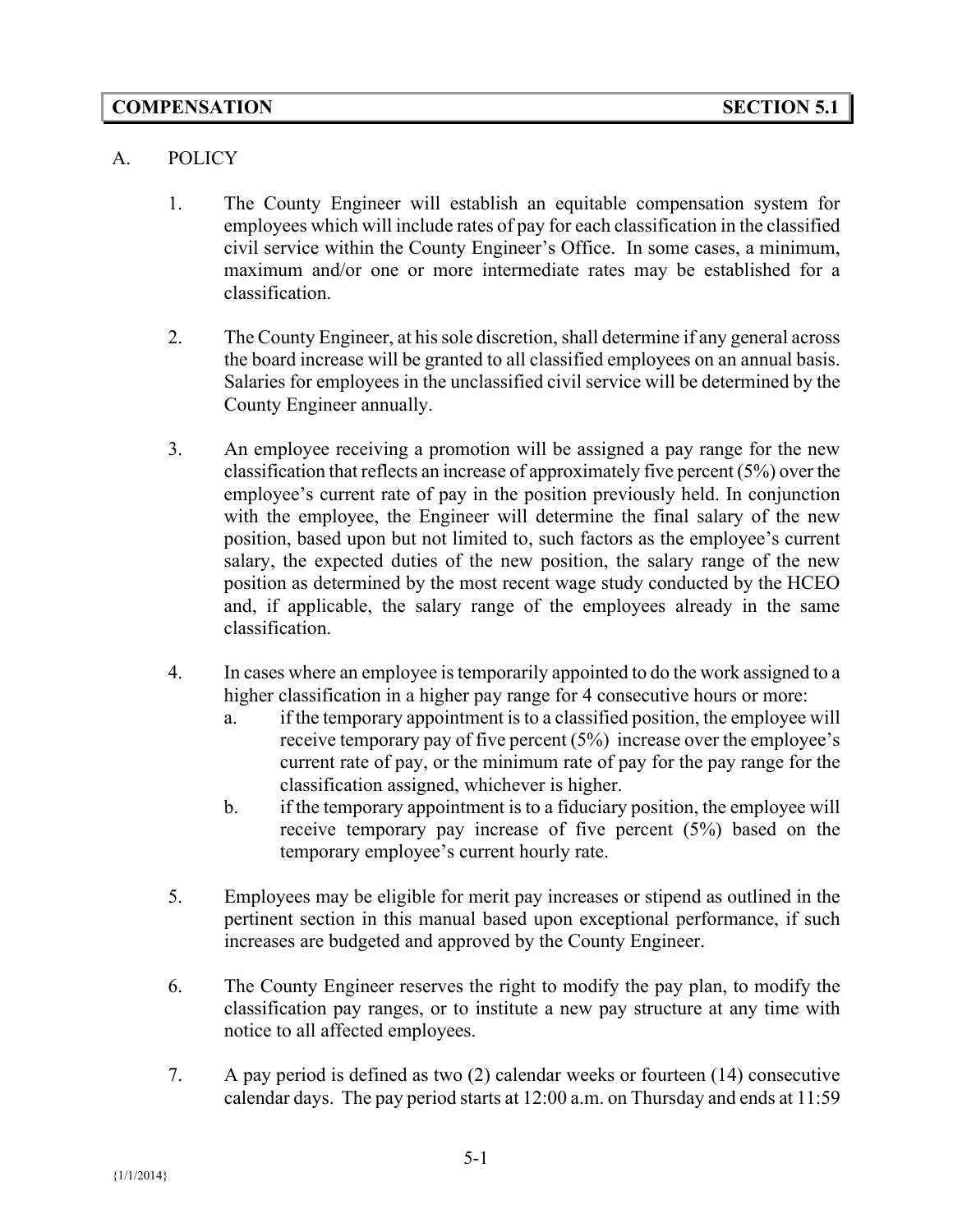p.m. on the second following Wednesday. Employees will normally be paid biweekly on Wednesday.

#### B. PROCEDURE

- 1. New employees normally begin at the minimum rate for the classification and progress through the pay range (also known as pay grades) incrementally until the employee achieves the maximum hourly rate for the classification.
- 2. The County Engineer may assign a new employee to a rate higher than the minimum rate for the classification based upon the employee's qualifications.
- 3. Employees who request a voluntary reduction shall be placed in the appropriate pay range for lower classification at a rate determined by the County Engineer.
- 4. Employees who are demoted for disciplinary reasons are subject to being paid at the pay scale of the lower classification in accordance with the most recent wage study and as agreed upon by the County Engineer.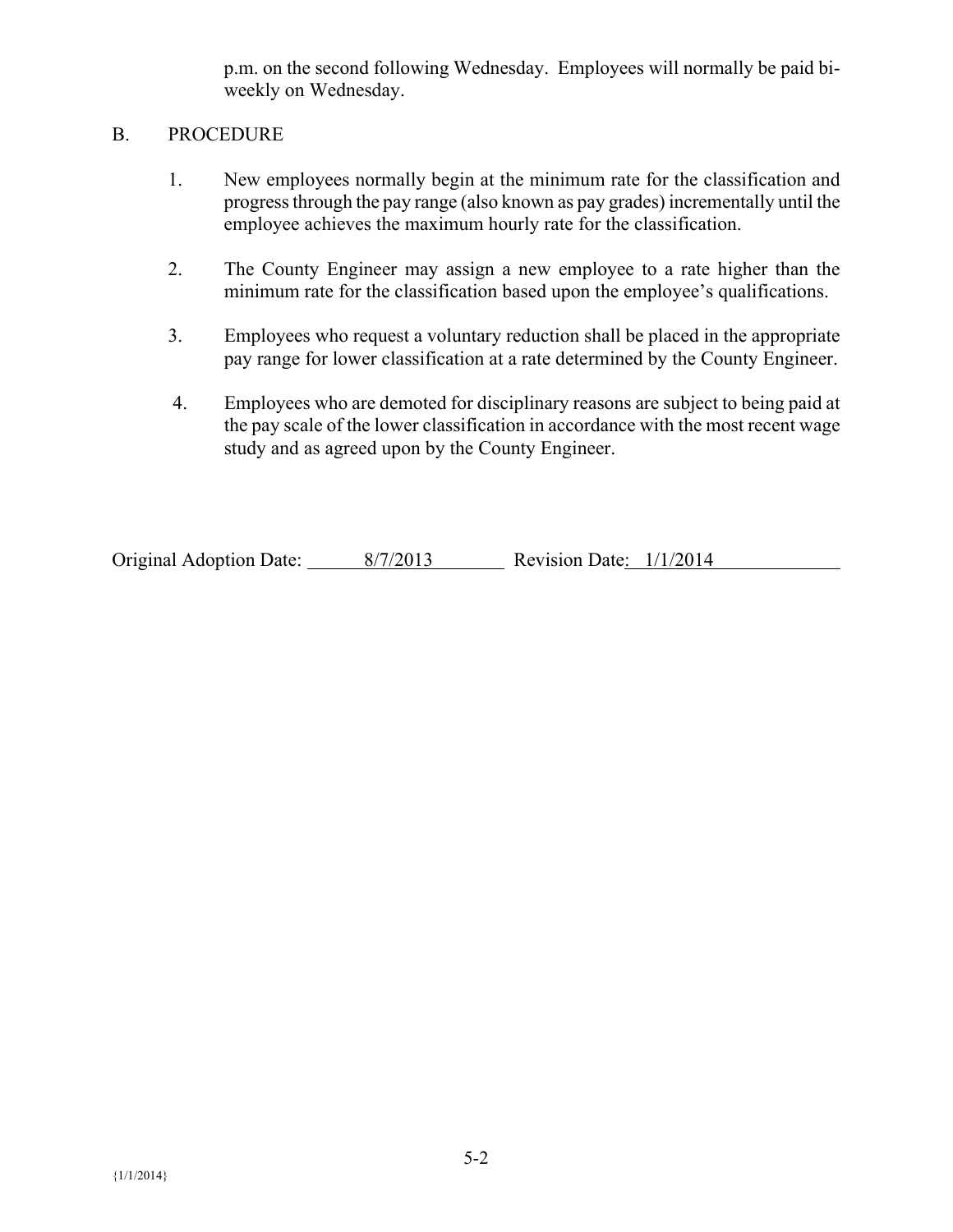# A. POLICY

- 1. At the time of the employee's annual performance review, any supervisor in an employee's chain of command may recommend the employee be considered for a merit increase based upon the employee's overall performance.
- 2. A merit increase refers to granting the employee an increase in the employee's base rate of pay based upon established criteria for exceptional performance and substantiation of such exceptional performance by the employee's supervisors. Employees who have reached the maximum rate of pay for their classification are not eligible for merit pay increases, but may receive a stipend.
- 3. Stipend refers to granting an employee a one-time lump sum payment that is not added to the employee's base rate of pay.
- 4. The decision to grant or deny a merit increase and/or stipend may be grieved; however, the decision of the County Engineer is final and not subject to appeal.

# B. PROCEDURE

- 1. The rating or reviewing supervisor recommending the employee be considered for a merit pay increase shall clearly indicate this recommendation on the employee's annual performance evaluation form. The recommending supervisor shall attach any supporting documentation for consideration by the employee's Department Head. The Engineer, Department Head, or designee may make a decision based solely upon the information provided with the evaluation form and are not required to make any additional inquiries.
- 2. Merit increases and/or stipend is granted at the discretion of the County Engineer or designee and may be contingent upon budgetary concerns. If funds are available, recommendations for merit increases and/or stipend will normally be considered annually.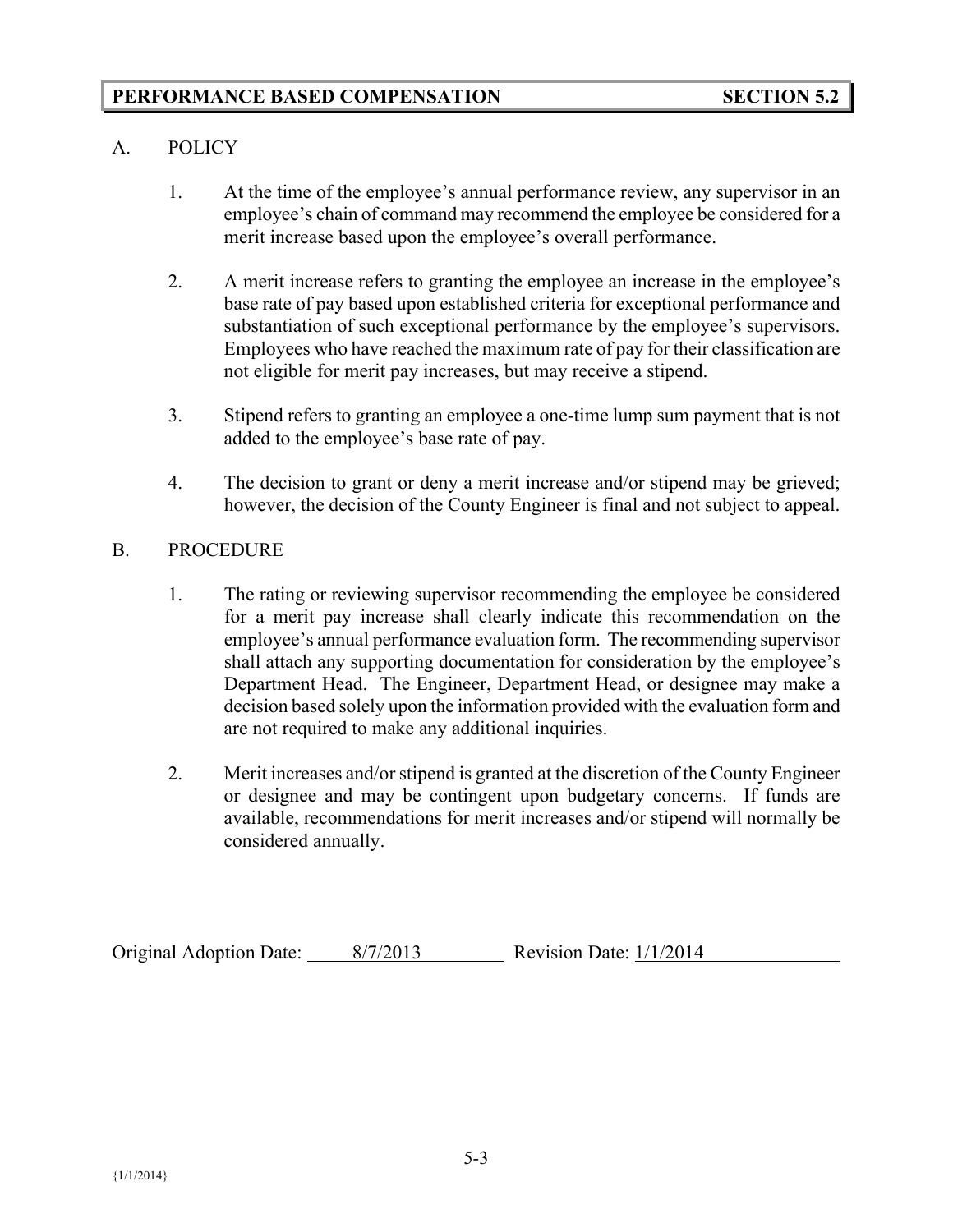# **ASE CERTIFICATION PAY SECTION 5.3**

- A. The County Engineer will reimburse eligible employees in qualifying positions for the actual cost of the Automotive Service Excellence (ASE) examination upon the employee's successful completion of the certification or re-certification test according to the following schedule:
	- 1. Mechanic helper, Mechanic 1, Mechanic 2, Mechanic 3: ASE Series A, E, F, L, X, or T; and
	- 2. Mechanic helper, Mechanical Stores Clerk: ASE Series P.
- B. Eligible employees will receive a premium rate of pay, in addition to the employee's base rate of pay, for certain ASE certification as follows:
	- 1. A Mechanic 1, Mechanic 2, or Mechanic 3 will receive fifteen cents (\$0.15) per hour for each current certification in the ASE T Series (medium/heavy truck series/eight tests), and the E Series (Truck equipment test series/3 tests). Should a Mechanic 1 or 2 pass all eleven (11) test and attain master mechanic status in medium/heavy trucks and truck equipment, he or she shall receive an additional thirty-five cents (\$0.35) per hour for the remaining time his or her certifications are current under this policy. Upon attaining master status in Series T and E (truck), the eligible employee may receive an additional fifteen cents (\$0.15) per hour premium for current certification in Series F1 (Alternative fuels) and Series L2 (Electronic Diesel Diagnosis).
	- 2. A Mechanic Stores Clerk or Mechanic Helper/Parts Runner will receive fifteen cents (\$0.15) for each current certification in the ASE Parts Specialist Series (P series, 4 tests – the  $5<sup>th</sup>$  test is only for GM workers). There is no master status in this series, since the  $5<sup>th</sup>$  test is ineligible to take.
	- 3. A Mechanic Helper/Parts Runner will receive five cents (\$0.05) per hour for each current certification in the ASE T series (medium and heavy trucks) and the E Series (Truck Equipment Tests). Should Mechanic Helper become promoted to a Mechanic 1 or Mechanic 2, he/she will receive the premium rate applicable under Paragraph (A)(2), above.
- C. Any premium pay shall take effect only for that period of current certification, and only after the employee provides proof to the County Engineer of successful completion and current maintenance of the applicable certification.
- D. A newly hired employee will not be compensated for ASE certification until they satisfactorily complete their probationary period.
- E. Premium pay for ASE certification will cease if an employee is promoted, demoted, or transferred to a classification other than those outlined in this Policy.
- F. Premium pay granted pursuant to this Section shall not be considered in an employee's base rate of pay for purposes of general increases, merit increases, or stipends.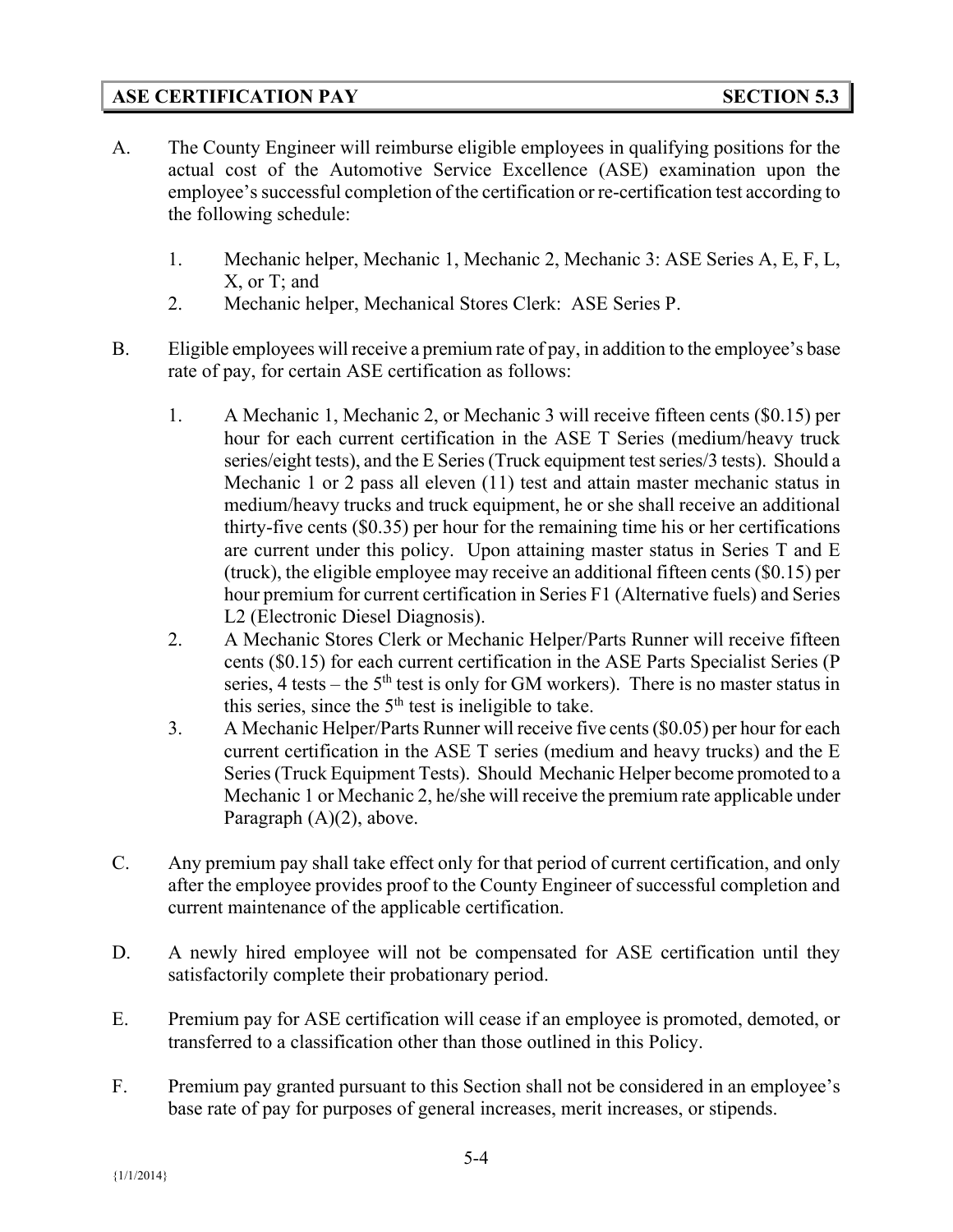F. The eligible employee is responsible to obtain materials to study and prepare for the ASE tests. The County Engineer is not obligated to provide time off from regular duties to study for, prepare for, or take any ASE test.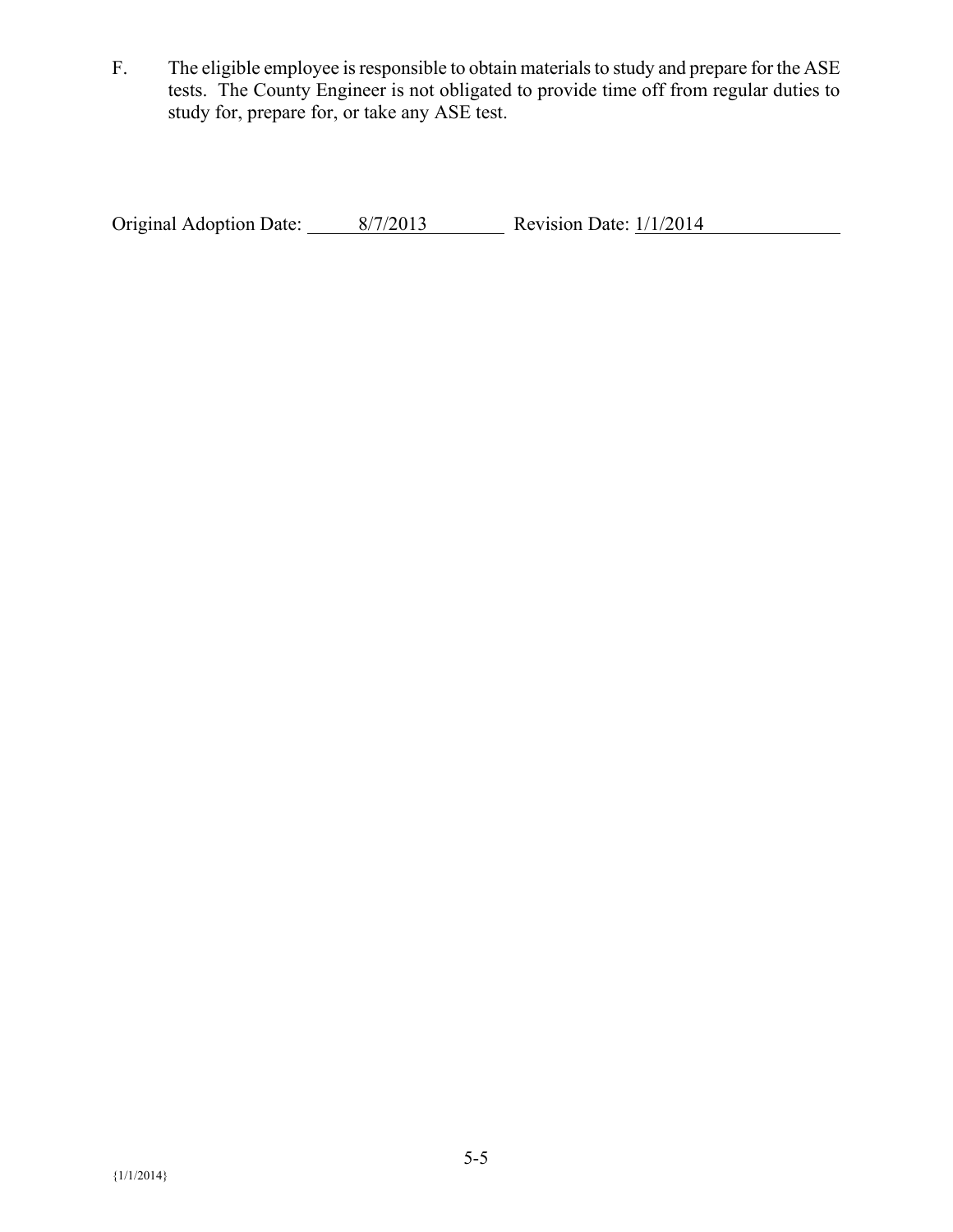# **HOURS OF WORK & OVERTIME SECTION 5.4**

- A. Full time employees are expected to be in active pay status for a minimum total of eighty (80) hours per pay period.
- B. For purposes of calculating overtime, the workweek for all employees of the County Engineer shall consist of seven (7) consecutive calendar days commencing at 12:00 a.m. on Thursday and ending at 11:59 p.m. the following Wednesday.
- C. Overtime is generally discouraged and is for emergency situations only. All overtime must be approved by the appropriate Department Head, supervisor, or designee prior to the overtime being worked. Scheduled overtime, which is subsequently cancelled, shall not entitle the employee to any overtime compensation.
- D. Employees may be required to work overtime. Supervisors will attempt to distribute overtime in an equitable manner to all qualified employees.
- E. Certain salaried employees of the County Engineer may meet the criteria to be exempted from the overtime provisions of the Federal Fair Labor Standards Act (FLSA). If there is a change in exempt status, the employee shall be notified in writing.
- F. In the event a non-exempt employee is required to work overtime, he/she shall be entitled to payment or compensatory time at one and one-half  $(1 \frac{1}{2})$  times his/her regular hourly rate of pay for all hours in active pay status (including vacation, sick or compensatory time leave) in excess of forty (40) hours in the workweek. Hours spent in no-pay status shall not be counted toward the minimum forty (40) hour requirement.
- G. Holidays: Any non-exempt employee who works overtime on a Holiday or Sunday shall be paid two (2) times (double) the employee's base rate of pay, in addition to the Holiday pay, if the employee was not regularly scheduled to work on the Holiday or Sunday. For purposes of calculating the double time rate of pay for Holidays and Sundays, the day is defined as beginning at 12:01 a.m. through 12:00 midnight.
- H. Emergency Call-in: When an employee is required to report for overtime and the overtime does not abut the employee's regularly scheduled shift, the employee shall be entitled to a minimum of two (2) hours call-out pay at the employee's applicable overtime rate. In calculating whether the employee should be paid for the minimum time or the actual time worked, travel time of forty-five (45) minutes should be added to the actual time worked for the total hours.
- I. Non-exempt Employees are normally not permitted to work prior to the start time, following the end time, or during breaks unless they receive prior approval of their supervisor.
- J. Scheduled Leave: If an employee is required to work overtime following a paid leave, e.g. vacation, sick, or comp time, the leave time will not be adjusted, i.e. decreased, and the employee will be paid at the applicable rate for the overtime hours worked over and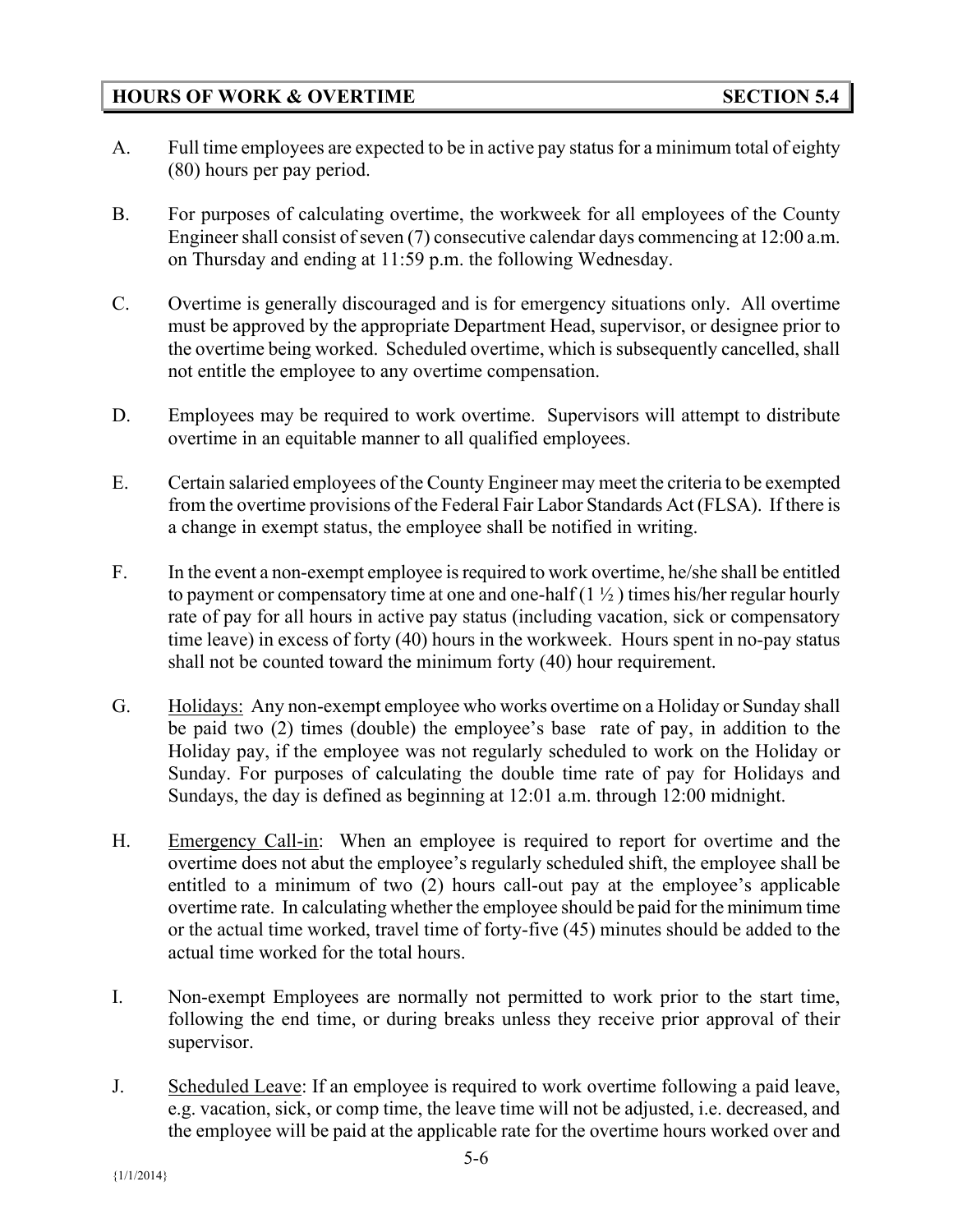above the paid leave time.

The employee will not be permitted to use paid leave, e.g. vacation, sick, or comp time, in order to obtain enough hours to start being paid overtime or to increase the number of hours that are to be compensated at the overtime rate.

- K. Availability: In an emergency situation, an employee is required to report for overtime within one (1) hour of being notified that overtime is required, or notify the supervisor or other designated person of the reason why the employee is unable to report. Upon being ordered to report, if an employee refuses to report or fails to notify the supervisor of an acceptable reason for his/her unavailability, the employee will be subject to disciplinary action. Unavailability for overtime is a substantial factor for consideration in promotions and discipline.
- L. Relief from Duty: If an employee works for sixteen (16) consecutive hours or more, the employee may not return to work for at least eight (8) hours. Supervisors may decide to relieve an employee with less than sixteen (16) consecutive hours if the supervisor determines the action is in the interest of the employee, the public and/or the Employer. Similarly, an employee may request to be excused, without penalty, by notifying his/her supervisor prior to leaving if the employee believes he/she is not able to perform the required duties. The supervisor's decision will be upheld in any grievance proceeding barring a finding of bad faith.
- M. Recordkeeping: Any employee who works overtime is required to complete a record with the date and hours worked to the employee's supervisor for approval before the overtime will be counted. In addition, each non-exempt employee (e.g., an employee subject to the minimum wage and overtime provisions of the Fair Labor Standards Act) must submit a bi-weekly time card certifying the hours reflected on the time card reflect the actual hours worked by the employee. If the employee desires to receive compensatory time in lieu of overtime compensation, the employee must clearly indicate this preference on the time card and overtime approval record.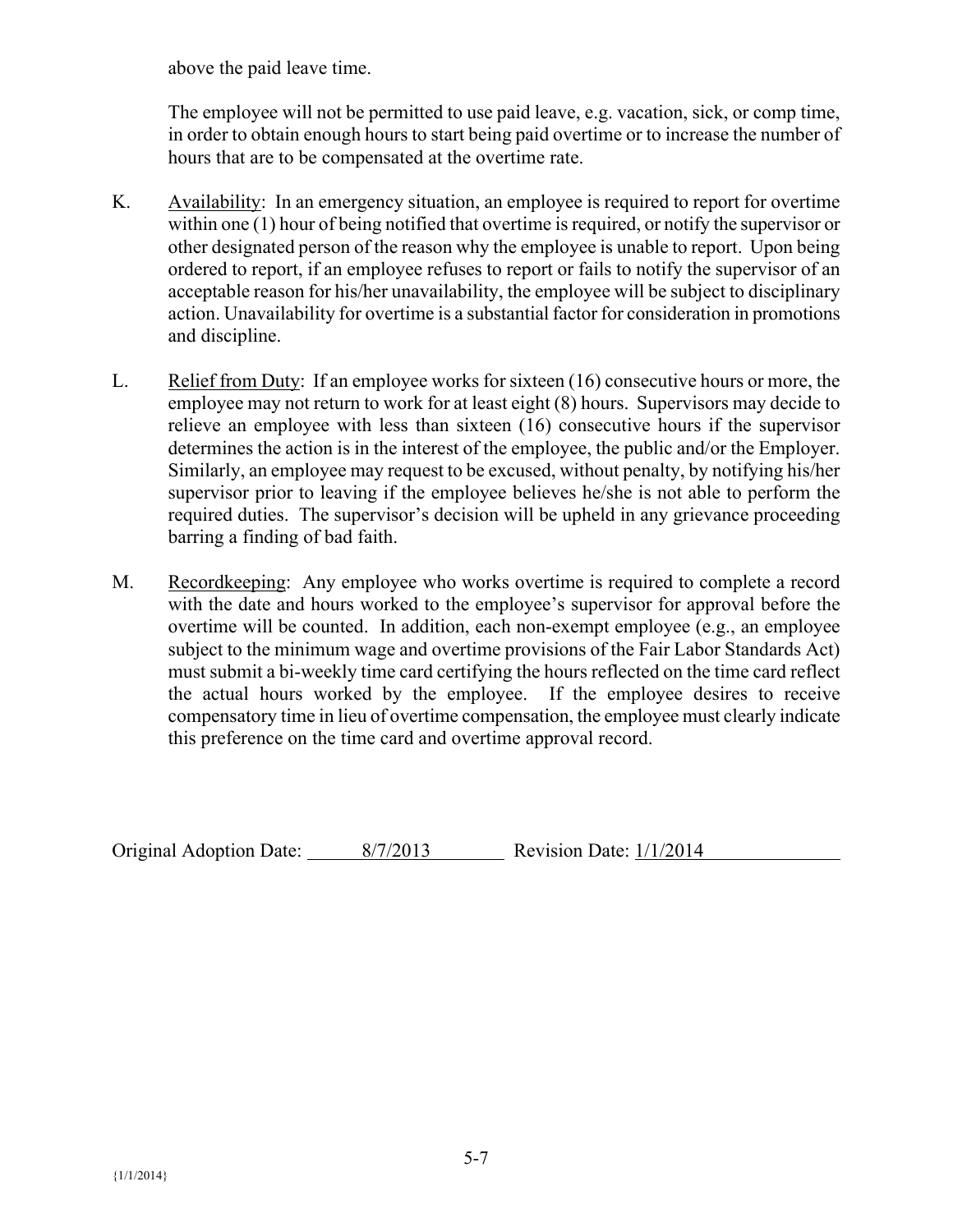### A. POLICY

- 1. Employees who are non-exempt under the FLSA may be eligible to accrue compensatory time in lieu of overtime pay for overtime hours worked up to the established maximum accrual. Eligible employees may elect to receive compensatory time in lieu of overtime payments by clearly indicating the employee's choice on the overtime pay record and on the bi-weekly time card.
- 2. Employee's electing to receive compensatory time in lieu of overtime pay shall accrue compensatory at the same rate the employee was eligible for overtime (i.e. time and one-half or double time).
- 3. FLSA exempt and unclassified employees shall be permitted to accrue compensatory time for all hours worked in excess of eighty (80) in a pay period at a rate of one (1) hour of compensatory time for every one (1) hour worked over eighty (80) hours. Compensatory time credited to exempt employees must be used within twelve (12) months of the date it was earned or it will be forfeited without compensation.

# B. PROCEDURE

- 1. The maximum accrual of compensatory time for eligible employees regularly scheduled to work eighty (80) hours in a bi-weekly pay period is one-hundred twenty (120) hours or equivalent to fifteen (15) work days.
- 2. All compensatory earned shall either:
	- a. be used by employee within one (1) calendar year of the date the compensatory time was earned;
	- b. be cashed in by the employee by the end of the year in which the compensatory time was earned in order to have the payment count as "earnable salary" by the Ohio Public Employees Retirement System (OPERS);
	- c. be cashed in by the employee within one (1) calendar year of the date compensatory time was earned; however, payment for compensatory time NOT in the same calendar year the time was earned will NOT be counted as "earnable salary" by the Ohio Public Employees Retirement System (OPERS).
- 3. All unused compensatory time that exceeds one-hundred (120) hours will be paid out during the next pay period.
- 4. Compensatory time off will be scheduled in the same manner as vacation leave. When a department limits the number of employees permitted on leave at any time, vacation leave requests shall take preference over requests to use compensatory time.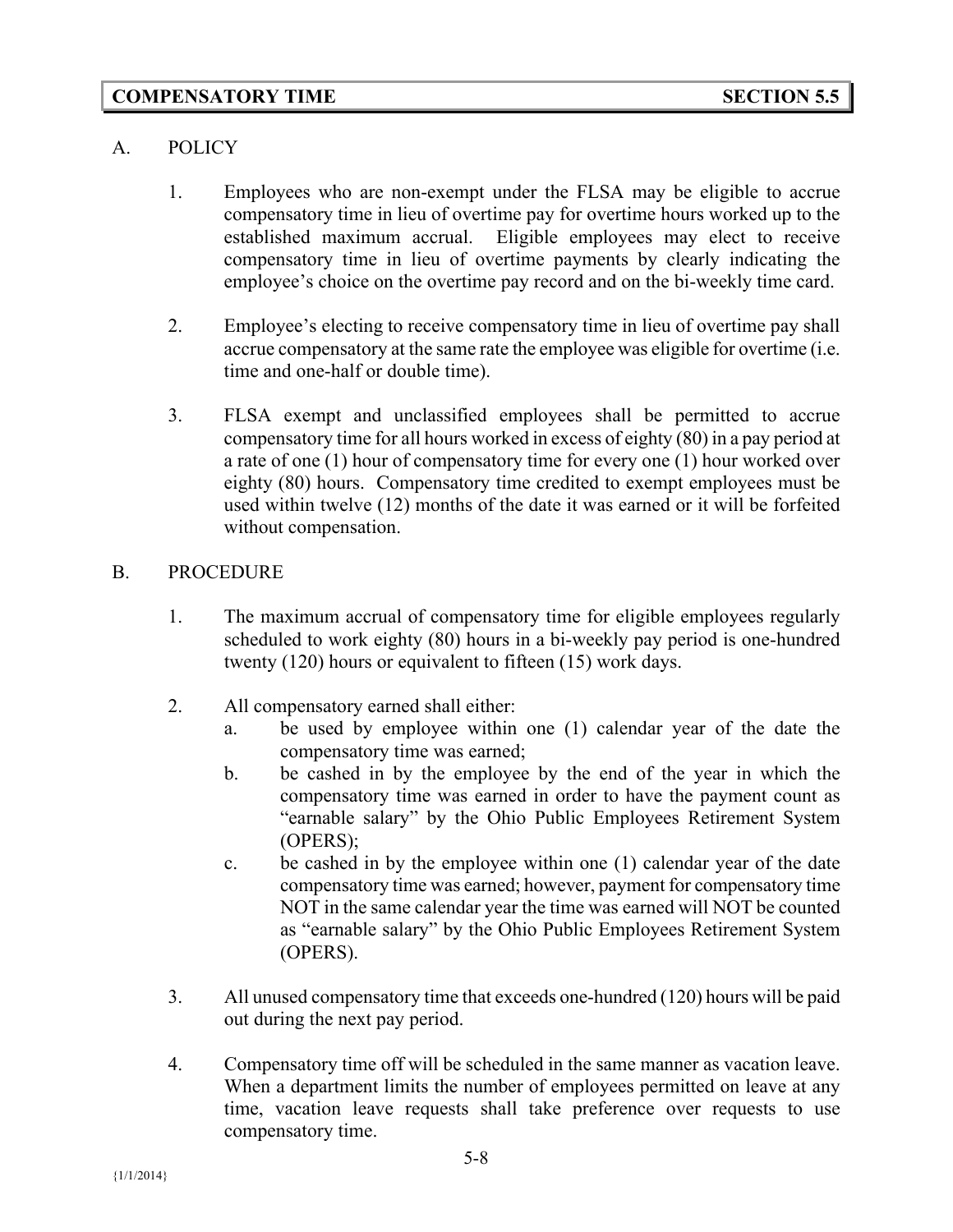5. No unpaid leave of absence will be granted until an employee exhausts all accrued compensatory time.

Original Adoption Date: 8/7/2013 Revision Date: 1/1/2014

# **PAYROLL DEDUCTIONS SECTION 5.6**

### A. POLICY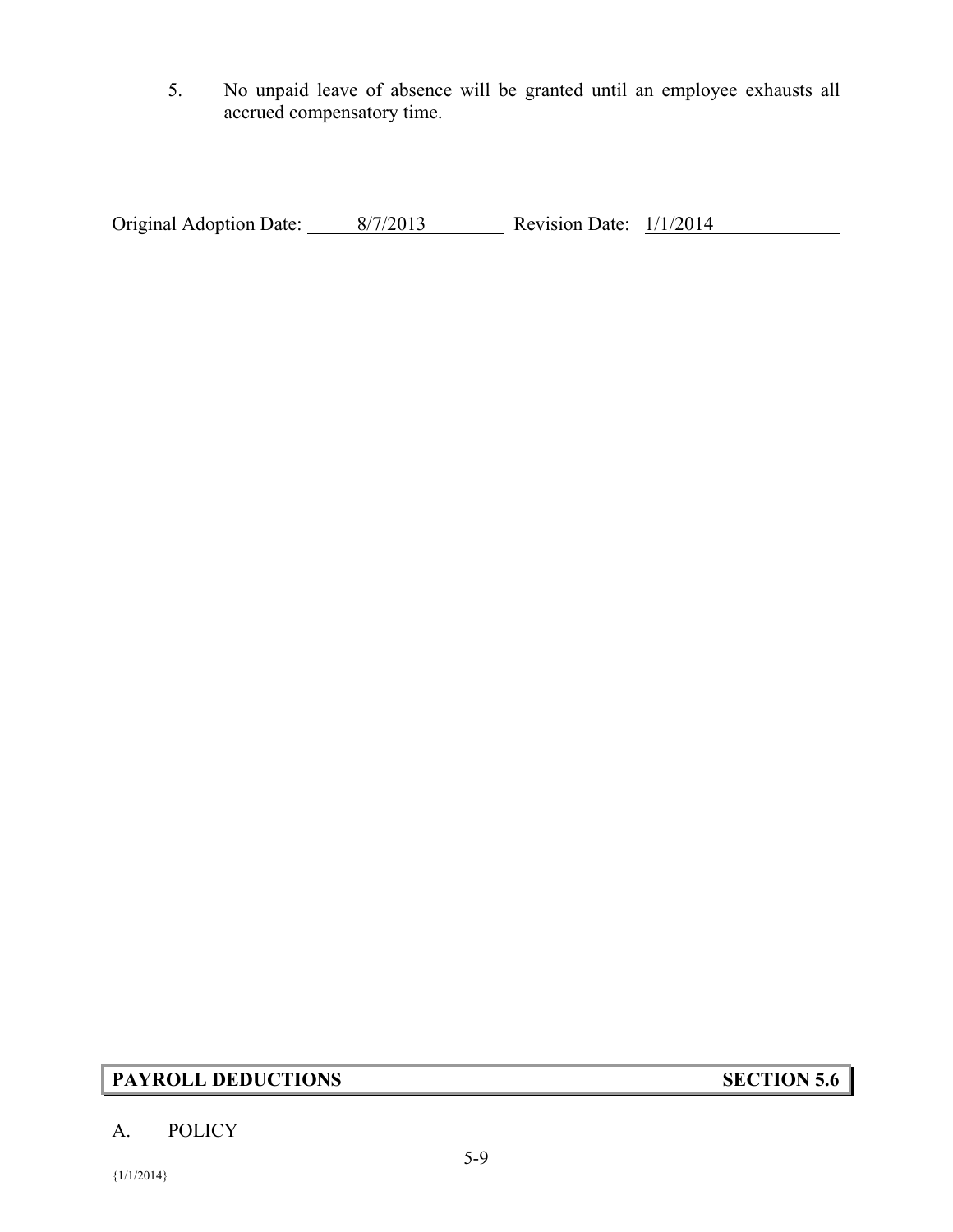1. Certain deductions are made from an employee's paycheck as required by law, in accordance with employee benefit plans, or as requested by the employee. These deductions are itemized on the employee's pay statement which accompanies the bi-weekly check.

### B. PROCEDURE

- 1. Deductions include:
	- a. Ohio Public Employees Retirement System (OPERS): This is the employee's contribution to the State's retirement system.
	- b. Income Taxes: The federal, state, and certain local governments require that taxes be withheld from each wage payment. The amount of tax to be withheld is determined from tables furnished by the IRS, and varies according to the amount of salary, number of dependency exemptions, and marital status. Employees are required to complete withholding tax statements upon initial employment, and must inform the Personnel Office of any dependency changes whenever such occur. It is the employee's responsibility to monitor their withholding rate to avoid tax penalty.
	- c. Medicare: The federal government mandates withholding for all employees hired on or after April 1, 1986 to provide coverage under the Medicare health insurance system.
	- d. Miscellaneous Deductions: Other withholdings may be ordered by a court or requested by the employee. Examples include child support payments, garnishments, United Way Fund, and other legally required or Employer approved deductions. Employee requested deductions may include, but are not limited to, insurance premiums, spending accounts, disability insurance, deferred compensation, and other Employer approved deductions.
- 2. The Employer may refuse to make deductions, not required by law, that are below certain prescribed minimum amounts or not on a regularly scheduled basis, or for other causes which the Employer deems not in the best interest of the County Engineer.
- 3. The County Auditor attempts to accommodate direct deposit of payroll checks to an employee's financial institution; however, the Auditor does not guarantee the deposits will be credited on time. The employee is solely responsible for any loss or penalty caused by a delay in the deposits.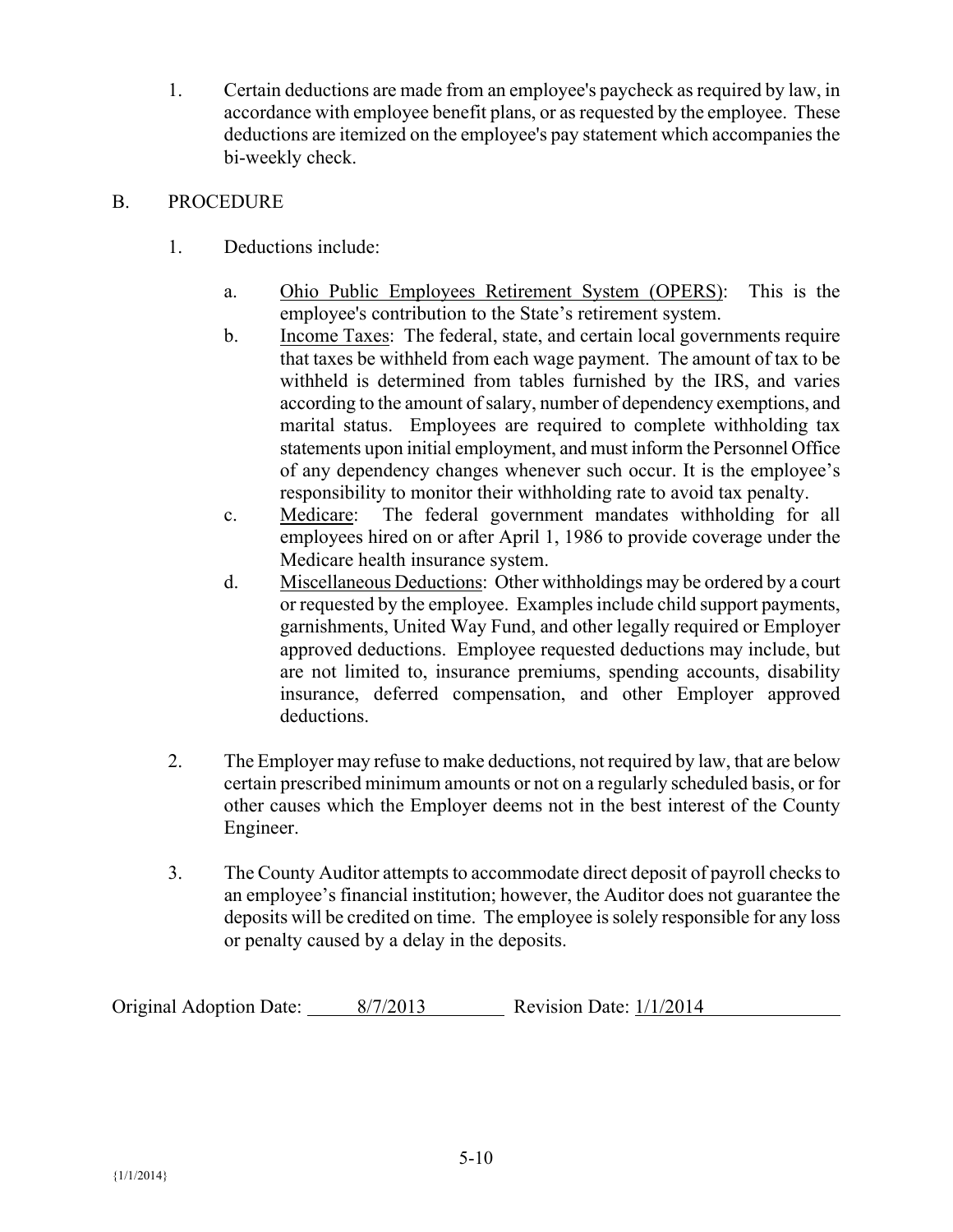### **HAMILTON COUNTY ENGINEER PERSONNEL POLICY AND PROCEDURE MANUAL**

### **CHAPTER 6 BENEFITS**

- 6.1 HOLIDAYS
- 6.2 VACATION
- 6.3 SICK LEAVE
- 6.4 INJURY LEAVE
- 6.5 FUNERAL LEAVE
- 6.6 EARNED PERSONAL DAYS PROGRAM
- 6.7 RETIREMENT PLAN
- 6.8 EXPENSE REIMBURSEMENT
- 6.9 INSURANCE
- 6.10 CONTINUATION OF MEDICAL INSURANCE (COBRA)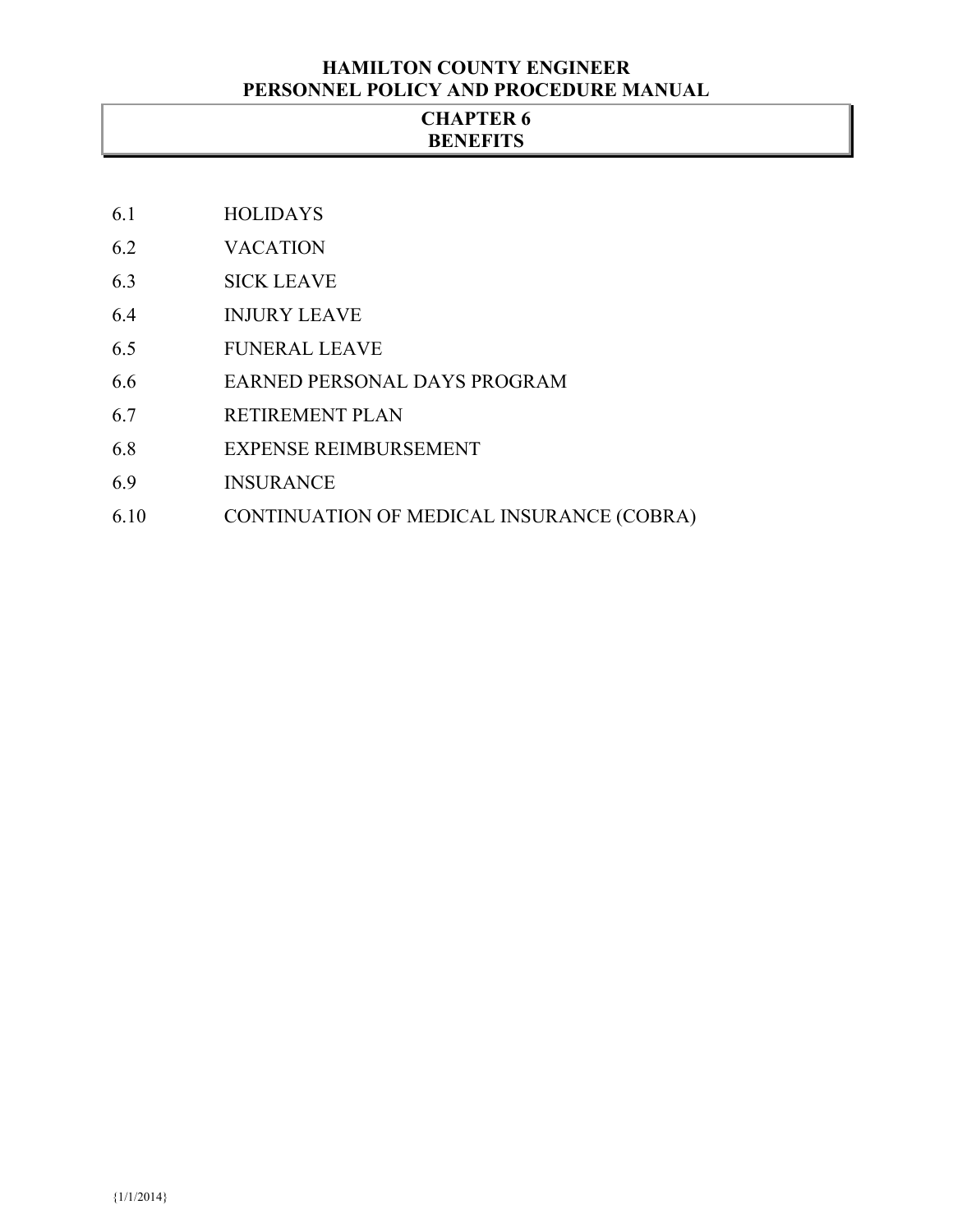- A. Full-time employees shall receive the following paid holidays: New Year's Day January 1st Martin Luther King Day Third Monday in January President's Day Third Monday in February Memorial Day Last Monday in May Independence Day July 4th Labor Day First Monday in September Veteran's Day November 11<sup>th</sup> Thanksgiving Day **Fourth Thursday in November** Friday after Thanksgiving Fourth Friday in November Christmas Day December 25<sup>th</sup>
- B. If a holiday falls on Sunday, it will be observed on the following Monday; if it falls on Saturday, it will be observed on the preceding Friday. The Employer shall designate annually the official dates of observance of all legal holidays and post the designated dates conspicuously in each Department.
- C. The County Engineer has the sole discretion to designate one-half  $(\frac{1}{2})$  Personal Day off on Election Day. If so designated, Election Day is not to be considered a paid holiday for pay or overtime purposes; however the County Engineer may, at his discretion, authorize the time off as leave with pay and no vacation or sick leave would be deducted for the authorized time off. Further, the County Engineer may grant a one-half  $(\frac{1}{2})$  day floating personal day to employees required to work during the designated time off. If the County Engineer grants this one-half  $(\frac{1}{2})$  Personal Day, each employee will retain the unused time. NOTE: This time must be used in one-half  $(\frac{1}{2})$  day increments.
- D. In observance of each authorized holiday, full-time employees will normally be granted the day off from work. Full-time employees shall receive straight time pay for each authorized holiday.
- E. No employee shall receive holiday pay unless the employee is in active pay status the working day immediately before, during and after the holiday.
- F. If a holiday occurs while an employee is on vacation or sick leave, the employee will be paid for the holiday and the leave time will not be deducted from the employee's accrued sick or vacation balance.
- G. Any non-exempt employee required to work on one of the recognized holidays will receive compensation at two (2) times the employee's regular rate for all time worked on the holiday, in addition to the holiday pay.
- H. Part-time, intermittent, seasonal, student, or temporary employees are not eligible for holiday pay; except the County Engineer may grant holiday pay to Co-op employees.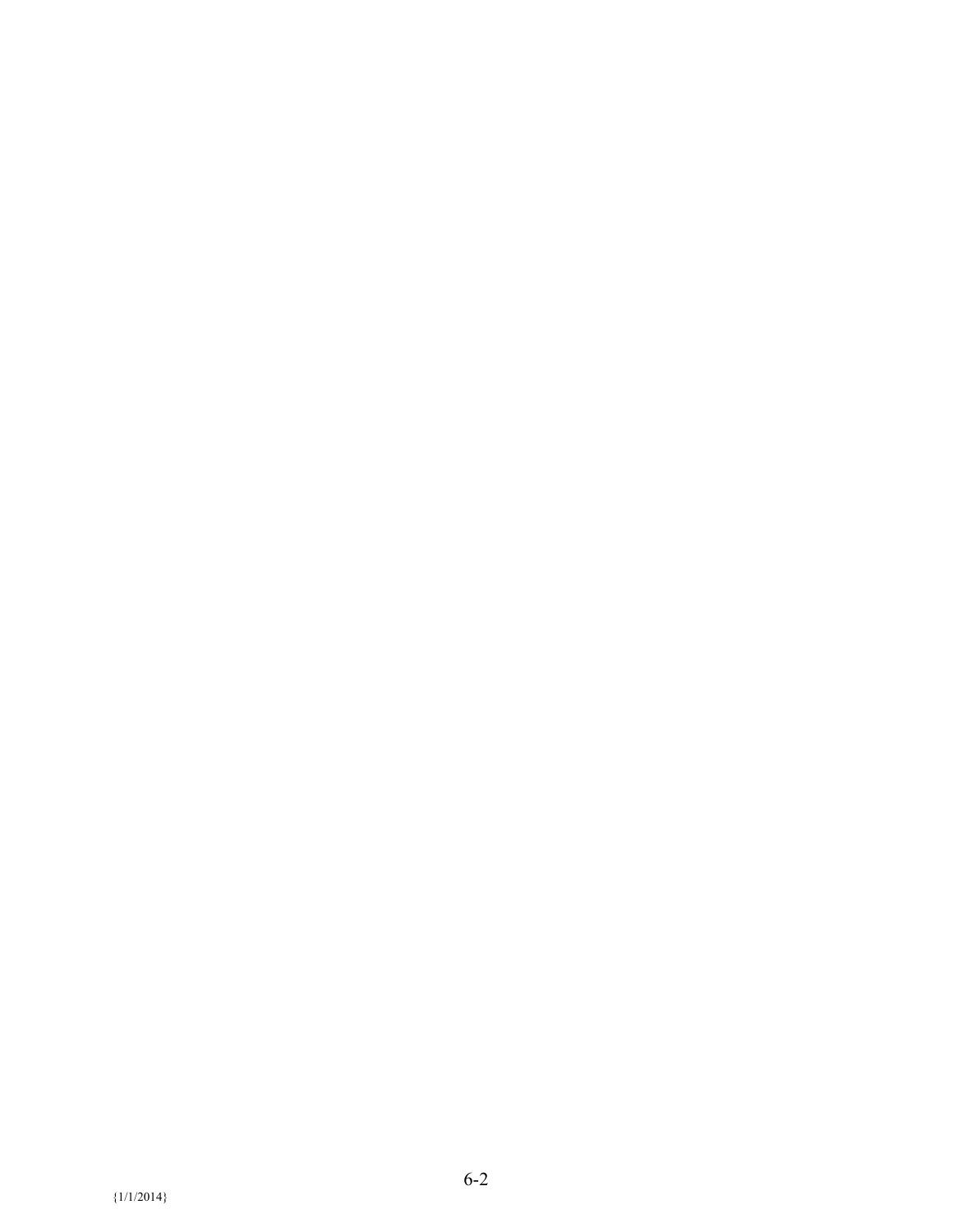A. Full-time employees shall receive paid vacation in accordance with the following eligibility guidelines:

|                                 | <b>Accumulated Rate per</b>       |
|---------------------------------|-----------------------------------|
| Service Credit                  | 80 Hours in Active Pay Status     |
| 1 year but less than 6 years    | 3.1 hours $(10 \text{ days/yr.})$ |
| 6 years but less than 12 years  | 4.6 hours $(15 \text{ days/yr.})$ |
| 12 years but less than 18 years | 6.2 hours $(20 \text{ days/yr.})$ |
| 18 years but less than 25       | 7.7 hours $(25 \text{ days/yr.})$ |
| 25 years or more                | 9.2 hours $(30 \text{ days/yr.})$ |

Employees who work 40 hours per week (80 per pay period) begin accruing vacation at a rate of 3.1 hours per 80-hour pay period upon hire. After 6, 12, 18 and 25 years of service, an additional week of vacation is credited during the pay period in which their prior service date falls and they begin to accrue at the higher rate.

- B. No employee will be entitled to vacation leave until the employee has completed at least one (1) year of employment with the County or any political subdivision of the state. An employee who has prior service with another county, city, or other political subdivision will receive credit for any qualified service. For purposes of vacation accrual, an employee's prior service with another qualified political subdivision will be used to determine an employee's prior service date of hire, which may be different than the employee's actual date of hire with the County Engineer's Office.
- C. Vacation leave is earned during the time an employee is in active pay status. No vacation time is earned when the employee is in an unpaid status (e.g. leave of absence without pay, disciplinary suspension, etc.), nor is additional vacation time earned through the working of overtime. Employees are credited at the end of each pay period with the appropriate amount of vacation leave earned which may be used in the following pay periods. Employees may not use this newly credited amount within the same pay period it is earned.
- D. Scheduling
	- 1. Requests for vacation leave of three (3) days or less shall be submitted to the employee's immediate supervisor at least twenty-four (24) hours prior to the beginning of the leave for approval.
	- 2. Requests for vacation leave of more than three (3) days shall be submitted to the employee's immediate supervisor at least five (5) working days in advance of the start of the leave and require the approval of the employee's Department Head.
	- 3. Requests for vacation submitted less than twenty-four (24) hours in advance (i.e. call-in requests) may be granted on a case-by-case basis by the employee's Department Head or designee. Generally, an employee must show extenuating circumstances for such approval. Excessive call-in requests may result in disciplinary action.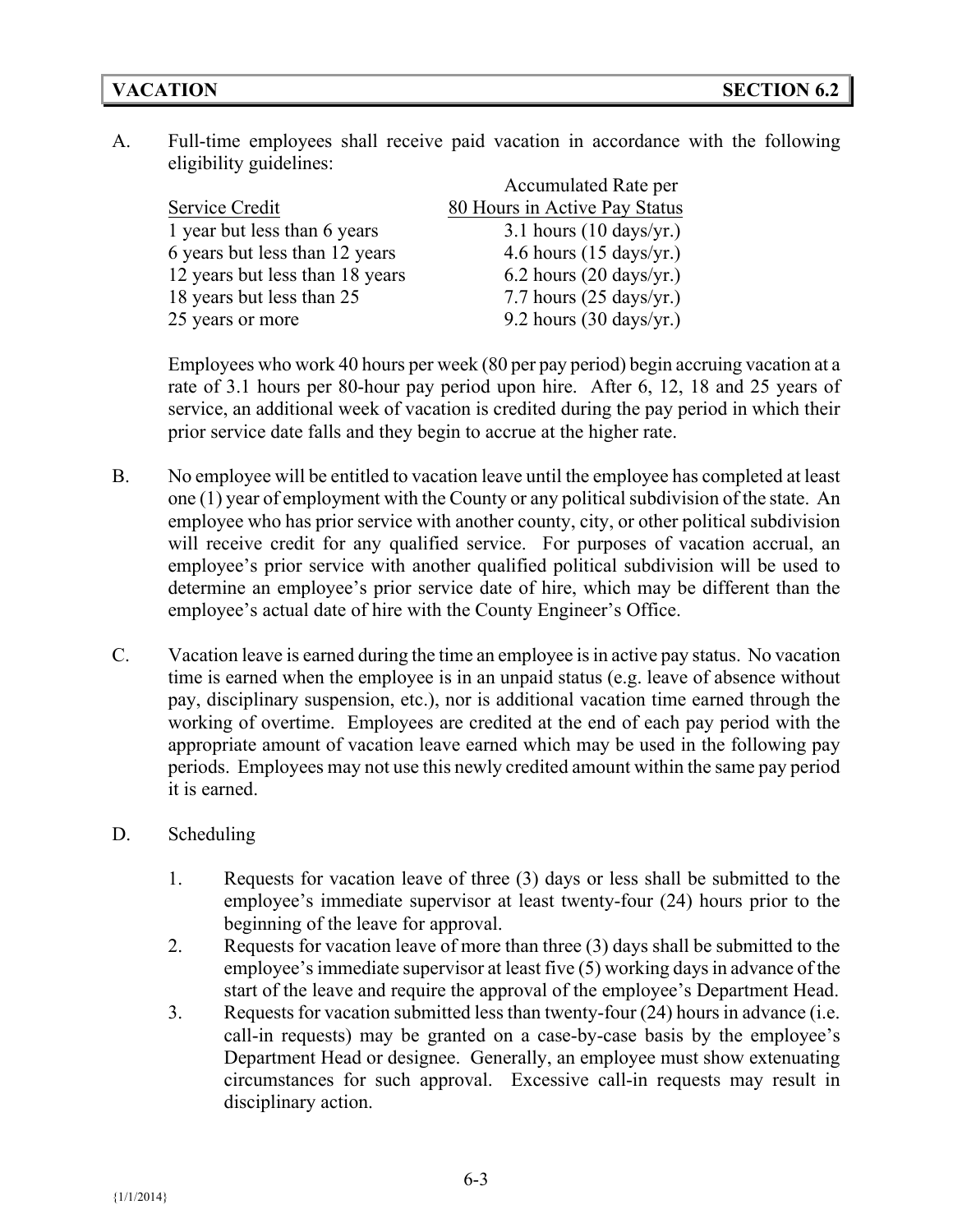- 4. Vacation leave shall not be scheduled until the amount of leave requested has been credited to the employee's available leave balance.
- 5. If an employee becomes ill or injured while on a scheduled vacation leave, the employee may request that the scheduled vacation leave be converted to sick leave. The employee shall provide sufficient evidence of the nature of the illness or injury.
- 6. Vacations are scheduled in accordance with workload requirements of the individual departments. Each department may establish guidelines for scheduling vacation leave based upon operational needs, staffing levels, seniority, and classifications.
- 7. Unless a Departmental Policy states otherwise, employees may schedule vacation leave in minimum increments of one–half  $(\frac{1}{2})$  hour.
- E. Employees are encouraged to schedule vacation leave annually in an amount equal to the credit earned in the year prior to the employee's anniversary date (date of hire). However, an employee may carry over vacation leave with the written approval of the County Engineer or designee on an annual basis. The maximum amount of vacation an employee may accumulate is three (3) times an employee's annual accrual rate, plus the current year's accrual. Vacation credit in excess of the maximum accrual shall be forfeited without compensation on the employee's prior service date or Engineer hire date, if no prior service date applies.
- F. Any employee who separates from employment with the County Engineer, for any reason, is entitled to compensation at his/her current rate of pay for any accrued but unused vacation leave credit up to a maximum of three (3) times the annual accrual rate, plus the current year's accrual, if any.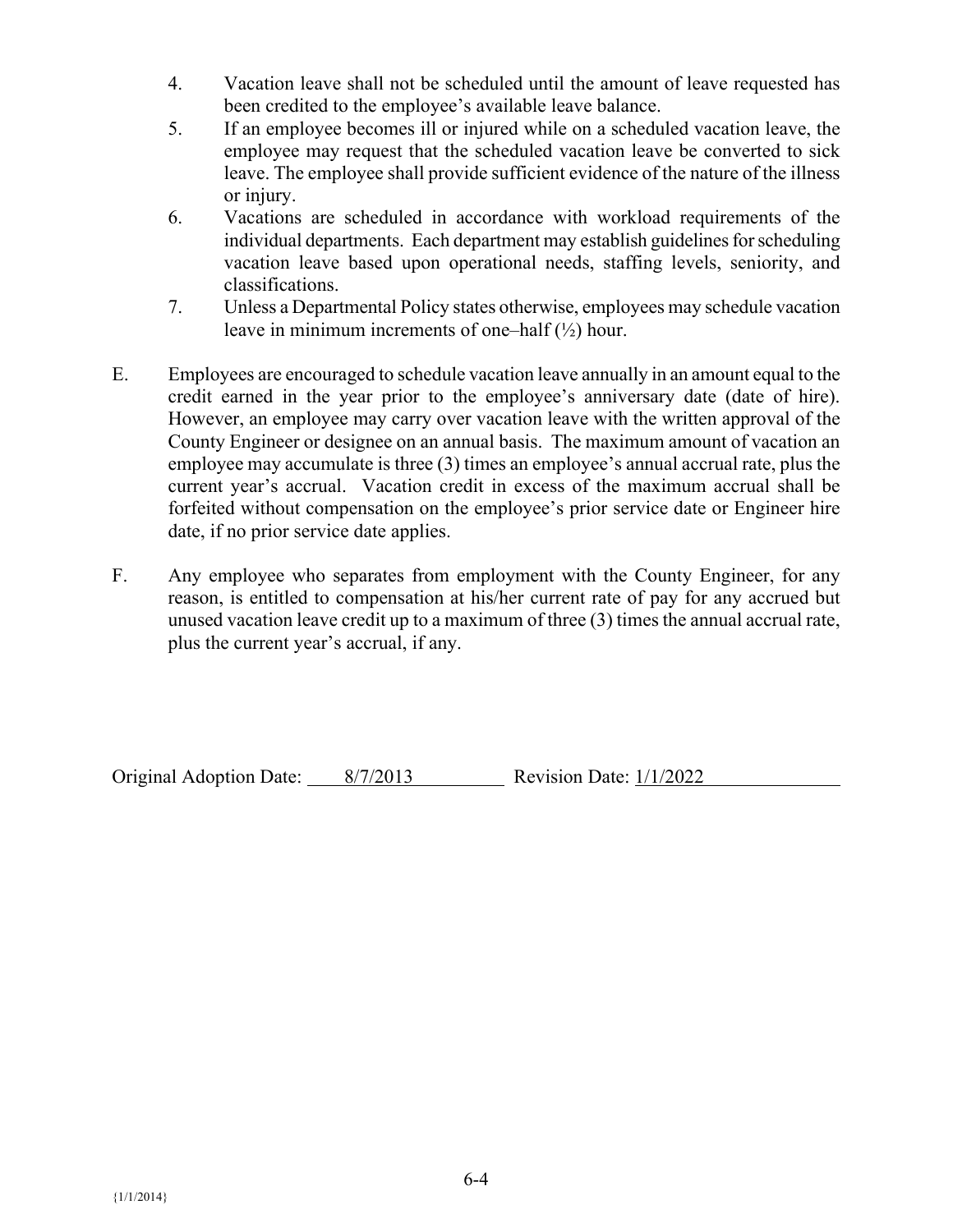#### **SICK LEAVE SECTION 6.3**

#### A. Accrual

- 1. All full time employees accrue sick leave at the rate of .0575 hours for each hour in active pay status (4.6 hours of sick leave for each 80 hours in active pay status). Active pay status for this purpose is defined as hours worked, hours on vacation, compensatory time, hours on holiday leave, and hours on paid sick leave. Employees who work overtime continue to earn sick leave; however, the sick leave time earned during overtime is added to the employee's leave balance in a lump sum annually at the end of the calendar year.
- 2. Employees are credited at the end of each pay period with the appropriate amount of sick leave earned which may be used in the following pay periods. Employees may not use this newly credited amount within the same pay period it is earned.
- 3. The amount of sick leave time any one employee may accrue is unlimited.
- 4. Employees who transfer between County appointing authorities, or from another public agency, or who are reappointed or reinstated, will be credited with the unused balance of accumulated sick leave, provided the time between separation, reappointment or transfer does not exceed ten (10) years and the unused balance has not been eliminated by a prior conversion of sick leave at retirement or other termination. The employee shall provide written confirmation from the prior employer of the amount of sick leave available for transfer. The words "public agency" as used above includes the State, counties, municipalities, all Boards of Education, libraries and townships and other political subdivisions of the State of Ohio. Notwithstanding the above, if any person removed for conviction of a felony within the meaning of O.R.C. 124.34 is subsequently re-employed by the County, such person is only qualified to accrue sick leave as if he or she were a new employee receiving no credit for prior service.

#### B. Usage

Sick leave may be requested for the following reasons:

- 1. Illness or injury of the employee, or of a member of the employee's immediate family where the employee's attendance is reasonably necessary;
- 2. Exposure of employee or a member of the employee's immediate family to a contagious disease which would have the potential of jeopardizing the health of the employee or the health of others;
- 3. Death of a member of the employee's immediate family (in accordance with the pertinent section in this manual);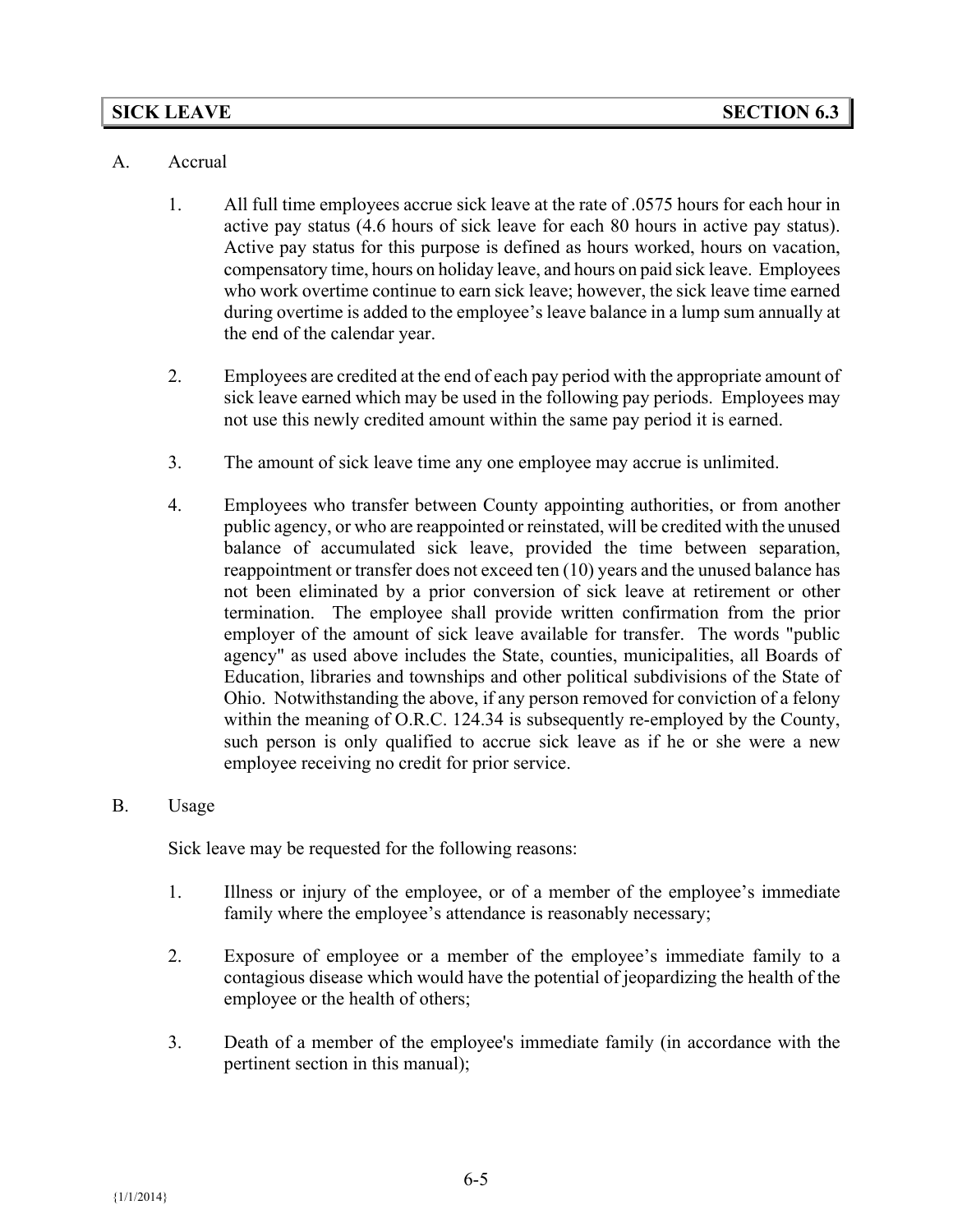- 4. Medical, dental or optical examinations or treatment of employee, or of a member of the employee's immediate family where the employee's attendance is reasonably necessary;
- 5. Pregnancy, childbirth and/or related medical conditions; or,
- 6. In lieu of workers' compensation payment, to prevent lapse in accrual of retirement benefits while injured worker is away from work. You may be eligible to claim service credit for any period during which you were off the payroll because of an injury for which a weekly award through Workers' Compensation was received. Your claim number and a record from the Bureau of Workers' Compensation of the time must be submitted as proof. A maximum of three such years may be claimed.
- C. Notification of Request for Sick Leave Approval
	- 1. An employee requesting sick leave shall personally inform his/her Supervisor by telephone or other approved means of the fact and the reason no later than thirty (30) minutes prior to his/her scheduled starting time (unless emergency conditions make it impossible or the departmental rules provide otherwise). If the employee's Supervisor is unavailable to take the call, a designated person will be available to receive the information following chain of command. If the employee chooses not to provide the required information regarding the nature of the condition to the designated person, the Supervisor shall contact the employee during the day to confirm the need for the leave and the notification requirements. If the employee fails to provide the required information for privacy reasons, the Supervisor shall instruct the employee to contact the Personnel Office directly.
	- 2. An employee must notify his/her supervisor each day the employee will be absent due to illness or injury unless otherwise instructed. Failure to do so may result in denial of sick leave for the period of absence.
	- 3. The operational needs of specific departments may necessitate different notification procedures. Employees in these departments will be notified of the specific procedure for their department.
	- 4. Failure to provide timely notification will be considered an absence without leave and may result in disciplinary action. Exhaustion of sick leave is not an excuse for failure to notify.
- D. Evidence Required for Sick Leave Approval
	- 1. Upon return from sick leave each employee must complete written request for leave stating the date and general nature of the reason for leave. The employee shall submit the request to his/her supervisor for approval. This request allows the employee to explain the reason(s) for the absence. Any other written documentation which substantiates the reason for the leave shall be submitted with this form.
	- 2. If an employee sought medical attention for any authorized use of sick leave, as set forth in the pertinent section of this policy, the employee shall attach a medical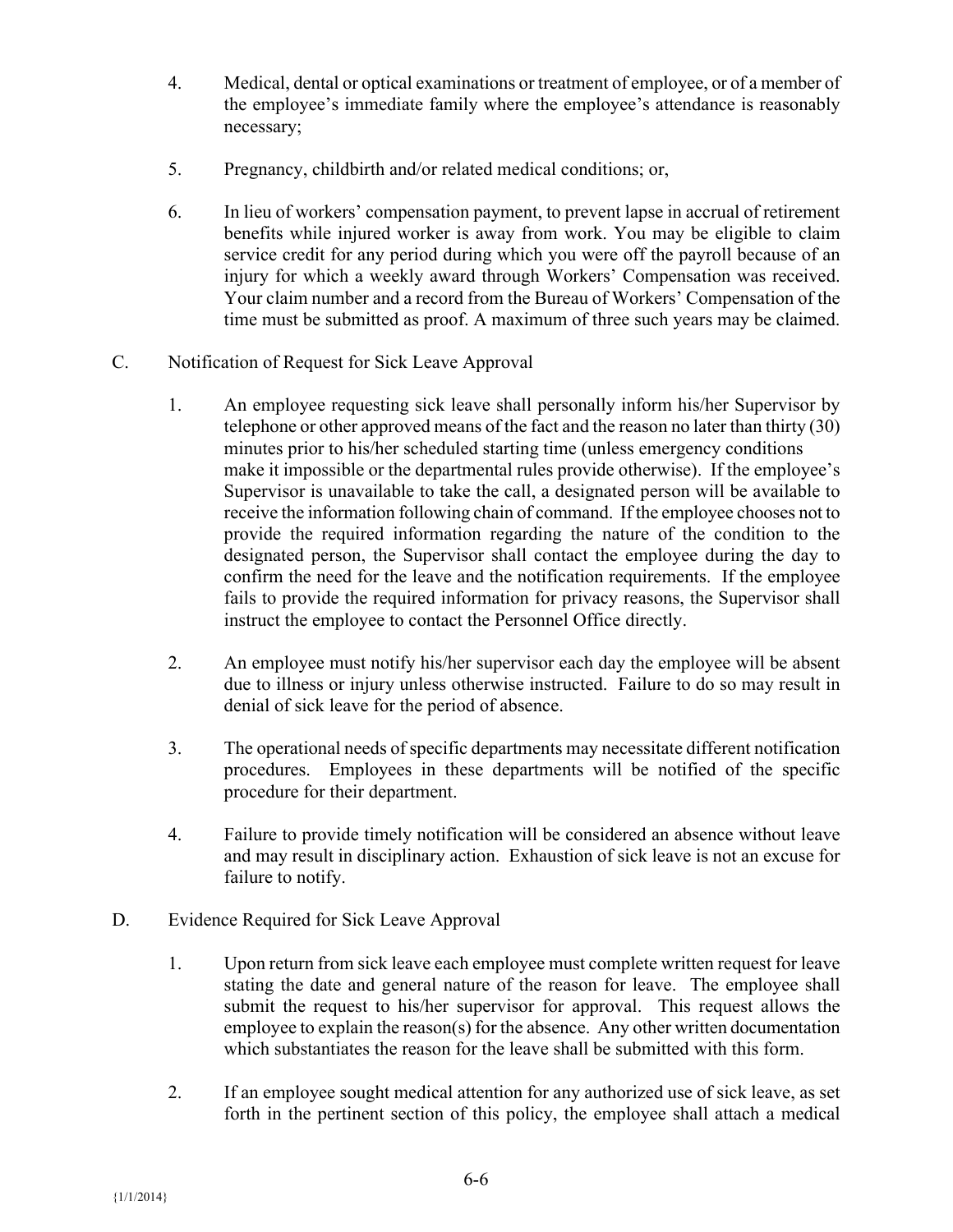practitioner's statement to the request for leave. Failure to state the general nature of the condition will cause the sick leave request to be denied.

- 3. If an incident of absence exceeds three (3) consecutive calendar days, a statement from a medical practitioner must be attached to the Leave Request Form stating the nature of the illness or injury and when the employee may reasonably be expected to return to work to perform the normal duties of his/her position.
- 4. An employee may be required to submit a medical statement for an absence of any duration when the employee's sick leave requests show a pattern (e.g., frequency, before or after holidays, specific days of the month or week, etc.).
- 5 Failure to submit the required documentation in support of the requested sick leave may result in the denial of the request and/or disciplinary action. A request for leave may be denied by the supervisor based upon any investigation which discloses facts inconsistent with the proper use of sick leave.

### E. Payment

- 1. Sick leave shall generally be charged in minimum units of one-half  $(\frac{1}{2})$  hour, unless for operational reasons an individual Department establishes a different minimum requirement. FMLA sick leave shall be charged in minimum units of six (6) minutes.
- 2. Employees are charged only for days upon which they would otherwise have been scheduled to work.
- 3. Employees absent on sick leave shall be paid at the same basic hourly, daily or biweekly rate as when they were working; however, employees temporarily assigned to a higher classification (i.e. temporary supervisor) shall receive pay at their normal hourly rate.
- 4. If sick leave is denied and as a result the employee has been over paid, such over payment shall be deducted from the employee's next paycheck.
- 5. Vacation leave may be used for sick leave purposes at the employee's request and with the approval of the Employer.
- 6. Employees who have exhausted all sick leave and vacation leave credit, may at the employee's request and at the discretion of the Employer, be granted a personal leave of absence without pay for up to six (6) months (see pertinent section of this manual). Illnesses exceeding six (6) months will be treated as Disability Separation as outlined in the pertinent section of this manual.

### F. Abuse

- 1. Any employee failing to comply with sick leave rules and regulations will not be entitled to sick leave payment.
- 2. A request for sick leave may be denied by the Employer based upon any investigation which discloses facts inconsistent with the proper use of sick leave. As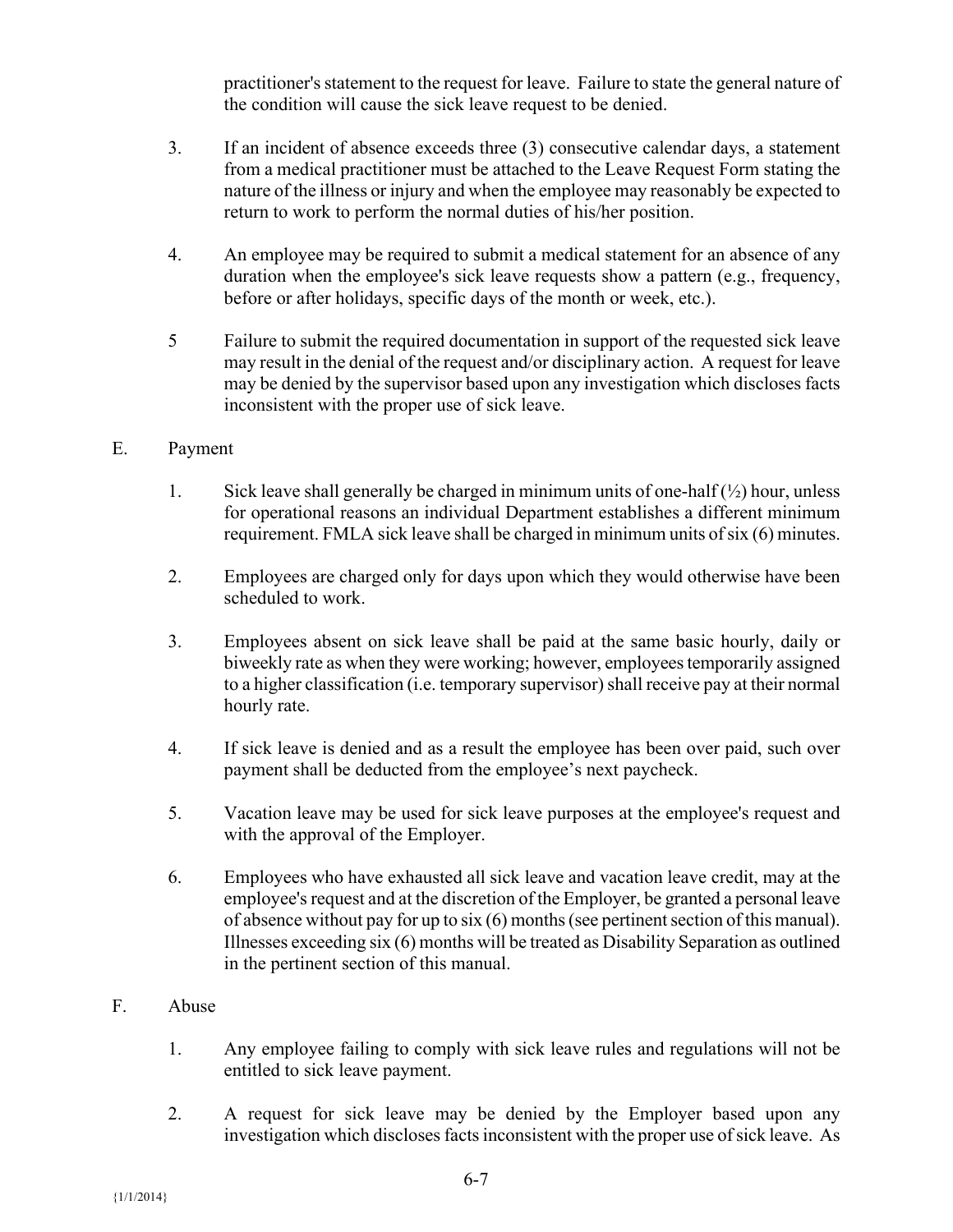part of the investigation, the employee may be required to submit to a medical examination, nursing visit, or other inquiry which the Employer deems necessary. When such examination is required by the Employer as part of an investigation, the cost shall be paid by the Employer.

- 3. Any absence that is not approved will be made part of the employee's record and may result in disciplinary action.
- 4. Altering a medical practitioner's statement is grounds for disciplinary action.
- 5. Application for sick leave with the intent to defraud shall result in dismissal and/or refund of salary or wages paid.
- 6. Excessive use of non-documented sick leave will result in corrective action and be considered a factor on an employee's performance evaluation according to the following guidelines:
	- (a) When an employee exceeds three (3) occasions of non-documented absences (where no medical certification is provided) during the employee's anniversary year, the employee's Supervisor shall notify the employee of the excessive use and notify the Personnel Office in writing that the issue was discussed with the employee.
	- (b) If the employee fails to provide an acceptable explanation for the excessive absences, the Supervisor shall institute a progressive discipline plan for any additional undocumented absences.
- G. Conversion
	- 1. An employee, upon retirement from active County service with ten (10) or more years of public service shall be entitled to a lump-sum payment for their accrued, but unused sick leave credit.
	- 2. Payment shall be based on the employee's rate of pay at the time of retirement.
	- 3. Eligible employees shall be paid on the basis of one (1) hour of pay for each two (2) hours of accrued sick leave credit for the first one thousand four hundred forty (1,440) hours, up to a maximum payment for seven hundred twenty (720) hours.
	- 4. For all hours of accrued sick leave over the maximum amount in the previous section, County Engineer employees shall additionally be paid on the basis of one (1) hour of pay for each four (4) hours of accrued sick leave credit.
	- 5. Payment under this policy shall be considered to eliminate all sick leave credit accrued by the employee at the time of payment.
	- 6. In the event of the death of county employee who has at least ten (10) years of service with Hamilton County the accrued but unused sick leave of any the employee shall be paid in accordance with Section 2113.04 of the Ohio Revised Code, or to the estate of the employee.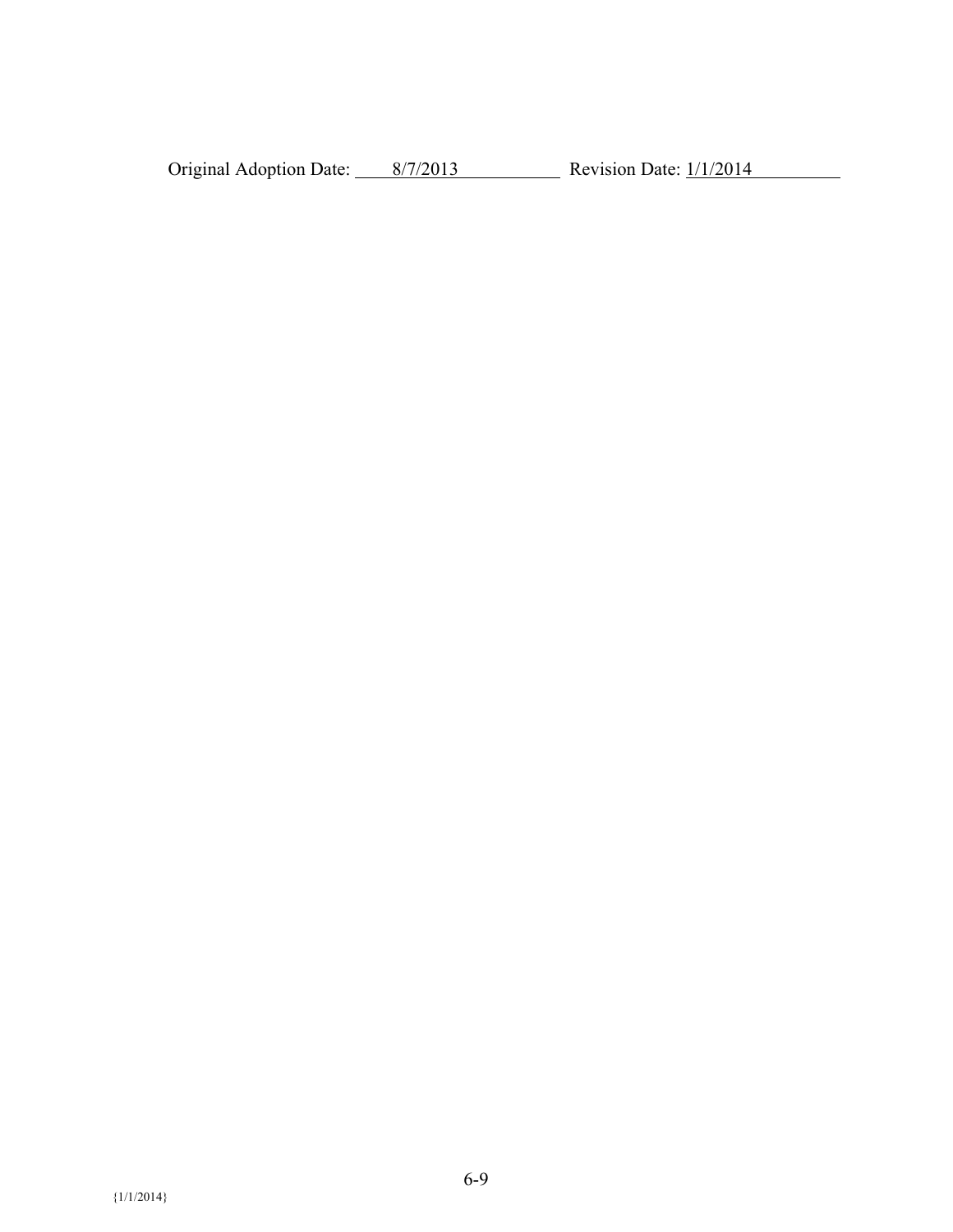#### **INJURY LEAVE SECTION 6.4**

- A. If an incident occurs in which an employee is injured during the course of and arising out of his/her employment with the County Engineer, the employee shall:
	- 1. Immediately report the incident to his/her supervisor on duty at the time of the incident, but in no case later than twenty-four (24) hours after the occurrence;
	- 2. Immediately notify the Safety Committee Chairperson or designee of the incident;
	- 3. Complete an Incident Report Form regardless of the apparent seriousness of the injury and whether or not medical attention is required. The Incident Report Form should be submitted to the employee's supervisor and the Safety Officer no later than thirty-six (36) hours following the incident.
	- 4. If medical attention is required, notify the Employer's workers' compensation Managed Care Organization (MCO) as soon as possible, but in no case later than twenty-four (24) hours after the incident, unless the employee is medically unable to do so.
- B. Failure to timely report an accident or injury may result in denial of sick leave benefits, denial or delay of workers' compensation benefits, and/or disciplinary action.
- C. Following notification of an incident involving an injury, regardless of the apparent seriousness of the injury, the employee's supervisor and the Safety Committee Chairperson, or designee, shall conduct an investigation pursuant the procedure outlined in the Employer's Safety Manual.
- D. The employee's supervisor shall immediately contact the Safety Committee Chairperson and shall complete and submit the Incident Report Form to the Safety Committee Chairperson within twenty-four (24) hours.
- E. An employee who is injured and required to seek medical treatment during the course of employment shall be paid at his/her hourly base rate of pay for the remainder of the employee's regularly scheduled workday, as long as the accident or injury is reported in accordance with this policy.
- F. If an employee's claim for workers' compensation is allowed by the Bureau of Workers' Compensation (BWC) and the employee is certified as unable to work by his/her attending physician due to the occupational injury or illness, the employee may choose to use his/her available accrued sick leave balance in lieu of lost time compensation from the BWC. However, an employee is not permitted to receive both lost time compensation from BWC and sick leave benefits for the same time off work and any sick leave benefits used cannot be restored.
- G. Injured employees who are required to attend medical examinations or BWC hearings during normal working hours may do so without loss of pay, so long as the injury occurred while performing normal duties of employment with the County Engineer (not from a previous or secondary employer) and the employee returns to work immediately. Employee must use accrued time to attend appointments during the work day. Such employees shall notify their immediate supervisor at least forty-eight (48) hours in advance of the scheduled examination or hearing.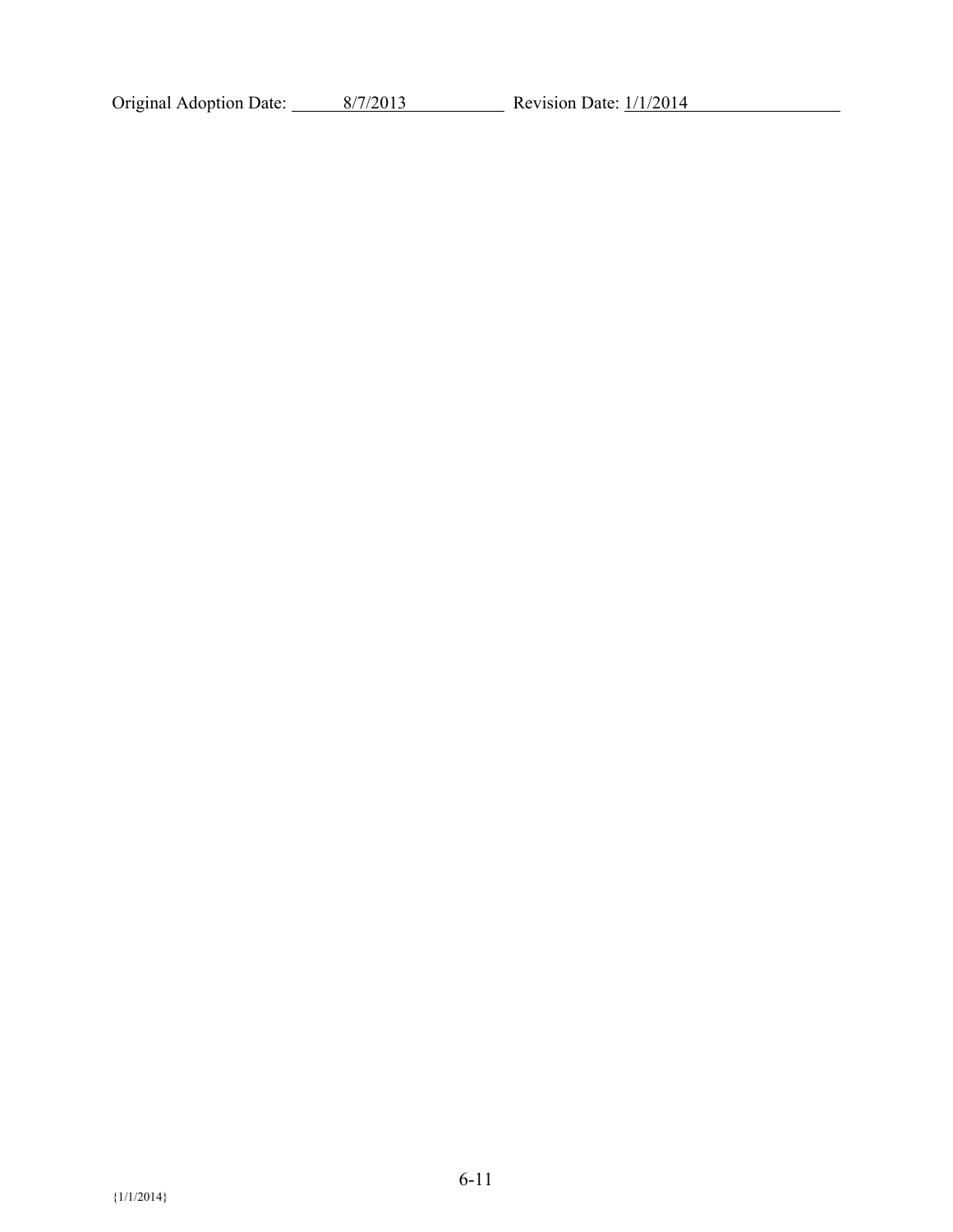### **FUNERAL LEAVE SECTION 6.5**

- A. An employee may use available, accrued sick leave, up to a maximum of five (5) days, in the event of the death of a member of the employee's immediate family residing with the employee. The five (5) days shall be exclusive of the sick leave approved due to the illness or injury that preceded the death.
- B. In the event of the death of any immediate family member not residing with the employee, available accrued sick leave may be used during the period of illness or injury for which the employee was reasonably expected to be present and for the day of the funeral.
- C. Upon written request of the employee, the employee's Department Head may extend the use of sick leave and/or authorize other paid or unpaid leave due to extenuating circumstances, such as the employee is responsible for making final arrangements or extreme travel is required.
- D. The employee shall note that, in accordance with the above provisions, more than one (1) sick day may be allowed for a funeral leave. However, the use of more than one (1) day of sick leave for a funeral will preclude the employee from accruing a personal day for the quarter.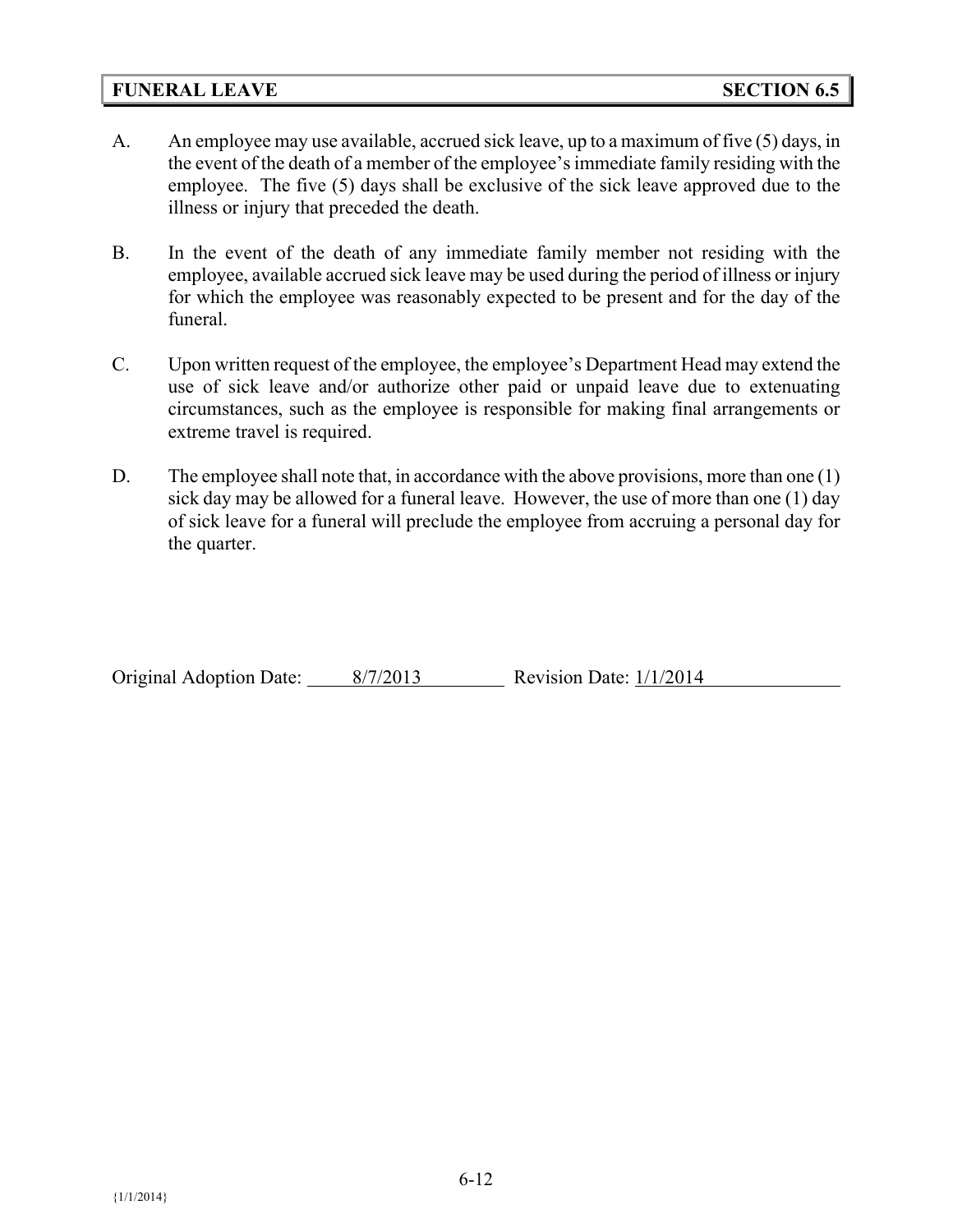# **EARNED PERSONAL DAYS PROGRAM SECTION 6.6**

- A. The County Engineer offers employees the opportunity to earn paid personal days as an incentive to encourage perfect attendance.
- B. Employees can earn one (1) paid personal day per quarter for a maximum of four (4) personal days per calendar year. Eligible employees will receive one (1) paid personal day during each of the following quarters.

| January $1st - March 31st$    |
|-------------------------------|
| April $1st - June 30th$       |
| July $1st$ – September 30th   |
| October $1st$ – December 31st |
|                               |

- C. To be eligible, an employee must:
	- 1. Be in active pay status for the entire year
	- 2. Use zero (0) hours of sick leave in that quarter, sick leave does not include time off for the death of an employee's immediate family for Funeral Leave under the pertinent section of this manual
	- 3. Have less than three (3) occurrences and/or under sixty (60) minutes of tardiness in that quarter

NOTE: If the employee has earned a Personal Day prior to being in unpaid status, they remain eligible for those previously earned Personal Days.

- D. Employees using more than forty (40) hours of sick, have three (3) occurrences and/or over sixty (60) minutes of tardiness resulting in unpaid leave in any calendar year are not eligible for any personal days for the remainder of that calendar year.
- E. Employees shall schedule personal days off in the same manner as vacation or compensatory time. Employees shall begin using personal days earned as of January 1st of the following year and have through December  $31<sup>st</sup>$  of that year.
- F. The maximum accumulation of personal time is four (4) days. Any accumulated and unused time earned in excess of four (4) days shall be forfeited without compensation to the employee.
- G. Unless Departmental Policy states otherwise, employees may schedule Personal time off in minimum increments of four (4) hours.
- H. The County Engineer reserves the right to modify or cancel this incentive program at any time.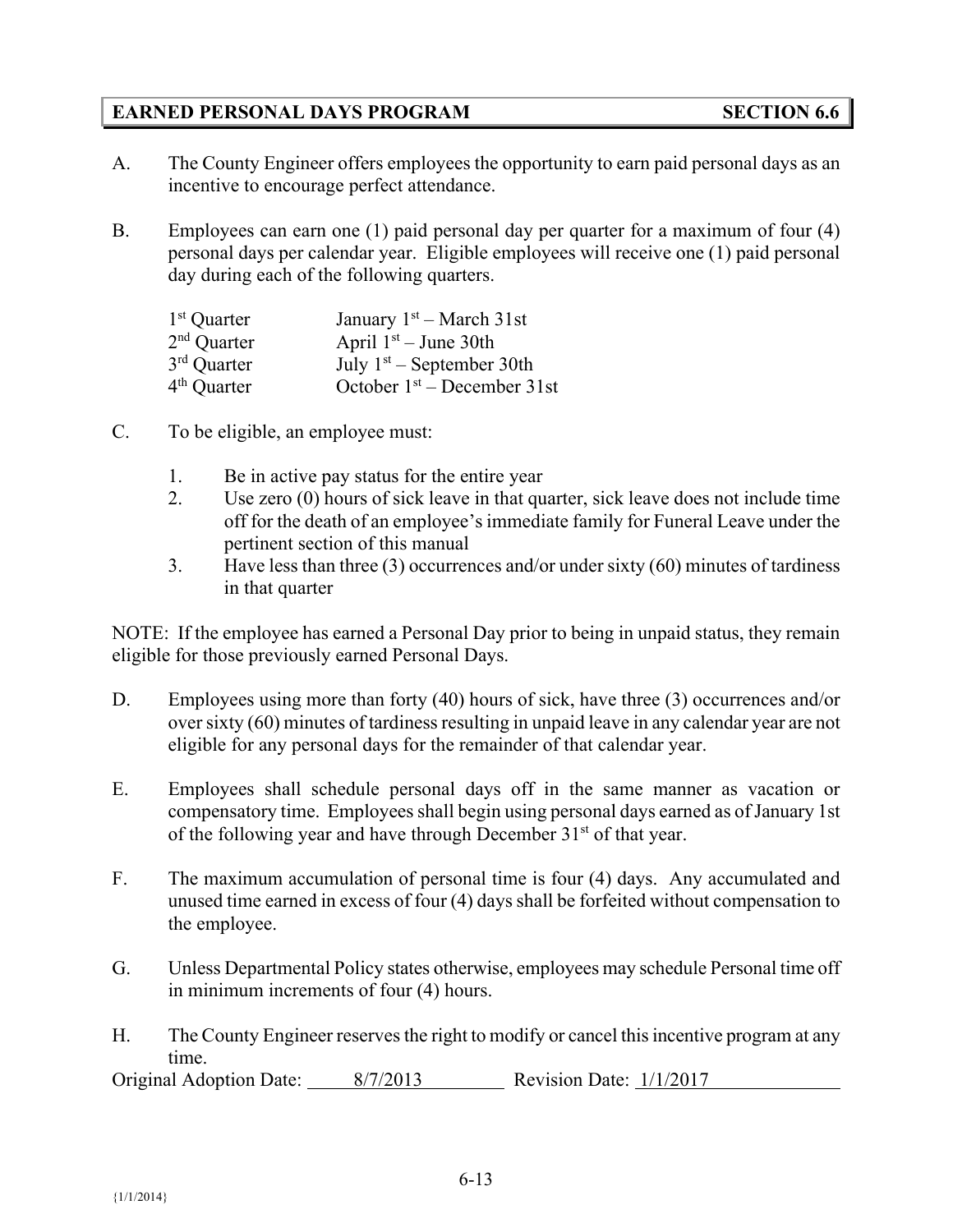# **RETIREMENT PLAN SECTION 6.7**

- A. County employees are required by law to participate in the Ohio Public Employees Retirement System (OPERS). Eligible employees are required to contribute a percentage of their gross pay, as determined by the Retirement Board. Such amount is then deducted each pay period. This amount is more than matched by a contribution from the County Engineer's Office. The County Engineer's contribution is also determined by the Retirement Board.
- B. These plans are independent of the Federal Social Security System. Information on these retirement plans may be obtained by contacting the Personnel Office. If employees should have any further questions regarding the benefits available under these plans, they may contact the following:

Public Employees Retirement System 277 East Town Street Columbus, Ohio 43215 (800) 222-PERS (800-222-7377) [www.opers.org](http://www.opers.org/)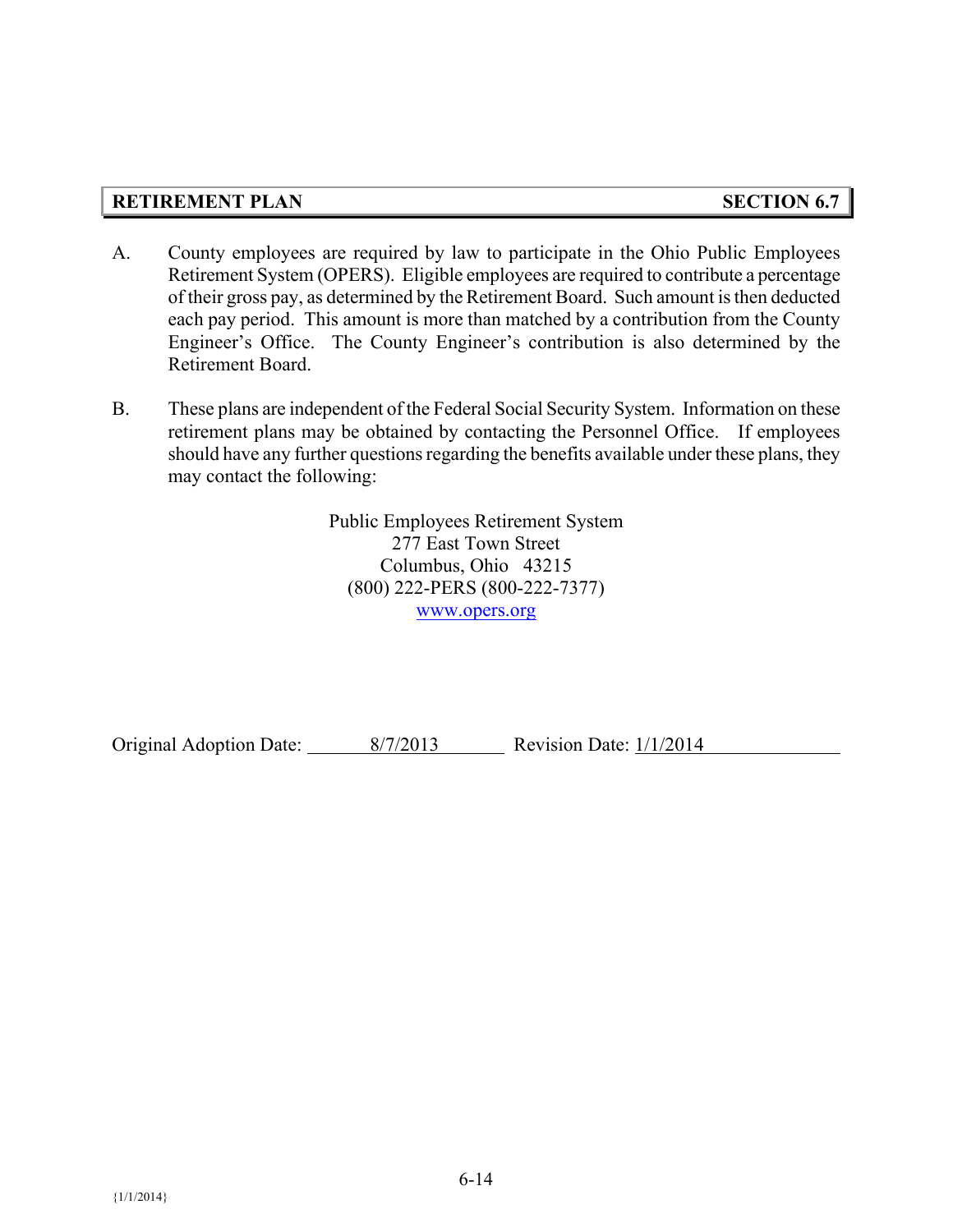#### A. POLICY

- 1. County Engineer employees and officials shall be reimbursed for expenses incurred while in the authorized service of the County Engineer as outlined by the policy established by the Hamilton County Board of Commissioners.
- 2. All travel and educational programs must be submitted to the Chief Deputy or designee for prior approval of registration, or costs incurred will not be reimbursed. The County Engineer may refuse to reimburse an employee for any expenses not properly authorized or documented.

#### B. PROCEDURE

- 1. The Employee must submit a written request for travel and educational programs including a description of the program, the cost, and a statement as to the purpose of the training to the Chief Deputy or designee no later than two (2) weeks prior to the date of the program.
- 2. Within ten (10) working days after returning from the program, the employee shall submit a report describing the program to the Chief Deputy. Failure to submit the report may result in disciplinary action.
- 3. The employee may be required to submit itemized receipts for certain expenses, including meals. Failure to attend the program or submission of inaccurate expenses may result in discipline.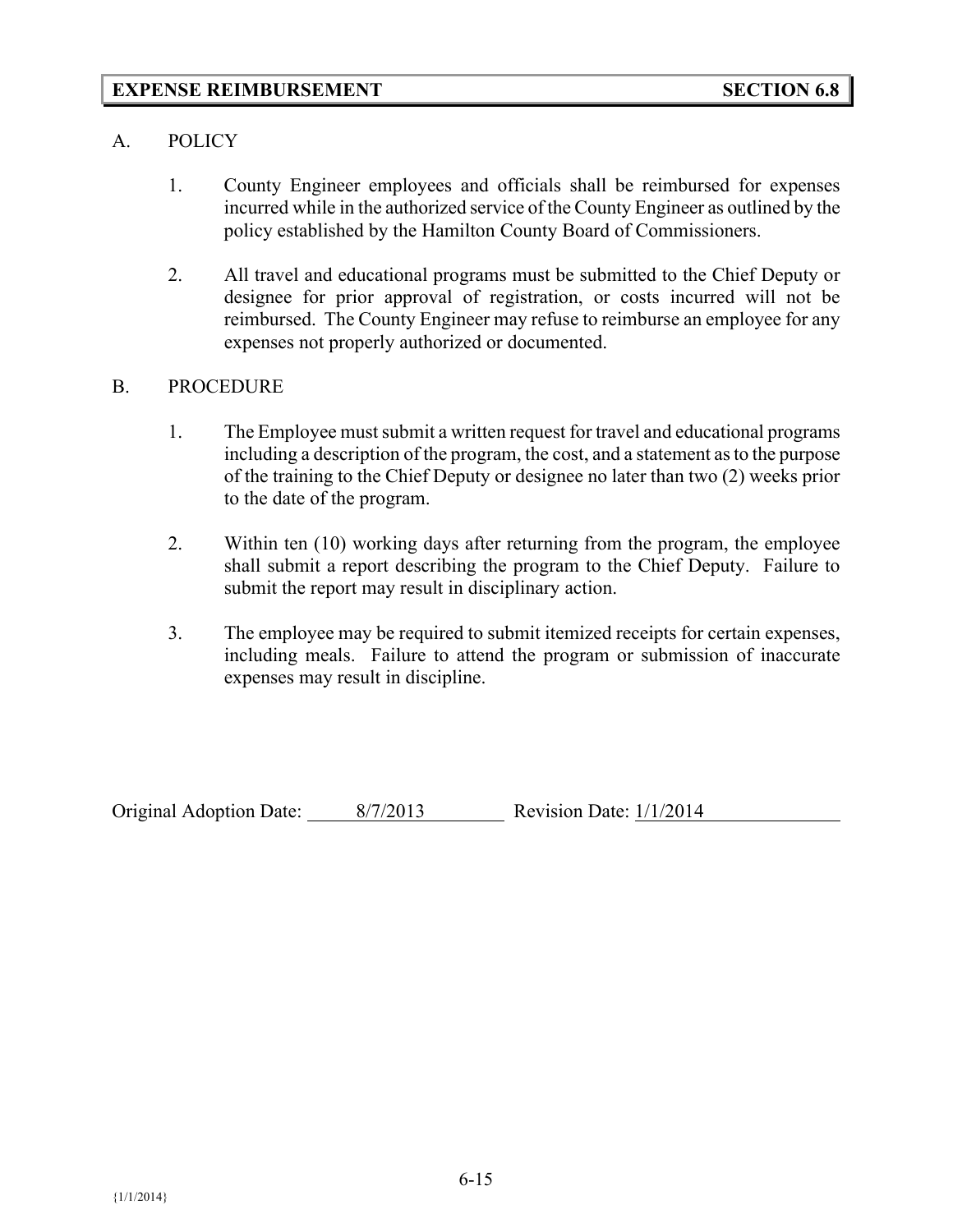### A. POLICY

1. The County Engineer's Office participates in the group health benefit plan with the Hamilton County Board of County Commissioners. The Board of Commissioners reserves all rights to determine the types of insurance benefits to be provided and the costs, terms and conditions for participation and to determine insurance carriers or to establish a program of self-insurance.

### B. PROCEDURE

- 1. Effective 1/1/14, the County Commissioner's policy defines an eligible employee as a full-time employee, or one who is regularly scheduled in active pay status at least thirty (30) hours per week.
- 2. Effective 1/1/14, a newly hired, full-time permanent employee's coverage will begin on the first day of the month following completion of sixty (60) calendar days of continuous County service.
- 3. Effective 1/1/14, employees are entitled to obtain coverage for dependents in accordance with the County's coverage eligibility: spouse; children under age 26; dependents who are mentally or physically disabled and incapable of self-support, even if they are older than age 25 (dependents must be declared disabled before age 18 in order to qualify for this extended coverage); unmarried adult children ages 26 and 27 who are a resident of the state of Ohio or a full-time student at an accredited public or private institution of higher education, not eligible for any health benefit plan through his/her employer, and not eligible for Medicaid or Medicare.
- 4. The County Personnel Department is responsible for providing details of the insurance plans offered by the County and for overall administration of the health and dental insurance benefits programs.
- 5. The County offers a flexible benefits plan which allows each eligible employee and official a choice of health care benefits. Typically, the County also offers long-term disability insurance, the health care spending account, and the dependent care spending account on a one hundred percent (100%) employeepaid cost basis. Life insurance benefits may also be offered.
- 6. Terminated, separated, or retired employees' medical, dental, life, and long-term disability coverage will cease the last day of the month in which the employee is terminated, separated, or retired, unless the employee is otherwise eligible for coverage as a dependent under another County employee's plan.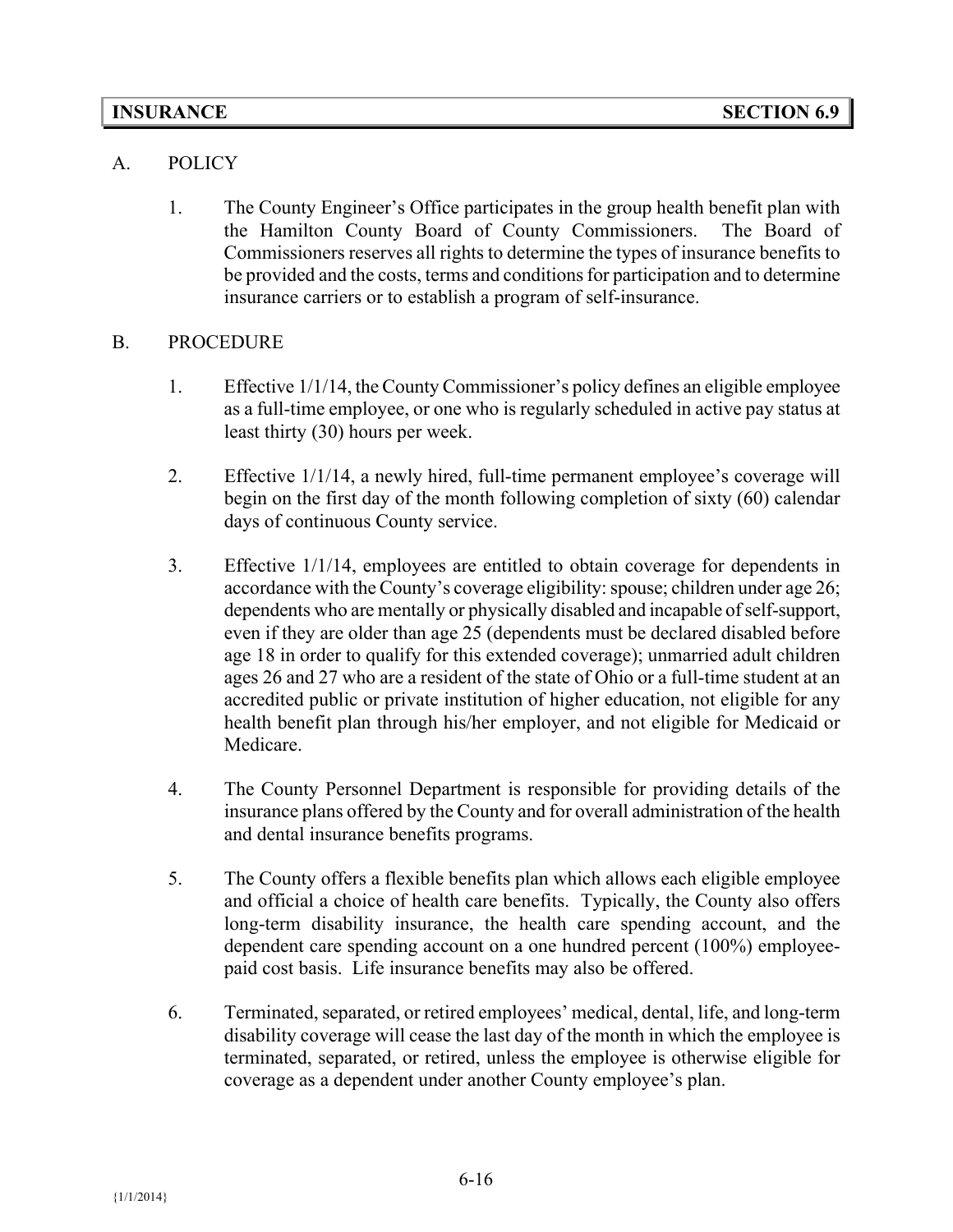7. Employees are responsible for informing the Personnel Office when a dependent is no longer eligible for coverage (e.g. child exceeds age requirement, child graduates or fails to return to school, divorce is final, etc.) within thirty (30) calendar days of the event. Failure to notify the Employer of the event causing the ineligibility will result in disciplinary action beginning with a written warning. More severe discipline may result if it is found that the employee knowingly failed to inform the Employer in order to maintain coverage for an ineligible dependent.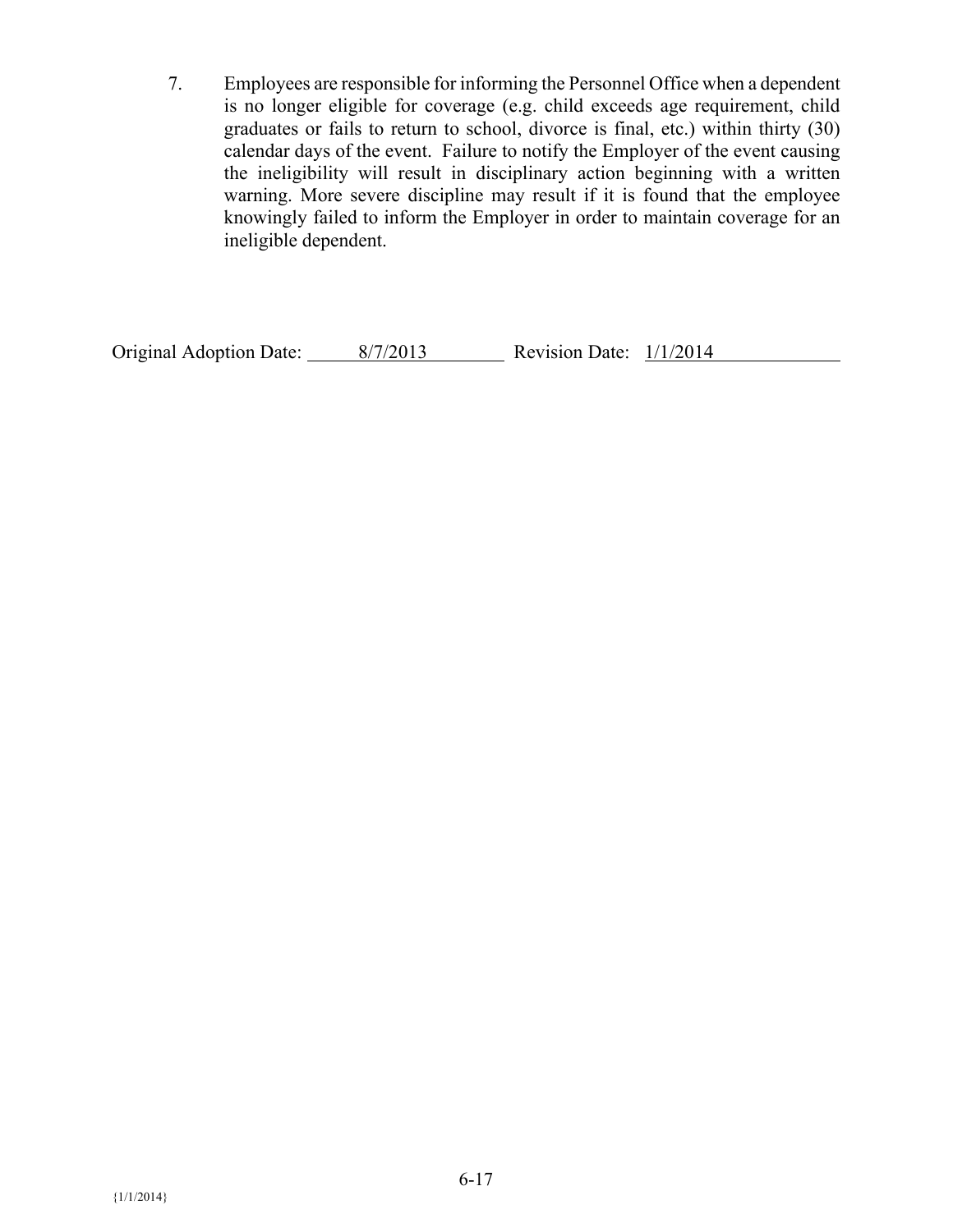In accordance with the BOCC's COBRA policy, Section 5:3 COBRA/Continuation of Medical Insurance, The HCEO will follow the policy listed below:

- A. Employees and their covered dependents may extend employer sponsored group health coverage at the group rate in certain instances where coverage would otherwise end. There is a 2% fee added to the full group rate to cover administrative expenses, as permitted under COBRA regulations.
- B. Coverage (medical, dental, vision, health care flexible spending account) may be extended when a "qualifying event," as defined by the Department of Labor, occurs. These include:
	- 1. Loss of coverage because of reduction in hours of employment.
	- 2. Termination of employment (excluding discharge for gross misconduct).
	- 3. Failure to return from an approved leave of absence in accordance with the Family and Medical Leave Act.
	- 4. Loss of coverage for a spouse and/or dependent when covered by a County employee as a result of the above; or because of divorce, legal separation, death of the employee, or when a child ceases to be eligible.

The maximum length of extended coverage is determined by the type of qualifying event.

- C. Coverage under COBRA may be terminated by the County Personnel Department under the following circumstances:
	- 1. The required premium is not paid in a timely manner.
	- 2. In the event that the County no longer provides a group health plan to any employees.
	- 3. Coverage is obtained under another group health plan that does not contain pre-existing condition limitations.
	- 4. Coverage is obtained through Medicare.
- D. Responsibility for proper implementation of this policy shall be shared between the County Personnel Department and the Department Head or designee (typically the payroll officer) in cooperation with the Third-Party Administrator. The Department Head or designee shall affirm that all employee actions are properly recorded in the Payroll System to assure the County Personnel Department's COBRA responsibilities can be carried out effectively and accurately.
- E. The Third-Party Administrator is responsible for mailing the initial COBRA notice and the COBRA qualifying event benefit notification based on information entered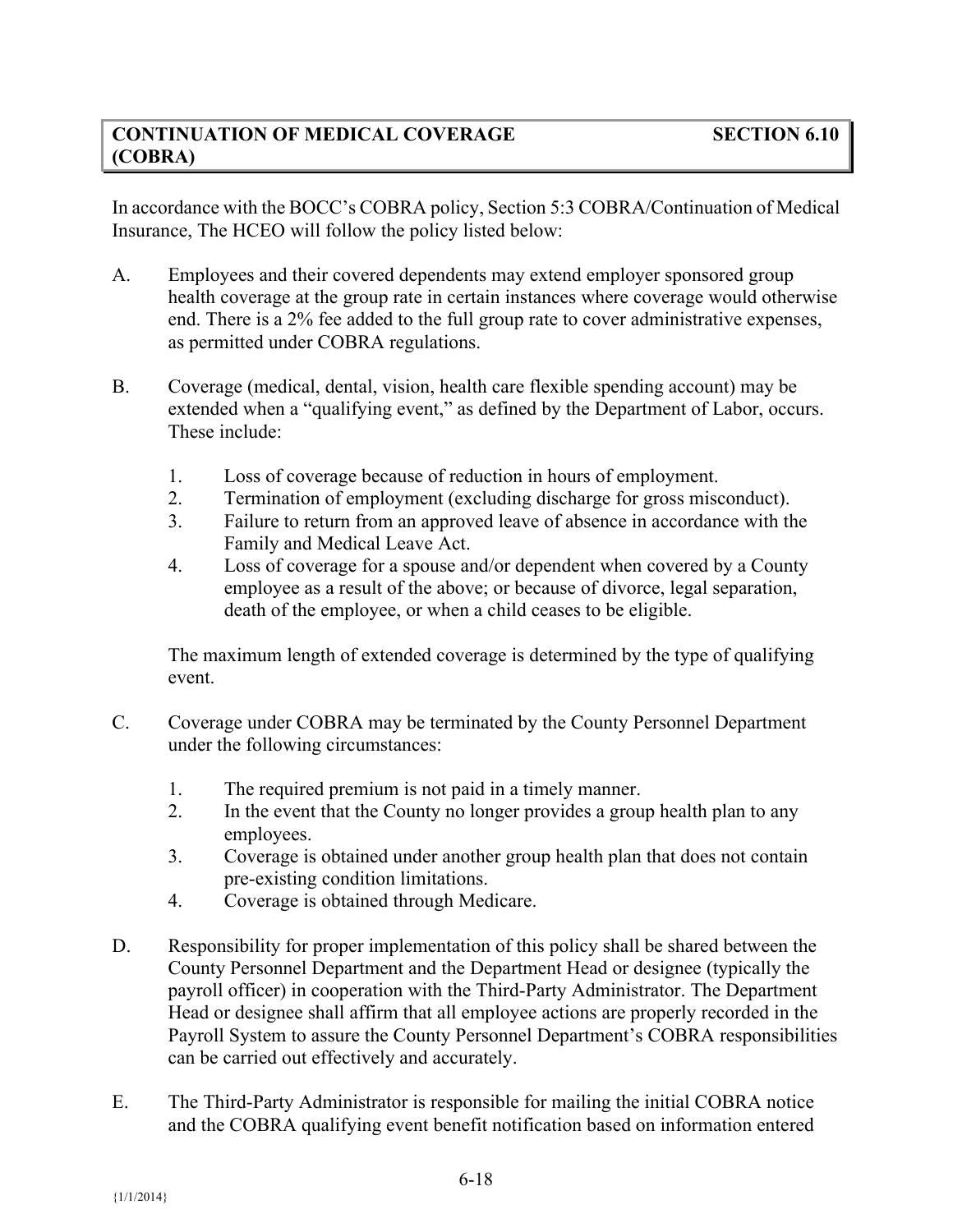into the system by the Department Payroll Officer and/or the Employee Benefits Division.

F. Payments for coverage shall be delivered directly to the Third-Party Administrator.

Original Adoption Date:  $\frac{8/7/2013}{\sqrt{8/7}}$  Revision Date:  $\frac{1}{1/2014}$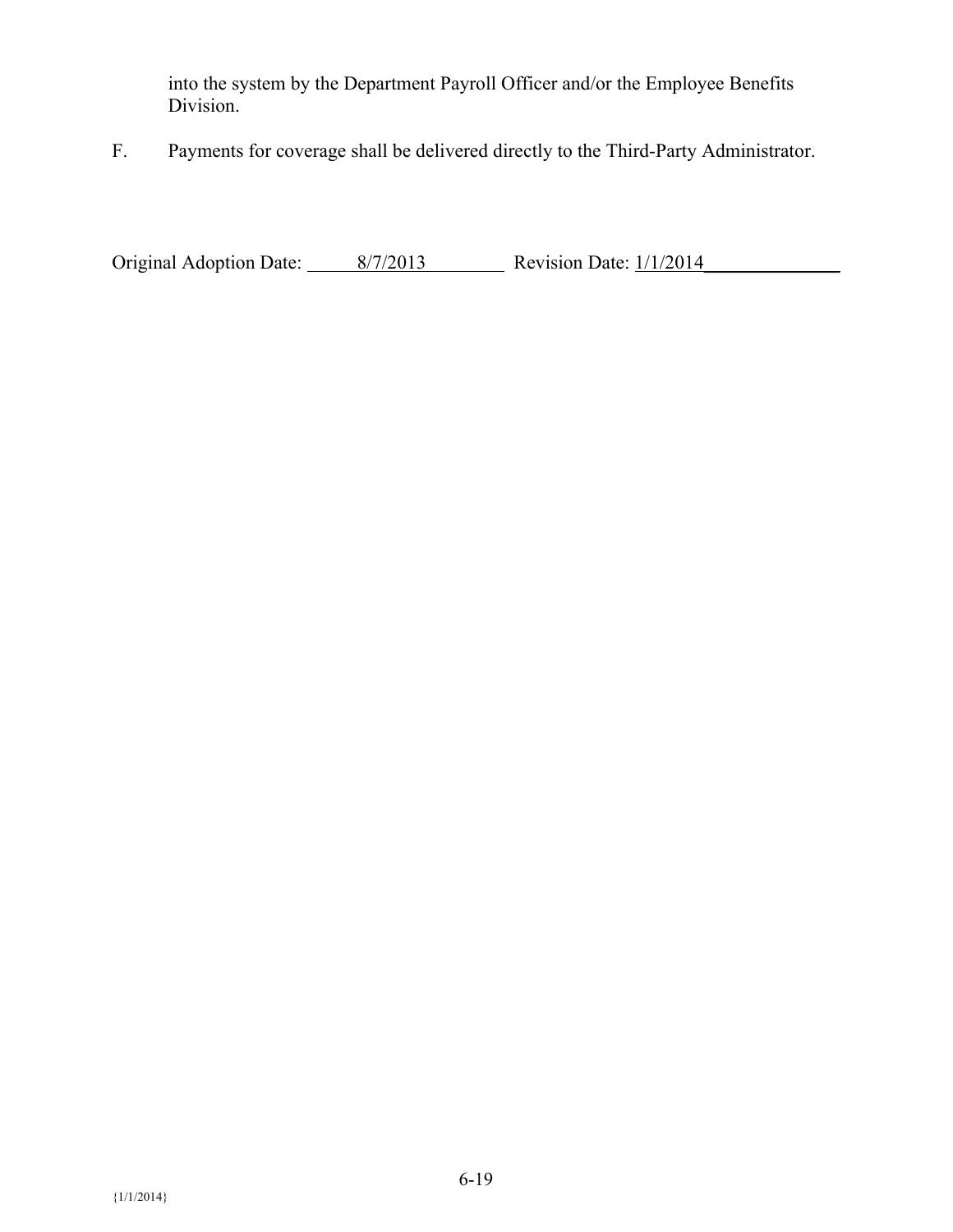#### **HAMILTON COUNTY ENGINEER PERSONNEL POLICY AND PROCEDURE MANUAL**

#### **CHAPTER 7 LEAVE**

- 7.1 MILITARY LEAVE
- 7.2 COURT LEAVE (JURY DUTY)
- 7.3 LEAVE OF ABSENCE WITHOUT PAY
- 7.4 FAMILY AND MEDICAL LEAVE
- 7.5 ADMINISTRATIVE LEAVE
- 7.6 LEAVE DONATION PROGRAM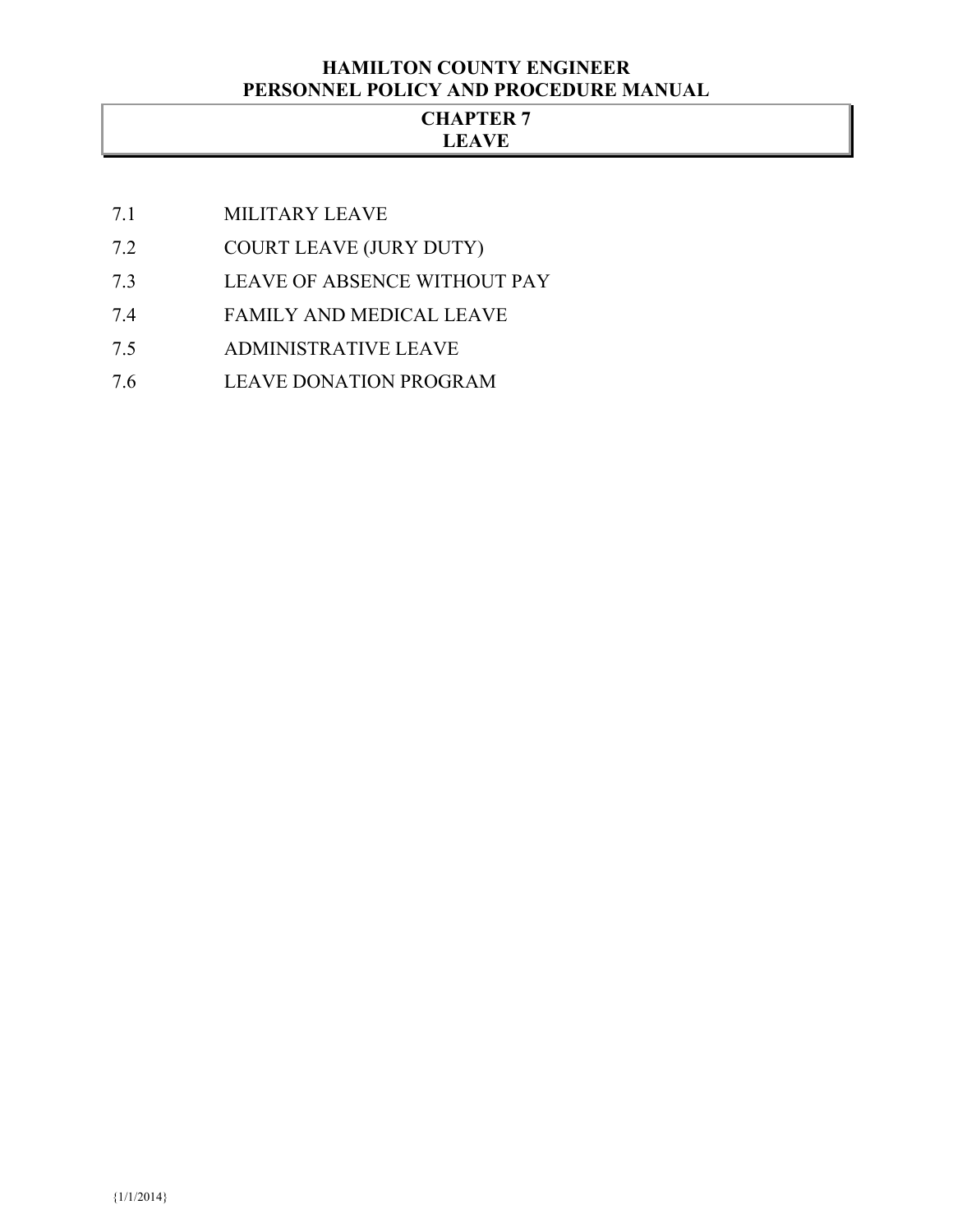#### **MILITARY LEAVE SECTION 7.1**

- A. Military leave and reemployment from military leave is governed by federal law (See 38 U.S.C. 43 et seq., USERA, and 20 C.F.R. 1002 et seq.) and Ohio law (See O.R.C. 5903.01, 5903.02, and 5923.05; and O.A.C. 123:1-34-04 and 123:1-34-05). Because of the complex rules governing military leave, only basic information is provided in this policy. All inquiries or questions regarding details not covered in this policy should be directed to the Personnel Office.
- B. In general, any County Engineer employee (other than elected officials and appointed officials serving fixed terms) who voluntarily or involuntarily serves in the uniformed services, shall be granted military leave of absence without pay. If not accepted for active duty, the employee shall be reinstated to his/her former position without loss of seniority or status or reduction pay.
- C. Employees who satisfactorily complete their service (without voluntarily reenlisting or extending that obligation) are entitled to be re-instated to their previous County position within thirty (30) days of their written request, provided such request is submitted within ninety (90) days of discharge or release from active duty.
- D. Employees returning to a previously held position under these provisions shall receive credit for time spent in military service in areas affecting status, rank rating, increments, qualifications, etc., as though they had continued their County employment. Vacation and sick leave benefits, however, do not accrue during the period of absence.
- E. If temporary physical disability precludes the employee from performing the job the employee previously held, the employee shall be allowed up to one (1) year from the date of application to overcome such disability and return to work.
- F. All employees who are members of the Ohio National Guard, the Ohio organized Militia, or members of other reserve components of the Armed Forces of the United States, are entitled to leave of absence from their respective duties without loss of pay for such time as they are performing service in the uniformed services for periods not to exceed a total of one hundred seventy-six (176) hours in any one (1) calendar year.
	- 1. Employees are entitled to receive their regular rate of pay and their base rate of military pay for days on which the employee would have been regularly scheduled to work.
	- 2. These one hundred seventy-six (176) hours per year do not include weekend duty or pay.
	- 3. There is no requirement that the service be in one continuous period of time.
	- 4. Employees shall submit to the Personnel Office an order to duty or statement from the appropriate military commander as evidence of such duty in order to receive reimbursement.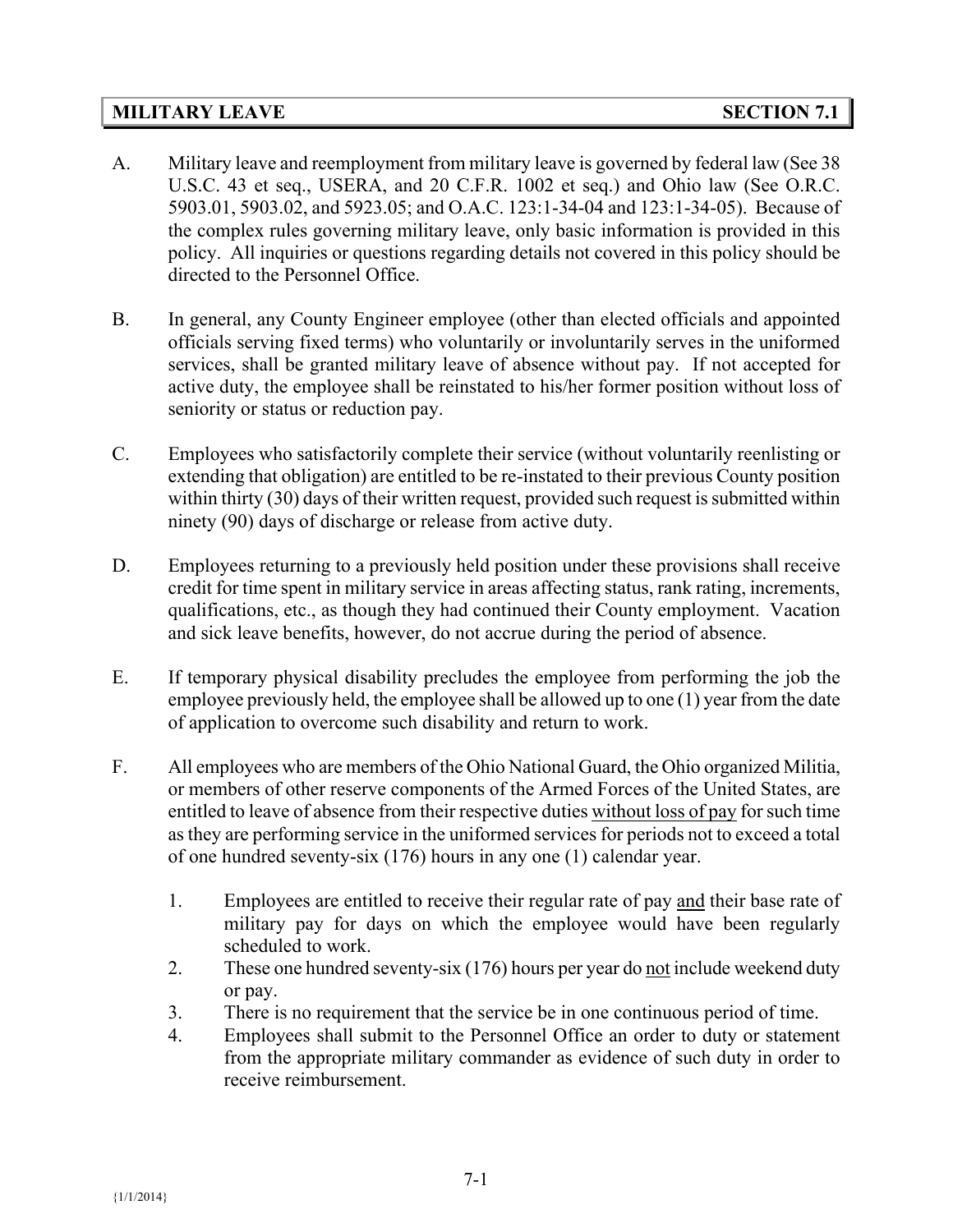- 5. Employees who are members of those military units listed above will be granted emergency leave for mob, riot, flood, civil defense, or similar duties when so ordered by the Governor to assist civil authorities.
- 6. Employees who are called or ordered to active duty because of an executive order of the President, an act of Congress, or an order of the Governor for periods exceeding one (1) month per year shall be paid on a monthly basis the lesser of: (1) the difference of the employee's gross monthly wages and the sum of the employee's gross uniformed pay and allowances for the month; or (2) five hundred dollars (\$500.00).
- 7. No employee shall receive payments, referenced in the pertinent section of this manual, if the sum of the employee's gross uniformed pay and allowances exceeds the employee's gross pay.
- G. A position vacated by a person entering active military service may be filled by the Employer. The Employer shall consider the expected date of return of the original incumbent prior to appointing a replacement.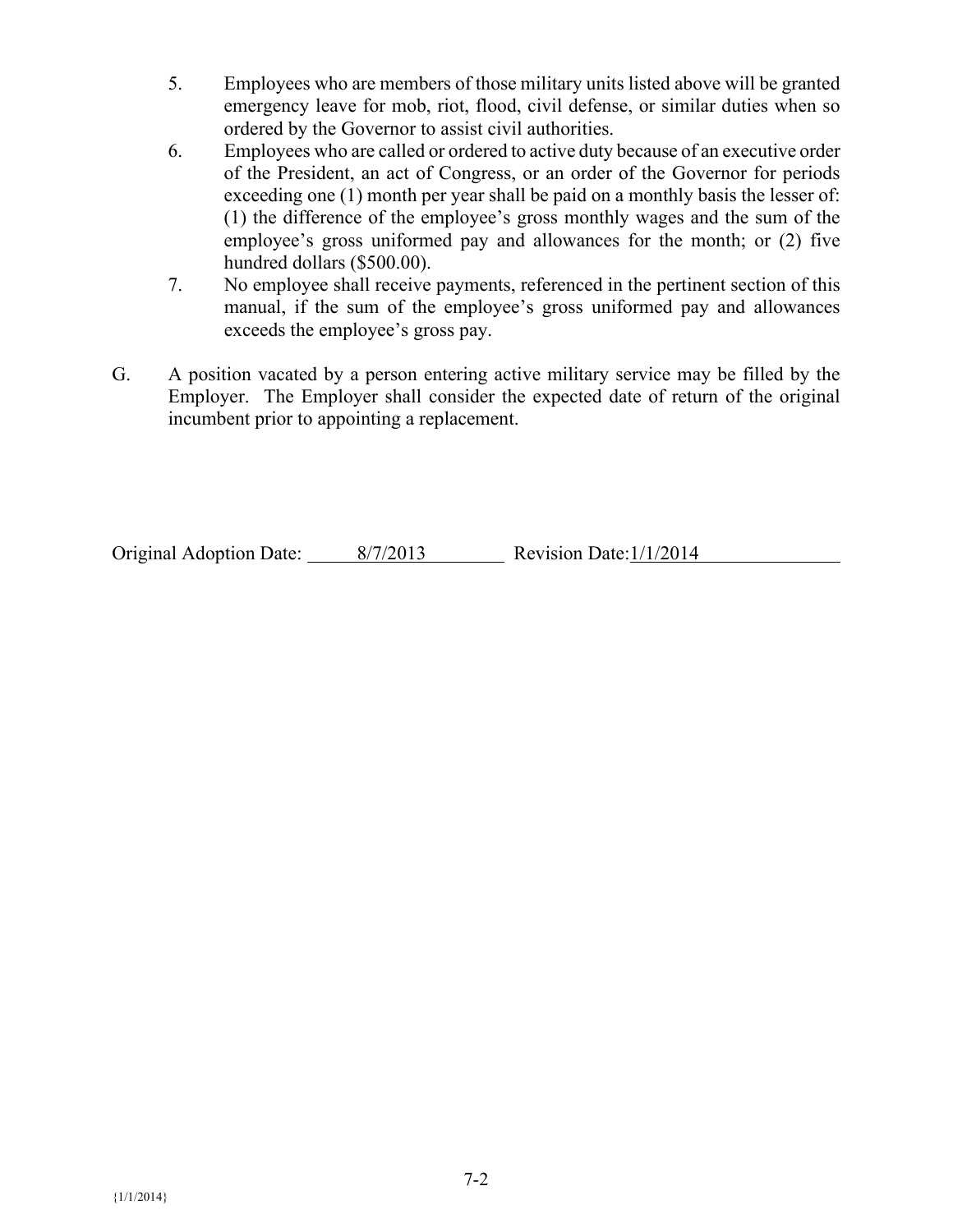## **COURT LEAVE (JURY DUTY) SECTION 7.2**

- A. If an employee is called for court jury duty or subpoenaed to appear before a court or lawful administrative body where the employee is not a party, except as noted below, he/she will be paid his/her regular hourly rate for the hours he/she was scheduled to work. If an employee receives his/her regular compensation, the employee shall turn over any compensation or reimbursement for jury duty, or for court attendance compelled by subpoena, to the Engineer's Office.
- B. Immediately upon being released by the court, the employee shall contact his/her supervisor. The employee will be expected to report for work following jury duty, or release from the court, if more than two (2) hours remain during the employee's scheduled workday; however, the supervisor shall consider the employee's travel time from the court and time to change into appropriate clothing when determining whether to instruct the employee to return to work.
- C. Unless otherwise determined by the Engineer, an employee shall be required to take either vacation leave or leave without pay at the employee's option if the employee is required to appear in a court or lawful administrative body for any of the following reasons:
	- 1. personal reasons;
	- 2. as a party in a criminal or civil case; or
	- 3. for any matter related to or stemming from employment outside of the County Engineer's Department.

Original Adoption Date: 8/7/2013 Revision Date: 1/1/2014

# **LEAVE OF ABSENCE WITHOUT PAY SECTION 7.3**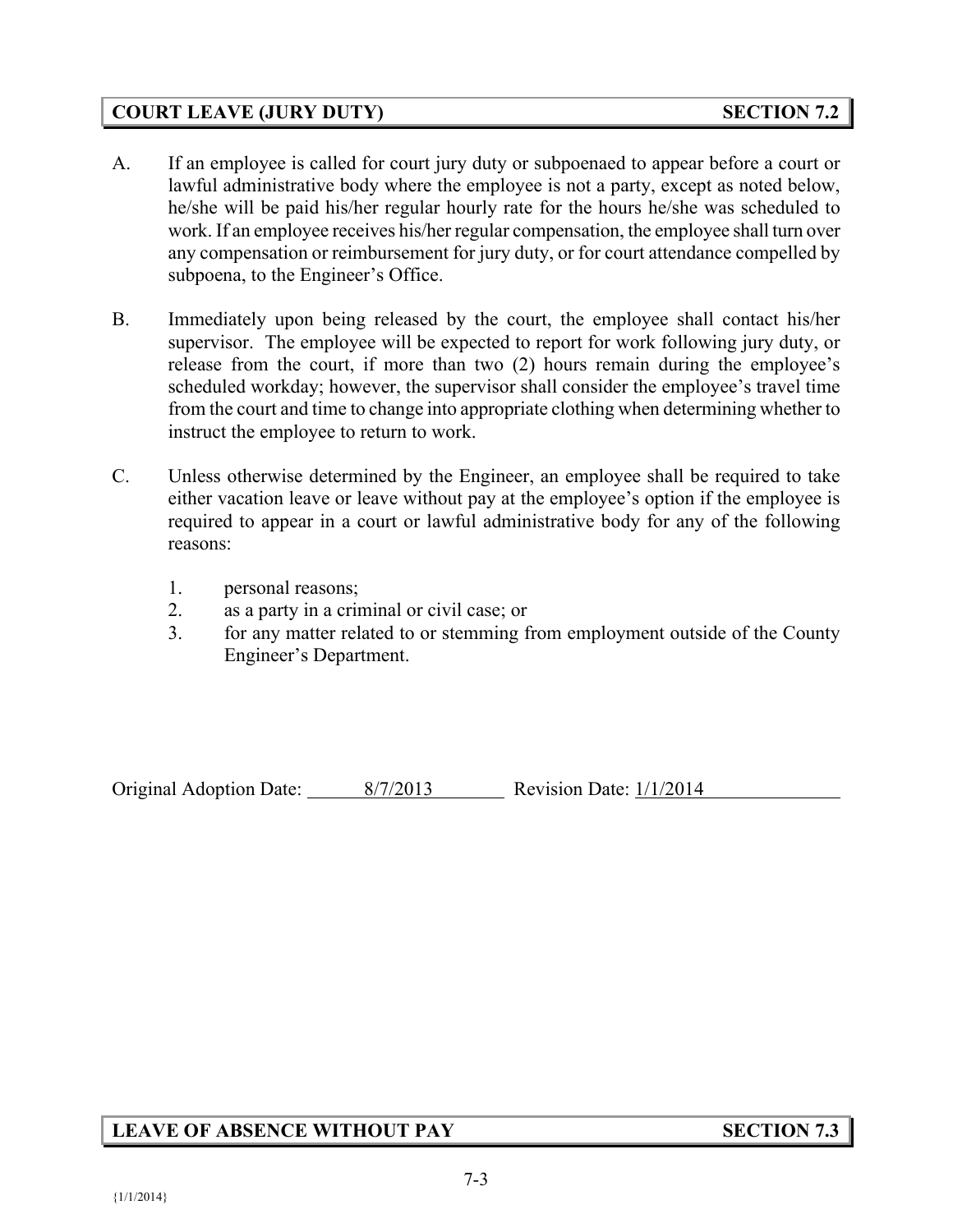The County Engineer or designee may, upon written request of an employee, grant an employee a leave of absence without pay, as prescribed below.

- A. The maximum duration of a leave of absence without pay shall not exceed six (6) months, unless otherwise approved by the County Engineer or designee.
- B. The authorization of a leave of absence without pay is a matter of administrative discretion, and each request shall be decided on a case-by-case basis. Nothing in this policy shall be construed as limiting, superseding, or requiring any leave granted under the Family and Medical Leave Act.
- C. Upon returning from a leave of absence, the employee will be placed in his/her original position, or a similar position in the same classification should the original position be unavailable.
- D. If an employee fails to return to work upon the expiration of an authorized leave of absence without pay, the employee shall automatically be considered as having voluntarily resigned his/her position with the Engineer's Office.
- E. If it is determined that an employee is abusing the leave of absence and not actually using it for the purpose specified, the Employer may cancel the leave and require the employee to report for work upon written notice to the employee. Use of a leave of absence for a purpose other than for which it was granted may subject the employee to disciplinary action.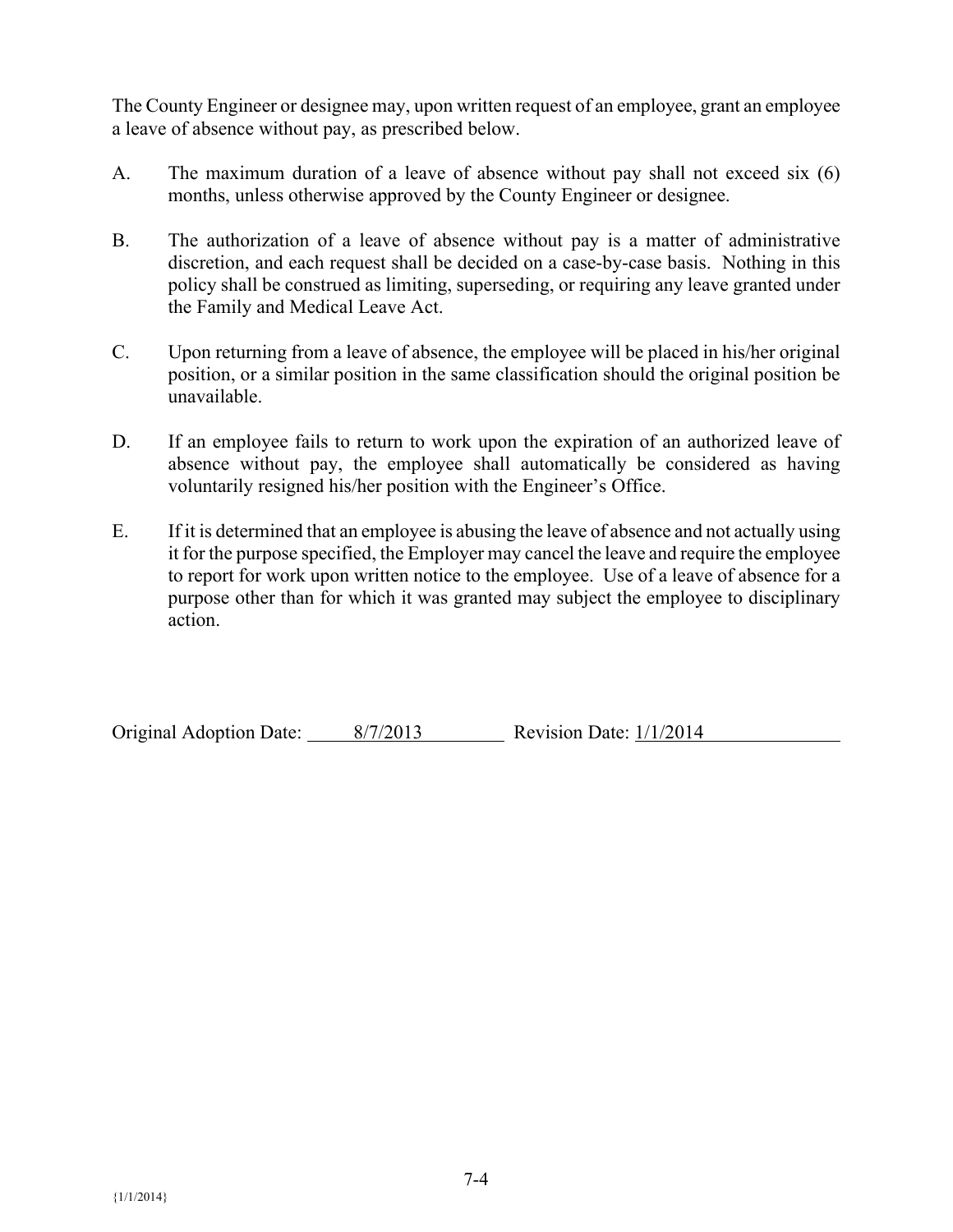# **FAMILY AND MEDICAL LEAVE SECTION 7.4**

- A. Employees who have been employed for at least twelve (12) months and who have completed at least one thousand two hundred fifty (1,250) hours of service with the Employer during the twelve (12) month period immediately preceding the commencement of leave shall be eligible for family and medical leave (FML) as provided herein.
- B. Amount and Usage: Eligible employees shall be entitled to a total of twelve (12) work weeks of family and medical leave in a calendar year. Leave may be taken for the following reasons:
	- 1. birth of a child of the employee and to care for a newborn child;
	- 2. placement of a child with the employee by way of adoption or foster care (leave must be taken within twelve (12) months of placement);
	- 3. to care for the spouse, child, parent, or one who stood in place of a parent of the employee, if that person has a serious health condition; or
	- 4. due to a serious health condition that makes the employee unable to perform the essential functions of the employee's position;
	- 5. due to any qualifying exigency arising out of the fact that the employee's spouse, child, or parent is a covered military member on active duty (or has been notified of an impending call or order to active duty) in support of a contingency operation;
	- 6. to care for a covered service member with a serious injury or illness if the employee is the spouse, child, parent, or next of kin of the service member.
- C. Use of Leave: Employees may be required to use all accrued vacation, holidays, sick leave (if applicable), and other paid leave including Workers' Compensation, and compensatory time, prior to being granted an unpaid family and medical leave. The combined period of leave, including paid leave and unpaid family and medical leave, shall not exceed the total of twelve (12) work weeks during the "rolling" calendar year. In other words, Family and Medical Leave and paid leave for conditions that qualify under the FML run concurrently. The entire twelve (12) work weeks FML is not added on to the end of the paid leave, just the remaining portion after the paid leave time is subtracted.
- D. Exhaustion: In the event of the continuation, reoccurrence, or onset of a serious health condition after the employee has exhausted the twelve (12) work weeks of leave as provided in this policy, the employee may request an unpaid leave of absence as outlined in this manual.
- E. Husband and Wife: When a husband and wife are both employed by the County Engineer and are entitled to leave because of the birth or placement of a child, or to care for a sick parent, the aggregate period of family leave shall be limited to twelve (12) work weeks. This limitation does not apply to FML taken by either spouse to care for the other spouse, a child, or parent with a serious health condition.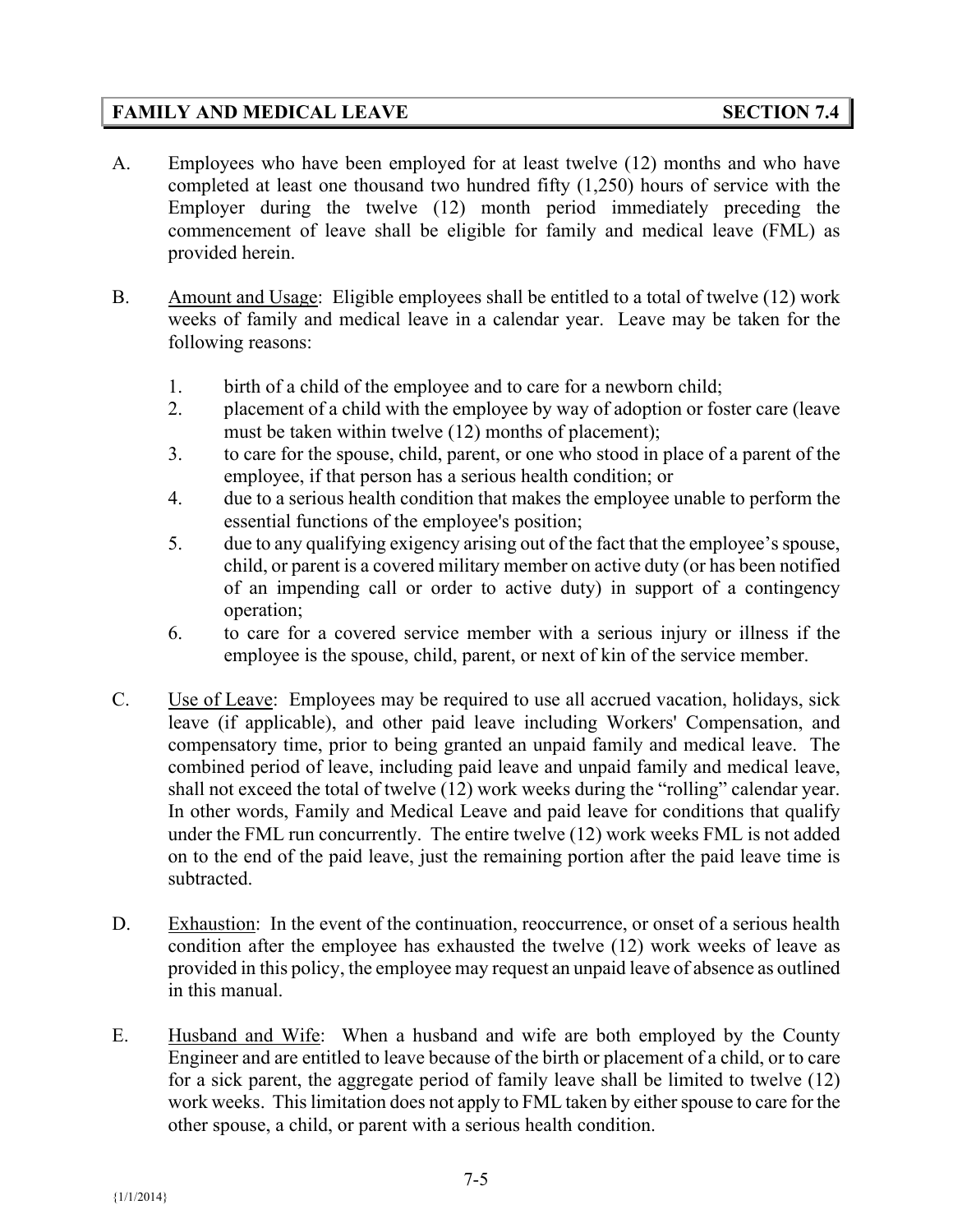# F. Intermittent/Reduced Leave:

- 1. Leave due to the serious health condition of the employee or the employee's spouse, child, or parent may be taken intermittently or on a reduced leave schedule when medically necessary. The Employer may require an employee taking leave in this manner for planned medical treatments to transfer temporarily to an alternative position which has equivalent pay and benefits and better accommodates the recurring periods of leave.
- 2. The taking of leave intermittently or on a reduced leave schedule shall not result in a reduction in the total amount of leave to which the employee is entitled in accordance with this policy.
- 3. Leave due to the birth or placement with the employee of a child shall not be taken on an intermittent or reduced leave schedule which would reduce the usual number of hours per workweek or per workday.
- G. Seniority: An employee granted family and medical leave shall continue to accrue seniority during the period of such leave provided the employee follows the proper procedures for requesting such leave and returns to work at the expiration of the approved leave period.
- H. Reinstatement: Any eligible employee who takes leave hereunder shall be entitled, on return from such leave, to be restored to the position held by the employee when the leave commenced, or to a similar position of equivalent pay and benefits. Where the employee is returning from FML leave because of his/her own serious health condition, the Employer may require that the employee's physician certify that the employee is able to resume work as a condition of return to employment.
- I. Failure to Return:
	- 1. If the employee fails to return from the leave, the employee shall reimburse the County for the total insurance premium paid by the County Engineer unless the failure to return is due to:
		- a. continuation, recurrence, or onset of a serious health condition; or
		- b. other circumstances beyond the employee's control.

In such a case, the Employer may require medical certification. If an employee fails to provide certification or an adequate excuse, the employee shall be liable for the total insurance premium paid by the County Engineer.

2. If an employee does not report to work or request and receive further approved leave after the applicable family and medical leave expires, the employee will be absent without leave and may be subject to disciplinary action.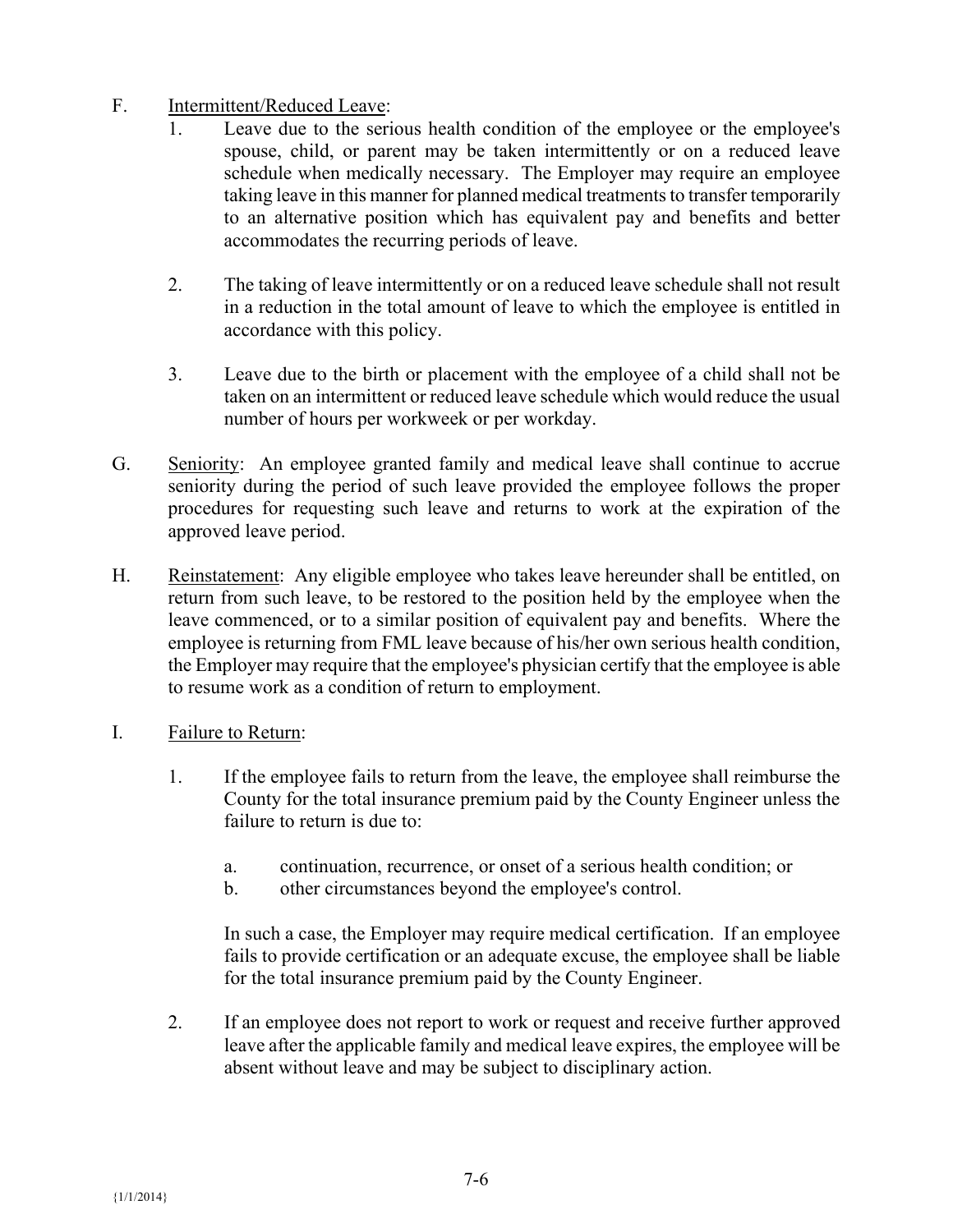#### J. Definitions:

- 1. Spouse: husband and wife; however, common-law marriages after October 10, 1991, have been abolished by law. Unmarried domestic partners do not qualify for FML to care for their partner.
- 2. Parent: the biological parent or person standing in place of a parent to the employee when the employee was a child. This term does not include parents "in law."
- 3. Child: a biological, adopted, foster child, or stepchild; a legal ward; or a child of a person who is standing in loco parentis, who is under eighteen (18) years of age or eighteen (18) years of age or older and incapable of self-care because of a mental or physical disability.
- 4. Serious Health Condition: an illness, injury, impairment, or physical or mental condition that involves inpatient care or continuing treatment by a health care provider. "Serious health condition" also includes continuing treatment of chronic or long-term incurable conditions and prenatal care.
- 5. Continuing Treatment: continuing treatment by a health care provider which includes at least one (1) of the following:
	- a. a period of incapacity for more than three (3) consecutive days which requires subsequent treatment relating to that condition on two (2) or more occasions or on one (1) occasion which results in a regimen of continuing treatment;
	- b. incapacity due to pregnancy;
	- c. a period of incapacity or treatment due to a chronic serious health condition, which may be episodic but includes periodic visits to health care provider and continues over an extended period of time;
	- d. any period of incapacity which is permanent or long-term, due to a condition for which treatment may not be effective; or
	- e. any period of absence due to receiving multiple treatments, e.g., after surgery, accident, or for a condition which, if left untreated, would result in absence of three (3) consecutive days.
- 6. Health Care Provider: either (1) a doctor of medicine or osteopathy who is authorized to practice medicine or surgery by the State in which the doctor practices; or (2) any other person determined by the Secretary of Department of Labor to be capable of providing health care services.
- 7. Intermittent Leave: leave taken in separate blocks of time due to a single qualifying reason.
- 8. Reduced Leave Schedule: leave that reduces an employee's usual number of working hours per workweek or workday.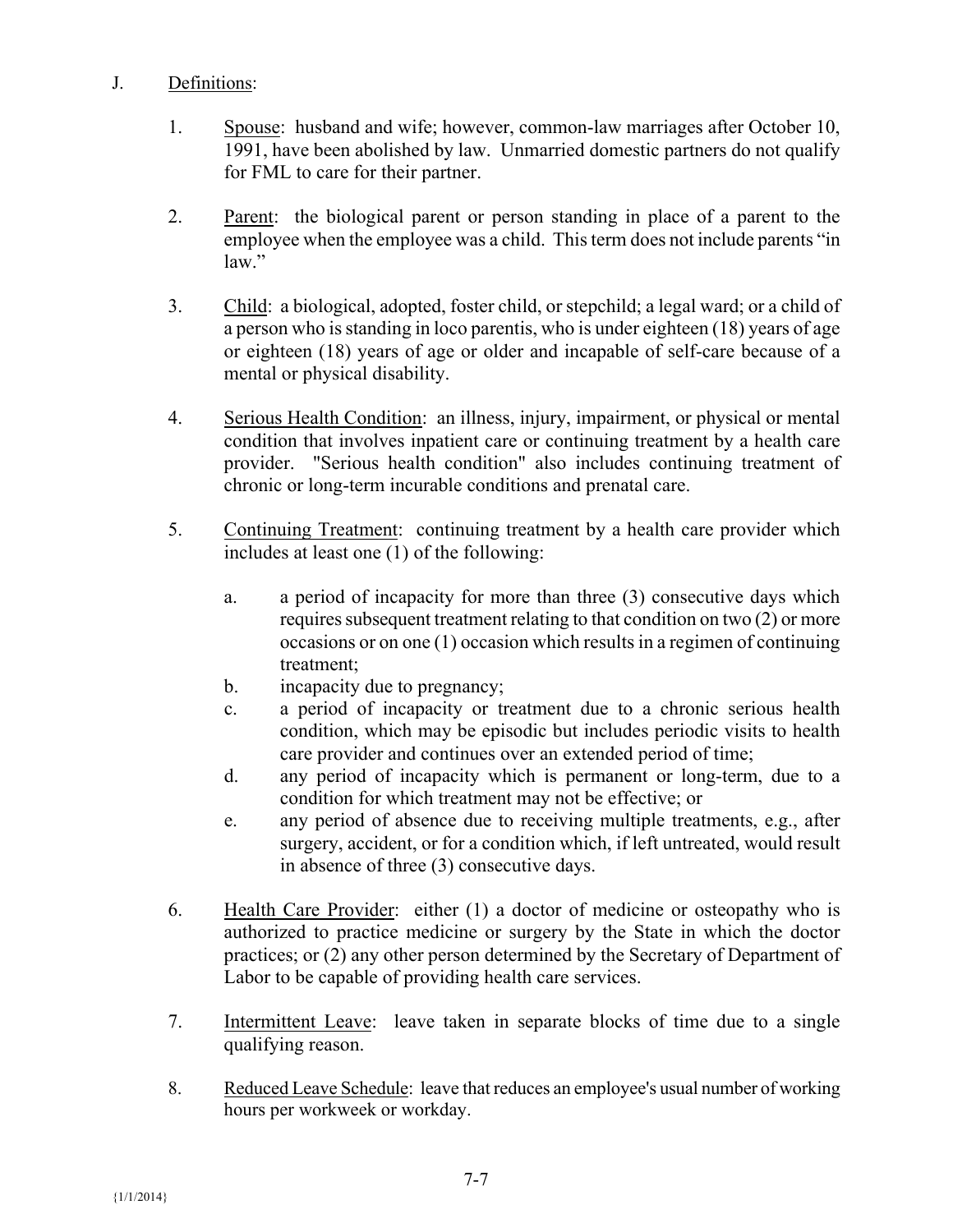- 9. Leave because of a Qualifying exigency: (a) short-notice deployment; (b) military events and related activities; (c) childcare and school activities; (d) financial and legal arrangements; (e) counseling; (f) rest and recuperation; (g) post-deployment activities; and (h) additional activities mutually agreed upon by the employee and the employer, but not enumerated in the regulations.
- 10. Foster Care: The 24-hour care for children in substitution for, and away from, their parents or guardian. Such placement is made by or with the agreement of the State as a result of a voluntary agreement between the parent or guardian that the child be removed from the home, or pursuant to a judicial determination of the necessity for foster care, and involves agreement between the State and foster family that the family will take care of the child.
- 11. Adoption: legally and permanently assuming the responsibility of raising a child as one's own.
- 12. Parent of a covered service member: a covered service member's biological, adoptive, step or foster parent, or any other individual who stood in loco parentis to the covered service member. This term does not include parents "in law."
- 13. Child on active duty or call to active duty status: the employee's biological, adopted, or foster child, stepchild, legal ward, or a child for whom the employee stood in loco parentis, who is on active duty or call to active duty status, and who is of any age.
- 14. Child of a covered service member: the service member's biological, adopted, or foster child, stepchild, legal ward, or a child for whom the service member stood in loco parentis, and who is of any age.
- 15. Next of kin of a covered service member: the nearest blood relative other than the covered service member's spouse, parent, child, in the following order of priority: Blood relatives who have been granted legal custody of the covered service member by court decree or statutory provisions, brothers and sisters, grandparents, aunts and uncles, and first cousins, unless the covered service member has specifically designated in writing another blood relative as his or her nearest blood relative for purposes of military caregiver leave under the FMLA. When no such designation is made, and there are multiple family members with the same level of relationship to the covered service member, all such family members shall be considered the covered service member's next of kin and may take FML to provide care to the covered service member, either consecutively or simultaneously. When such designation has been made, the designated individual shall be deemed to be the covered service member's only next of kin.
- 16. Service member with a serious injury or illness: member of the Regular Armed Forces, the National Guard or the Reserves who is undergoing medical treatment, recuperation, or therapy, is otherwise in outpatient status, or is otherwise on the temporary disability retired list for a serious injury or illness—for purposes of FMLA leave, a serious injury or illness is one that was incurred in the line of duty on active duty that may render the service member medically unfit to perform the duties of his/her office, grade, rank, or rating.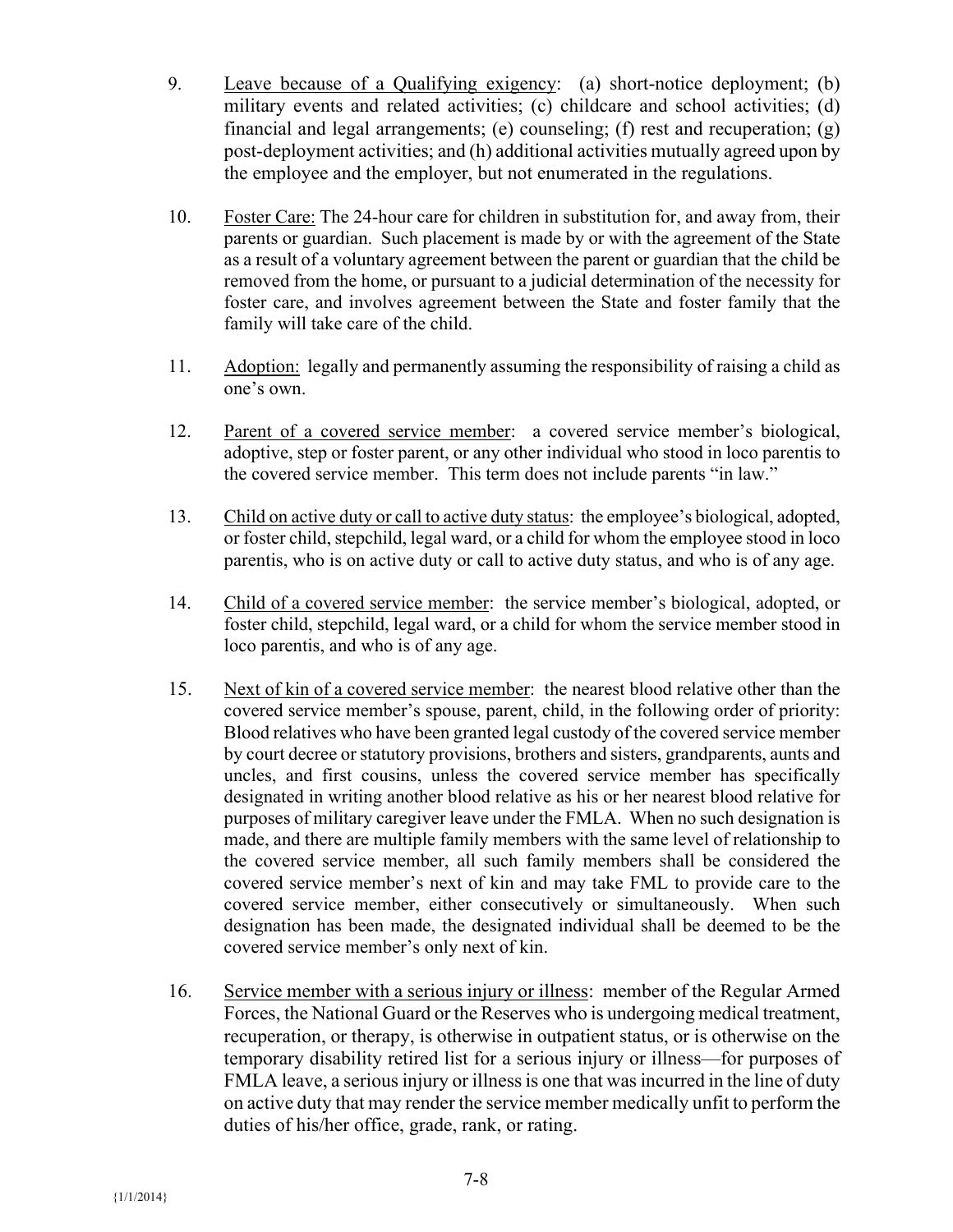Original Adoption Date:  $\frac{8/7/2013}{8/7/2013}$  Revision Date:  $\frac{1/1/2014}{8/7}$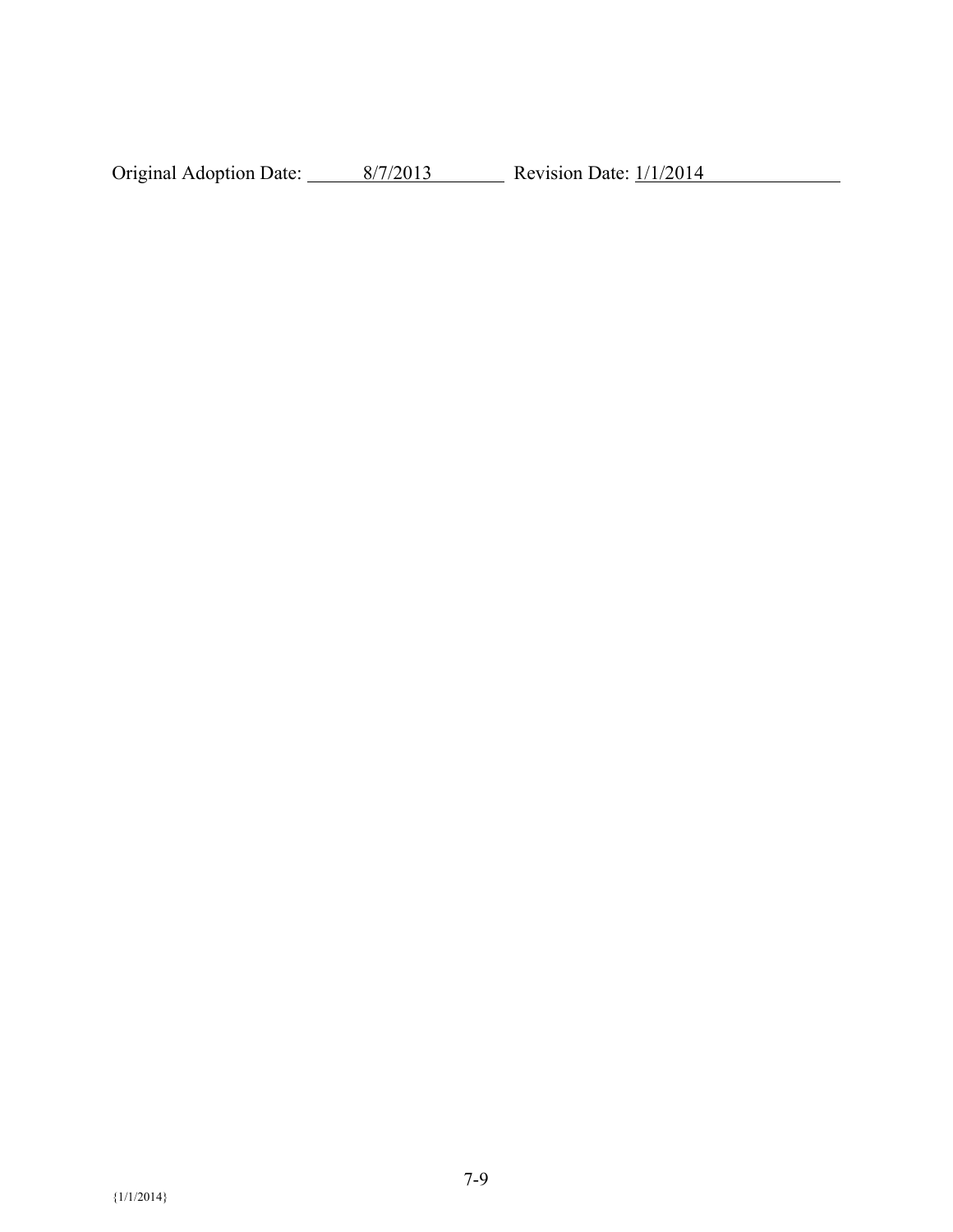#### **ADMINISTRATIVE LEAVE SECTION 7.5**

- A. A Department Head, with approval of the County Engineer or designee, is authorized by this policy to place an employee on administrative leave with pay in circumstances where the health or safety of the employee, other employees, or of any person or property entrusted to the employee's care could otherwise be adversely affected.
- B. The Department Head will provide the employee with notification when he/she is being placed on administrative leave. The length of the leave shall not exceed the length of the situation for which the leave is granted. For example, in a disciplinary situation such leave might extend until the Employer completes an investigation of the matter, conducts a pre-disciplinary conference, and takes action or decides not to do so. Compensation for administrative leave shall be equal to the employee's normal straight-time rate of pay.

Original Adoption Date: 8/7/2013 Revision Date: 1/1/2014

# **LEAVE DONATION PROGRAM SECTION 7.6**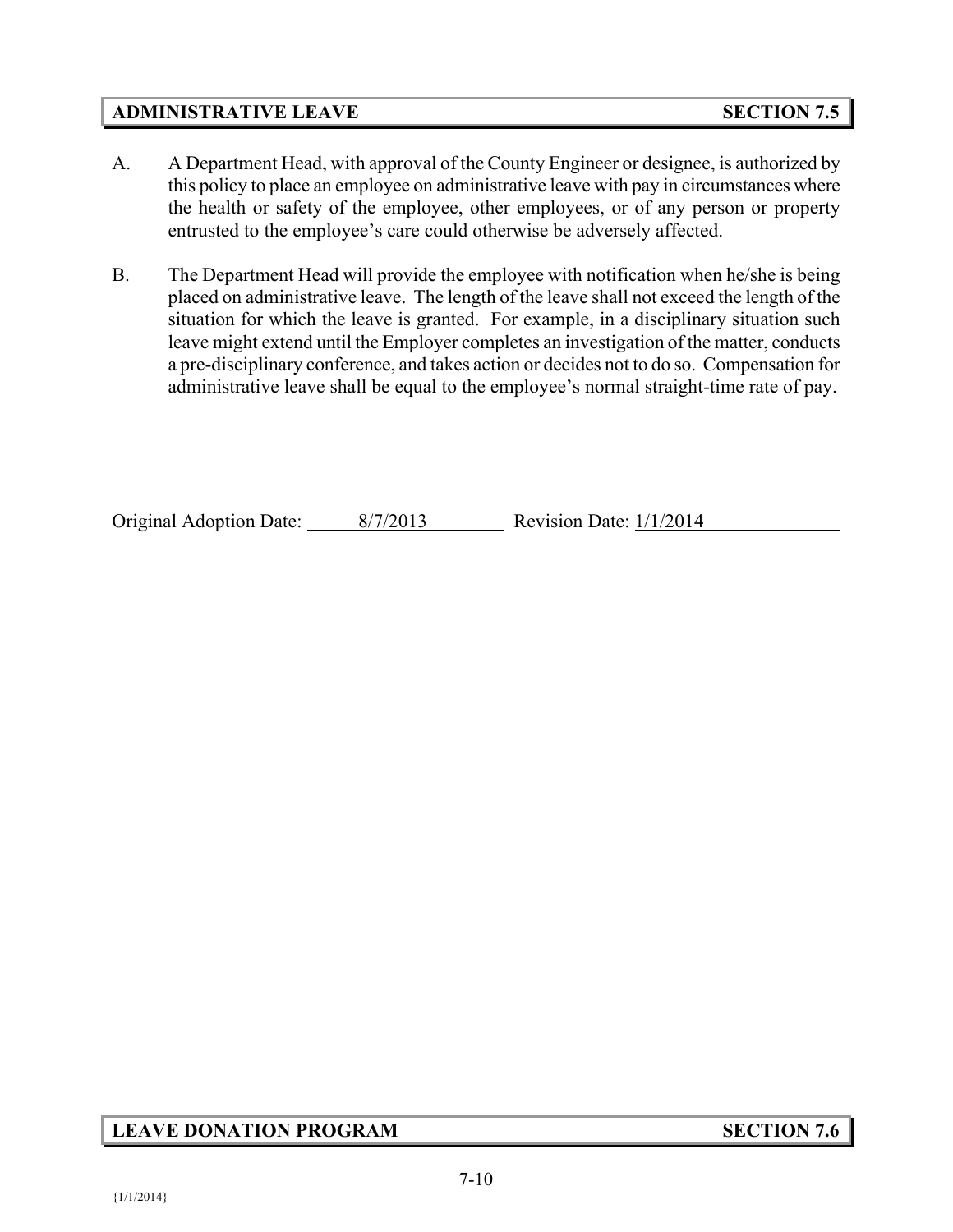- A. Employees may receive/donate paid leave from/to a fellow employee if the requesting employee is in need of such leave because of an approved FMLA situation and/or because of the serious illness or (non-occupational) injury of that co-worker or a member of his/her immediate family. See definition of immediate family in pertinent section of this manual.
- B. An employee may receive donated leave pursuant to this procedure, up to the maximum number of hours the employee is scheduled to work each pay period provided that the employee:
	- 1. has an approved FMLA situation, a serious illness or injury, as determined by the Engineer, or has an immediate family member who has such an illness or injury;
	- 2. has provided all necessary documentation as required by the Engineer;
	- 3. has exhausted all accrued paid leave (sick, vacation, comp, or other);
	- 4. is not under any current disciplinary order or warning for attendance related problems;
	- 5. does not delay a recommended retirement day as established by OPERS's retirement board physician;
	- 6. does not delay an application for disability retirement supported by the employee's treating physician; and
	- 7. informs the Personnel Department in writing that a solicitation for leave benefit may be made on their behalf to co-workers. By requesting leave benefit, the employee is stating that the personnel department is authorized to release limited information regarding the employee's condition without violating the employee's privacy rights.
- C. A co-worker of this department may donate their accumulated vacation time to another employee providing that the co-worker donating leave:
	- 1. does so voluntarily;
		- a. The Engineer shall deny any request to donate leave if there is a possibility that the donation was not entirely voluntary;
			- i. the Engineer will scrutinize any donation made by employees to a supervisor or someone above them in the chain of command; and
			- ii. the Engineer will also scrutinize any donation where the person making the donation makes less per hour than the recipient.
	- 2. understands that the leave will not be returned and they are not entitled to any compensation for the leave donated; and
	- 3. offers to donate a minimum of 8 hours.
- D. Contact the Personnel Office for applicable forms.
- E. Only vacation time may be donated. Sick leave and compensatory time may not be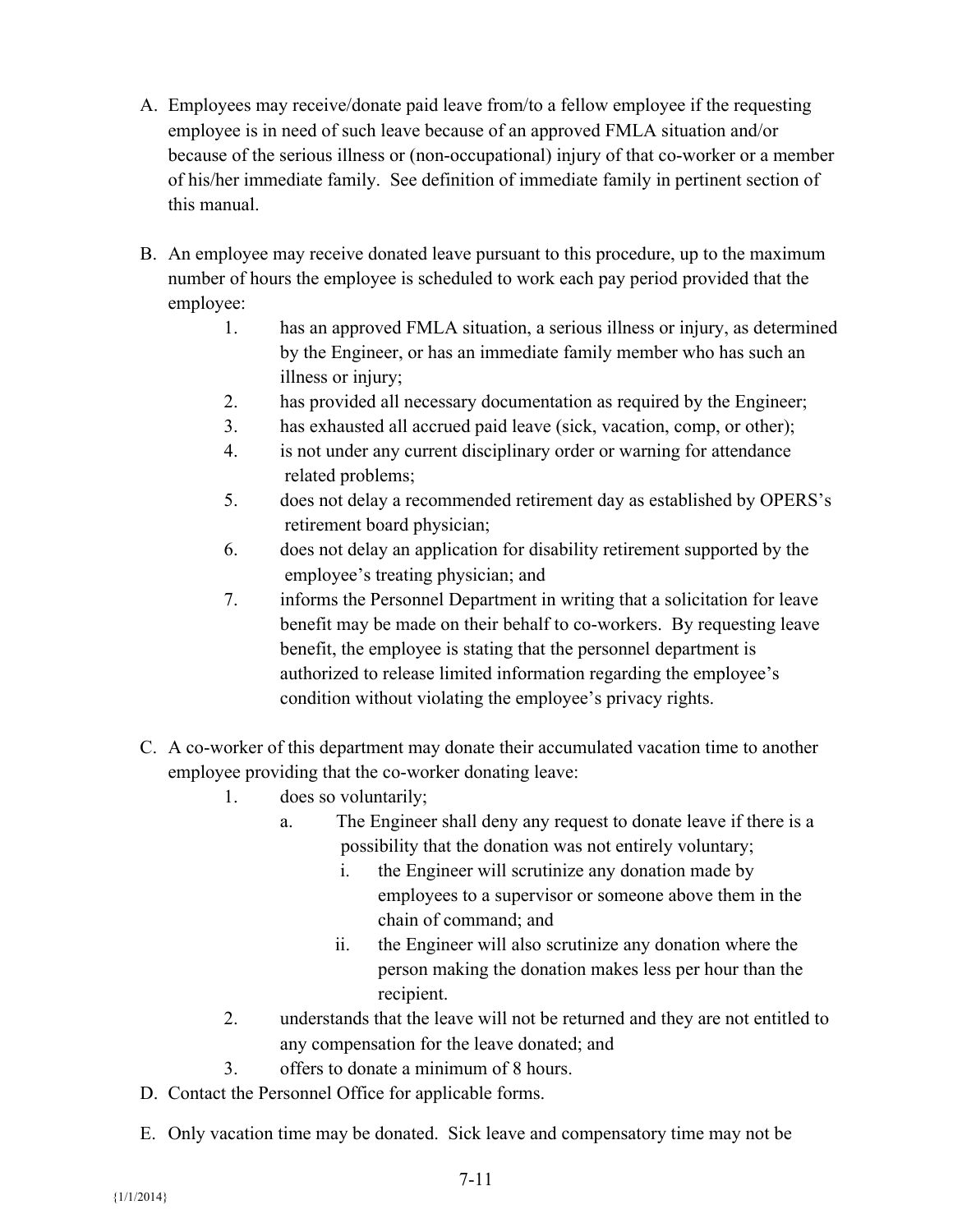donated.

- F. Decisions affecting the Donor/Donee eligibility rest exclusively at the discretion of the Engineer and are not subject to appeal or grievance.
- G. The procedure for donating leave shall be administered on a pay period by pay period basis. The co-worker donating the leave shall submit, in writing, a certification stating the name of the employee to receive the leave, the amount of leave to be donated, and verify the donation is entirely voluntary. All donation forms must be submitted to the personnel office by the Friday before the end of the pay period. Should more time be donated than is needed, the donated time shall be returned to the donor(s), starting from the most recent donor forms received and working back.
- H. Employee recipients are considered to be in active pay status while using donated leave and accrue their own paid leave at the applicable rates. Such accrued leave must be used in the following pay period before additional donated leave is credited.
- I. An employee cannot receive more donated leave than will bring them to a full pay period per their standard working hours.
- J. The leave donation recipient is only eligible to redeem leave donation given:
	- 1. they are on an approved leave per medical documentation; and
	- 2. they have received prior approval from the Engineer to work intermittently during a given pay period (i.e. work 2 days, use 3 donated leave days, work 1 day, use 1 donated leave day, work 3 days, etc.).
		- a. The Donee must request this intermittent attendance through the Engineer by re-submitting a new Leave Donation Request Form and all medical documentation outlining the need for this approved time off. Only with approval from the Engineer will the use of donated leave be granted after returning to active duty for a day.
- K. This policy does not replace, supersede, or supplement entitlement programs, (e.g. workers' compensation, retirement or disability benefits).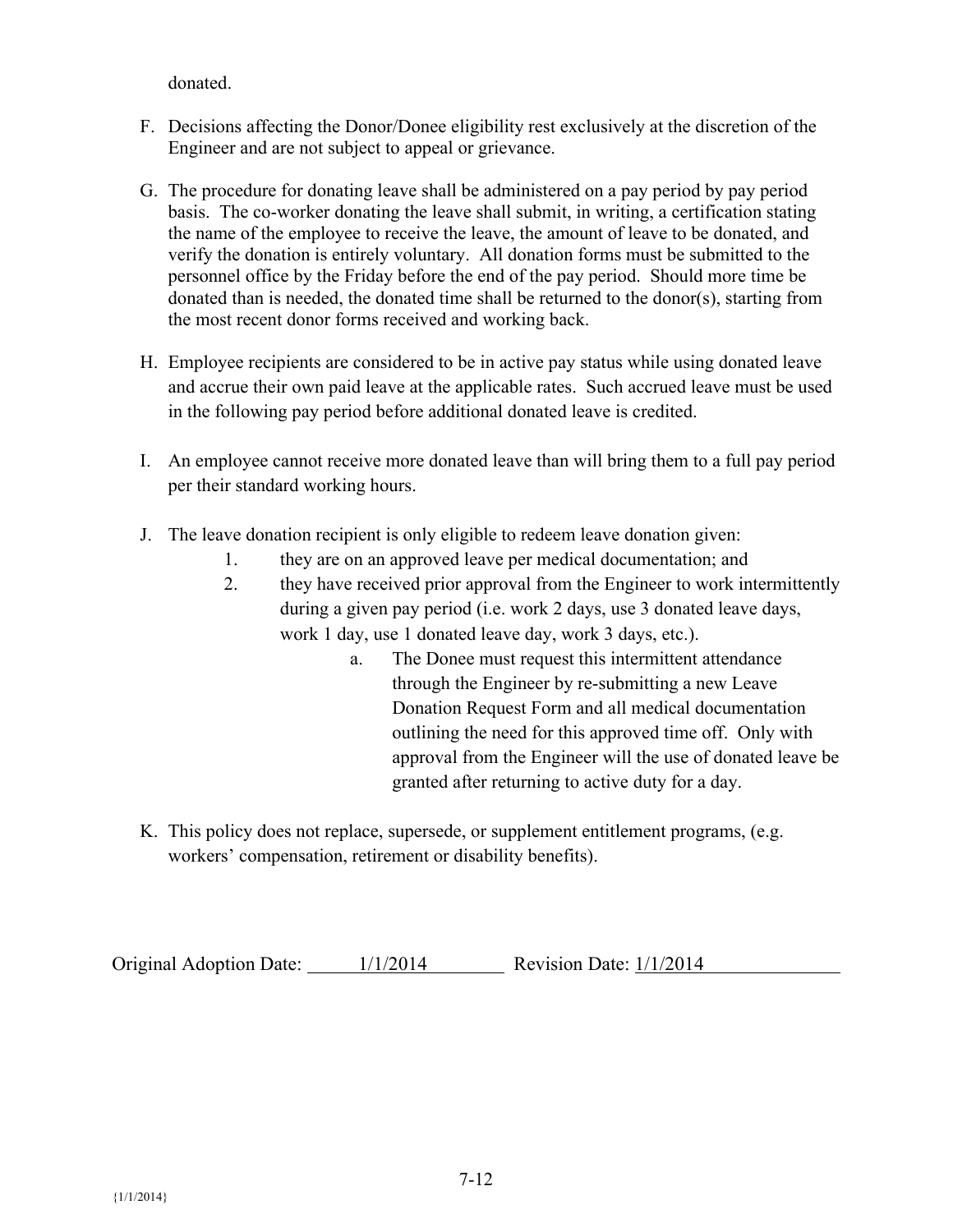#### **HAMILTON COUNTY ENGINEER PERSONNEL POLICY AND PROCEDURE MANUAL**

#### **CHAPTER 8 CONDUCT**

- 8.1 ATTENDANCE
- 8.2 ETHICS
- 8.3 USE OF ENGINEER TOOLS, VEHICLES & EQUIPMENT
- 8.4 CELLULAR DEVICES
- 8.5 USE OF COMPUTER/INTERNET/ELECTRONIC MAIL
- 8.6 SOCIAL MEDIA
- 8.7 OUTSIDE EMPLOYMENT
- 8.8 DRESS AND APPEARANCE
- 8.9 SOLICITATION AND DISTRIBUTION
- 8.10 USE AND POSSESSION OF ALCOHOLIC BEVERAGES
- 8.11 DRUG FREE WORKPLACE
- 8.12 COMMERCIAL DRIVERS LICENSES
- 8.13 PERSONNEL FILES
- 8.14 PUBLIC RECORDS
- 8.15 USE OF EMPLOYER INFORMATION
- 8.16 PRIVACY
- 8.17 BUILDING ACCESS
- 8.18 HEALTH AND SAFETY
- 8.19 WORKPLACE VIOLENCE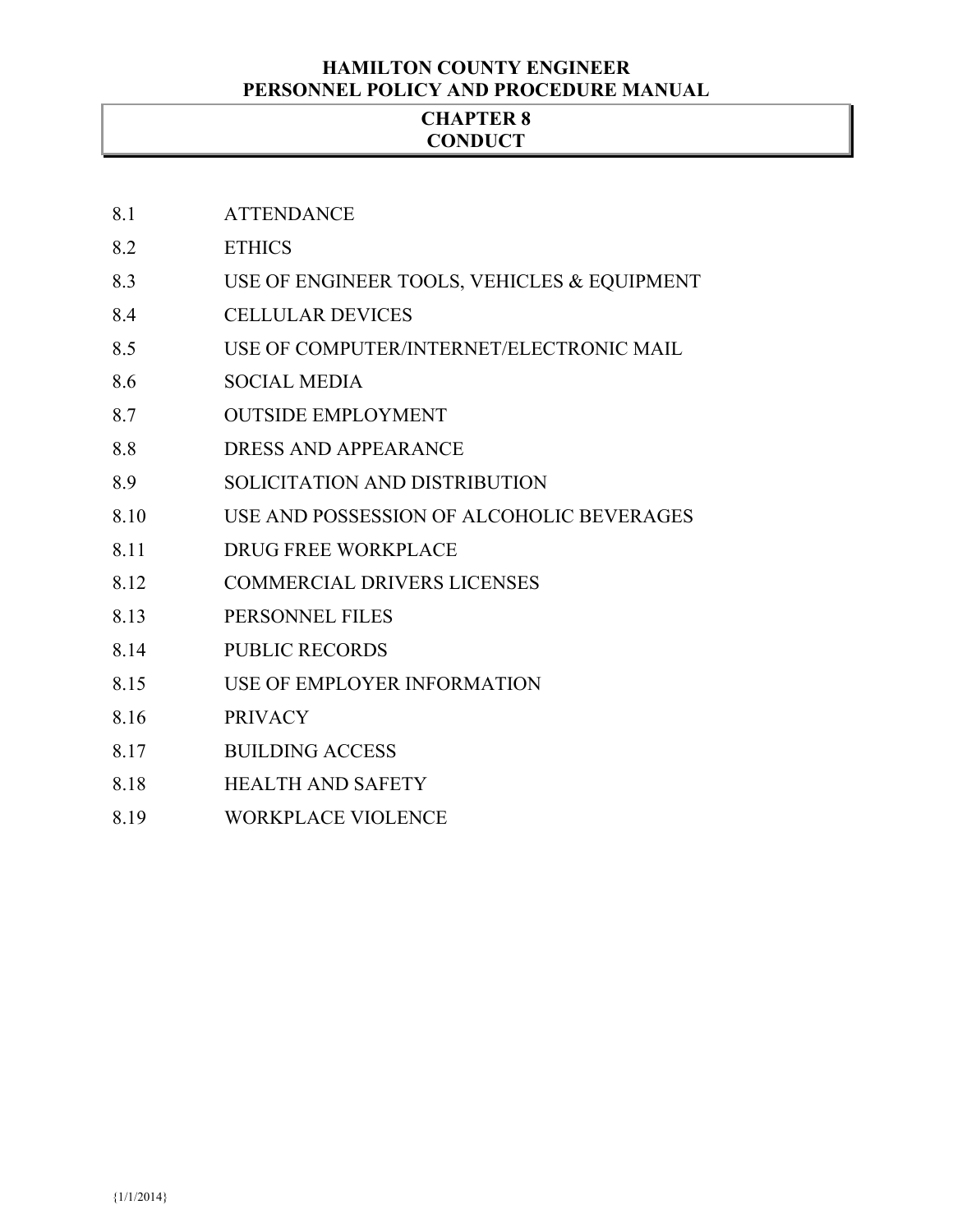#### **ATTENDANCE SECTION 8.1**

- A. The Employer shall establish daily work schedules and maintain daily employee attendance records. Regular, predictable, and punctual attendance is an essential requirement for all employees. An employee is expected to report to work when scheduled, remain at work during scheduled hours and not leave work until the end of the scheduled workday.
	- 1. It is up to the discretion of the supervisor to grant flex time. Any schedule that requires permanent accommodations requires prior approval from the Engineer.
- B. Absences may only be excused as defined in this manual. Absences without proper authorization will result in corrective action.
- C. Attendance and availability are factors in performance evaluations and promotional decisions. An employee's history of attendance is relevant and may be considered in any employment related decision.
- D. Each location will establish a "sign-in" process that suits the overall function of the location. All employees are responsible for following that process.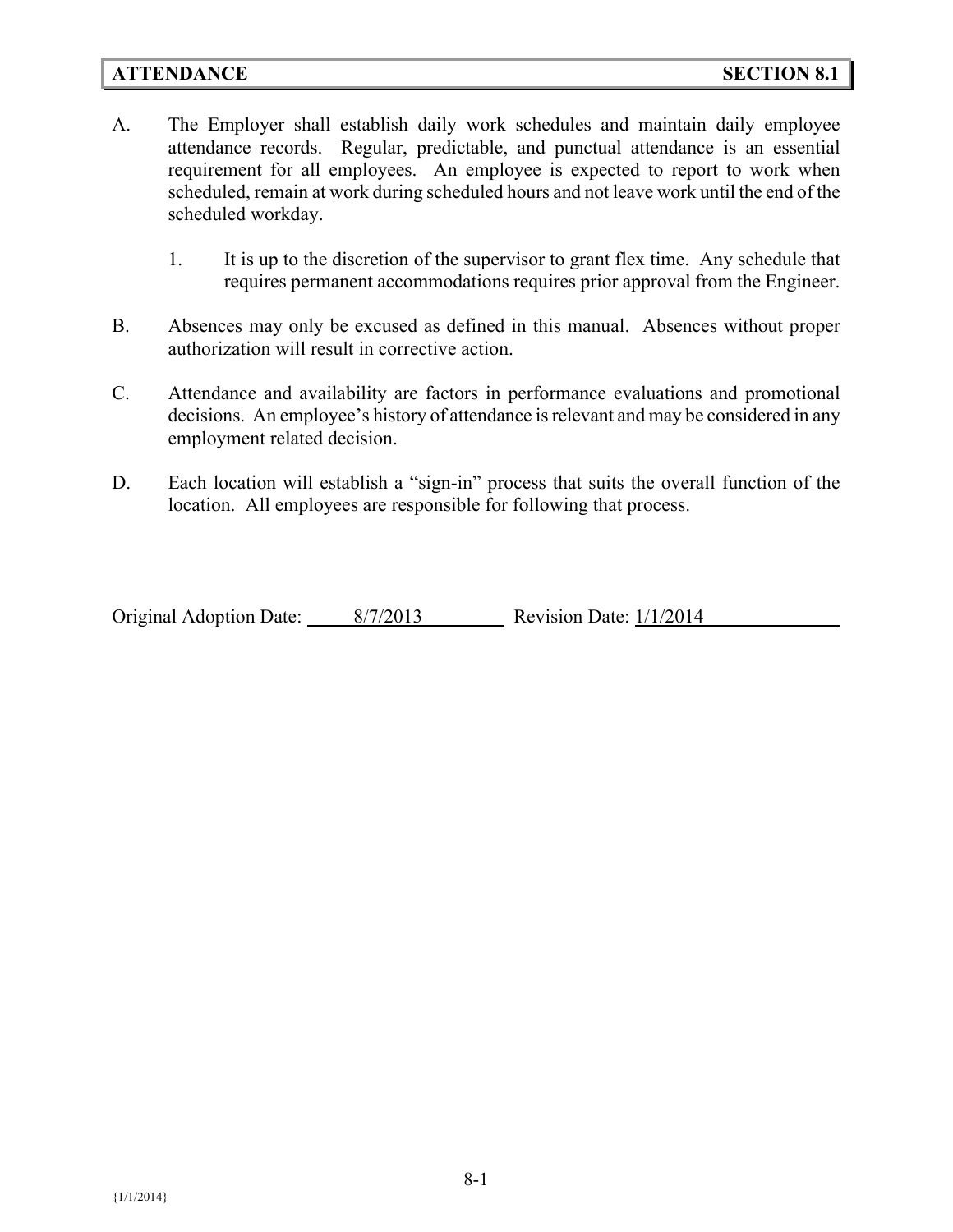- A. All County Engineer employees are expected to maintain the highest possible ethical and moral standards and to perform their duties within the laws of the State of Ohio, and the rules, codes of ethics and standard procedures as may be set forth by the County Engineer. Each employee assumes the responsibility to serve the public in an honest, efficient, ethical and professional manner.
- B. Employees shall not:
	- 1. use their position for personal gain or engage in any transaction that may be in conflict with the proper discharge of the employee's official duties;
	- 2. use or disclose confidential or proprietary information concerning the property, government or affairs of the County Engineer without proper legal authorization;
	- 3. solicit or accept anything of value, whether in the form of service, loan, item or promise from any person, firm or corporation interested directly or indirectly in conducting business dealings with the Hamilton County Engineer's Office;
	- 4. accept from any person, firm or corporation doing business with the County Engineer's Office any material or service for the private use or benefit of the employee;
	- 5. engage in or accept private employment or render services for private interests when such employment or service is incompatible with the proper performance of the employee's official duties or would tend to impair the employee's independent judgment or action in the performance of the employee's official duties;
	- 6. while an employee, and for one (1) year following separation from employment with the County Engineer's Office, represent another person before a public agency on any matter in which the employee personally participated as an employee;
	- 7. receive or agree to receive outside compensation for services rendered in a matter before any office or department of the Hamilton County Engineer's Office except as provided in O.R.C. Section 102.04; or
	- 8. have a personal interest in a contract with the County Engineer's Office or use their position or authority to secure approval of a public contract in which the employee, a member of the employee's family or a business associate has an interest.
- C. Any employee having doubt as to the applicability of a provision of this policy to a particular situation should consult his/her supervisor prior to engaging in such activity. If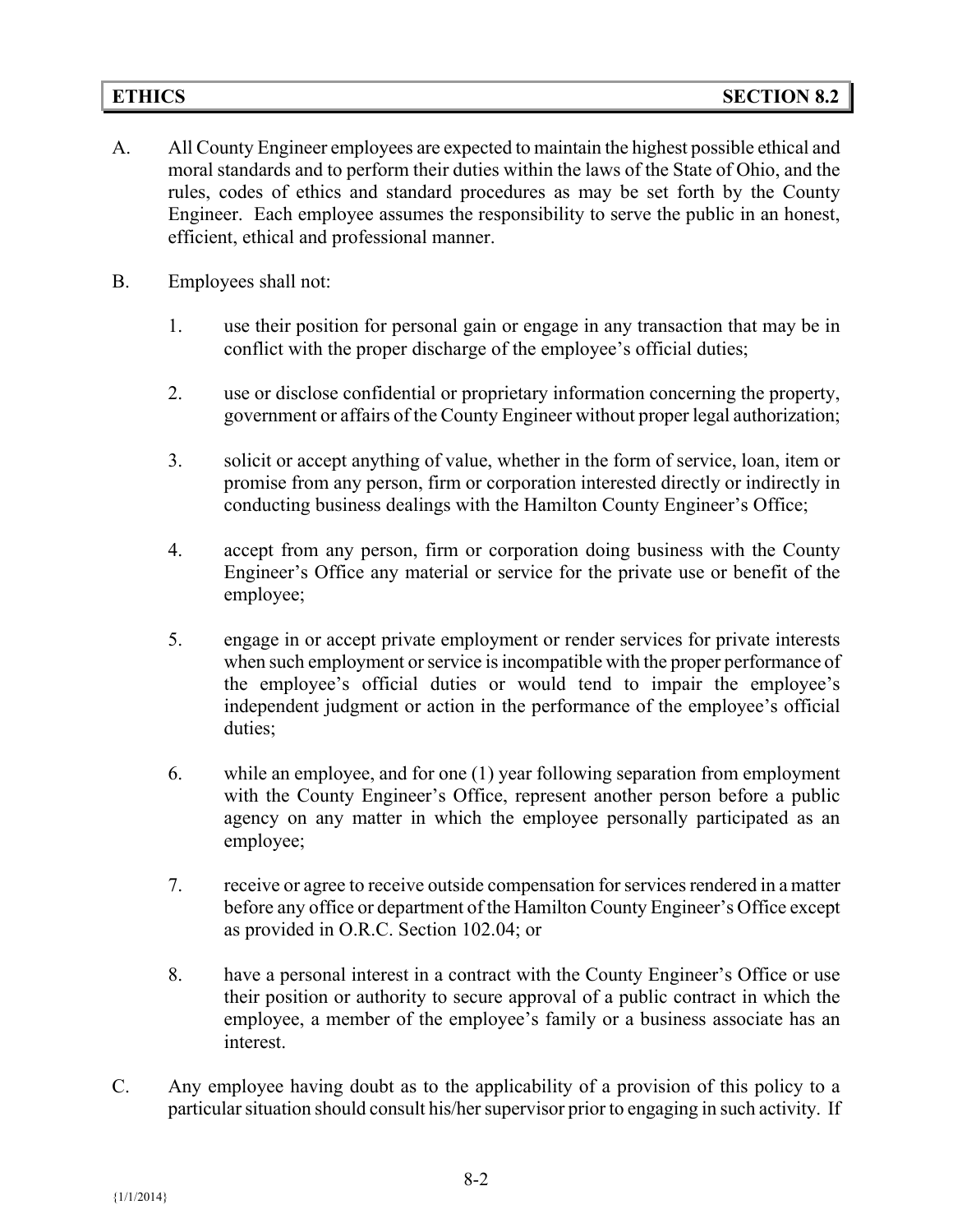the employee's supervisor is in doubt about the appropriateness of the activity, the supervisor should refer the employee to the County Engineer or to the Personnel Office.

- D. Each employee shall review a copy of Ohio's Ethics Laws at the time of hire and copies shall be made available to employees during business hours.
- E. Violations of the Ohio Ethics Law may result in criminal proceedings and/or disciplinary action up to and including discharge from employment.
- F. Employment of Relatives: No employee of the County Engineer shall hire or otherwise employ or affect the employment, compensation or duties of any member of his/her immediate family. If the immediate family relationship is established after employment, the Department Head will meet with the individuals involved and discuss the matter. The resolution of the matter may require one of the employees to transfer to a different position, if one is available, that does not present a conflict of interest or be separated from employment with the County Engineer. If the individuals fail to agree, the Employer will make the final decision.
- G. Political Activity: State law prohibits classified employees from participating in certain political activities or holding public office. A list of such activities is available from the Personnel Office.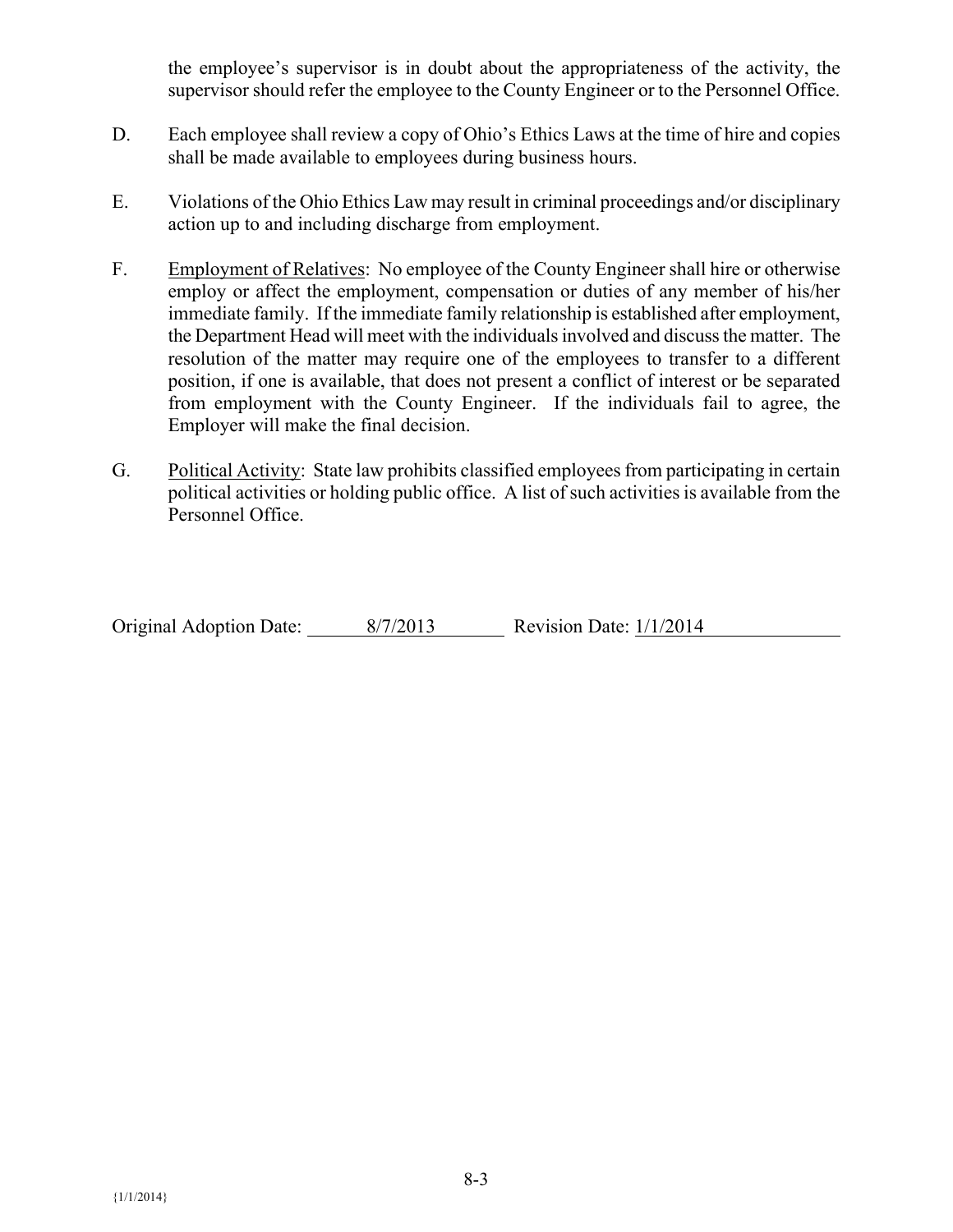- A. When tools, supplies, and equipment needed to perform job duties are provided by the County Engineer's Office, it is the responsibility of each employee to properly use and maintain the provided tools and equipment. County Engineer's Office property may only be used for authorized County business.
- B. All County issued telephones/cellular devices, beepers, pagers, radios, copy machines, computers, and other electronic devices, etc., should not be used for excessive personal or private business. It is recognized that personal calls may be necessary in some circumstances; however, such personal calls shall be kept to a minimum and must not be disruptive to the operations of the County Engineer's Office or the work environment.
- C. Misuse, neglect, theft, and/or abuse of tools, supplies, or equipment is prohibited. Accidents involving misuse of tools or equipment may result in corrective and/or disciplinary action. Loss of tools or equipment may require payment by the employee for the tools or equipment lost.
- D. County Vehicles: The County Engineer's Office may provide vehicles when the Engineer determines that vehicles are necessary for the performance of the employee's job.
	- 1. Expenses related to the maintenance of the County Engineer vehicles are the responsibility of the County Engineer's Office. Employees who are assigned County vehicles will be instructed in the proper care and maintenance of the vehicle, including obtaining fuel and repairs.
	- 2. Use of County Engineer motor vehicles shall be strictly controlled and shall be restricted to County purposes only. Employees who operate County Engineer vehicles or other motorized equipment are required to have a proper and valid Ohio motor vehicle operator's license, or, if applicable, Commercial Driver's License (CDL) with appropriate endorsements, and be eligible for coverage under the County Engineer's Office vehicle insurance policy.
	- 3. Employees shall not use or permit the use of a County vehicle for any purpose other than County business. Employees shall not permit family members or friends to ride in County-owned vehicles, unless specifically authorized.
	- 4. Any employee who operates a County vehicle must exercise caution and responsibility and adhere to sound safety regulations, including wearing a seat belt and refraining from using a cellular device. Traffic fines or arrests for illegal or improper use of a County vehicle are the sole responsibility of the employee. Reckless or destructive operation of County vehicles is grounds for disciplinary action. Any accident or injury must be immediately reported to a supervisor, and the Safety Officer or designee.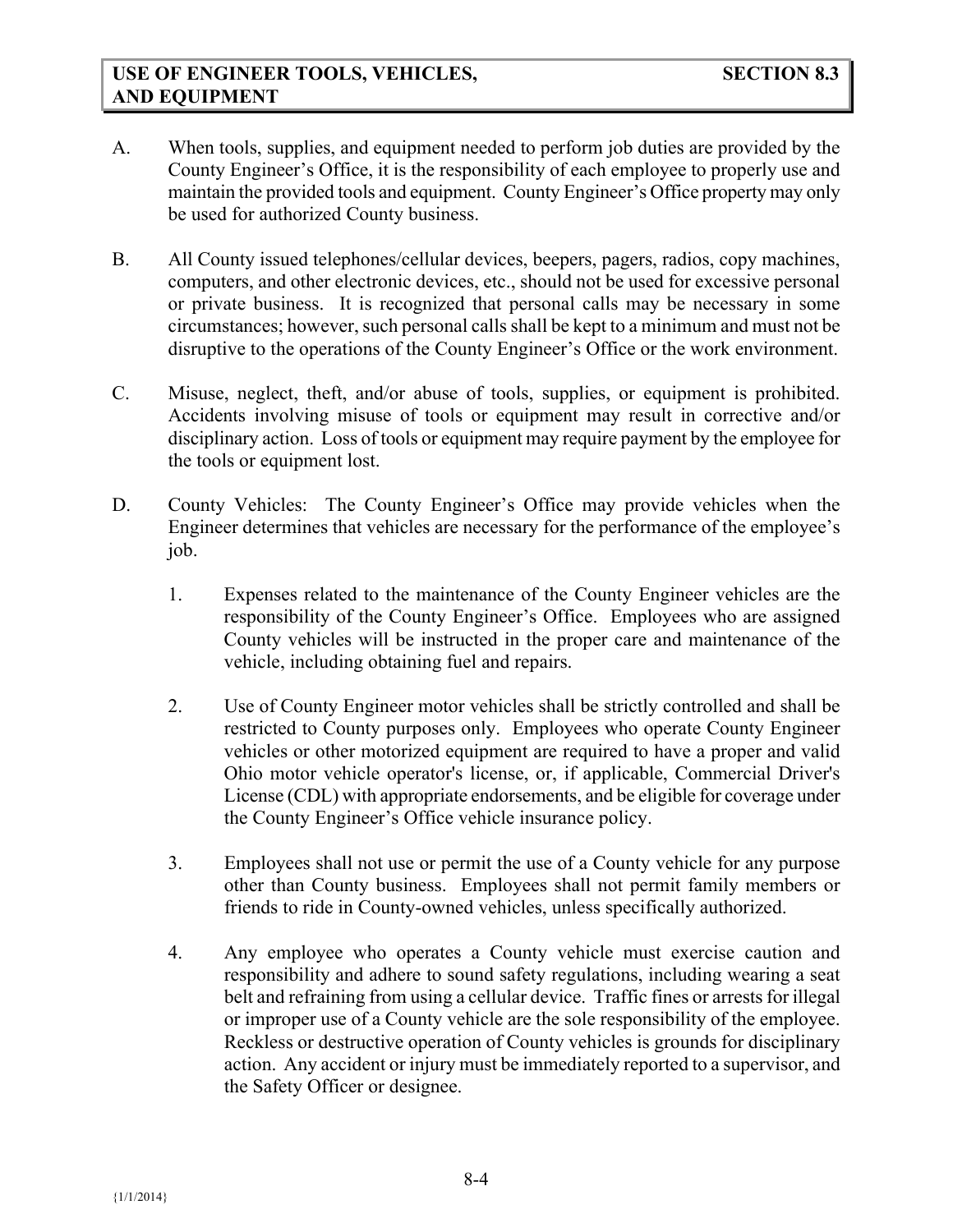- 5. Employees are required to maintain an accurate mileage and destination log for all travel. Employees shall follow the preventative maintenance schedule recommended by the Fleet Service Manager for all vehicles. Failure to properly document travel or maintain a County vehicle as required may result in disciplinary action.
- 6. Designated employees, residing in Hamilton County, may be permitted or required to take County vehicles home and/or park the assigned vehicles at designated locations daily based upon operational needs. Such employees may be assessed a taxable benefit and will be so notified.
- 7. Employees who travel in personally-owned vehicles on County Engineer business are required to maintain all required licenses and insurance as required by law and/or County policy to be eligible for reimbursement of expenses. The employee is responsible for all other costs associated with his/her personal vehicle such as fuel, repairs, maintenance, and insurance.
- E. Personal Property: The County Engineer's Office is not liable for the theft, loss, or damage to employee's personal property. Employees who may be required to use personal property, equipment, or tools in the performance of his/her official duties or who leave such property, equipment, or tools on County property during non-working hours are advised to notify their supervisor.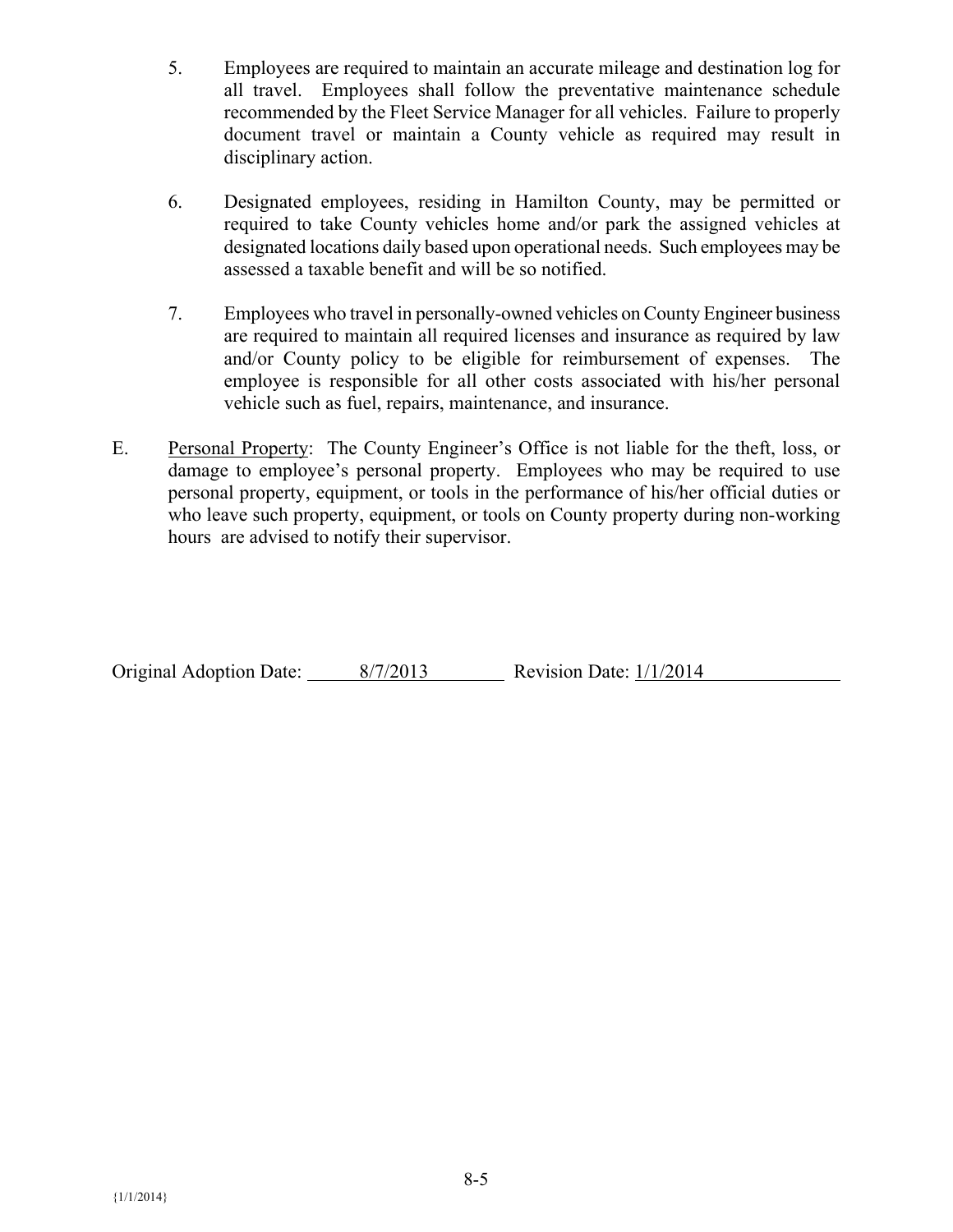## **CELLULAR DEVICES SECTION 8.4**

- A. Personal Cellular Devices
	- 1. While at work, employees are expected to exercise the same discretion in using personal cellular devices as is expected for the use of Employer devices. Excessive personal calls or text messages during the workday, regardless of the phone used, can interfere with employee productivity and may be distracting to others. Repeated incidents of an employee placing or accepting excessive personal calls or text messages may lead to disciplinary action. Employees are therefore asked to make any other personal calls on non-work time and to ensure that friends and family members are aware of the Employer's policy. Flexibility will be provided in emergency situations or for circumstances demanding immediate attention.
	- 2. The Employer will not be liable for the loss of personal cellular devices brought into the workplace.
- B. Employer-Provided Cellular Devices
	- 1. The County Engineer provides certain employees with cellular devices for use outside of the County Engineer's premises in the performance of their duties. Employees are required to account for all business and personal use.
	- 2. It is the policy of the County Engineer to authorize only those calls that pertain to County business, as necessary for the operation of the County Engineer's Office, and may involve communications that may not be handled over the radio. Business use is excludable from the wages of the employee as a working condition fringe benefit. Compensation for personal use of a County provided cellular device is to be paid back by the employee to the County Engineer.
	- 3. Upon receipt of the monthly cellular phone bill, the Employer shall provide the employee, who has been provided a cellular device, with the monthly charges. The employee shall identify by highlighting any personal calls on the monthly bill. If the employee made any personal calls that exceeded the plan, the employee shall reimburse the County Engineer one hundred percent (100%) for all such personal calls.
	- 4. Employees must safeguard any cellular device in their possession. The loss of any cellular device shall be reported to the employee's supervisor immediately. If theft is suspected, the Engineer's Office may also notify appropriate law enforcement agencies.
	- 5. Officials and/or employees are advised that all communications including, but not limited to, voice mails, text messages, and/or email communications, are not confidential and are subject to review for the purpose of enforcing the policies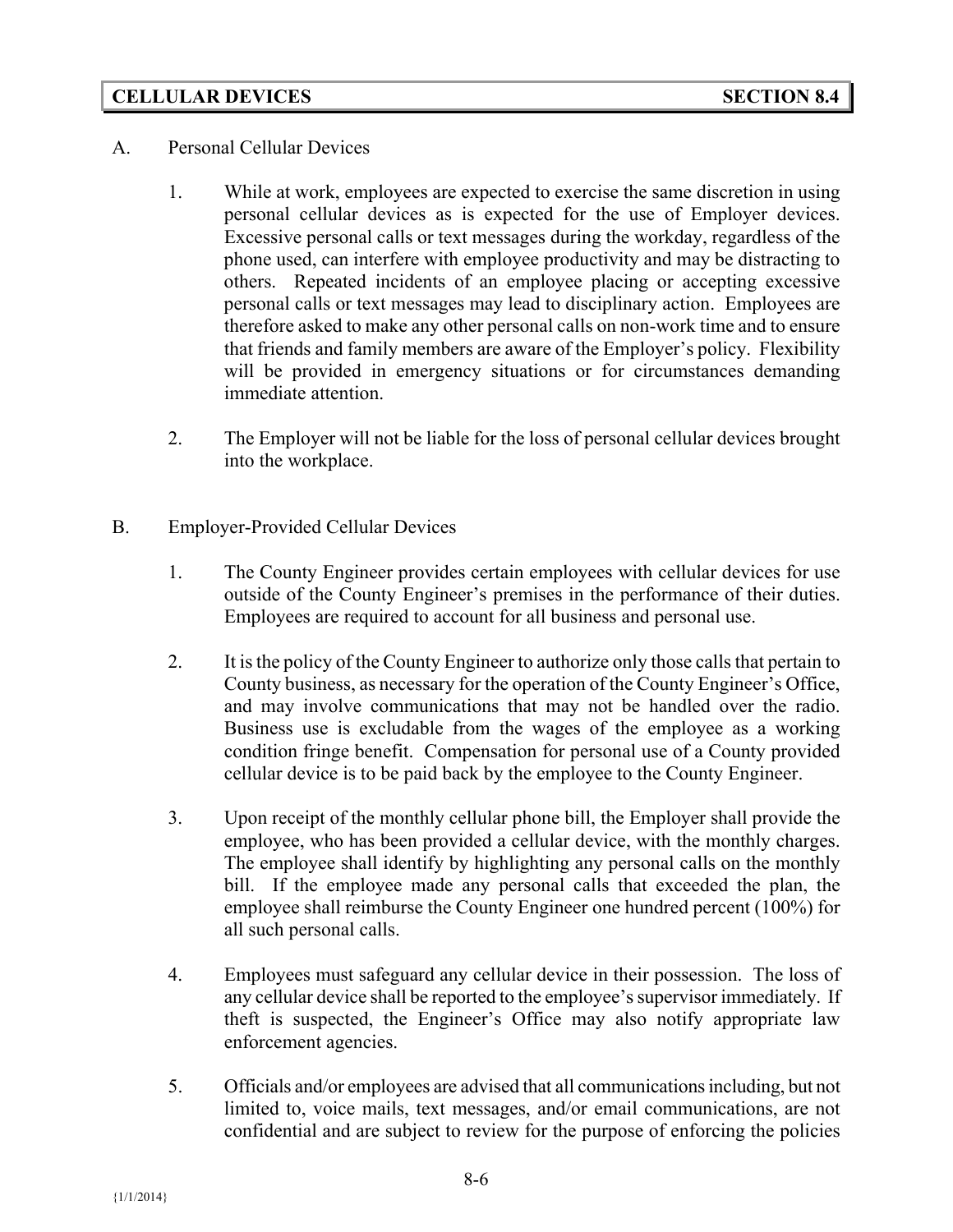stated herein. Employees enjoy no expectation of privacy regarding the use of such equipment.

- 6. Employees in possession of Employer-owned cellular devices are expected to protect the devices from loss, damage or theft.
- 7. Upon separation from employment, or at any time upon request, the employee may be asked to produce the device for return or inspection. Employees unable to present the device in good working condition within twenty-four (24) hours may be expected to bear the cost of a replacement. In addition, employees who separate from employment with unauthorized charges will be considered to have left employment on unsatisfactory terms and may be subject to legal action for recovery of the loss.
- C. Safety Issues for Cellular Device Use
	- 1. Employees whose job responsibilities include regular or occasional driving and who are required to use a cellular device (whether personal or Employer-issued) for the purpose of conducting work-related communications, are expected to refrain from using the device while driving. Safety must come before all other concerns. Regardless of the circumstances, including slow or stopped traffic, employees should pull off to the side of the road and safely stop the vehicle before placing or accepting a call or text message. If acceptance of a call is unavoidable and pulling over is not an option, employees are expected to keep the call short, use hands-free options if available, refrain from discussion of complicated or emotional discussions and keep their eyes on the road. Special care should be taken in situations where there is traffic, inclement weather or the employee is driving in an unfamiliar area.
	- 2. Employees whose job responsibilities do not specifically include driving as an essential function, but who are required to use a cellular device for Employer business use, are also expected to abide by the provisions above. Under no circumstances are employees allowed to place themselves at risk to fulfill Employer's business needs.
	- 3. Violations of this policy shall be subject to the highest forms of discipline, up to and including termination.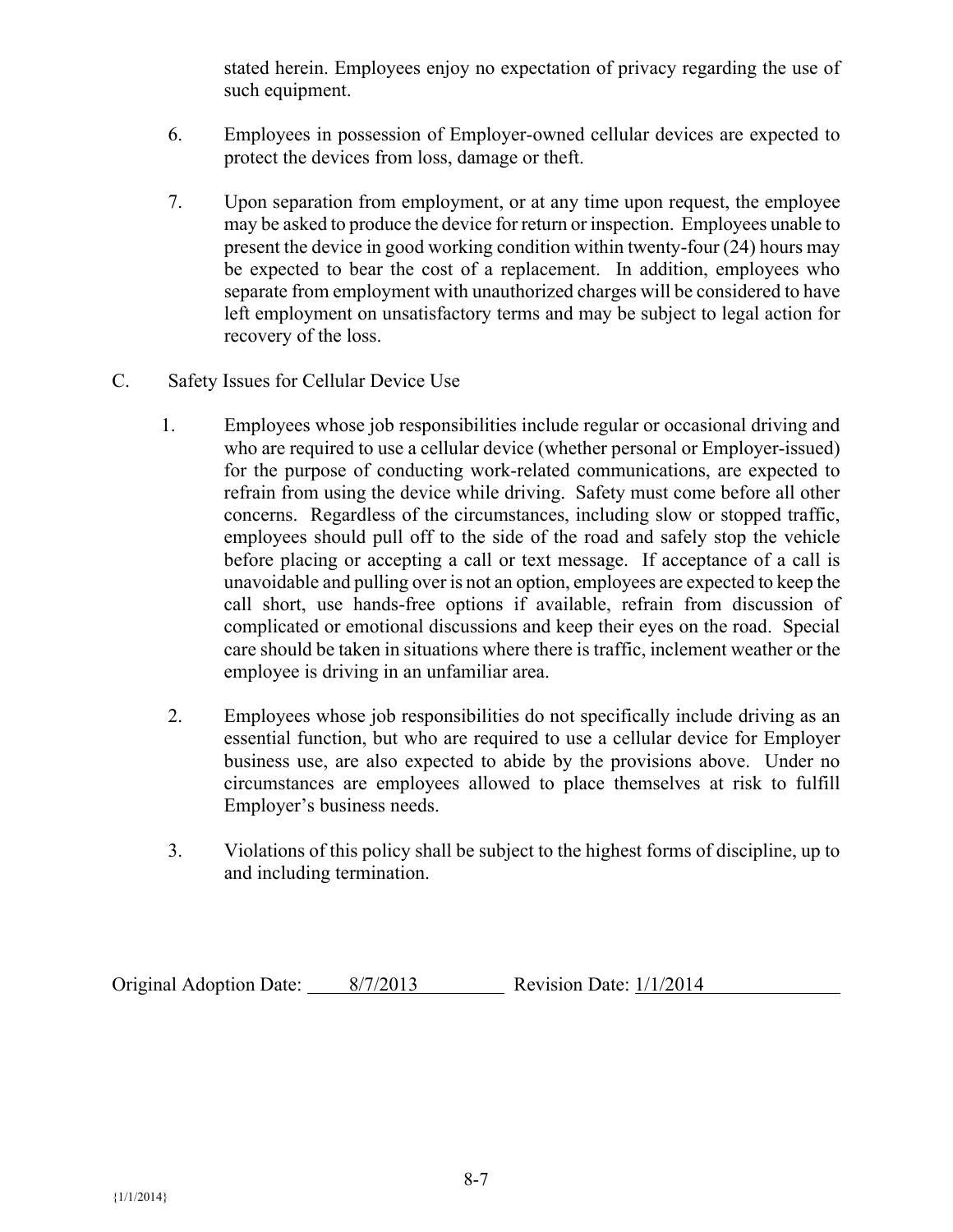- A. The use of Internet, electronic mail, and online services has great potential to enhance the productivity of County Engineer's Office employees in all departments. The use of these services is for official County Engineer's Office business only. Any other unauthorized use of the computers or online services will result in corrective action. The County Engineer reserves the right to monitor the use of County computers and online accounts.
- B. Users should be aware that when access to the Internet, electronic mail, and online services are accomplished using Internet addresses and domain names registered to the County Engineer, they may be perceived by others to represent the County Engineer. Users shall not use the Internet, electronic mail, or online services for any purpose which would reflect negatively on the County Engineer's Office or its employees.
- C. Because of the security, legal, and productivity issues, each user is responsible for:
	- 1. following existing policies and procedures in their use of Internet, electronic mail, and online services and shall refrain from any practices which might jeopardize the County Engineer's computer systems and data files, including, but not limited to virus attacks, when downloading files from the Internet;
	- 2. learning about Internet, electronic mail, and online service etiquette, customs, and courtesies, including those procedures and guidelines to be followed when using remote computer services and transferring files from other computers;
	- 3. familiarizing themselves with any special requirements for accessing, protecting, and utilizing data, including Privacy Act materials and confidential information;
	- 4. being careful not to duplicate, download, transmit, or use software not in compliance with software license agreements, unauthorized use of copyrighted materials, or another person's original writing; and
	- 5. properly conducting themselves as a representative of the Hamilton County Engineer's Office.
- D. Users shall not use the Internet, electronic mail, and online services to:
	- 1. view or distribute offensive or harassing statements, or to disparage others based on race, national origin, sex, sexual orientation, age, disability, political, or religious beliefs;
	- 2. view, distribute, transmit, download, print, or solicit items displaying materials, pornography, non-forensic nudity, non-forensic sexually explicit content, or nonforensic items that are racist, sexist, or harassing in a sexual or religious manner, or any actual, graphic, animation or other depiction, in any other form, of these items;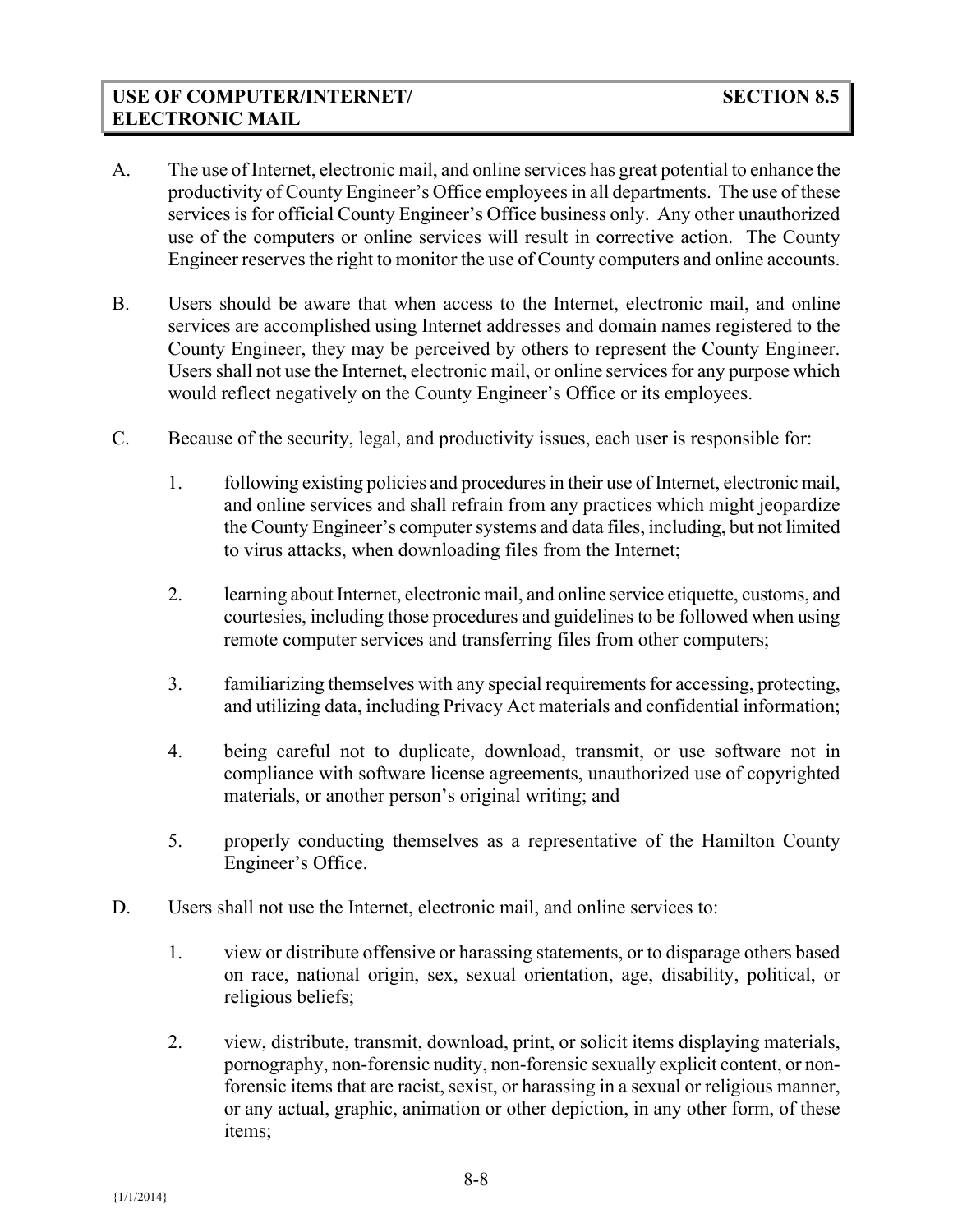- 3. view, distribute, or participate in chain letters or chat rooms;
- 4. view, distribute, or participate in any sites involving gambling, including sites that are labeled "FOR AMUSEMENT ONLY" and do not require a transaction;
- 5. view, distribute, or participate in any websites involving violence, warlike activities, sports competition, or sites that offer to sell, auction, or instruction on weapons, including but not limited to, firearms, knives, explosives, or the like; or
- 6. view, distribute, or participate in any sites that offer counterfeit or illegal intellectual property, music, books, films, photographs, or software.
- E. In addition to the prohibitions listed above, employees may be disciplined for neglect of duty and/or lose access to County computers for accessing non work related websites, such as those involving sports, hobbies, politics, shopping, auctions, music, movies, books, photographs or any other personal business.
- F. Security:
	- 1. Electronic message systems may not be secure. Employees should be aware of potential electronic messaging security problems before transmitting private or confidential messages. Disclosure may occur intentionally or inadvertently when an unauthorized user gains access to electronic messages. Disclosure may occur when messages are forwarded to unauthorized users, directed to the wrong recipient, or printed in a common area where others can read them.
	- 2. Use caution when sending information. Always display "CONFIDENTIAL" on the subject line when sending confidential information. Confirm that encryption has been enabled before sending confidential information. Be aware that even if you encrypt your data, anything you electronically transmit over the Internet, electronic mail, or online services is subject to interception, reading, and copying by other people.
	- 3. The Internet may not be secure. Employees should take this into account before receiving or transmitting information and messages. Employees should be aware that it is possible to identify visitors to Internet sites (i.e., all Internet browsers furnish a trail to trace all Internet site visits), and should exercise conservative judgment when accessing information on the Internet.
- G. All County Engineer employees using County equipment to access the Internet, electronic mail, and online services are subject to having activities monitored.
- H. Violation of this policy will result in disciplinary action, including, but not limited to, termination of Internet, electronic mail, and online service privileges and/or disciplinary action.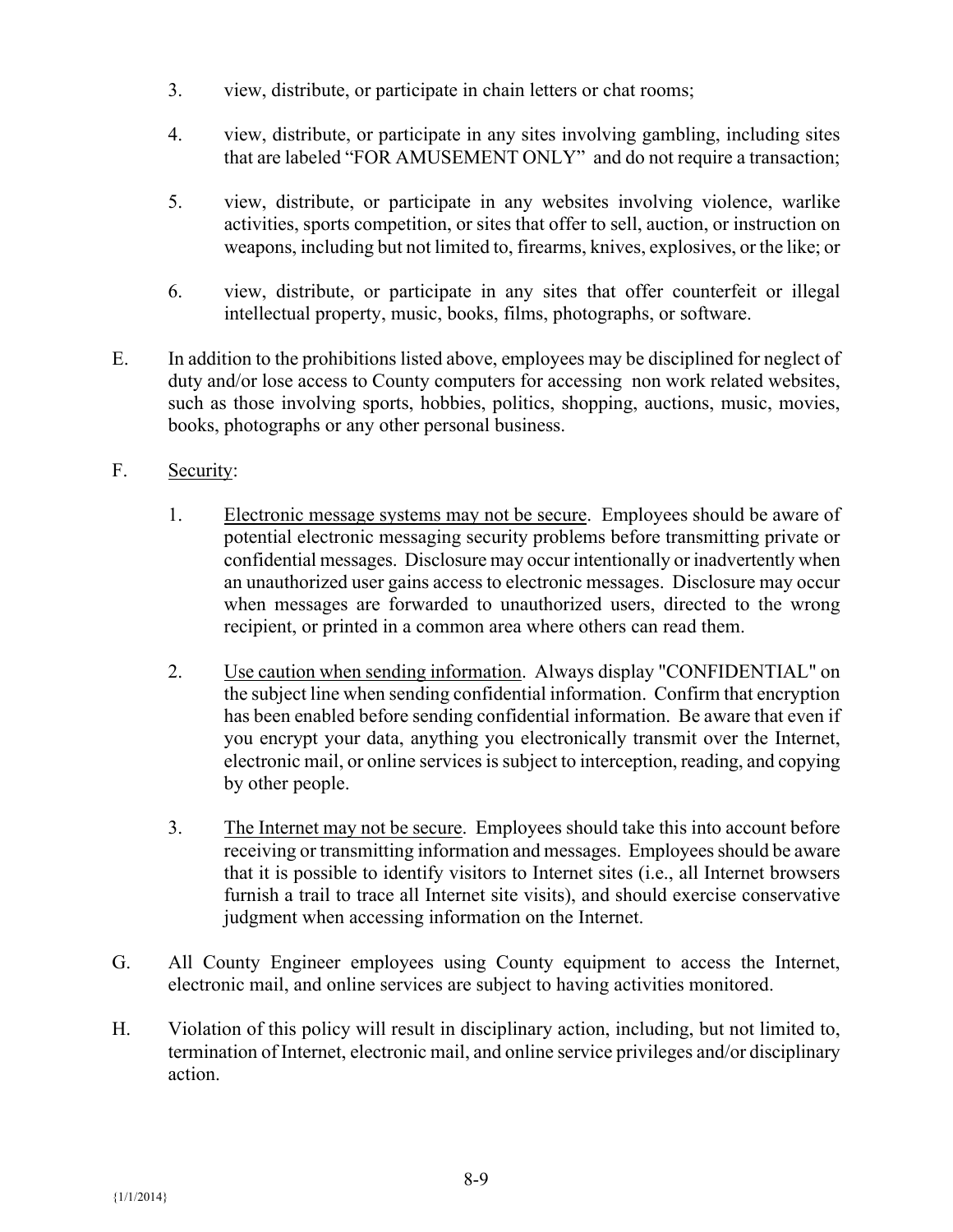Original Adoption Date: 8/7/2013 Revision Date: 1/1/2014

# **SOCIAL MEDIA SECTION 8.6**

# A. Purpose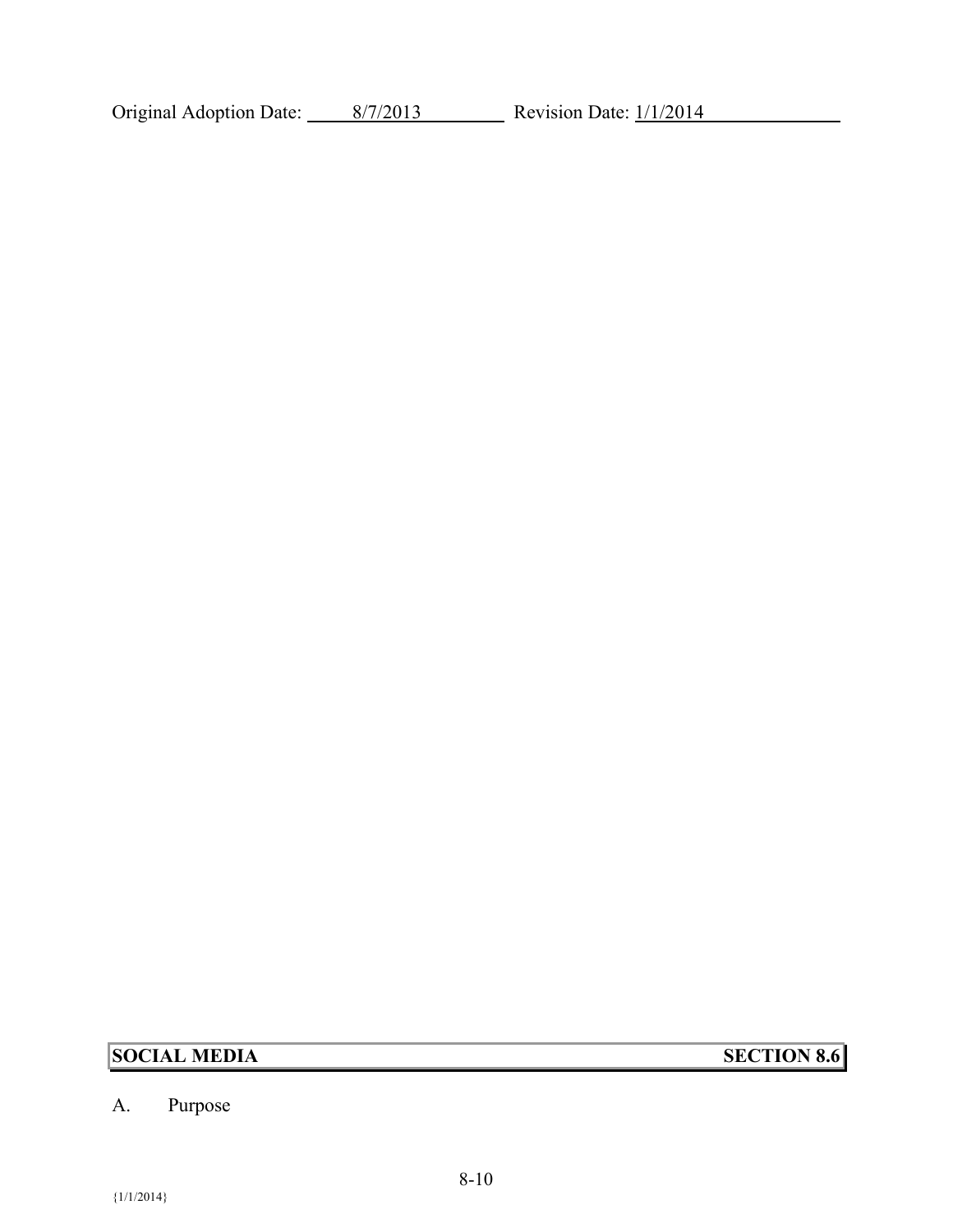The purpose behind this policy is to make an employee aware of his or her privacy rights and prohibited conduct with respect to an employee's actions and its impact on the Employer when using social media sites on and off duty. This policy is also intended to ensure efficient use of employee time and to minimize any distraction from an employee's assigned tasks and duties. It will allow the Employer to ensure that Employer rules are followed and all employees are treated fairly and consistently.

Employees shall remember they are paid by public funds and the public holds them to a high standard of professionalism. The Employer has an overriding interest and expectation in deciding what is "spoken" on behalf of the Employer. This policy is not meant to infringe on one's right to free speech, rights under R.C. 4117, or any other protected activity.

- B. Scope : All employees will be subject to and held accountable for any conduct outlined in Social Media Policy. This policy works in conjunction with other related personnel policies and procedures (e.g., harassment).
- C. Social Media refers to the use of websites such as, but not limited to, Facebook, Myspace, Twitter, Flickr, LinkedIn. For purposes of this policy, Blogs and other internet forums shall also be covered. Nothing in this policy is meant to prohibit access to any social media website or Blog which may be work-related.
- D. Policy
	- 1. On Duty Conduct While at work, an employee may only access social media websites, Blogs and/or other internet forums of communication during their lunch, breaks or other non-working time. This includes access from a personal device (e.g., BlackBerry device, Smartphone, iPhone, iPad, Laptop, etc.) during an employee's compensated hours of work.
	- 2. On and Off Duty Conduct An employee enjoys no expectation of privacy to information posted into cyberspace even while off duty. This includes anything posted to a social media website, Blog, or other similar internet forum of communication. Although information may be posted to a "private" webpage, the employee should be aware this information can still be accessed by the public and other sources in a number of ways. Because of this, an employee needs to use discretion when posting comments, photos, opinions, or any other information related to his or her employment. Any social media activity which portrays the Employer in a negative light will be evaluated and may result in disciplinary action up to and including termination. Examples of prohibited conduct include, but are not limited, to:
		- a. posting one's photograph while wearing the Employer's uniform (or other similar attire, which could be misidentified as the official uniform) without approval;
		- b. posting pictures, videos, or comments that are insubordinate with respect to the employee's employment;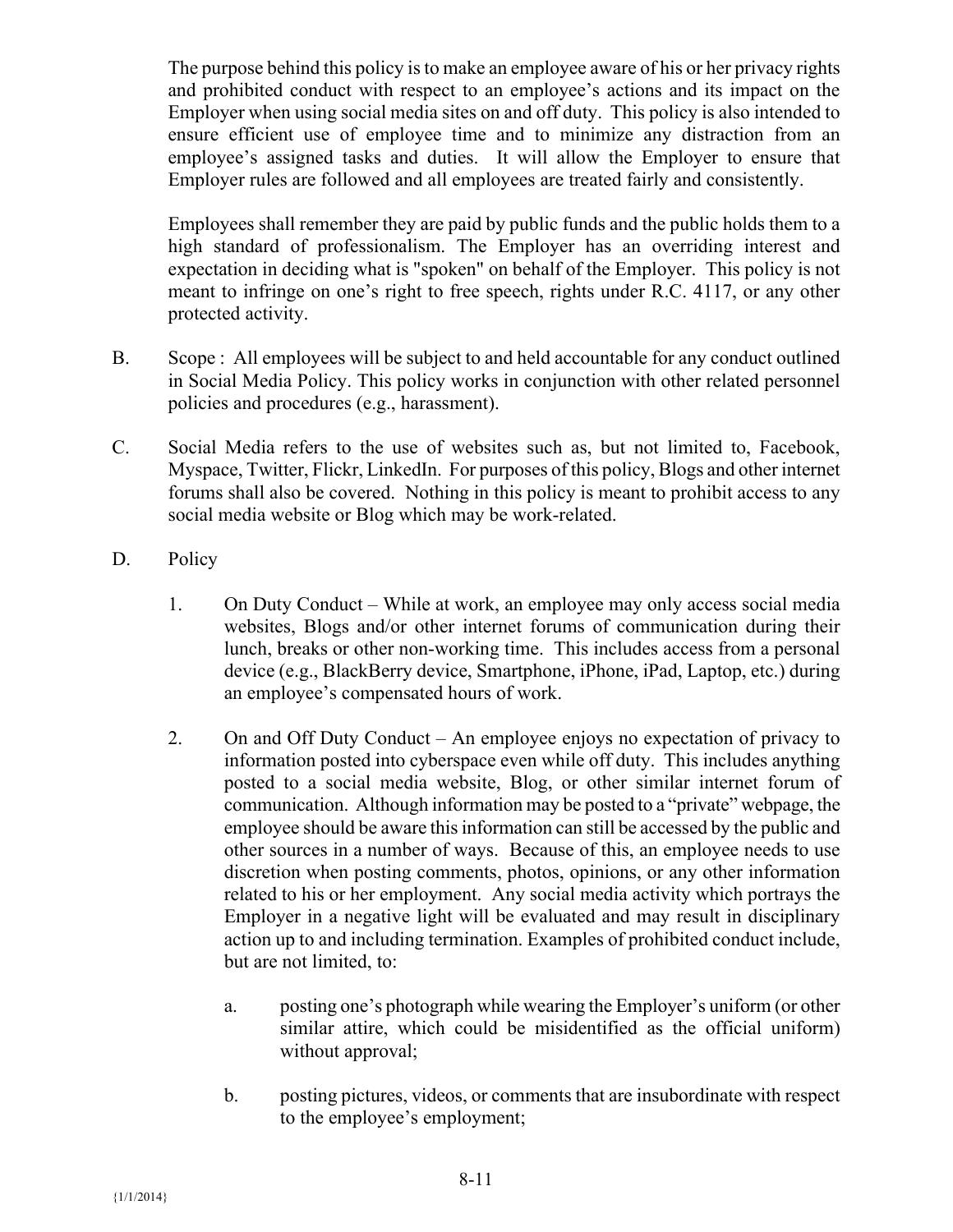- c. posting pictures, videos, or comments that constitute or could be construed as unlawful behavior;
- d. knowingly or recklessly posting false information about the Employer, supervisors, coworkers, public officials, or those who have a relationship with the Employer. This also includes disparagement of a fictitious character or computer-generated likeness that resembles the above;
- e. posting, transmitting, or disseminating any pictures or videos of official training, activities, or work-related assignments without the express permission of a supervisor;
- f. posting pictures, videos, or comments that are sexual, obscene, violent, offensive, harassing, or pornographic in nature along with any reference to the Employer or individual's employment.
- 3. Employees shall not imply they are representing the Engineer's Department unless authorized to do so.
- 4. Confidential Information An employee shall not disclose any work-related confidential or proprietary information on any social media website, Blog, or other internet forum of communication. This can include information that may eventually be obtained through a valid public record's request.
- 5. Employees are encouraged to follow the internal complaint procedure and not utilize the internet to voice work-related complaints.
- 6. Employees found to have violated any part of this policy may be subject to discipline up to and including termination.
- 7. Any deviation from the above policy shall be approved by the Employer in writing.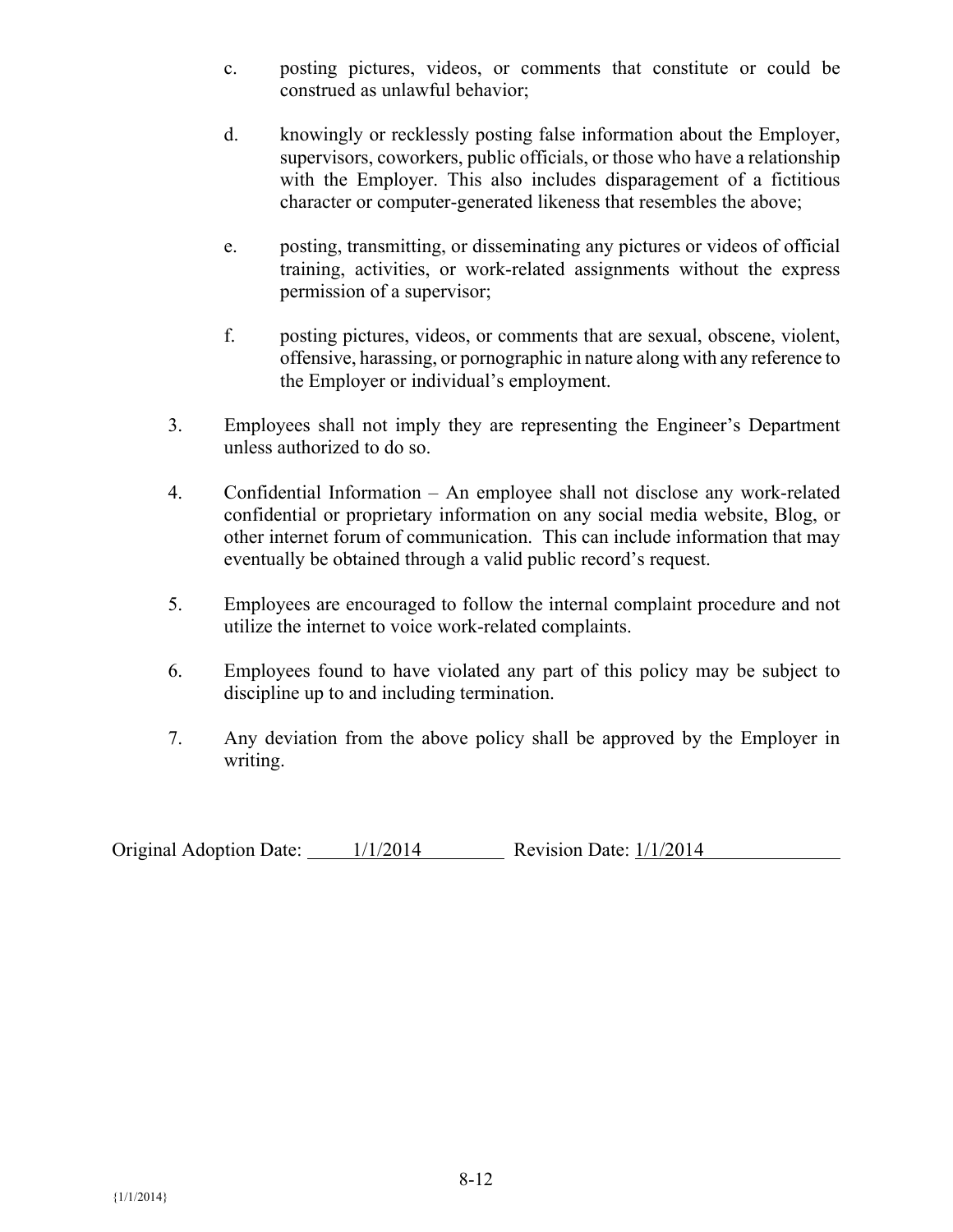#### **OUTSIDE EMPLOYMENT SECTION 8.7**

- A. Under no circumstances shall an employee have other employment that conflicts with the policies, objectives, and operations of the Hamilton County Engineer's Office. In addition, an employee shall not become indebted to a second employer whose interests might be in conflict with those of the County Engineer.
- B. An "employment conflict," as set forth in this policy, exists when a second job impairs the employee's ability to perform the duties of his/her position with the County Engineer.
- C. Full-time employment with the County Engineer shall be considered the employee's primary occupation, taking precedence over all other occupations.
- D. Prior to accepting "outside" employment or becoming self-employed, an employee shall notify the County Engineer or designee, in writing, of the employee's intention to be employed in a secondary job. The County Engineer or designee shall confer with the employee to determine whether the secondary job presents a conflict with County Engineer's Office policies, objectives, interests, and/or operations.
- E. "Outside" employment, or "moonlighting," shall be a concern to the County Engineer only if it adversely affects job performance. Common employment conflicts that may arise are:
	- 1. Time Conflict: defined as when the working hours required of a secondary job directly conflict with the scheduled working hours, or when the demands of a secondary job prohibit adequate rest, thereby adversely affecting an employee's job performance.
	- 2. Interest Conflict: defined as when an employee engages in "outside" employment that tends to compromise his/her judgment, actions, and/or job performance.
	- 3. Independent review: exists when the employee's duties would cause them to have to approve, inspect, or make recommendations regarding work of the outside employer.
	- 4. Secondary review: occurs if the County Engineer's Office would have to approve, inspect, or review the work of the employee in his/her outside employment.
- F. If, in the opinion of the Employer, outside employment is adversely affecting an employee's job performance or independent judgment, the employee may be asked to refrain from such activities as a condition of continued employment. Refusal to conform to such a request shall be cause for disciplinary action, up to and including termination from employment with the County Engineer's Office.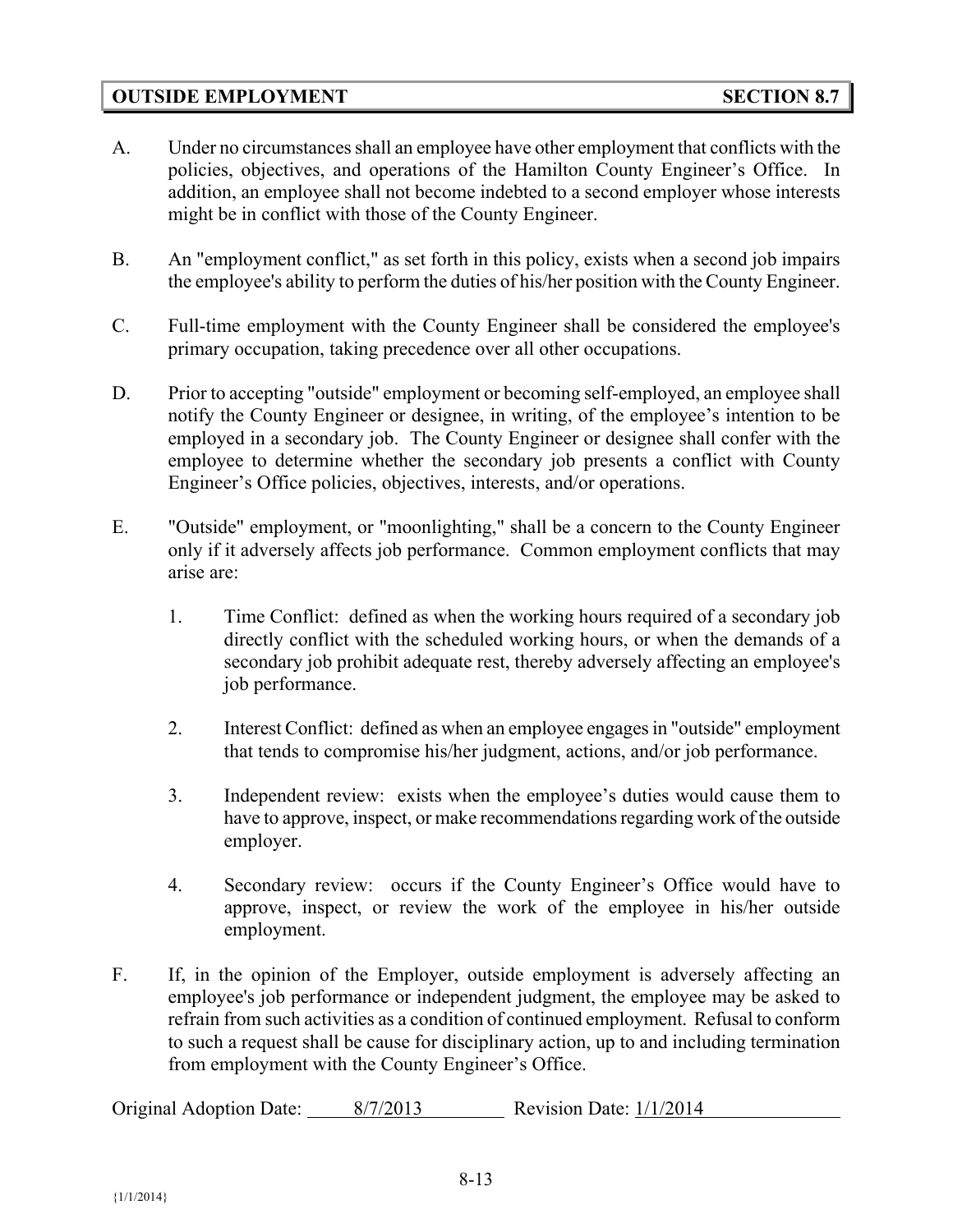- A. The County Engineer reserves the right to prescribe appropriate dress and appearance standards which are in the best interest of County service. Employees who work around machinery and equipment must observe all safety regulations, including the use of appropriate articles of clothing (shoes, goggles, hard hats, and so forth).
- B. The Employer requires that an employee's clothing, grooming, and overall appearance be appropriate, in good taste, present a favorable public image, and be in conformity with regulations established by the Employer due to the specialized nature of the employee's position.
- C. Clothing and shoes shall be conducive to the safe and effective performance of required job duties.
- D. Uniforms, if provided by the Employer, shall be worn during all working hours and shall not be modified in any way. Employees are required to keep uniforms neat, clean, and in good repair.
- E. No flip-flops or thong sandals may be worn by any employees during work time. Sandals are acceptable so long as they do not pose a safety hazard or violate any applicable regulation.
- F. Any clothing, garment, and/or accessory that has words, terms, or pictures that may be offensive, obscene, harassing, or distracting to other employees is unacceptable attire.
- G. The nature of the work, safety considerations, the nature of the employee's public contact, and the expectations of outside parties with whom the employee will work should be considered in determining appropriate professional attire. In the case of a request for a necessary medical or religious accommodation, employees shall see their supervisor.
- H. Employees with questions regarding the Employer's dress code or what would be considered appropriate attire should request clarification by the Employer before wearing an item which might be in violation.
- I. Any employee determined to be inappropriately dressed will be sent home, without pay, to change and will be subject to corrective action.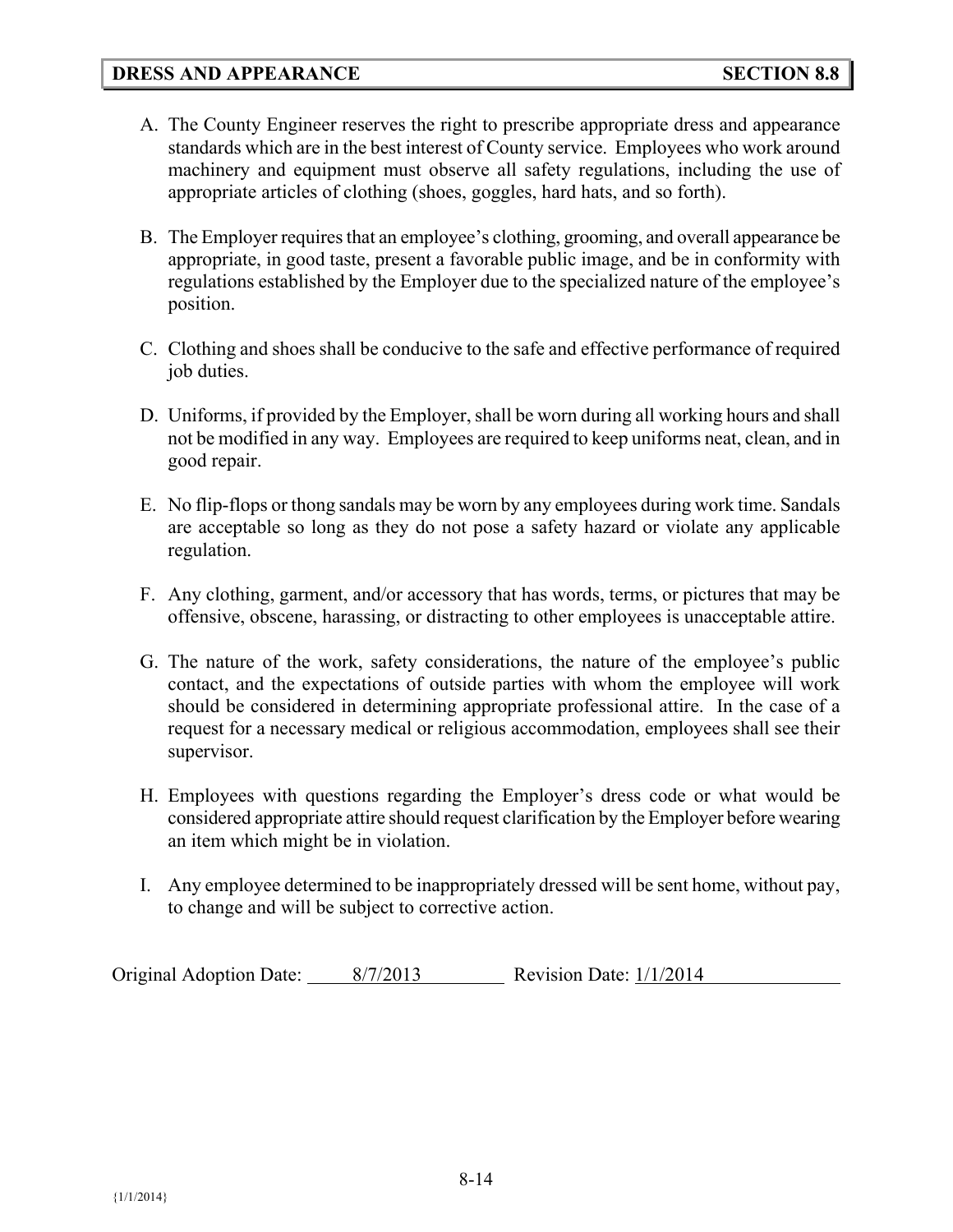# **SOLICITATION AND DISTRIBUTION SECTION 8.9**

In order to maintain an orderly and productive working environment, the Engineer reserves the right to regulate solicitation and distribution by employees and non-employees.

- A. Employee Solicitation Rule: No employee shall solicit another employee on the premises of the County Engineer, while either employee is on his/her working time, without prior written approval of the employee's Department Head. "Working time" means all the time an employee's duties require that he/she be engaged in work tasks. However, solicitation is permitted during non-working time in non-working areas, (e.g., rest rooms, hallways, break rooms, etc.).
- B. Employee Distribution Rule: Distribution of any type of literature, brochures, goods, buttons, pins, badges, or other insignia etc., during working or non-working time, is prohibited in working areas without prior approval. Employees may distribute goods and written materials during non-working time in non-working areas (e.g., rest rooms, hallways, and break rooms, etc.).
- C. Non-Employee Solicitation and Distribution Rule: Non-employees are not permitted access to the premises of the Hamilton County Engineer's Office, including the interior of the facilities and other working areas, for the purpose of solicitation and/or distribution. This section does not apply to vendors engaged in or desiring to engage in the supply of goods, materials, or services to the County Engineer, which goods, materials, or services are utilized in the conduct of public business.
- D. Display of unofficial material: Displays of personal items in or on any personal information (e.g. political, religious, sports, any discriminatory or offensive material, etc.) or any other unauthorized material in or on any County property or equipment, including but not limited to bulletin boards, county vehicles, computers, personal protective equipment (e.g. hardhats, etc.) is prohibited except upon approval by the Department Head. This includes limitations on unapproved computer wallpaper and screen savers and stickers, flags, and emblems. Employees may be permitted to wear one pin, badge, or insignia at a time provided such display is in good taste and of a size that does not cause a distraction or impose a safety concern.
- E. Violation of this policy may result in corrective action.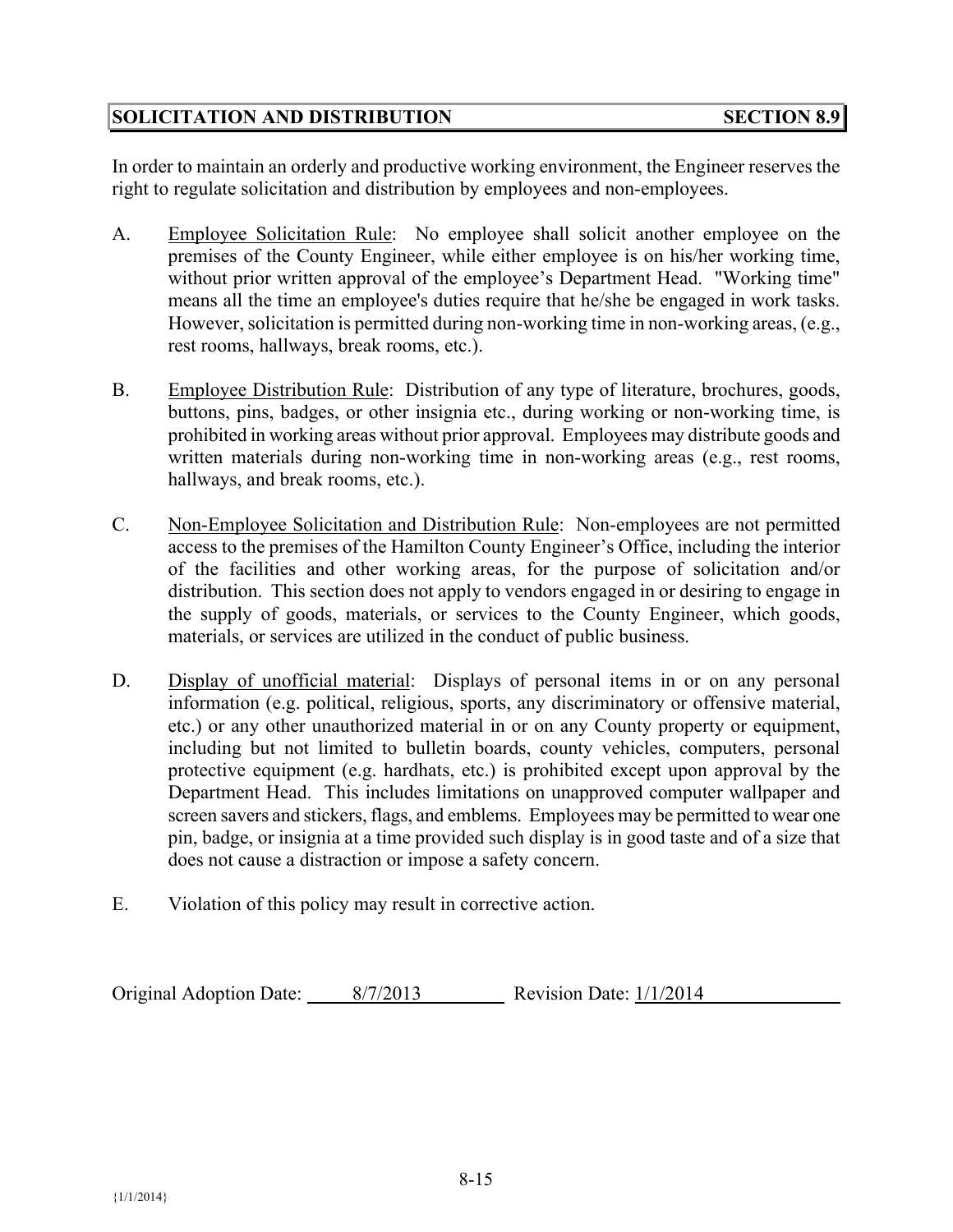## **USE AND POSSESSION OF ALCOHOLIC SECTION 8.10 BEVERAGES**

- A. In order to maintain a safe and efficient workplace free of alcohol abuse or the impression of improper alcohol use, it is the policy of the Hamilton County Engineer that the use or possession of alcohol during working hours or being under the influence of alcohol while at work is strictly prohibited. This would include the use of alcohol before reporting to work as well as consumption during meal periods or breaks.
- B. Employees are not permitted to use or possess alcoholic beverages in County Engineer buildings or vehicles.
- C The Employer reserves the right to require employees to submit to tests for drug or alcohol abuse pursuant to the Drug Free Workplace Policy and/or the Commercial Driver's License Drug Testing Manual as explained and defined therein. The policies and procedures for alcohol and drug testing are incorporated under this policy.
- D. Any employee who violates this policy will be subject to discipline which may include termination.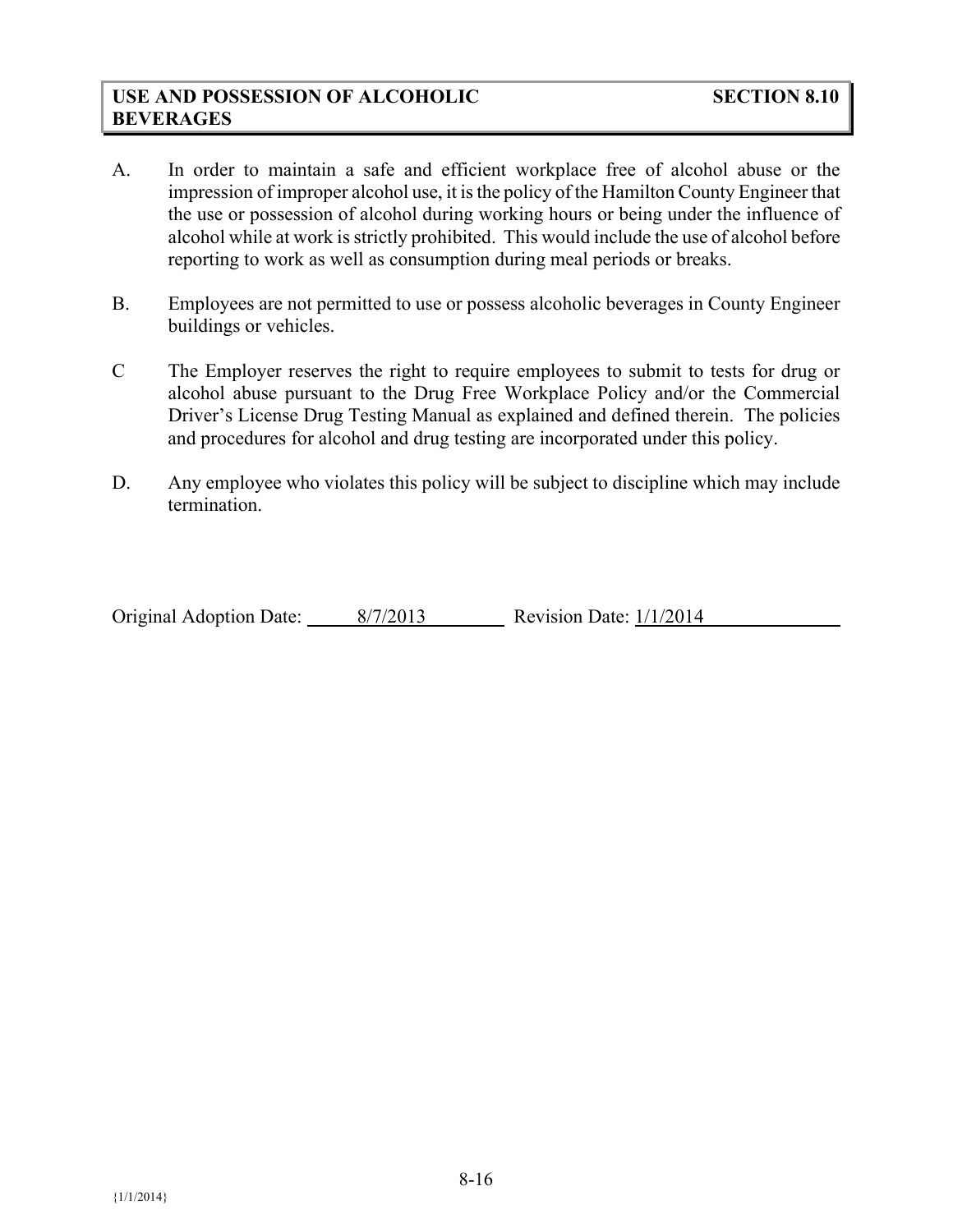#### **DRUG FREE WORKPLACE SECTION 8.11**

- A. It is the policy of the County Engineer's Office to maintain a safe and productive workplace free of drugs and free of those individuals who use drugs. Certain offenses related to the use and distribution of drugs in the workplace are criminal offenses and may result in the loss of federal funds; therefore, the County Engineer has established the following requirements for a drug-free workplace:
	- 1. The unlawful manufacture, distribution, dispensation, possession, or use of a controlled substance by any employee that takes place in whole or part in the workplace is strictly prohibited and will result in criminal prosecution and employee discipline which may include termination from employment.
	- 2. Any employee convicted of any federal or state criminal drug statute for a violation that occurs in the workplace must notify the Employer of that fact within five (5) calendar days of the conviction.
	- 3. If an employee is found to have used illegal drugs, refused to submit to a properly ordered drug test, or reported for duty in an altered or impaired condition for any reason that is the result of the illegal use of controlled substances shall be subject to disciplinary action. Any decision regarding discipline may be held in abeyance pending the completion by the employee of a drug rehabilitation program.
	- 4. An employee may be found to use illegal drugs on the basis of any appropriate evidence including, but not limited to:
		- a. direct observation;
		- b. evidence obtained from a workplace-related arrest or criminal conviction;
		- c. a verified positive test result; or,
		- d. an employee's voluntary admission.
	- 5. Any employee convicted of a workplace-related drug offense, who fails to report the conviction as required by the above, will be:
		- a. terminated from employment;
		- b. barred from future employment with the Hamilton County Engineer's Office; and
		- c. held civilly liable for any loss of federal funds resulting from the failure to report the conviction.
- B. Notice Upon Hiring: As a condition prior to hiring, a prospective employee will receive a copy of the Drug Free Workplace notice and policy, and will be required to sign a statement which will become a permanent part of the prospective employee's personnel file once is hired by the County Engineer. In addition, as a further condition prior to hiring, all prospective employees will be required to sign a written statement to the effect that:
	- 1. they understand and support the County Engineer's Drug Free Workplace policy;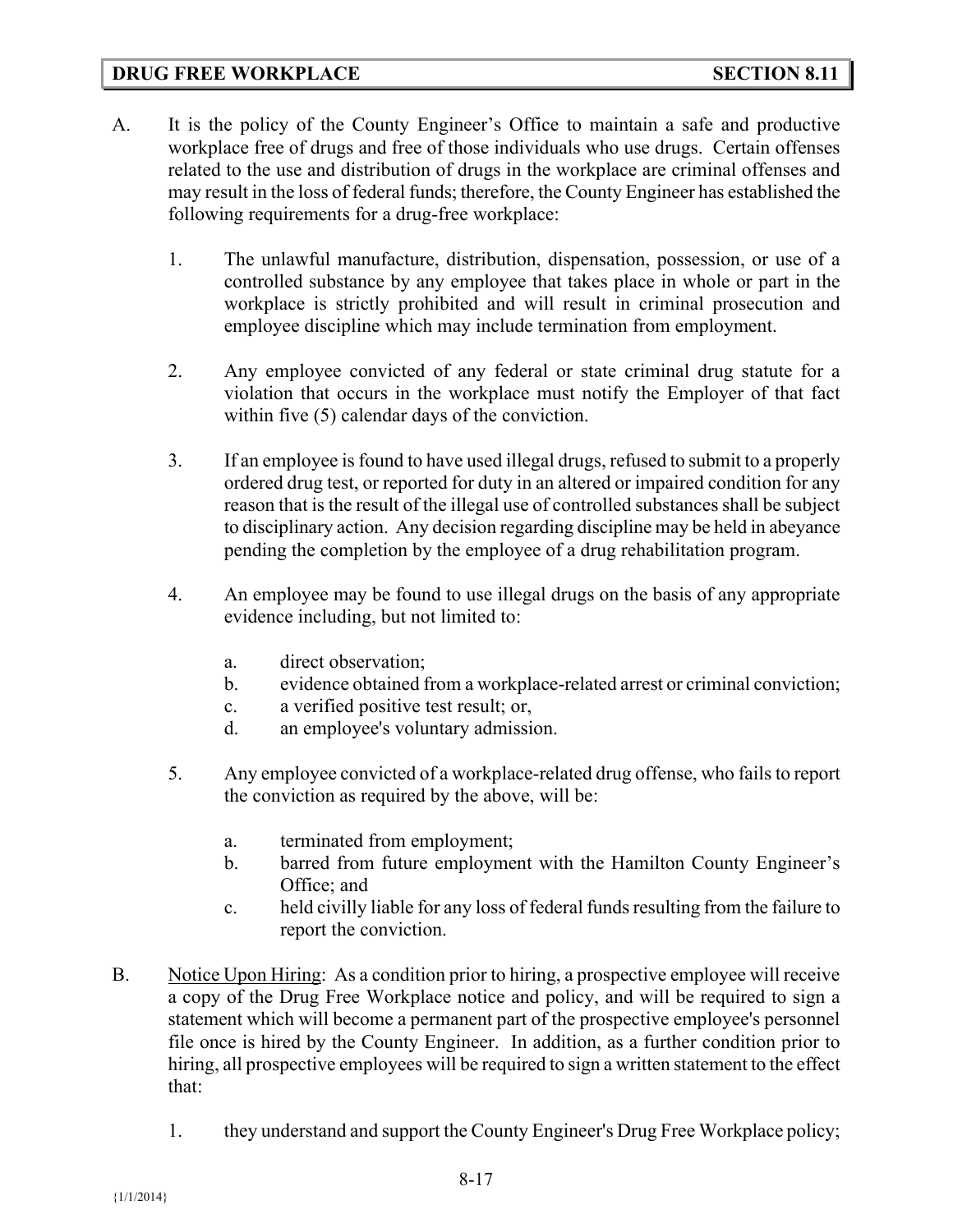- 2. they agree to refrain from violating this policy while in the employ of the County Engineer; and
- 3. they acknowledge in advance that they understand that the penalty for breach can be discharge and agree that it is appropriate when supported by evidence.
- C. Policy Distribution: The Engineer will endeavor annually to provide each employee with a package containing:
	- 1. information concerning the dangers of drug abuse in the workplace;
	- 2. a current copy of the County Engineer's Drug Free Workplace notice;
	- 3. a current copy of the County Engineer's Drug Free Workplace policy;
	- 4. information concerning any available drug counseling, rehabilitation, and employee assistance programs;
	- 5. information concerning the penalties that will be imposed for the breach of the County Engineer's Drug Free Workplace policy; and
	- 6. notice to the employee that any work-related conviction of any federal or state criminal drug statute must be reported in writing to the County Engineer within five (5) calendar days after such conviction.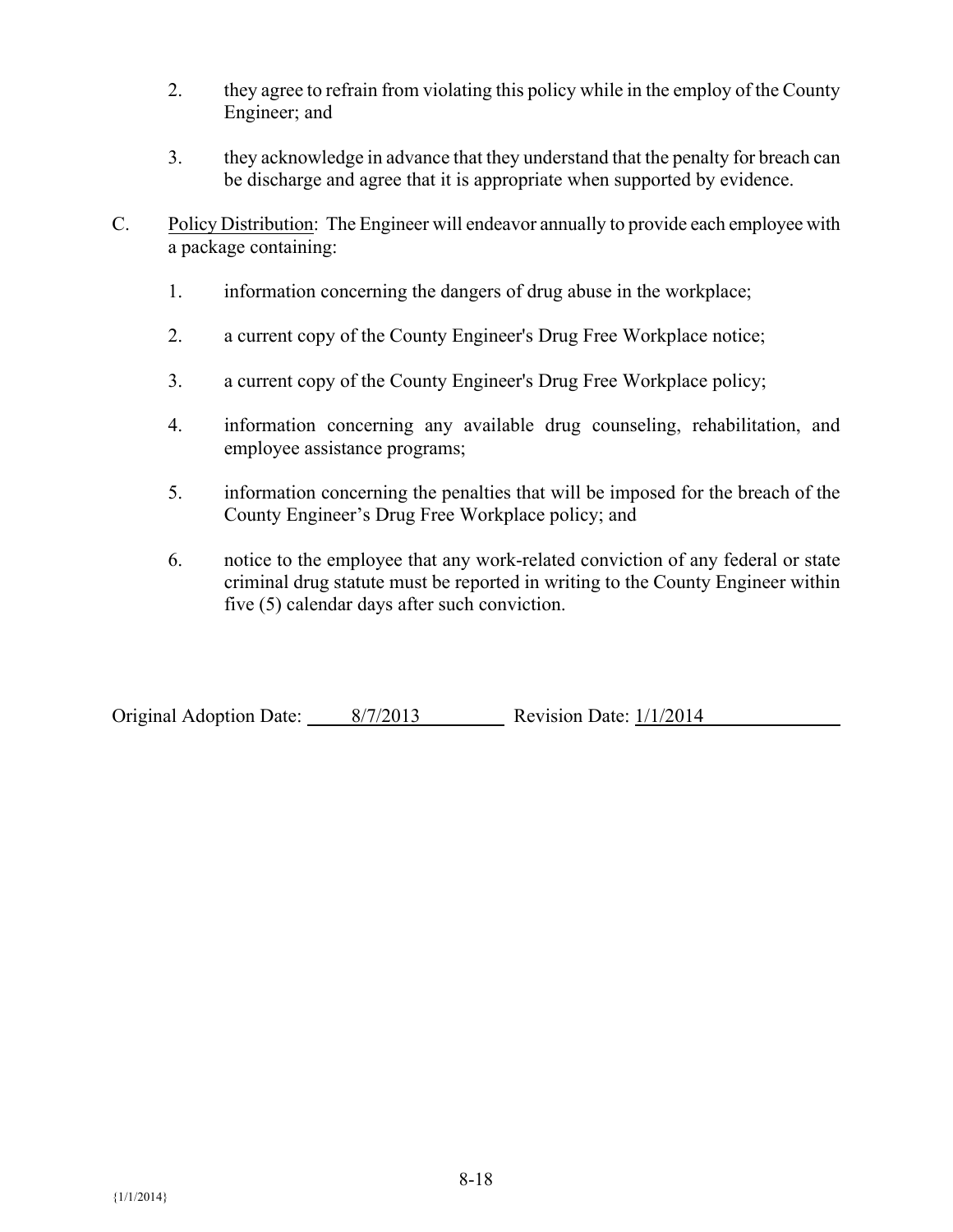# **COMMERCIAL DRIVERS LICENSES SECTION 8.12**

- A. Certain classifications require a Commercial Driver's License (CDL) to be obtained and retained as a condition of employment. Employees may be required to provide evidence of a valid CDL or driver's license and/or demonstrate possession of the license at any time without prior notice.
- B. Any employee who holds such a position who fails to maintain the required CDL and/or endorsement, or who is subject to the suspension, disqualification, confiscation, or revocation of such license, shall immediately (prior to the employee's next scheduled shift) inform his/her supervisor. Failure to report the suspension, disqualification, confiscation, or revocation constitutes serious misconduct and is grounds for disciplinary action. All Supervisors are responsible for notifying the Compliance Officer immediately. Parties who fail to report said instances are subject to disciplinary action.
- C. An employee who has his or her license suspended (regardless of whether the court of administrative agency has granted driving privileges) will not be permitted to operate County Engineer vehicles or equipment requiring the affected license. The employee is placed on administrative leave until a disciplinary hearing takes place. Findings of the disciplinary hearing will determine the next course of action.
- D. An employee's failure to maintain the required license and necessary endorsements, including the suspension, disqualification, or notice of pending disqualification of the license will be cause for discipline, up to and including, termination of employment.
- E. The Department of Transportation, Federal Highway Administration rules on "Controlled Substances and Alcohol Use and Testing" (49 CFR 382) shall apply to all CDL holders. The procedures for testing are contained in Department of Transportation Workplace Drug and Alcohol Testing Programs (49 (CFR Part 40). The Employer will provide to all affected employees the required awareness training and information regarding the required testing, including random, mandated by the rules. All drug/alcohol testing required by the rules shall be paid for by the Employer (except pre-employment testing).
- F. Newly hired employees may be required to obtain any necessary license and/or endorsement prior to the end of the employee's probationary period (maximum 180 days) as an express condition of continued employment. A probationary employee will be permitted to attempt to pass the CDL test twice during the probationary period. On the first attempt, the employee will be permitted one-half  $(\frac{1}{2})$  day leave of absence with pay. If necessary, on the second attempt, the employee will be permitted one-half  $(\frac{1}{2})$  day leave of absence without pay. NOTE: The employee will be permitted to use compensatory time if said employee has enough accrued time to cover their leave.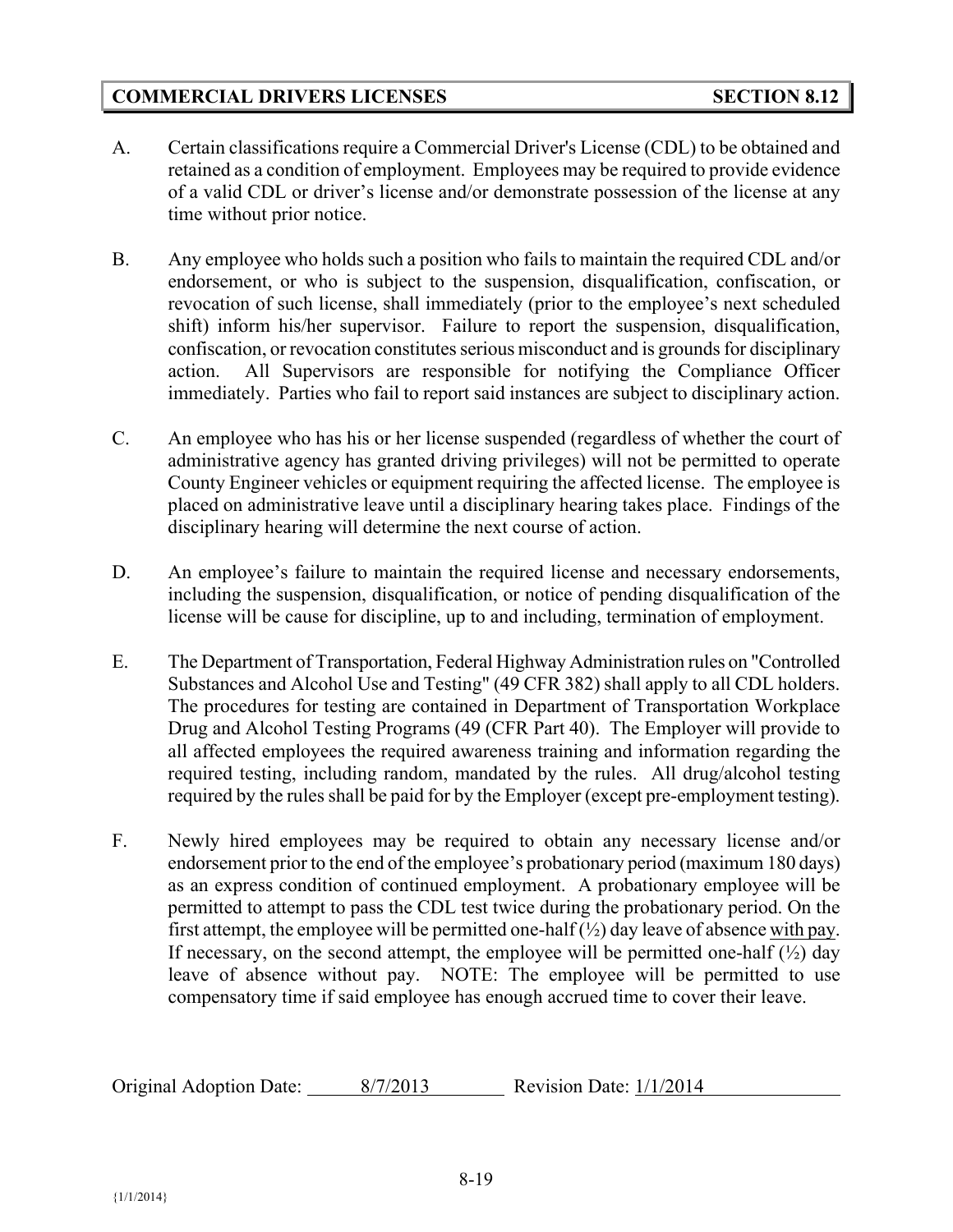#### **PERSONNEL FILES SECTION 8.13**

- A. The County Engineer, through the Personnel Office, shall maintain official personnel files on all employees of the County Engineer. Such files shall include, but may not be limited to, individual employment data; work schedules; payroll information; records of additions or deductions; application forms; records pertaining to hiring, promotion, demotion, transfer, layoff, termination, discipline, etc. An employee shall have a right of reasonable inspection of his/her official personnel file. Personnel file access is governed by R.C. 149.43 and R.C. Chapter 1347.
- B. The Employer will monitor the accuracy, relevance, timeliness and completeness of the personnel records, take reasonable precautions to protect information in the system from unauthorized and unlawful modification, destruction, use or disclosure and shall collect, maintain and use only that information necessary and relevant to the Employer's functions.
- C. An employee must advise the Personnel Office of any change in name, address, marital status, telephone number, number of exemptions claimed for tax purposes, citizenship, selective service classification, or association with any government military service organization.
- D. Records related to a grievance filed by or on behalf of an employee may be maintained in a separate administrative file upon request of the employee.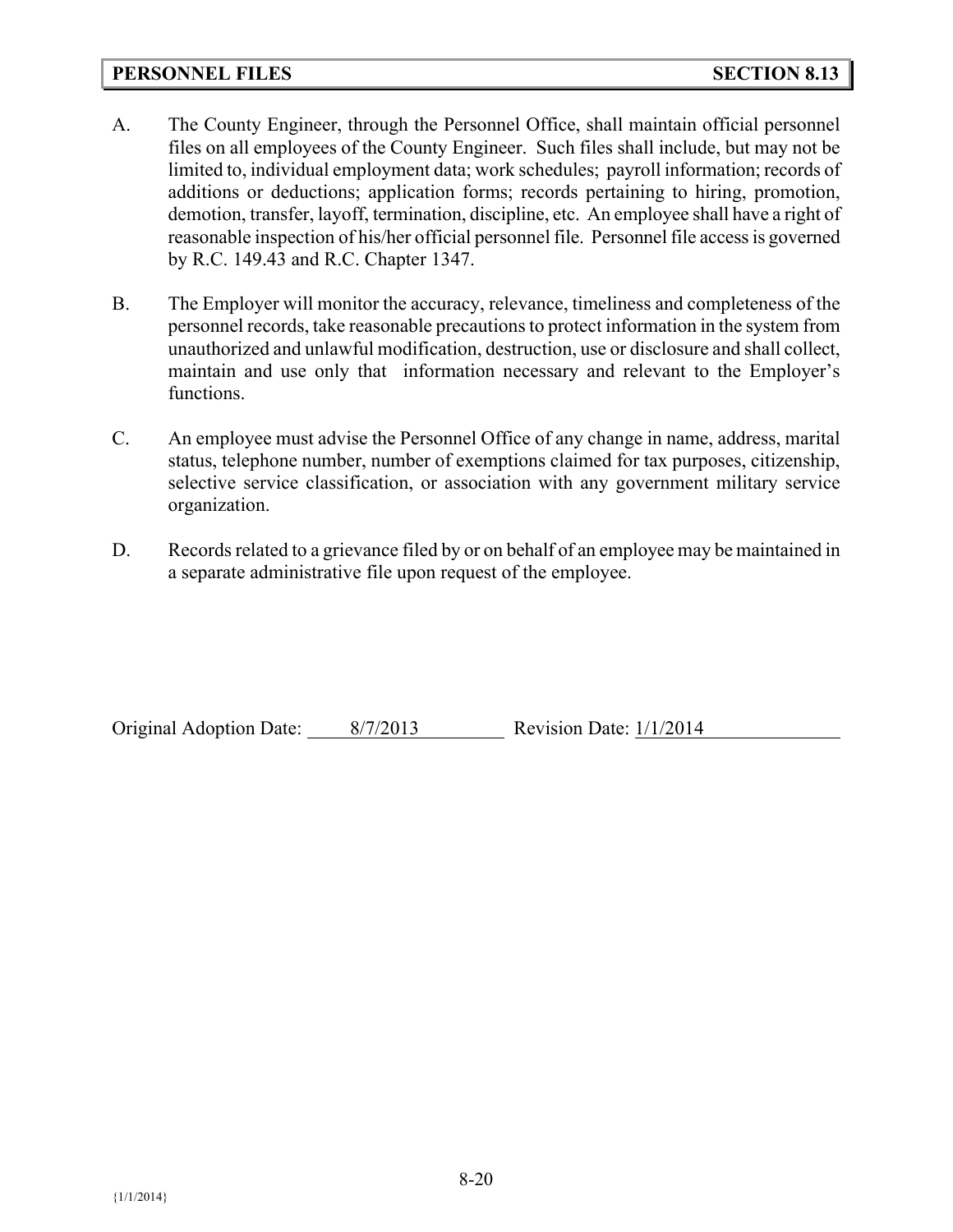## **PUBLIC RECORDS SECTION 8.14**

- A. Public Records Requests: The County Engineer's Office will prepare and make available for inspection and/or copying "public records," as defined in O.R.C. 149.43, upon request of any member of the general public, including County Engineer employees, as provided in the Hamilton County Engineer's Office "Public Records Policy."
- B. Self Help to Records Prohibited:
	- 1. No employee may copy or remove any record or writing, even those regarded as "public records," without first obtaining advanced written permission from the County Engineer or designee or without going through the process for obtaining public records.
	- 2. No employee may copy, or use any agency writing, document, or record in any grievance, appeal, or legal action without first obtaining the written permission of the County Engineer or designee. This particular policy does not apply to matters obtained through formal "discovery" under the Rules of Civil Procedure.
	- 3. Except for official agency business, no employee may have any agency writing or document in his/her possession, unless obtained in accordance with this policy.
	- 4. Penalty for Breach of this Policy: Any employee who is discovered to have violated this policy will be subject to disciplinary action up to and including termination of employment. Any former employee who is discovered to have violated this policy by producing unauthorized documents or tape recordings at any grievance, appeal, or civil action against the Employer will be barred from reinstatement or re-employment, and may be subject to civil or criminal penalties.
- C. All employees must comply with the latest version of the Public Records Policy that has been approved by the County Engineer, which is incorporated herein by reference.
- D. Public Records Policy (Requests for Public Records, Records Retention and Personnel Files)
	- 1. Overview
		- a. Ohio Public Records Act (ORC 149.43) provides for prompt inspection of public records and requires that copies of existing public records be provided in a reasonable period of time. Compliance with the Public Records Act is subject to audit by the State Auditor.
		- b. The purpose of this policy is to provide employees of the Hamilton County Engineer's Office with information regarding the Public Records Act, to establish procedures for responding to requests for public records, and to establish procedures for the maintenance of records and personnel files.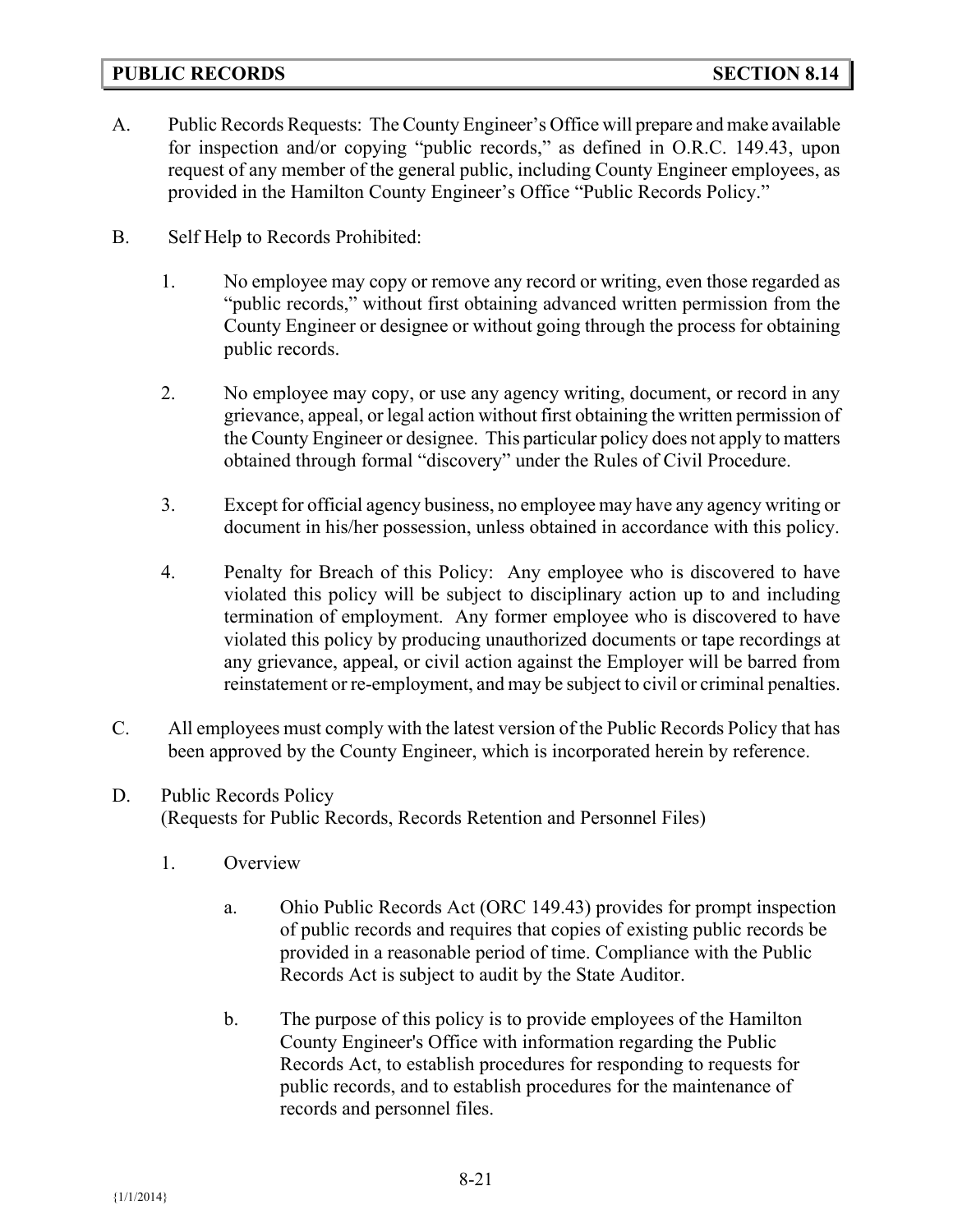# 2. Guideline

- a. A two-stage analysis is required under the Public Records Act to determine what documents or electronic/recorded information is subject to public access. The first step is to determine if the document or electronic/recorded information qualifies as a "record." ORC Section 149.011(G) defines a "record" to be any document, device, or item, regardless of physical form or characteristics, including an electronic record, created or received by or coming under the jurisdiction of any public office of the state or political subdivisions, which serves to document the organization, functions, policies, decisions, procedures, operations or other activities of the office. Documents or electronic/recorded information that does not document public office activities in this manner are not subject to the Public Records Act and are not subject to public access.
- b. If a document or electronic/recorded information does qualify as a "record" it is then a "public record," subject to public access and disclosure unless it is specifically exempt from disclosure under the terms of the Public Records Act. The second step of the analysis is to determine if any of the statutory exemptions apply to the document or electronic/ recorded information. For example, attorney-client communications are confidential by state law and exempted from disclosure under the terms of the Public Records Act. These exemptions are to be narrowly construed and if a record does not clearly fit into one of these categories of exemptions, it must be released.
- c. During each term of office, each elected official, or appropriate designee, is required to attend three hours of training (pertaining to the Ohio Public Records Law) that has been approved by the Ohio Attorney General as provided in Section 109.43 of the Revised Code.
- 3. A notice describing this Public Records Policy shall be posted in the Engineer's Office lobby.
- 4. The Hamilton County Engineer's Office shall follow the Hamilton County Engineer's Office Records Retention Schedule, adopted by the Hamilton County Records Commission. Records will be disposed in accordance with the policy of the Hamilton County Record's Commission.
- 5. In accordance with ORC 149.43, the Hamilton County Records Commission is comprised of a member of the Board of County Commissioners, the Prosecuting Attorney, the Auditor, the Recorder, and the Clerk of Courts. All commission members, other than the member of the Board of County Commissioners, may designate a representative to attend Records Commission meetings on their behalf.
- E. Requests for Public records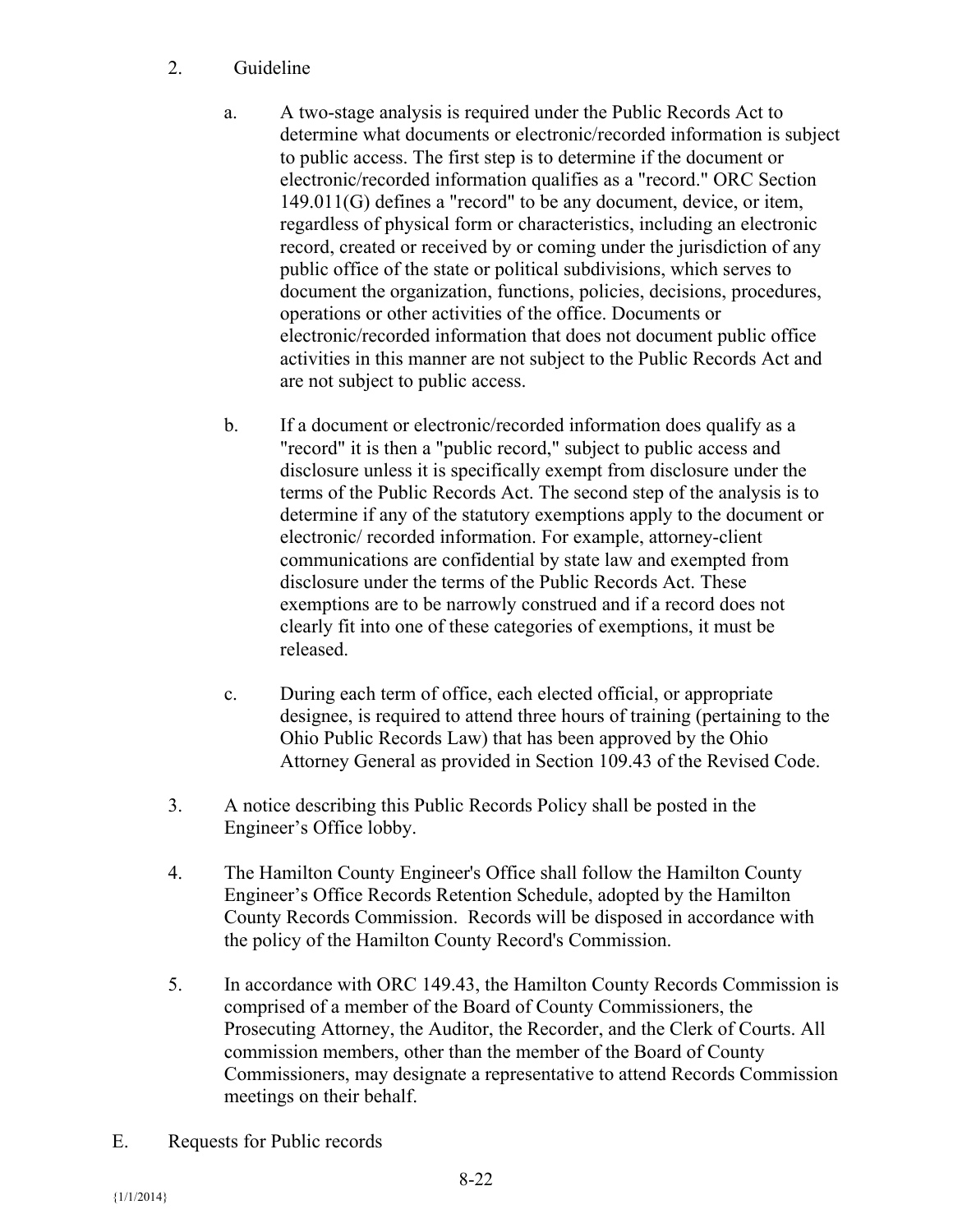- 1. The Hamilton County Engineer shall ensure that all public records requests are promptly prepared and made available for inspection to any person at all reasonable times during regular business hours. Any questions regarding requests, including what can and cannot be released or redacted, shall be directed to the Records Manager or the Chief Deputy who may seek assistance from the County Prosecutor's office. The Hamilton County Engineer's Office shall:
	- a. Designate one employee as the point-of-contact for all records requests;
	- b. maintain a copy of the Records Retention Schedule and a copy of this policy and procedure for public access and review.
- 2. While it is not required that public records requests be submitted in writing, the requestors are encouraged to submit the requests in writing, in an effort to prevent any misunderstanding as to the records the requestor is seeking. Individuals requesting a public record cannot be forced to provide identification or a reason for the request, and cannot be charged for time and labor spent fulfilling the request. If a requestor makes an overly broad request, or has difficulty in specifying the request, the employee (point-of-contact) shall provide the requestor with reasonable assistance to facilitate their request, such as providing a copy of the retention schedule and policy and the opportunity to revise the request. Note: If a request is made in writing, the response must also be in writing.
- 3. If a request is denied in whole or in part, the requestor shall be provided an explanation including the legal authority setting forth why the request was denied. The requestor will be notified if the request is for a record that was never maintained or is no longer maintained (i.e., record met retention period and was destroyed). If the initial request was provided in writing, the explanation also shall be provided to the requester in writing.
- 4. If a request includes information that is "exempted" from disclosure, that information must be redacted. The requestor must be notified in writing of what information was redacted and the specific section of the Ohio Revised Code granting legal authority for redaction. (This notification may be made right on the document itself.)
- 5. In response to a public records request, a maximum of ten (10) public records per month may be sent by mail unless the requester certifies in writing that such records are not being requested for any commercial purpose as provided in the Ohio Public Records Act.
- 6. All charges for copies, plus any postage and delivery charges, are compiled on an invoice. Payment for the cost of the copies may be requested in advance. Payment may be made by cash or a check written out to the Hamilton County Engineer. As a cost saving measure, copies may be double-sided, unless requested otherwise.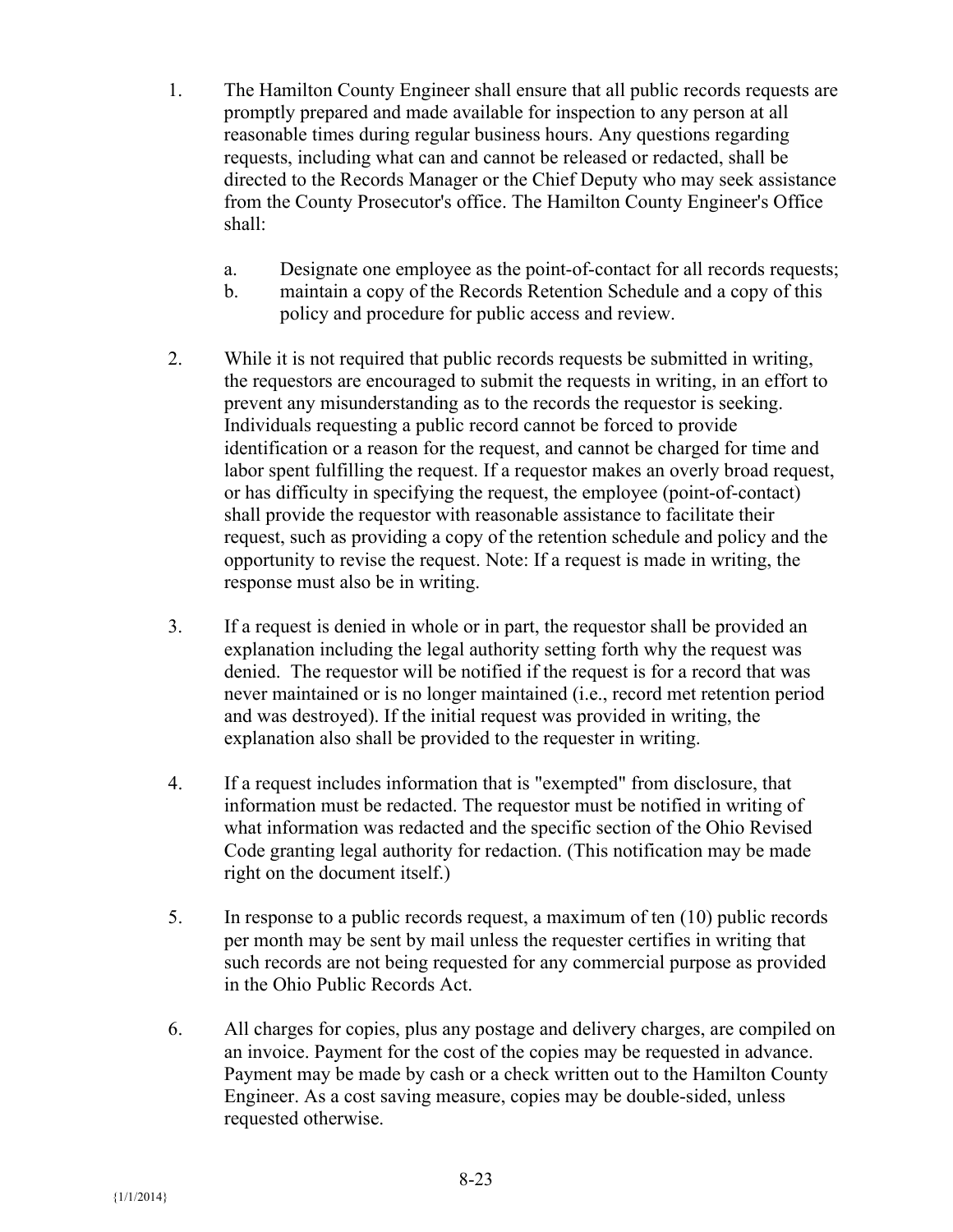7. Instances when assistance is offered to facilitate a request, even if such assistance does not result in the release of records, may be documented. The original record request and a copy of the corresponding invoice shall be kept on file for two (2) years.

# F. RECORDS RETENTION

- 1. The Office of the Hamilton County Engineer is responsible for maintaining and disposing of their records according to its Records Retention Schedule. The Hamilton County Engineer's Office shall designate an employee as the Records Manager who will also serve as the point of contact for records requests.
- 2. The Records Manager must adhere to the retention standard when disposing of records that have met their retention period.
- 3. The Records Manager or designee shall attend the Hamilton County Records Commission meetings held twice a year.

# G. PERSONNEL FILES

- 1. Personnel records will be kept confidential to the extent permissible by the Ohio Public Records Act (ORC 149.43).
- 2. An employee may review his/her official personnel file in the presence of the Personnel Office and copy any documents in the file at no charge. The employee may also attach letters of explanation to documents where the employee feels such explanation is necessary.
- 3. For employment verification purposes, the Personnel Office may release an employee's name, job title, employment dates, and salary information. The Personnel Office may release information on current or former employees.
- 4. Employees must advise the Personnel Office of any change in their personal information or status (e.g. name, address, marital status, telephone number, number of exemptions for tax purposes, citizenship, or association with any governmental military service organization).

# H. STANDARD OPERATING PROCEDURES

1. The Office of the Hamilton County Engineer may establish, maintain and communicate standard operating procedures (SOPs) for effectively administering this policy in accordance with applicable laws and regulations.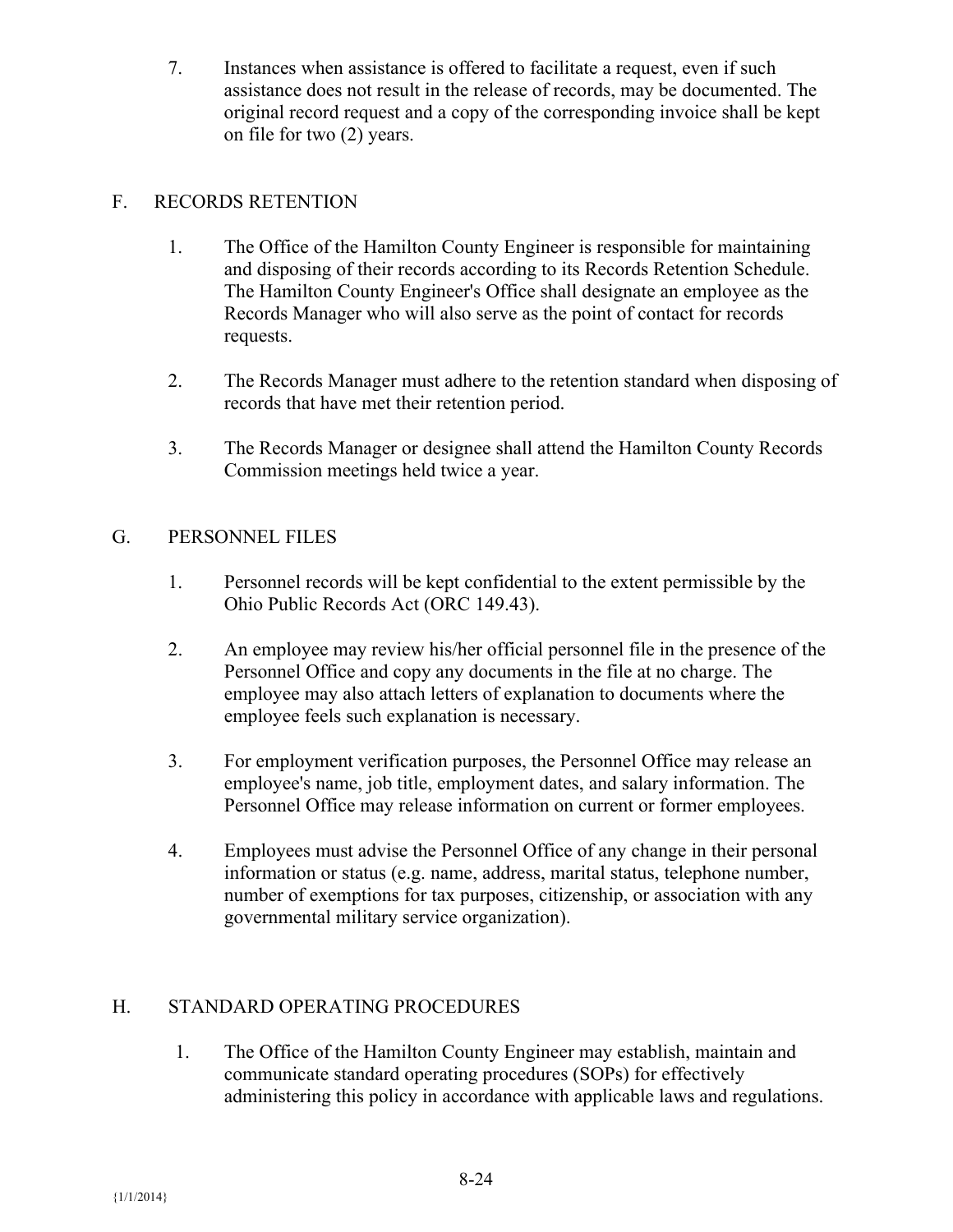Original Adoption Date:  $\frac{8}{7/2013}$  Revision Date:  $\frac{1}{1/2014}$ 

 ${1/1/2014}$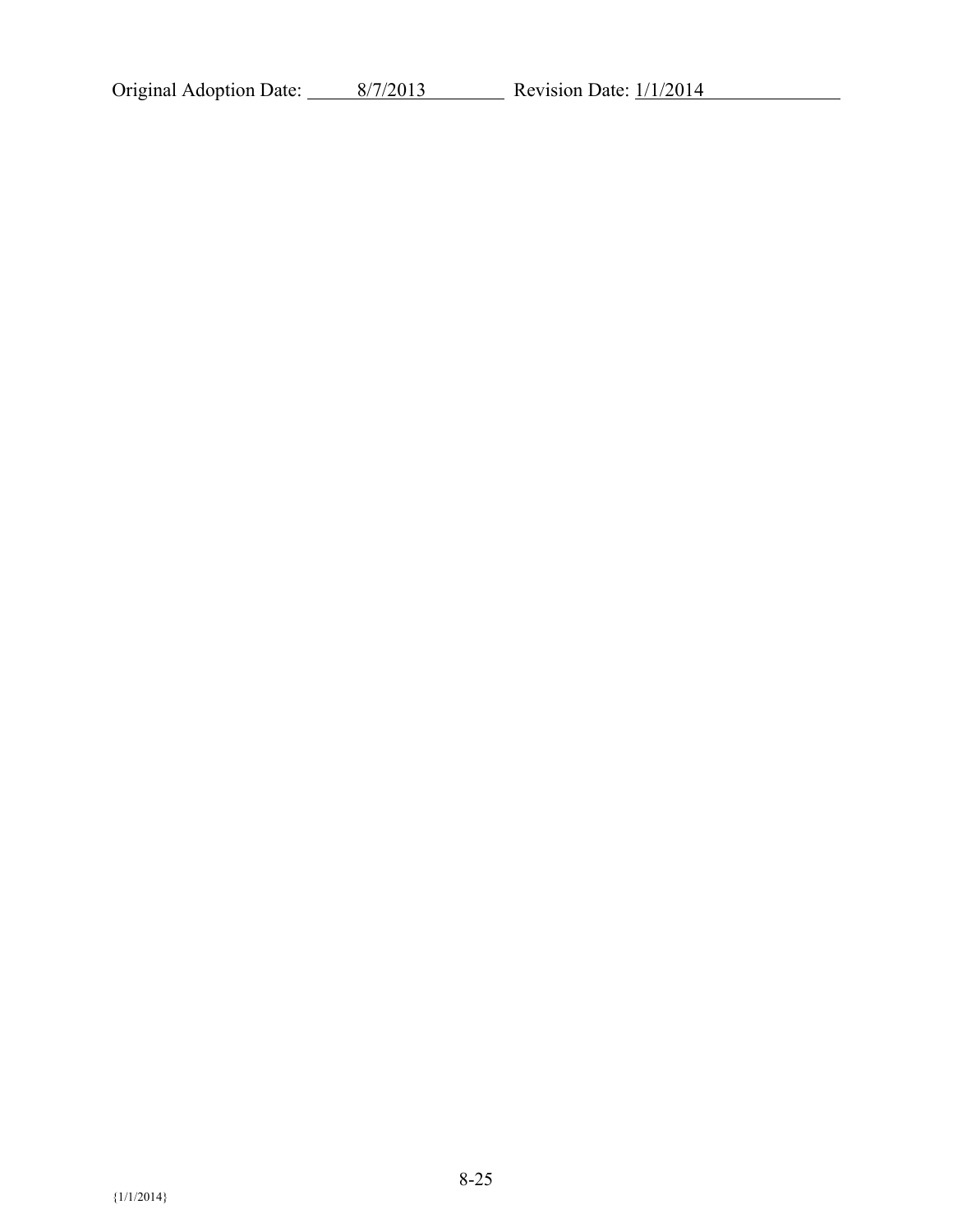## **USE OF EMPLOYER INFORMATION SECTION 8.15**

- A. All information obtained by employees in the course of their employment with the County Engineer and all County Engineer data shall be considered confidential and proprietary. Personal, financial, and business information which employees obtain during the normal course of their employment shall not be discussed nor disclosed to anyone other than those individuals who have a need to know for legitimate business purposes.
- B. In order to protect against inappropriate use of information or data maintained by the Employer, all employees are required to comply with the following regulations:
	- 1. Accessing confidential/proprietary information or data, other than as required for work purposes, is prohibited.
	- 2. Removal of information or data from the Employer's premises without advance approval from the County Engineer or designee is prohibited.
	- 3. Discussion of such information with other persons for other than legitimate work related purposes is prohibited.
- C. Using confidential/proprietary information or County Engineer data for any purpose other than as required to complete assigned work tasks, discussing such confidential/proprietary information or data with anyone other than for work purposes, or removal of such information or data from the Employer's premises without authorization, will result in discipline of the employee, including possible termination of employment with the County Engineer.
- D. Any employee who has a question regarding the use of confidential/proprietary information or data maintained by the Employer, should request clarification of the Employer's policy before risking a possible violation of this policy.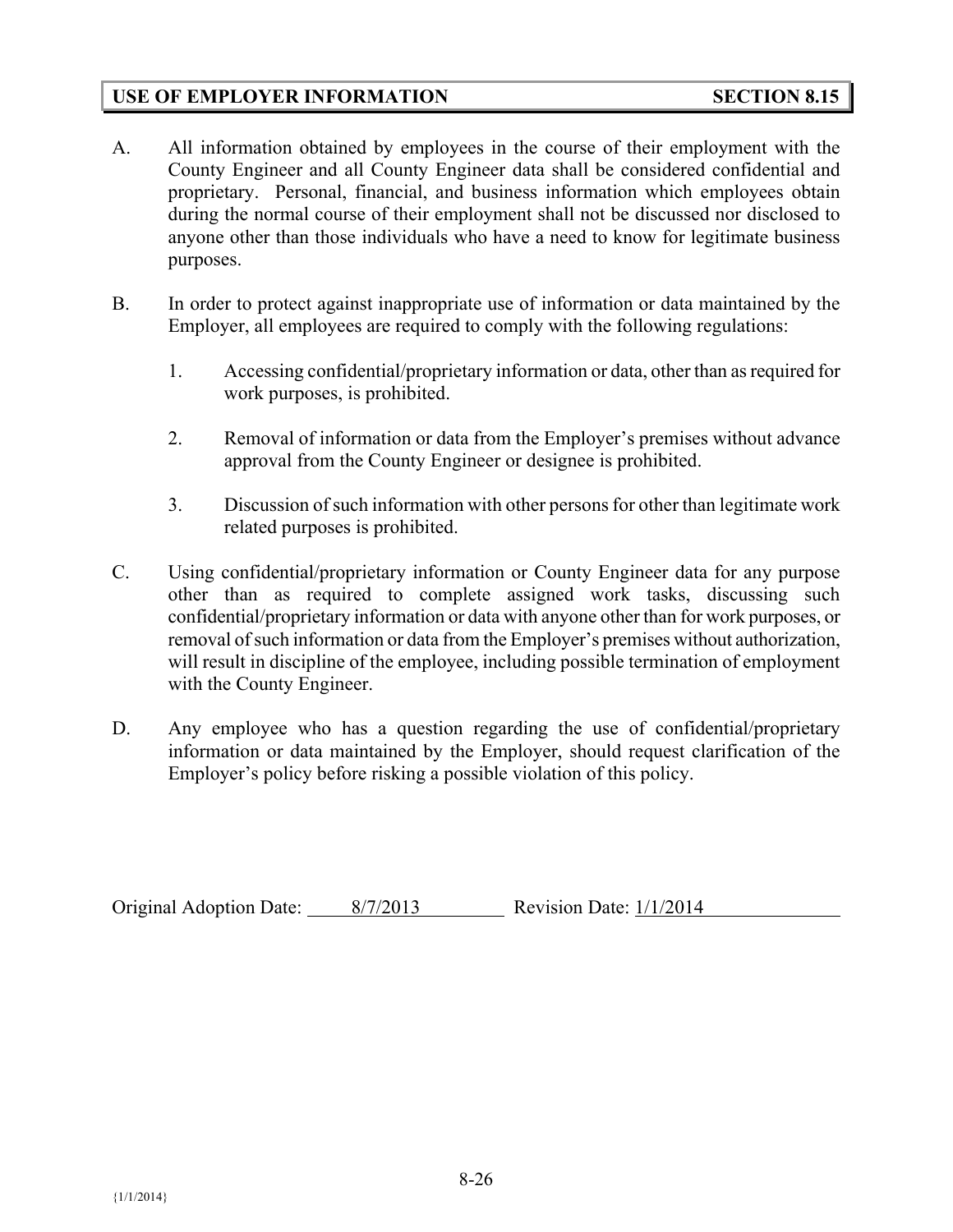- A. No employee shall have any expectation of privacy regarding any personal information, documents, materials, or other personal items maintained in any Employer-provided locker, vehicle, desk, file, computer, cellular device, or elsewhere in Employer-owned property.
- B. The Employer shall have the right to search and review any files, e-mails, web sites, etc., maintained or accessed by the employee on any computer provided by the Employer for the employee's use. The Employer shall have complete access to any telephone records, cellular device logs, or other information maintained on any Employer-provided cellular device.
- C. Any Employer-provided locker, desk, file cabinet, vehicle, or other equipment shall be subject to search at anytime by the Employer.
- D. Supervisors must contact the Personnel Office prior to searching an employee's personal property (e.g. lunch bags, purses, briefcases, vehicles, etc.).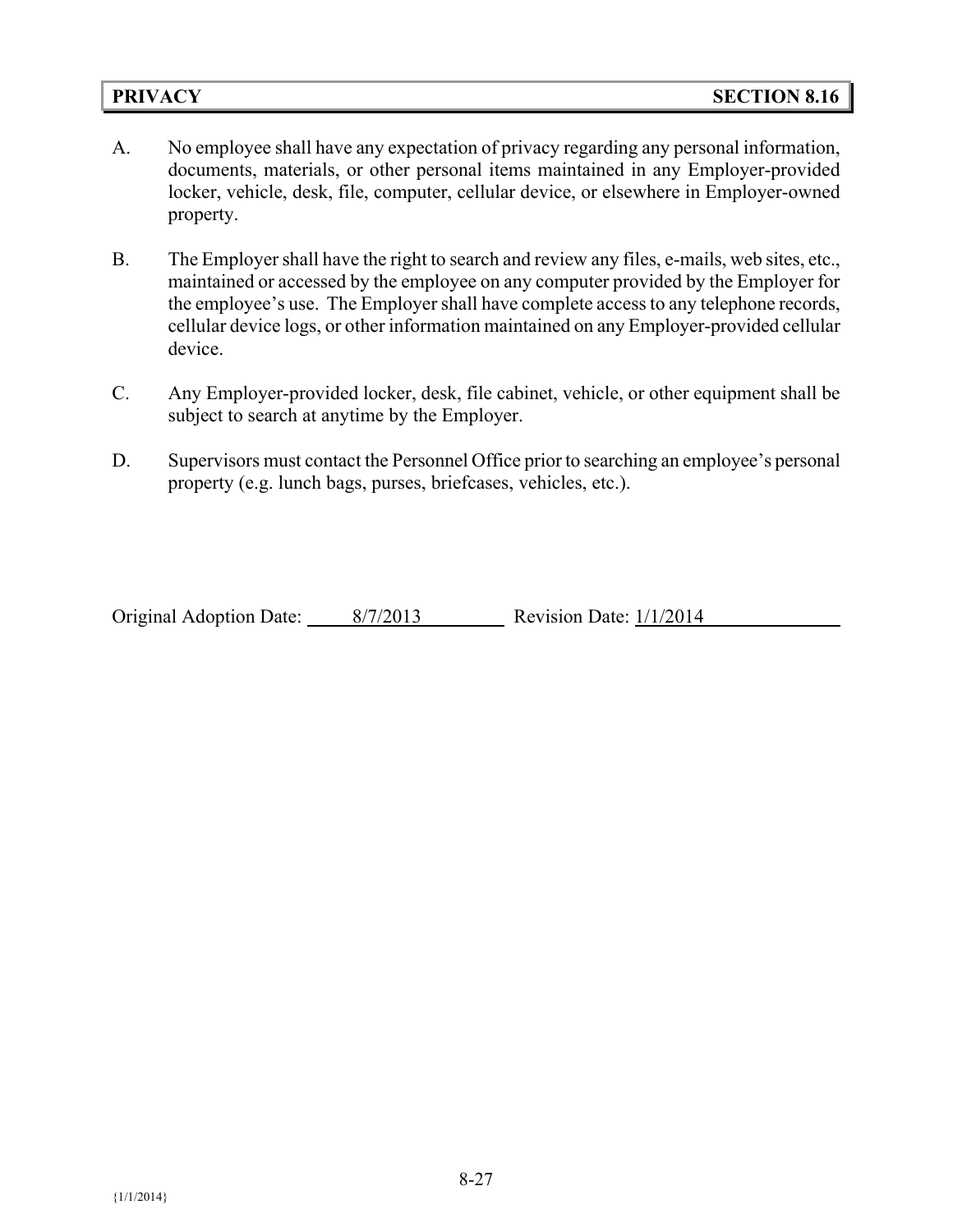## **BUILDING ACCESS SECTION 8.17**

- A. The County Engineer, in conjunction with the County Risk Management Manager, has an interest and responsibility to protect the property, tools, equipment, and vehicles owned and stored in the Hamilton County facilities.
- B. Where available, the facility access tracking software shall be operated during all periods of time when employees are not regularly scheduled to work at any location, facility, or building. The hours may vary based upon operational need and will be communicated to employees and the Hamilton County Risk Management Manager.
- C. The Employer will maintain an updated list of all persons who are authorized for afterhour access to the facilities, grounds, and buildings. This list will be reviewed and updated periodically by each Department Head. The Department Head shall determine which employees require after-hour access to the facilities, grounds, and /or buildings based upon the employee's required job duties. If an employee is determined to no longer need access, the employee shall be required to return all keys to the employee's Department Head. Refusal to return a key or making unauthorized copies of keys is grounds for dismissal. All keys must be returned upon separation of employment, for any reason, of an employee.
- D. The Fleet Superintendent, or designee, shall monitor after-hour access by taking readings from the gate security system weekly and comparing thisinformation with pre-scheduled overtime lists, the Hamilton County Communication Center documentation regarding callouts, and fuel system usage printouts. All other undocumented or unscheduled afterhour access will be verified with the employee's supervisor and must be documented in writing, including the reason for the after-hour access.
- E. All other after-hour access to County Engineer facilities, grounds, and/or buildings must be approved in advance pursuant to the Departmental procedure for obtaining approval. Each Department Head shall submit a written procedure for authorizing such after-hour access to the County Engineer, or designee, for approval prior to implementing such procedure. Each Department Head is responsible for training employees on how this permission may be obtained and under what circumstances it will be granted. The purpose, time, date and location of the visit must be documented. Accessing the grounds or facilities without proper purpose and without prior authorization is grounds for discipline.
- F. Employees visiting the downtown offices may be required to sign in and out at the front desk with the security guard.
- G. A standard form (After-Hour Facility Entry Form) has been developed for documenting visits to the facilities not covered by other means of documentation. It will be available from all supervisors and is located in the standard forms section of the HCEO Public Network Drive. Completed forms will be filed with the Fleet Superintendent for at least a two (2) year period, and disposed of pursuant to the rules on record retention.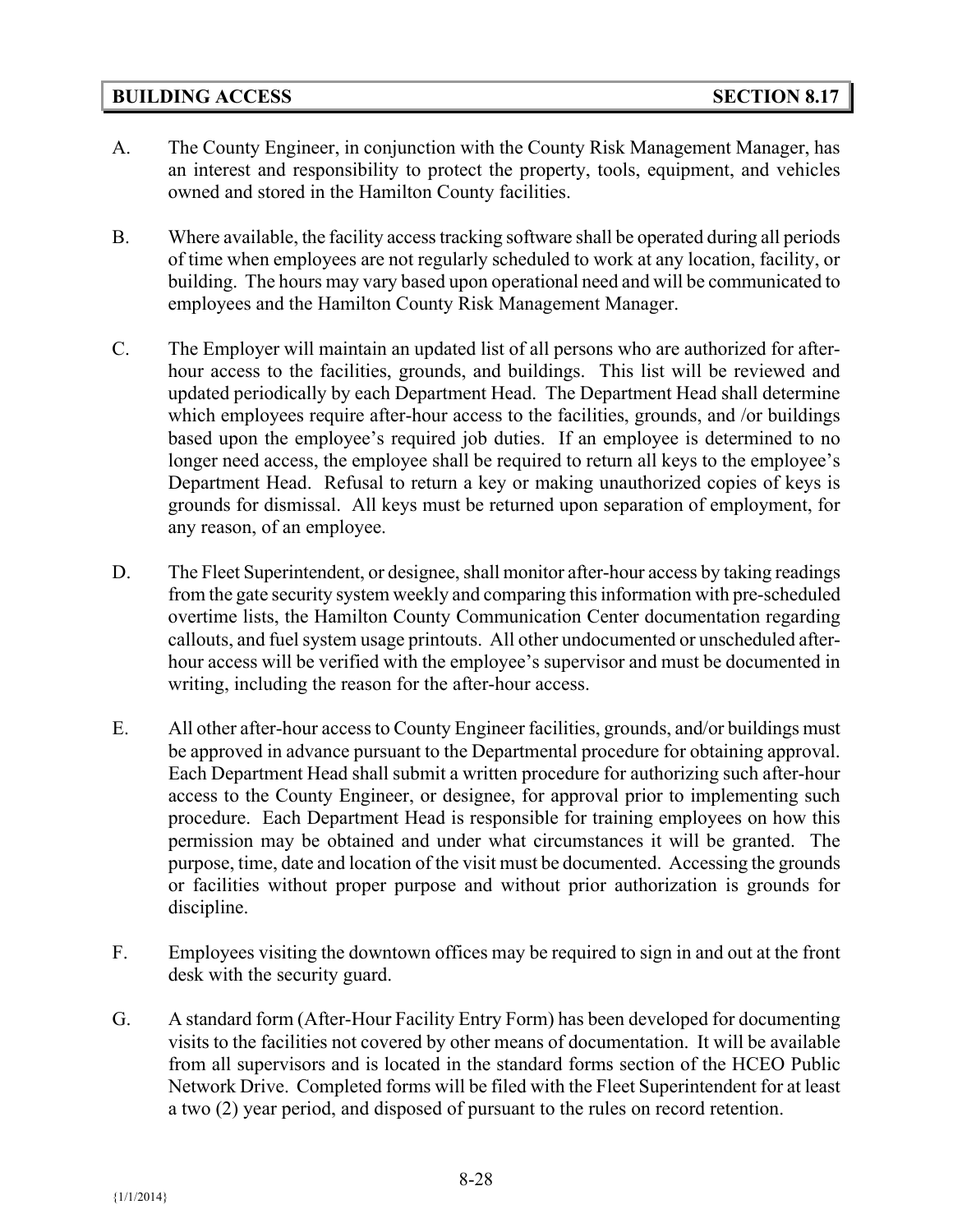- H. Examples of some common situations that are covered by this policy include:
	- 1. Employees, who are using a county vehicle and need to drop it off and pick up their personal vehicle after the gate is closed and the system is activated each day, must have this arrangement pre-authorized with their supervisor or the designated person for that facility. This will be handled by calling in before the gate security system is activated by telephone or by radio.
	- 2. Night shift staff are required to document being off the grounds during their shifts. Night shift staff is required to prepare a daily summary of their activity. This summary should include information about when they were off the grounds. They will also be required to ensure that other persons who access the facilities during their shift, other than contracted cleaning personnel, have prior approval for their visit unless it was ordered by the Communications Center or was for fuel.
	- 3. If the employee has been given keys to access a facility, they are still required to obtain permission before doing so, unless one of the prior reasons apply (fuel, callout, etc.). Being given keys to a facility does not in and of itself give the employee permission to access facilities without having prior approval or a work related need. The name of the person who approved the visit must be noted on the documentation.
	- 4. If the employee does not have keys and needs to visit the facility, they must state the reason and coordinate the visit with an approved person who does have keys, at their mutual convenience.
	- 5. The person who approved the visit and/or accompanied the employee on the visit must sign off on the documentation.
	- 6. Under no circumstances will non-approved employees or guests be permitted at the facilities after hours. If an employee with approval brings unapproved third persons into the facilities after hours, this will be considered a serious violation of the policy and the employee will be subject to discipline. The employee will be financially responsible for any or all actions of the third party, including theft or damage of equipment, whether intentional or accidental.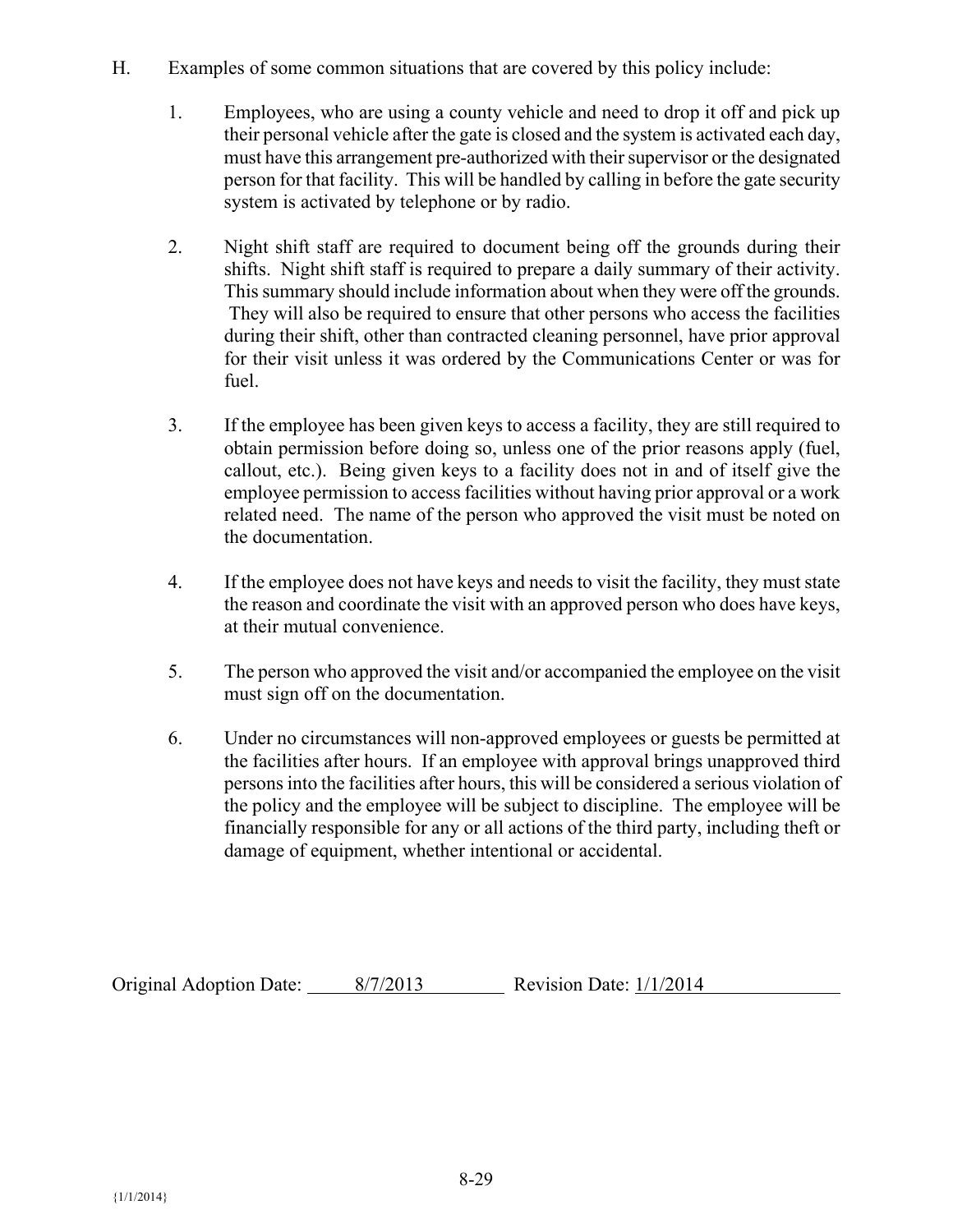## **HEALTH AND SAFETY SECTION 8.18**

It is the goal of the County Engineer's Office to provide all employees with a safe and healthful work environment. The County Engineer and all Department Heads believe that safety must always be foremost in the minds of County Engineer employees.

- A. Engineer Responsibility: The responsibility of the County Engineer is to support Department Heads in their efforts to provide a safe and healthful workplace, and to provide Department Heads with the resources necessary to reach this objective. The County Engineer will also take disciplinary measures, or support the disciplinary measures taken by Department Heads, when an employee violates health and safety rules.
- B. Department Head Responsibility: The responsibility of each Department Head is to provide a safe and healthful workplace, establish and maintain a departmental health and safety program, ensure employees are properly trained, report accidents, provide medical and first aid equipment, ensure that personal protective equipment is available and utilized, provide employees with health and safety information, support lower level supervisors in their health and safety activities, and to evaluate the health and safety performance of lower level supervisors.
- C. Supervisory Responsibility\*: The responsibility of supervisors is to properly instruct employees, enforce health and safety regulations, correct unsafe acts and conditions, ensure that only authorized and adequately trained personnel operate equipment, report and investigate accidents/incidents, inspect areas of responsibility for hazards, ensure equipment is properly maintained, and instill safety awareness in employees. When a safety violation is reported, the supervisor (or Department Head if there is no other supervisor) shall immediately commence an investigation into the incident.
- D. Employee Responsibility: The responsibility of all County Engineer employees is to follow safe work procedures, know and comply with applicable regulations, report injury or illness immediately, report any accidents or safety violations, and participate in any County Engineer sponsored health and safety meetings, programs or committees. Any employee questions regarding health and safety should be directed to the employee's Department Head.

\*Some County Engineer Department Heads will have both Department Head and supervisory responsibilities.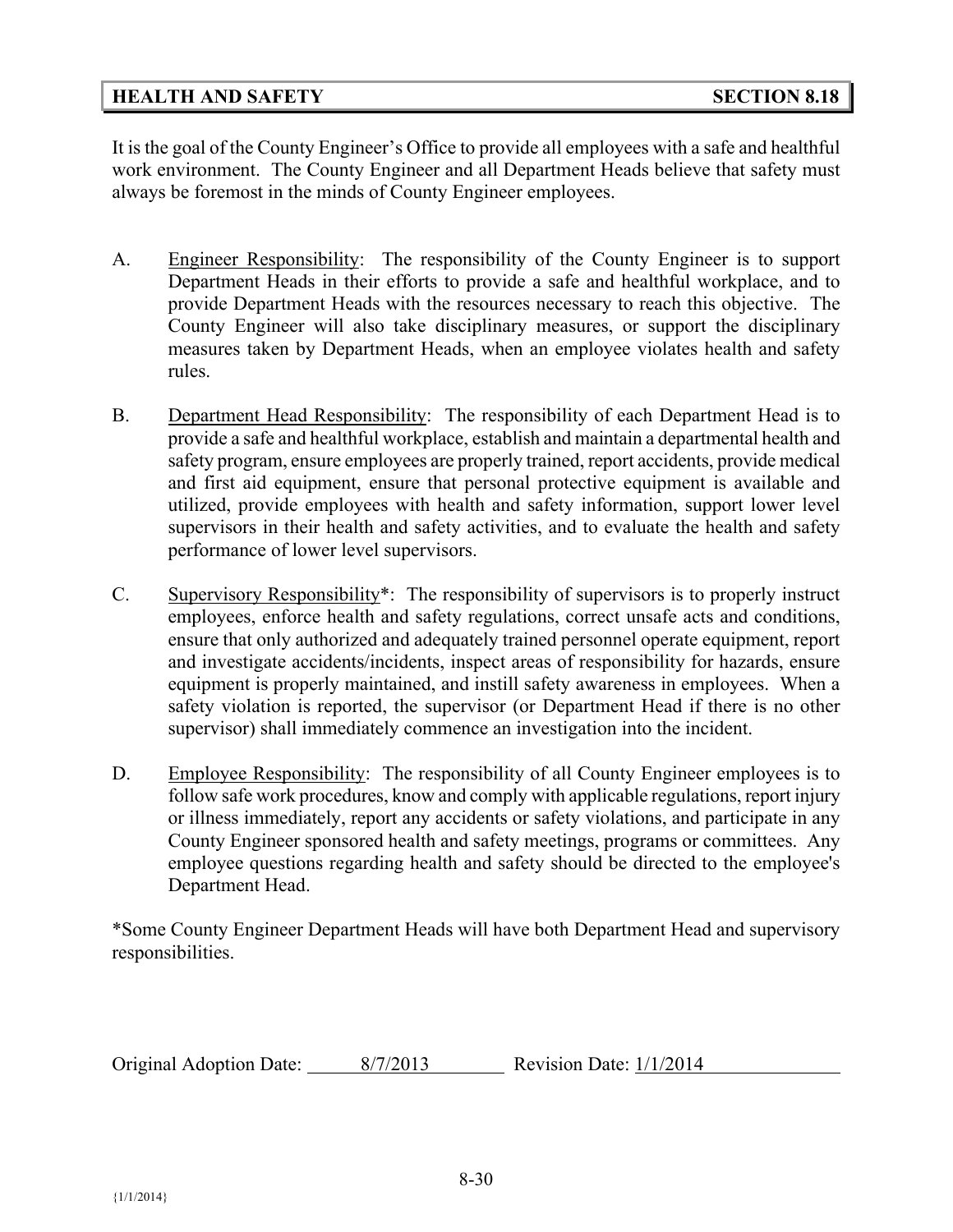## **WORKPLACE VIOLENCE SECTION 8.19**

- A. The safety and security of employees, clients, contractors, and the general public are of vital importance to the Engineer Office. Therefore, threats, threatening behavior, or acts of violence made by an employee or anyone else against another person's life, health, well-being, family, or property will not be tolerated. Employees found guilty of violence or threats of evidence will be subject to disciplinary action up to and including termination of employment.
- B. The purpose of this policy is to provide guidance to employees of the County Engineer should they encounter a situation that they believe is or could result in an act of violence.
- C. The word "violence" in this policy shall mean an act or behavior that:
	- 1. is physically assaultive;
	- 2. a reasonable person would perceive as obsessive (e.g., intensely focused on a grudge, grievance, or romantic interest in another person and likely to result in harm or threats of harm to persons or property);
	- 3. consists of a communicated or reasonably perceived threat to harm another individual or in any way endanger the safety of another;
	- 4. would be interpreted by a reasonable person as carrying a potential for physical harm to the person;
	- 5. a reasonable person would perceive as intimidating or menacing;
	- 6. involves carrying or displaying weapons, destroying property, or throwing objects in a manner reasonably perceived to be threatening; or
	- 7. consists of a communicated or reasonably perceived threat to destroy property.
- D. The Employer prohibits the following:
	- 1. Any act or threat of violence by an employee against another person's life, health, well-being, or property.
	- 2. Any act or threat of violence, including, but not limited to, intimidation, harassment, or coercion.
	- 3. Any act or threat of violence which endangers the safety of employees, clients, contractors, or the general public.
	- 4. Any act or threat of violence made directly or indirectly by words, gestures, or symbols.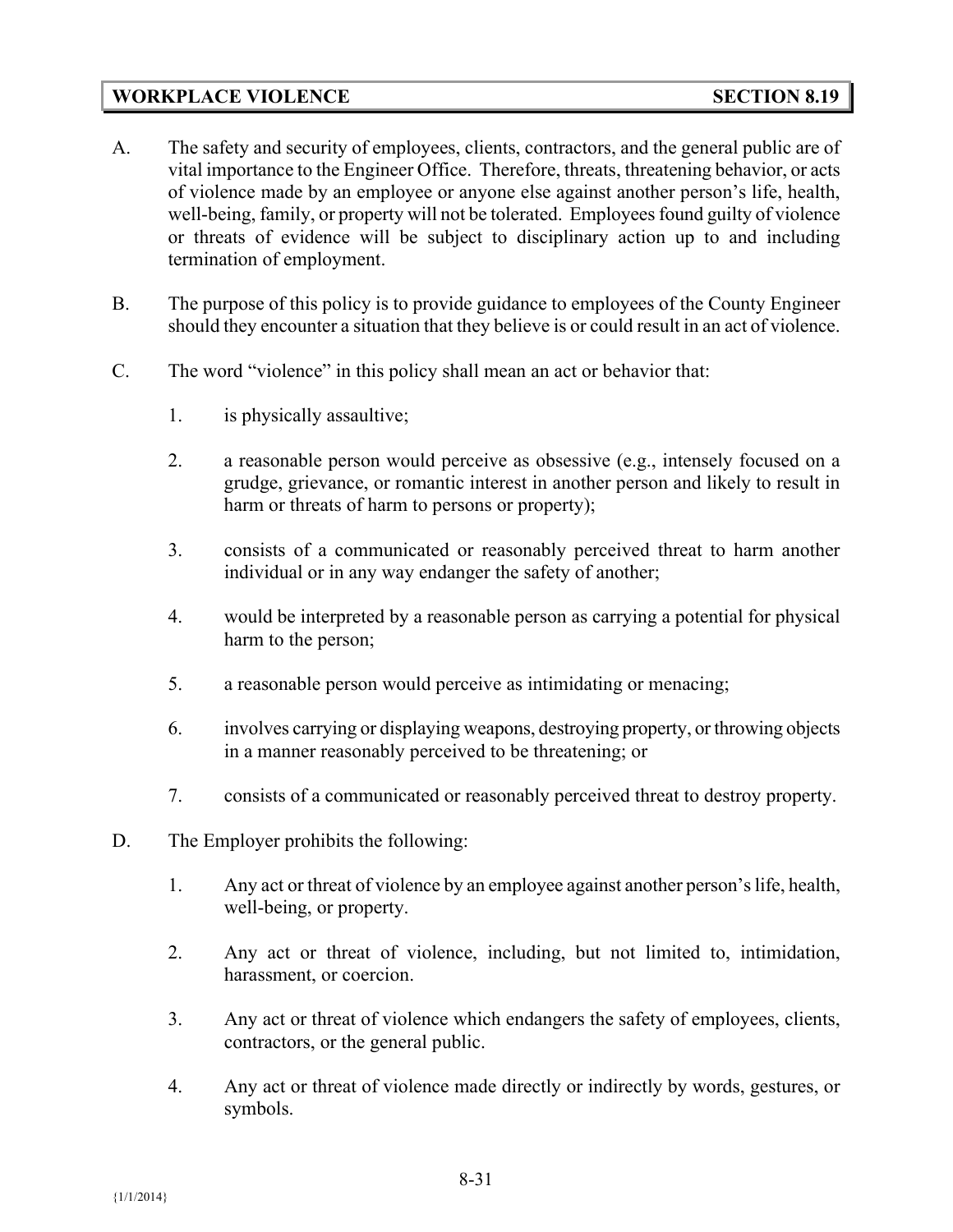- 5. Use or possession of a weapon on the Employer's premises, on an Engineer controlled site, or an area that is associated with Engineer employment except as required in the line of duty (i.e., law enforcement).
- 6. The possession or use of dangerous weapons is prohibited on Employer property, in Employer vehicles, or in any personal vehicle which is used for Employer business or is parked on Employer property, except as hereinafter provided.
	- a. A dangerous weapon is defined as:
		- (1) A loaded or unloaded firearm; or
		- (2) a weapon, device, electronic stun weapon, chemical substance, or other material that in the manner it is used, or could ordinarily be used, or is intended to be used, is readily capable of causing serious bodily injury.
	- b. Exceptions: Individuals may possess a firearm on Employer property if the individual is employed in a law enforcement capacity. Employees, who possess a valid permit to carry a firearm, if a firearm is brought on Employer property, must keep the firearm unloaded and in the employee's personal vehicle, which shall be locked.

# E. PROCEDURE

- 1. Any person who makes substantial threats, exhibits threatening behavior, or engages in violent acts on the Employer's property shall be removed from the premises as quickly as safety permits and shall remain off the premises pending the outcome of an investigation. The Employer will initiate an appropriate response. This response may include, but is not limited to, suspension and/or termination of any business relationship, reassignment of job duties, suspension or termination of employment, and/or criminal prosecution of the person(s) involved.
- 2. It is a requirement that all employees report any behavior that compromises the Employer's ability to maintain a safe work environment. All reports will be investigated immediately and kept confidential, except where there is a legitimate need to know or as required by law. Even without an actual threat, personnel should also report any behavior they have witnessed which they regard as threatening or violent, when that behavior is job related or might be carried out on an Engineer controlled site, or is associated with Engineer employment.
- 3. All incidences of suspected or potential violence should be reported to the employee's Department Head. Employees should not take the position that the incident is too minor to report or that it does not appear to be a "real problem." Employees should not wait until it is too late to be proactive.
- 4. Supervisor Responsibilities: Department Heads are responsible for assessing situations, making decisions on the appropriate response, and responding to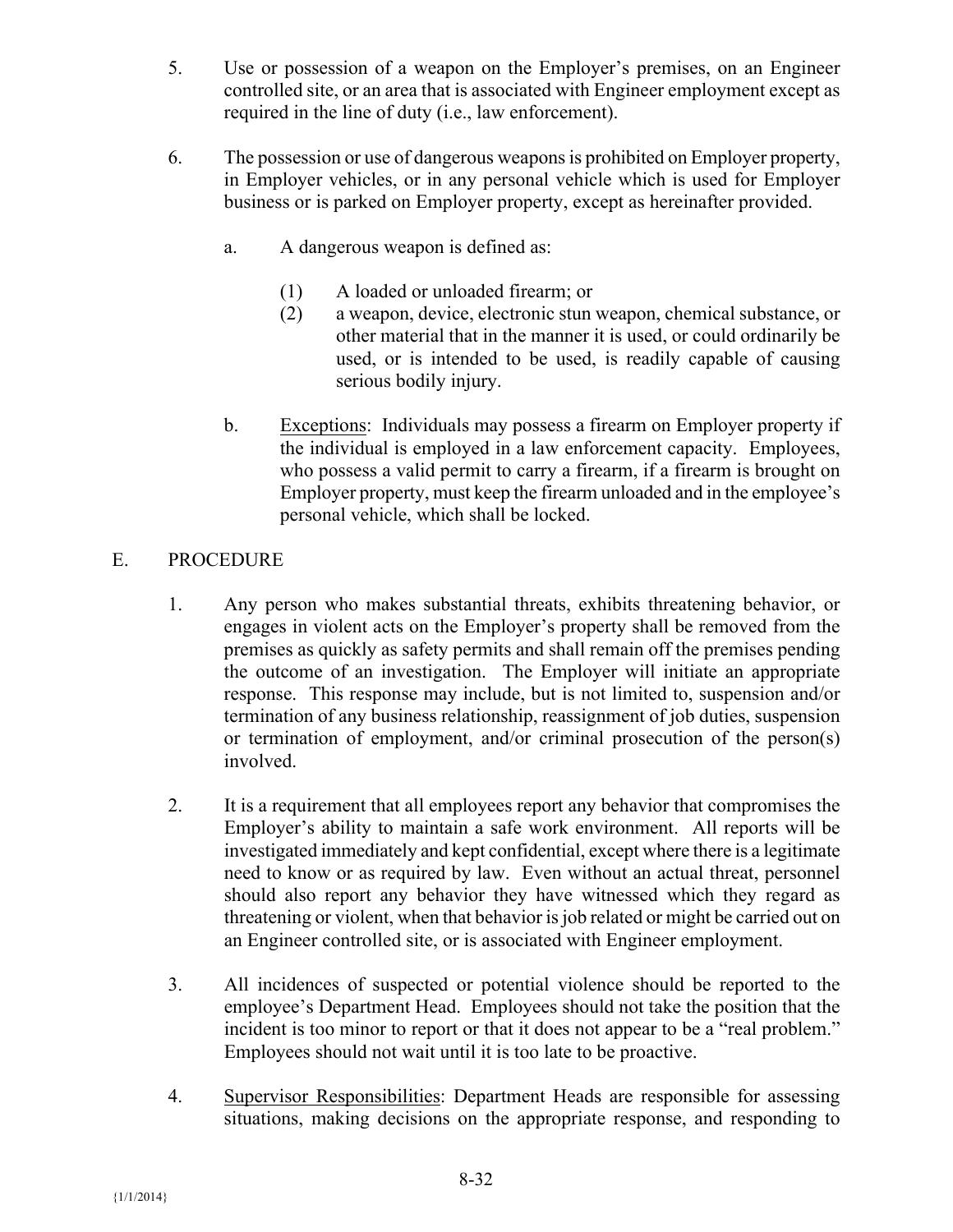reports of or knowledge of violent activities that have occurred in the workplace or that involve an employee of the County Engineer.

- 5. When any actual, potential, or suspected incident of violence is brought to the attention of the Department Head, the Department Head or designee shall evaluate the severity of the situation immediately and have the individual reporting the incident fill out a Workplace Violence Incident Report Form. If it is concluded that an actual act of violence has occurred or if there is a likelihood that violence could result, the Department Head or designee shall:
	- a. Discuss the situation with the employee(s) and attempt to find out what caused the situation.
	- b. Determine what action is to be taken to prevent the situation from occurring again. Such actions may include but not be limited to:
		- (1) Assigning a different employee to the area or job.
		- (2) Talking with the disgruntled citizen or employee(s).
		- (3) Discussing the incident and offering suggestions for appropriate action.
		- (4) Referring the affected employee(s) to professional help or counseling.
		- (5) Disciplining the employee(s), up to and including termination of employment.
	- c. Report all actions taken to the Personnel Office.
- 6. All employees who apply for, obtain, or are the subject of a restraining order which lists any County Engineer locations as being protected areas, must provide to their Department Head a copy of the petition and declarations used to seek the order, a copy of any temporary protective or restraining order which is granted, and a copy of any protective or restraining order which is made permanent.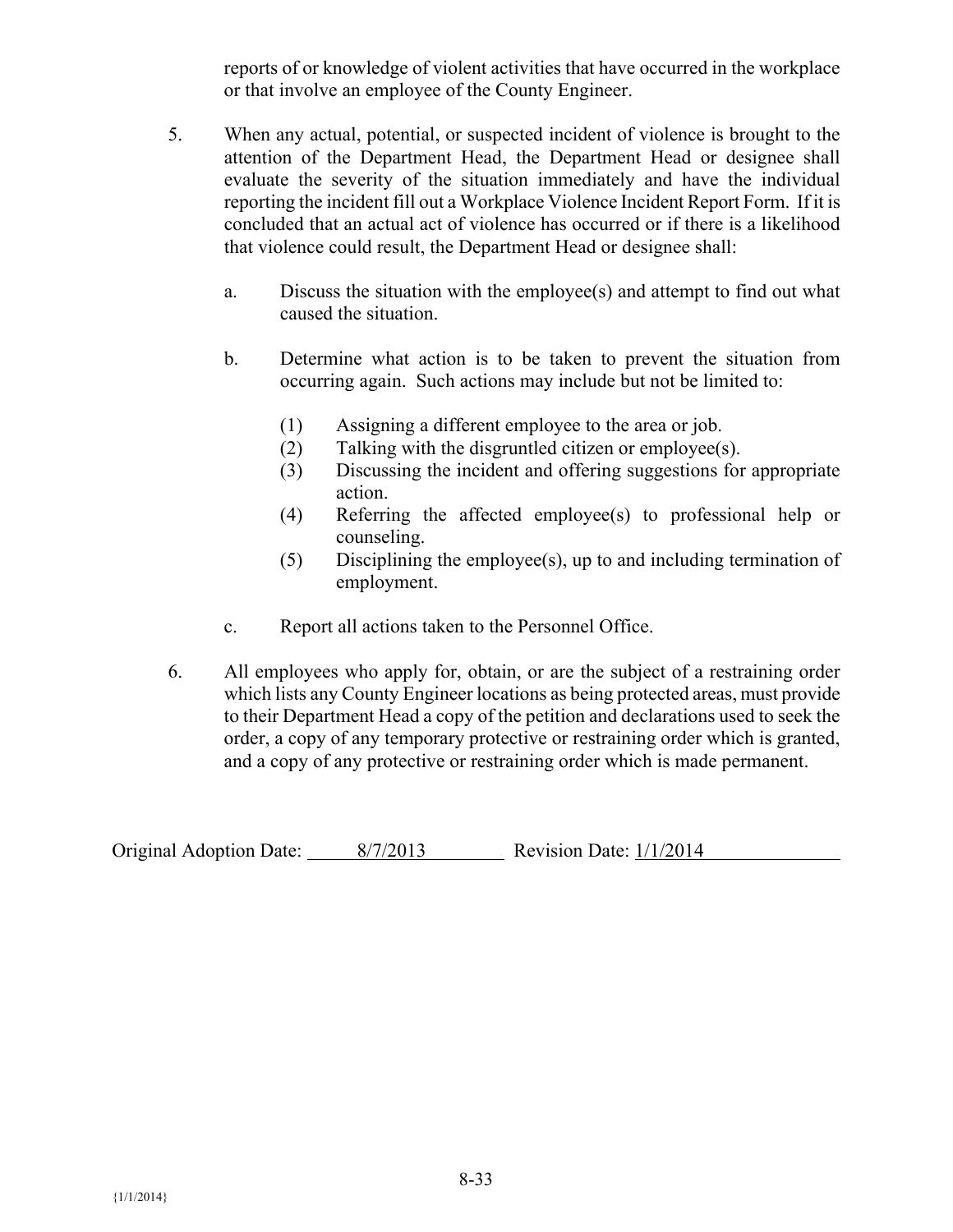### **HAMILTON COUNTY ENGINEER PERSONNEL POLICY AND PROCEDURE MANUAL**

## **CHAPTER 9 EMPLOYEE DISCIPLINE**

- 9.1 DISCIPLINE
- 9.2 PROGRESSIVE DISCIPLINE
- 9.2A GUIDELINES FOR DISCIPLINE
- 9.3 PRE-DISCIPLINARY CONFERENCE
- 9.4 APPEALS OF PERSONNEL ACTIONS
- 9.5 GRIEVANCE PROCEDURE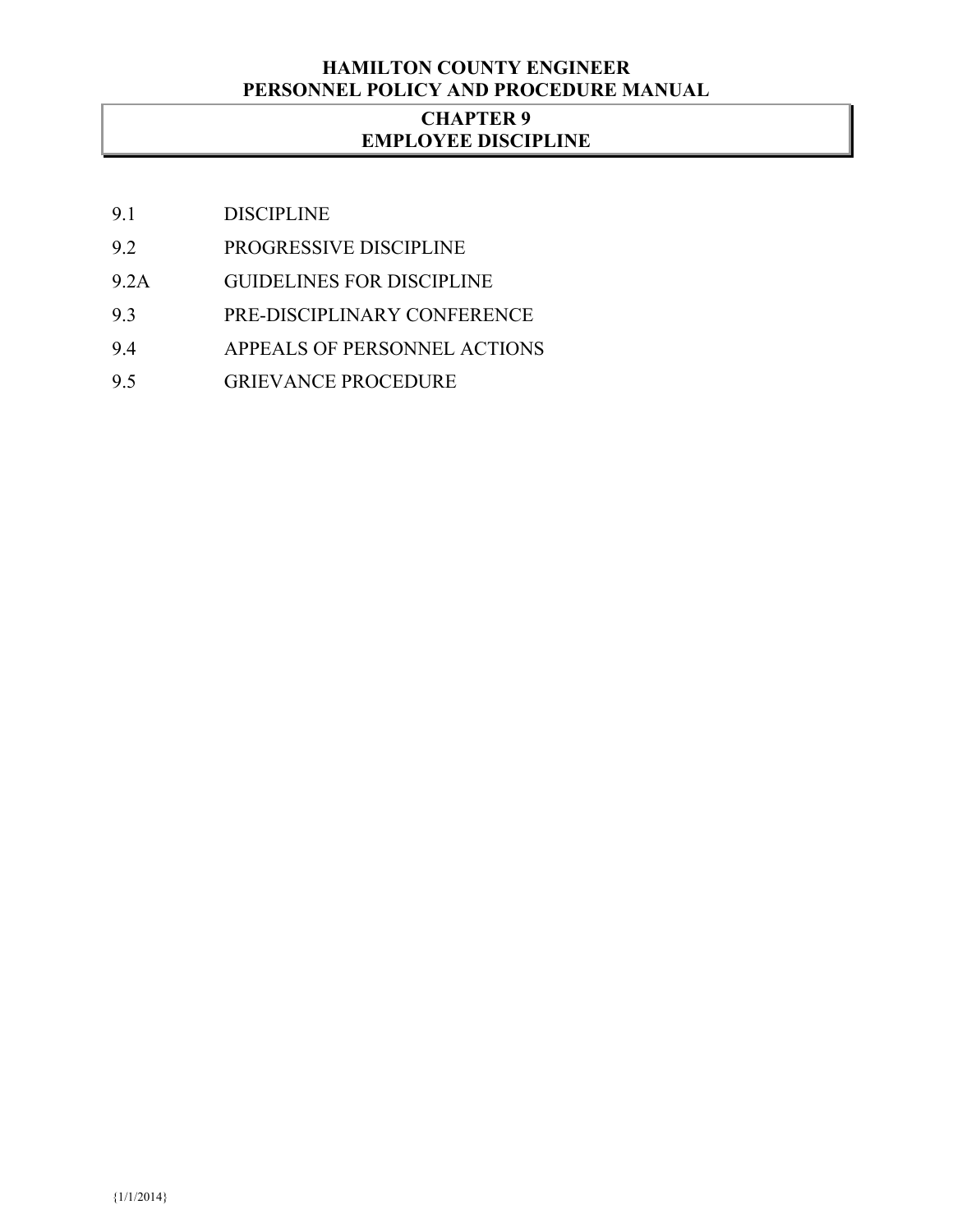- A. The Hamilton County Engineer believes a clearly written discipline policy will serve to promote fairness and equality in the workplace, and will minimize potential misunderstandings among employees in disciplinary matters. Further, the County Engineer believes certain basic principles, set forth below, must be consistently applied in order to effectively and fairly correct unsatisfactory job behavior.
	- 1. Employees shall be advised of expected job behavior, the types of conduct that the County Engineer has determined to be unacceptable, and the penalties for such unacceptable behavior.
	- 2. Immediate attention shall be given to policy infractions.
	- 3. Discipline shall be applied in a reasonably uniform and consistent manner throughout the County Engineer's Office, and any deviation from standard procedures must be well justified and documented.
	- 4. Each offense shall be dealt with as objectively as possible.
	- 5. Discipline shall be progressive, where appropriate, and as warranted by the nature of the offense.
	- 6. The purpose of disciplinary action, other than termination, is to correct unacceptable performance, conduct or behavior. All disciplinary actions, other than termination, shall be calculated to best convey the expectations of management.
	- 7. Performance evaluations are not considered disciplinary action.
- B. An employee's immediate supervisor is primarily responsible for administering corrective action of verbal counseling and designated supervisors and Department Heads may issue written reprimands. Supervisors may recommend to the County Engineer disciplinary action including suspension, reduction, or termination. Supervisors must contact the Personnel Office prior to issuing any disciplinary action consisting of a written warning or greater.
- C. Only the County Engineer has the authority to reduce an employee in classification or pay, fine, suspend, or terminate an employee. Prior to such discipline, classified employees are entitled to notice of the charges and a pre-disciplinary conference must be held.
- D. Suspensions of more than twenty-four (24) work hours for non-exempt employees or more than forty (40) work hours for employees exempt from overtime compensation, reductions, or removals of classified employees must be in writing and hand delivered to the employee or mailed by certified mail. Within ten (10) days of the notification to the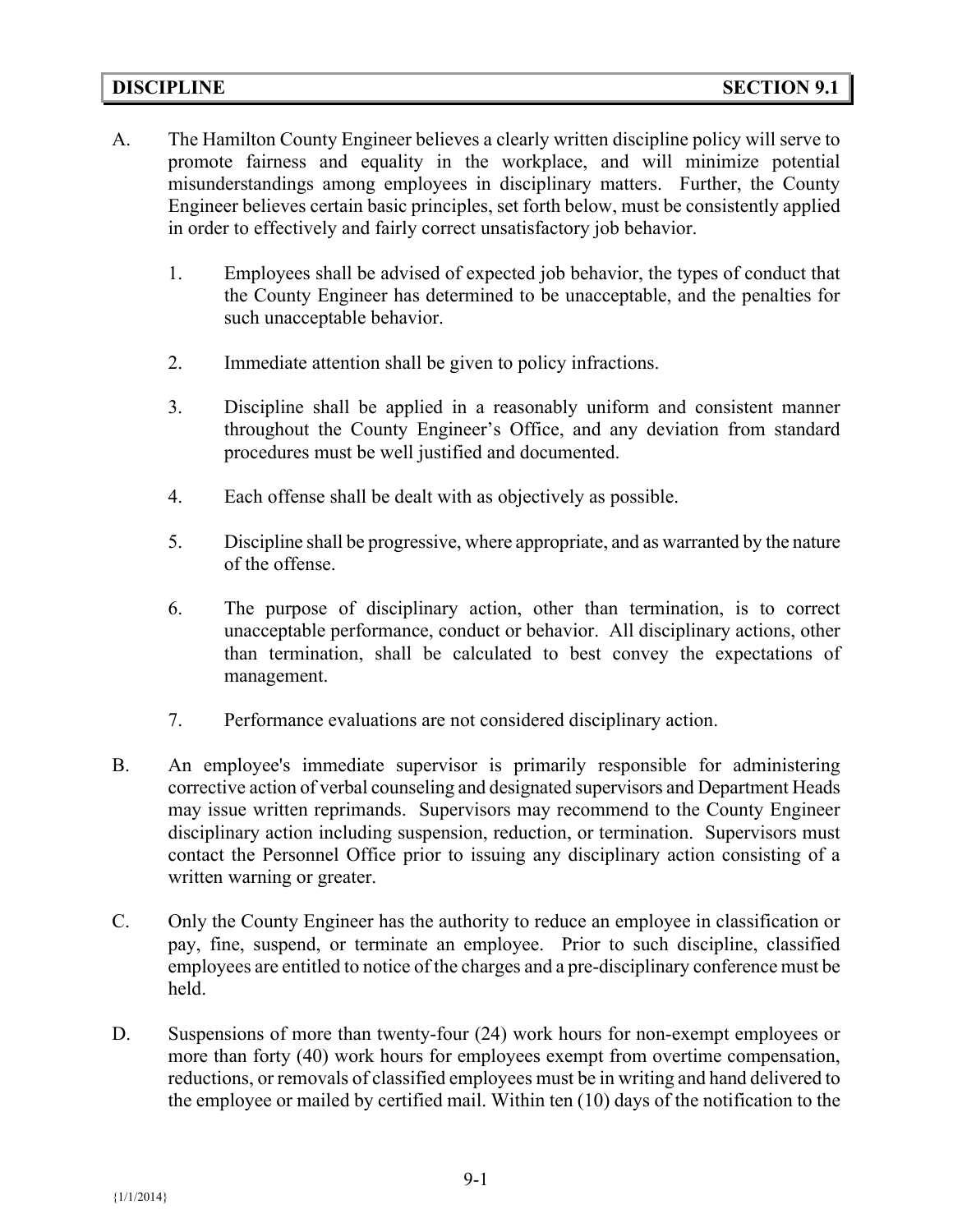employee, a copy of the notice must be filed with the County Personnel Department and the State Personnel Board of Review in accordance with R.C. Section 124.34.

- E. Reduction in classification or pay, suspension, or removal of an unclassified employee may be executed at the discretion of the County Engineer. A written notice shall be provided to the employee.
- F. The County Engineer may place an employee on administrative leave with pay, in circumstances where the health or safety of the employee, other employees, or of any person or property entrusted to the employee's care could otherwise be adversely affected.The length of the leave shall not exceed the length of the situation for which the leave is granted, for example, in a disciplinary situation such leave might extend until the County Engineer or designee completes an investigation of the matter, conducts a pre-disciplinary conference and takes action or decides no action is required.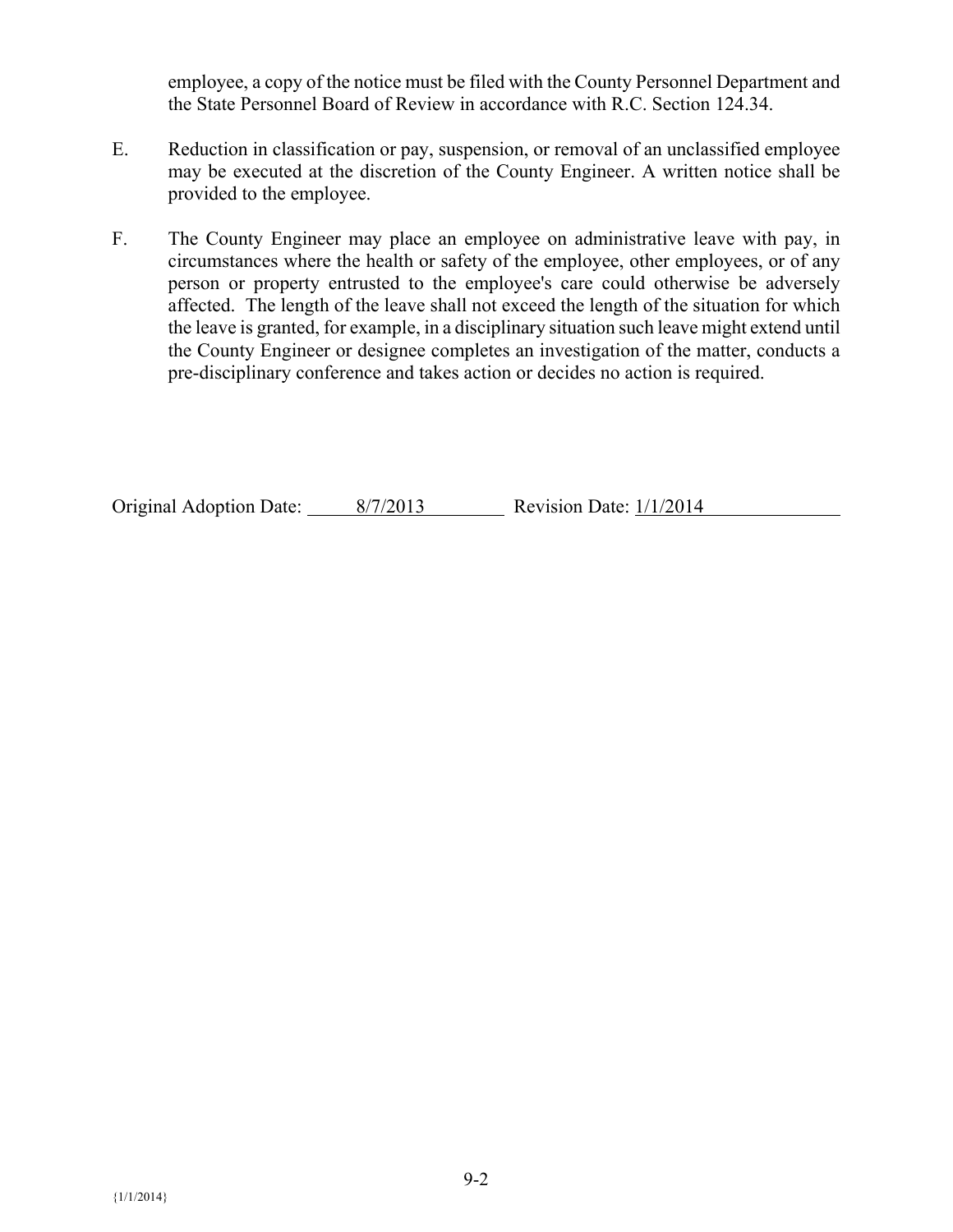## **PROGRESSIVE DISCIPLINE SECTION 9.2**

- A. The County Engineer, Department Heads, and supervisors shall follow an established system of progressive discipline when correcting job performance and/or behavior for all classified employees. Unclassified employees are not subject to the provisions of this policy.
- B. The County Engineer has adopted this discipline policy as guideline for the uniform administration of discipline. It is not, however, to be construed as a delegation of, or a limitation upon, the statutory rights of the County Engineer as set forth in the Ohio Revised Code.
- C. Except in instances of serious misconduct or where otherwise warranted, discipline shall generally be applied in the following order:
	- 1. Verbal Counseling Normally, the first step of corrective action is intended to inform the employee of deficiencies in his/her job performance, conduct, or attendance. Any member of management in the employee's chain of command may issue a verbal counseling, including foremen, crew leaders, and temporary supervisors (with the consent of their supervisor). The supervisor issuing the counseling shall document that a verbal counseling was issued and that the supervisor met with the employee to discuss the counseling and corrective action. The record of the verbal counseling shall be forwarded to the Personnel Office, placed in the employee's personnel file, and attached to the employee's next performance evaluation. A verbal counseling may not be appealed.
	- 2. Written Reprimand Normally, the second step of corrective action, however, a written reprimand may be warranted for a first offense depending on the seriousness of the action or misconduct. The supervisor or Department Head issuing the reprimand shall complete the record meet with the employee to discuss the corrective action and convey management's expectations. Written reprimands will only be in effect for purposes of progressive discipline for twelve (12) months from the date it was issued, so long as there is no intervening disciplinary action. A copy of the written reprimand shall be forwarded to the Personnel Office and placed in the employee's personnel file. A written reprimand may be appealed through the internal grievance procedure.
	- 3. Suspension A more severe form of corrective action that normally results in a loss of pay to the employee. The notice of suspension shall be in writing and a copy provided to the Personnel Office to be placed in the employee's personnel file. Records of suspensions of less than twenty-four (24) scheduled work hours will only be in effect for purposes of progressive discipline for eighteen (18) months from the date it was issued, so long as there is no intervening disciplinary action. Records of suspensions of twenty-four (24) scheduled work hours or more will be in effect for purposes of progressive discipline for twenty-four (24) months from the date it was issued, so long as there is no intervening disciplinary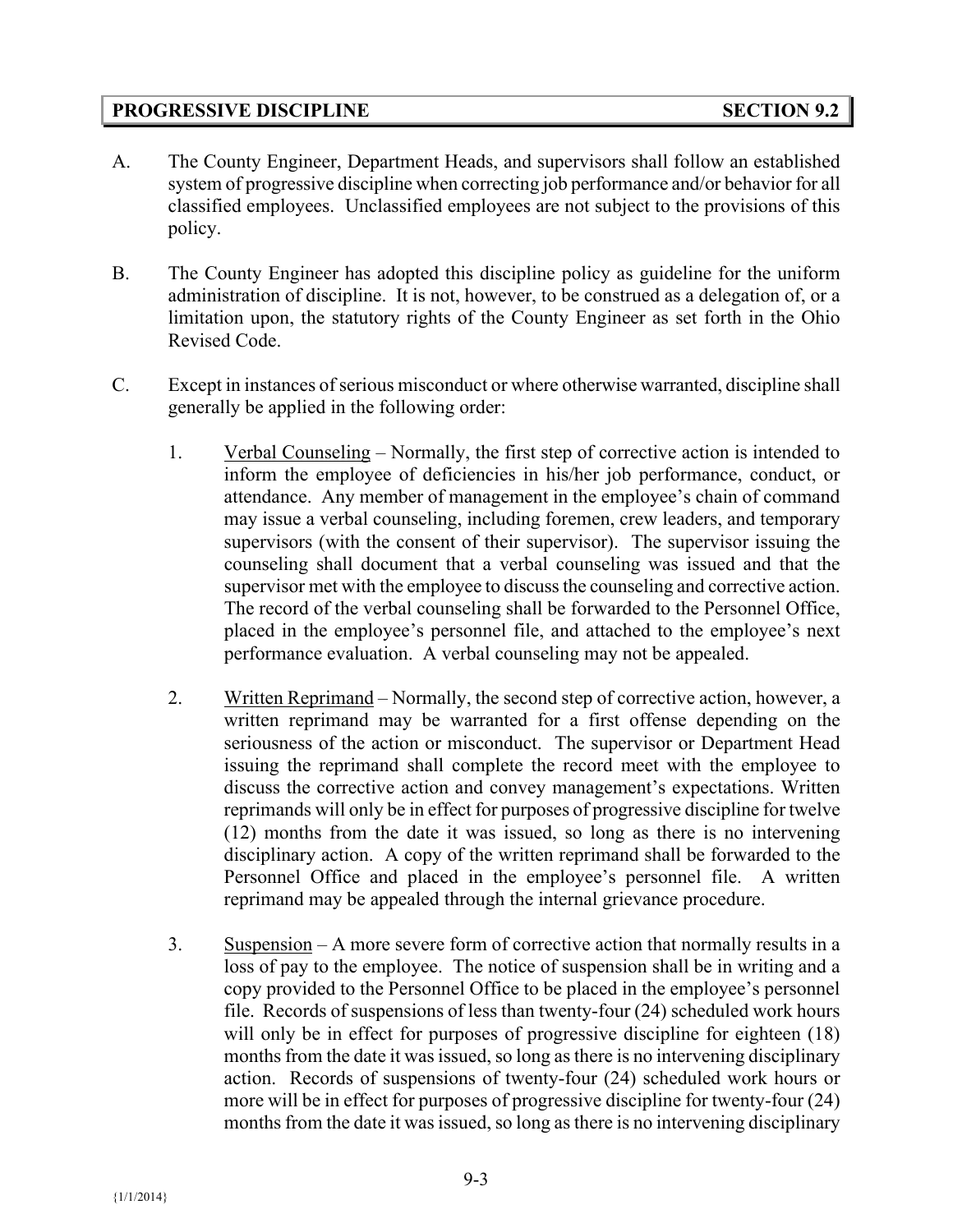action. All suspensions may be appealed through the internal grievance procedure; however, only suspensions of twenty-four (24) hours or more may be appealed to the State Personnel Board of Review (SPBR).

- D. Employee may submit a written statement of explanation to be attached to the record of discipline in the employee's personnel file.
- E. This discipline policy provides standard penalties for specific offenses; however, the examples of specific offenses given in any grouping are not all inclusive, and merely serve as a guide.
- F. The standard penalties provided in this policy do not preclude the application of a more or less severe penalty for a given infraction when specific circumstances warrant such penalties. In those cases where the penalty deviates from the recommended standard penalty, the reasons for such deviation must be noted in writing by the supervisor.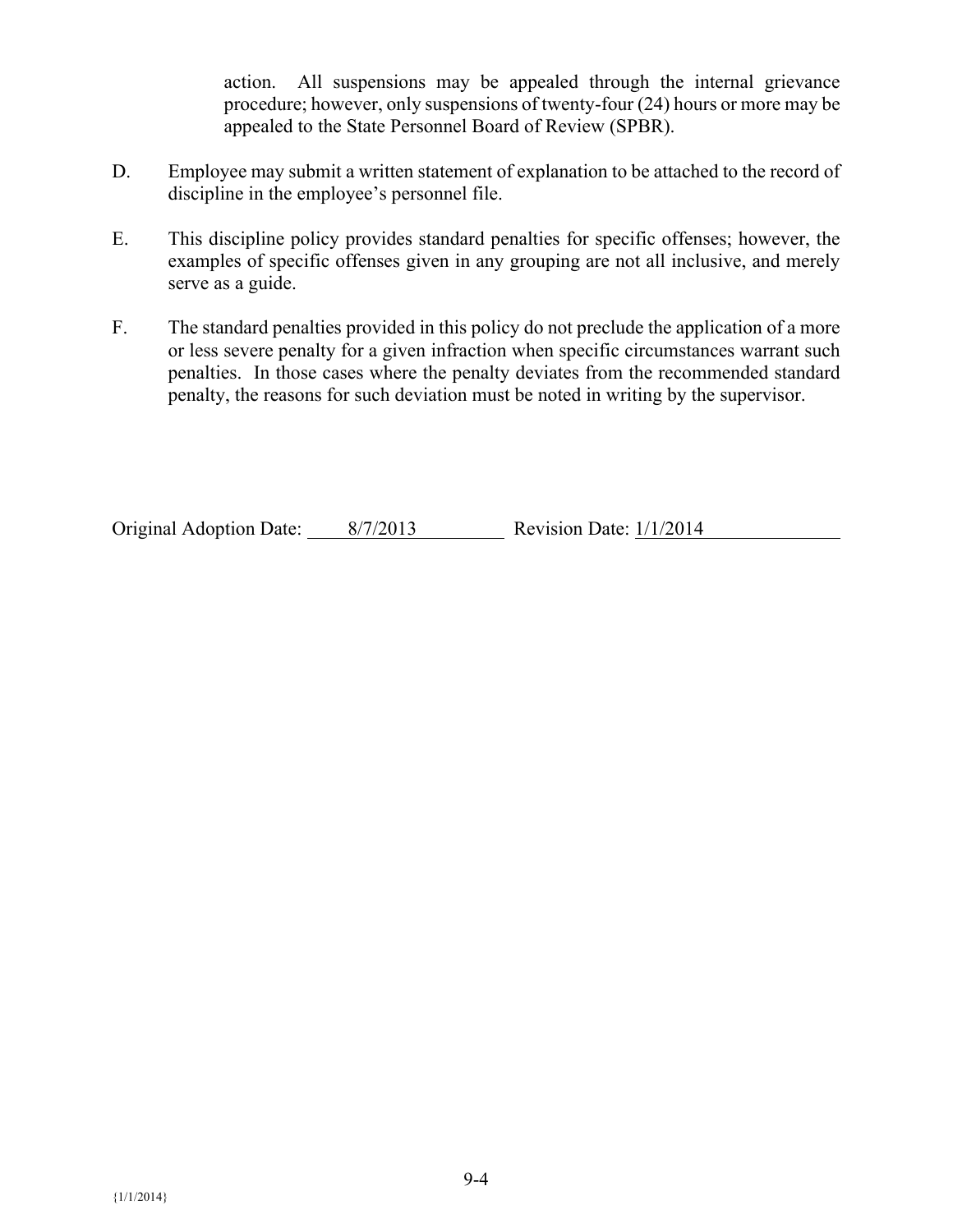## **GUIDELINES FOR DISCIPLINE SECTION 9.2A**

- A. O.R.C. Section 124.34 sets out the forms of misconduct which are the legal basis for reduction, suspension, or removal of a classified employee who has completed the probationary period. Those forms of misconduct are:
	- 1. neglect of duty;
	- 2. incompetency;
	- 3. inefficiency;
	- 4. dishonesty;
	- 5. drunkenness;
	- 6. immoral conduct;
	- 7. insubordination;
	- 8. discourteous treatment of the public;
	- 9. any other failure of good behavior;
	- 10. any other acts of misfeasance, malfeasance, and nonfeasance; and
	- 11. violation of any policy or work rule of the Employer.

Conviction of a felony is grounds for reducing pay or classification, suspending, or removing an employee. Any employee convicted of a felony has no right to appeal disciplinary actions as a result of that conviction.

- B. The offenses set forth in Groups I, II, and III below are non-inclusive examples of the above forms of misconduct which the SPBR has historically judged to warrant the penalties established for that group.
- C. In general, Group I Offenses may be defined as those infractions which are of a relatively minor nature and which cause only a minimal disruption to productivity, efficiency, and/or morale. Group I Offenses, if left undisciplined by proper authority, will usually cause only a temporary impact against the organization unless such acts are compounded over time.
- D. Group II Offenses may be defined as those infractions which are of a more serious nature than the Group I Offenses and which, in turn, cause a more serious and longer lasting disruption to the organization in terms of decreased organizational productivity, efficiency, and/or morale. Group II Offenses, if left undisciplined by proper authority, can cause a serious and longer lasting impact against the organization than the Group I Offenses.
- E. Group III Offenses may be defined as those infractions which are of a very serious or possibly a criminal nature, and/or which cause a critical disruption to the organization in terms of decreased productivity, efficiency, and/or morale. Group III Offenses, if left undisciplined by proper authority, may have a long-lasting and serious adverse impact on the organization.
- F. Grounds for Disciplinary Actions and Penalties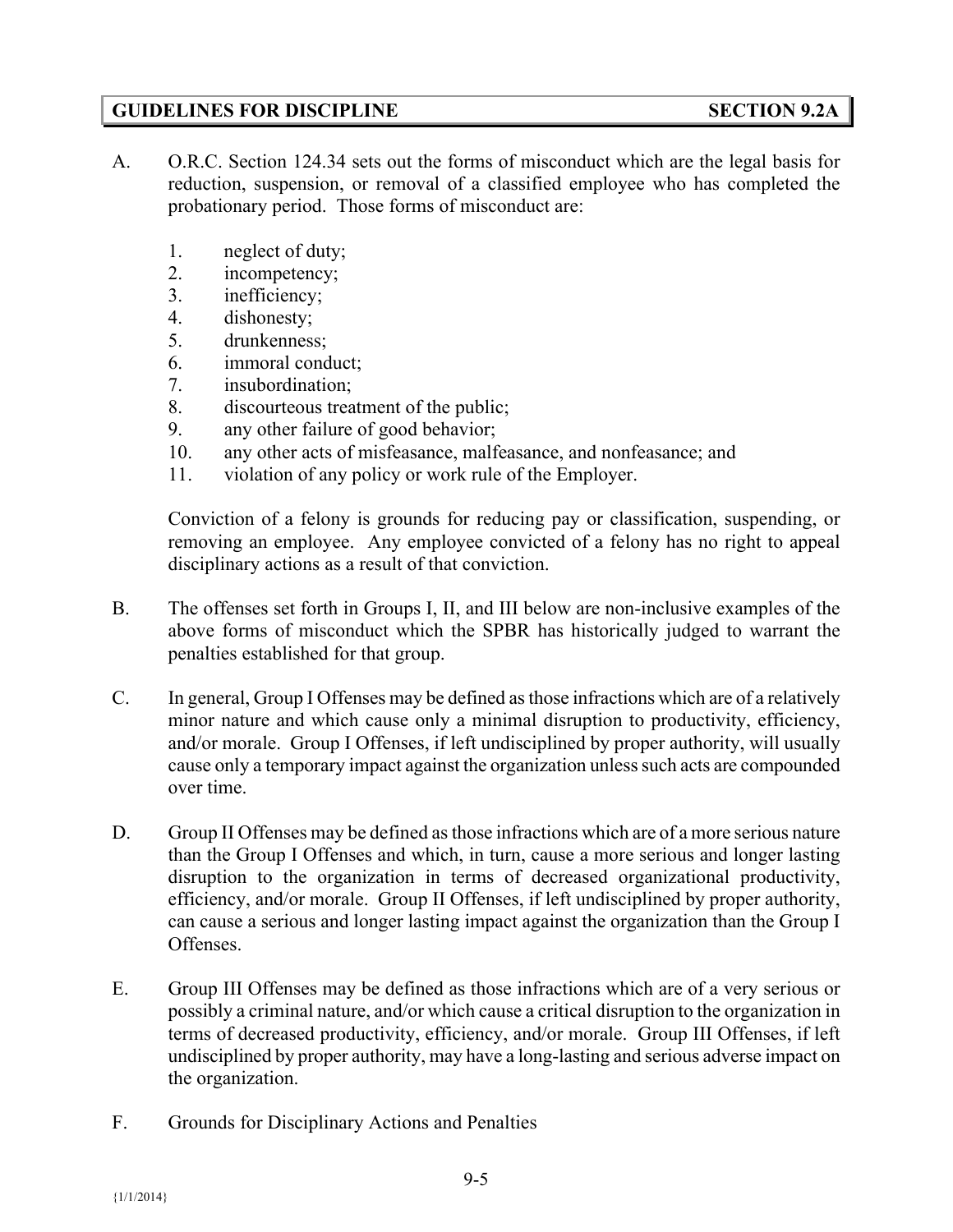#### Group I Offenses:

| First Offense:  | Verbal Counseling                                          |
|-----------------|------------------------------------------------------------|
| Second Offense: | Written Reprimand.                                         |
| Third Offense:  | Up to three $(3)$ day suspension without pay (or working   |
|                 | suspension for administrative, supervisory or professional |
|                 | employees exempt from overtime).                           |
| Fourth Offense: | Up to fifteen $(15)$ day suspension without pay.           |
| Fifth Offense:  | Up to termination.                                         |

Examples of Group I Offenses:

- 1. Failure to follow notification requirements for any absence (e.g. late call off).
- 2. Failure to commence duties at the beginning of the scheduled work period, or leaving work prior to the end of the work period without authorization.
- 3. Leaving the job or work area during the regular working hours without authorization.
- 4. Making preparations to leave work without specific prior authorization before the lunch period, or for any official break time, or before the specified quitting time.
- 5. Leaving post of continuous operations position prior to being relieved by employee of incoming shift.
- 6. Neglect or carelessness in signing in or out.
- 7. Unauthorized absence from work for a brief period of time (extended absences will be considered a more serious offense).
- 8. Creating or contributing to unsanitary or unsafe conditions or poor housekeeping.
- 9. Distracting the attention of others, unnecessary shouting, demonstration, or otherwise causing disruption on the job.
- 10. Malicious mischief, horseplay, wrestling, or other undesirable conduct, including the use of profane or offensive language.
- 11. Interfering with the work performance of subordinates or other employees.
- 12. Failure to cooperate with other employees as required by job duties.
- 13. Failure to use reasonable care or neglect of Employer property or equipment.
- 14. Use or possession of another employee's working equipment without authorization.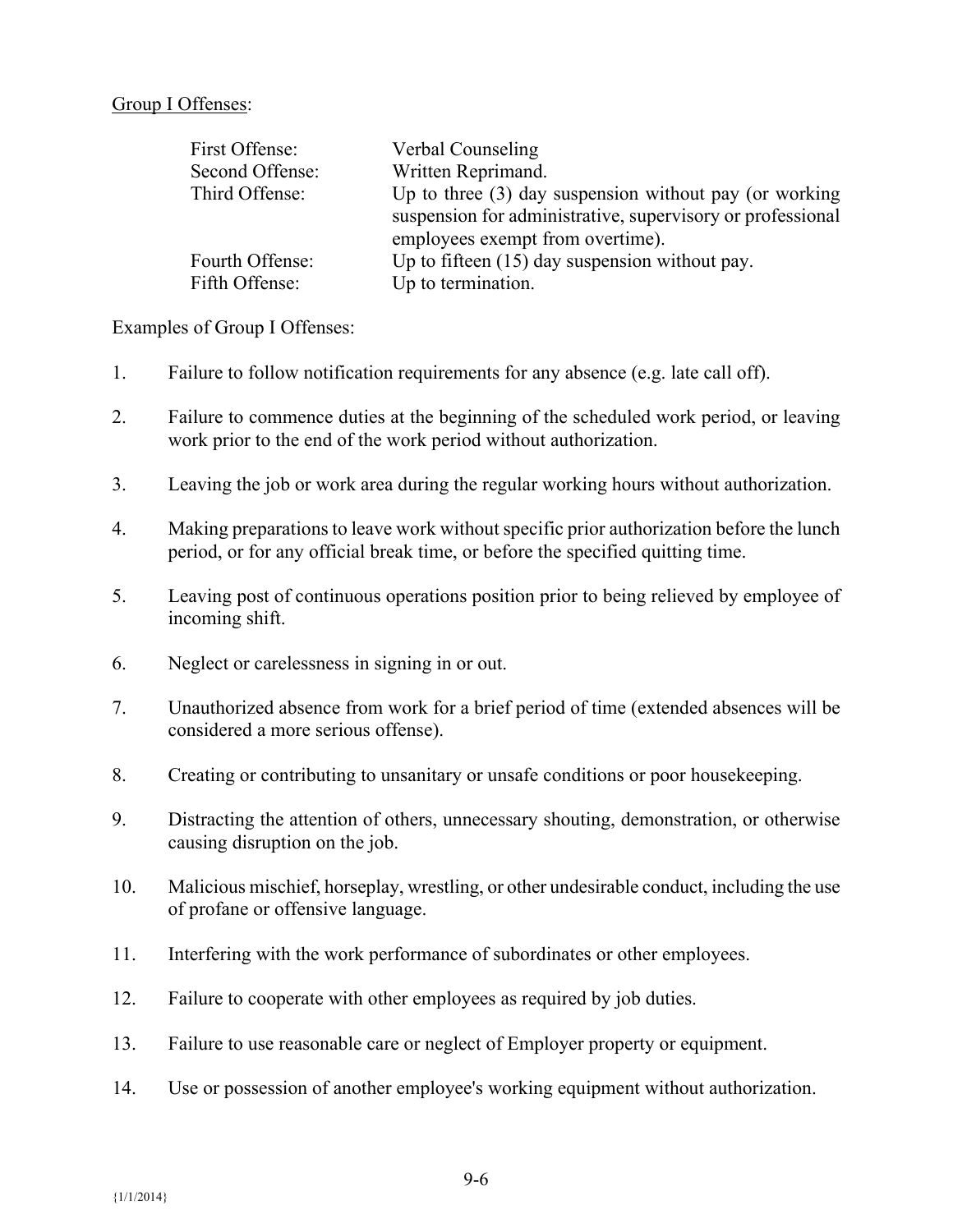- 15. Neglect or carelessness in observance of official safety rules, or disregard of common safety practices.
- 16. Failure to observe department procedures.
- 17. Obligating the Employer for any expense, service or performance without authorization.
- 18. Failure to report minor accidents, injury or equipment damage.
- 19. Disregarding job duties by neglect of work (e.g. reading for pleasure, card playing, text messaging, personal internet use, etc.) during working hours.
- 20. Unsatisfactory work or failure to maintain required standard of performance.
- 21. Neglect or careless failure to prepare required reports or documents.
- 22. Unauthorized use of telephone, cell phone, computer, internet, or electronic mail for other than Employer business purposes.
- 23. Failure of a supervisor to administer discipline as provided herein or to otherwise enforce the rules, regulations, policies, and procedures of the Employer.
- 24. Violation of any other policy or work rule.

#### Group II Offenses:

| First Offense:  | Instruction and up to three $(3)$ day suspension without pay<br>(or working suspension for administrative, supervisory, and |
|-----------------|-----------------------------------------------------------------------------------------------------------------------------|
|                 | professional employees exempt from overtime).                                                                               |
| Second Offense: | Up to fifteen $(15)$ day suspension without pay.                                                                            |
| Third Offense:  | Up to termination.                                                                                                          |

### Examples of Group II Offenses:

- 1. Absence without leave for two (2) work days or less.
- 2. Sleeping during working hours.
- 3. Reporting for work or working while unfit for duty.
- 4. Unauthorized use of Employer property or equipment.
- 5. Willful neglect or carelessness in the use of Employer property or equipment.
- 6. Failure to report equipment damage or minor accidents.
- 7. Willful failure to sign in or out when required.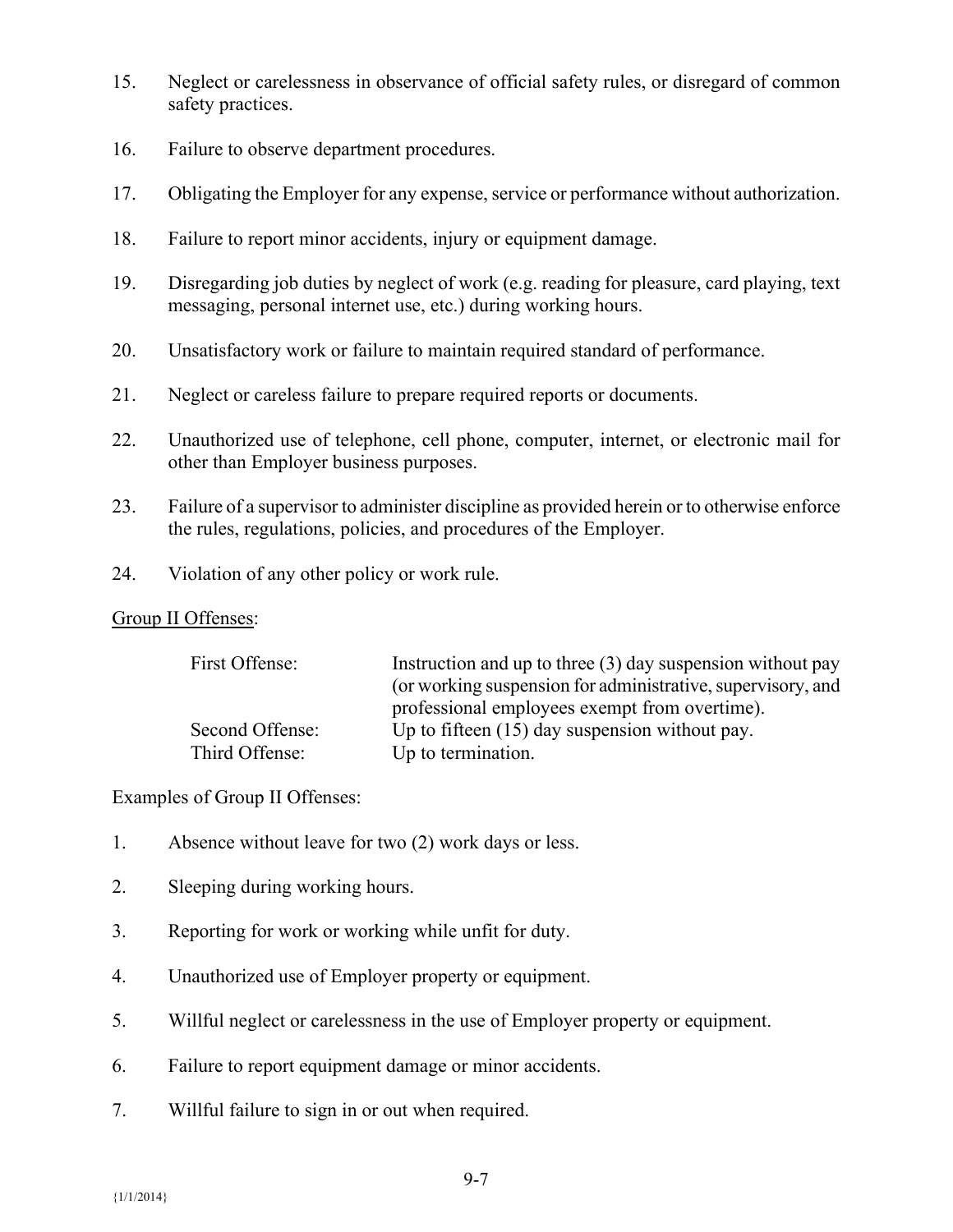- 8. Habitual neglect or willful failure to make required reports/deadlines.
- 9. Failure to report for overtime work without good reason after being scheduled to work according to overtime policy.
- 10. Solicitation or distribution on Employer property without authorization.
- 11. Making or publishing of false, vicious or malicious statements concerning employees, supervisors, the Agency, the County or its operations.
- 12. Refusing to give testimony or information in any investigation or official hearing or proceeding involving the Employer.
- 13. Giving false testimony during an investigation or hearing.
- 14. Unauthorized posting or removal of notices or signs from official bulletin boards.
- 15. Negligent failure to obey a reasonable order of a supervisor or failure to carry out work assignments, including verbal instructions.
- 16. Unauthorized presence on Employer property.
- 17. Willful disregard of Employer rules, regulations, policies, or procedures.
- 18. Use of vulgar, profane, abusive, or threatening language by an employee to another employee, subordinate, or supervisor.
- 19. Discourteous treatment of the public.
- 20. Misuse of two-way radio or related equipment, abusive language over the air ways, or the interference with business-related transmissions.
- 21. Misuse of the internet, electronic mail, text messages, including accessing or exchanging inappropriate or offensive material.
- 22. Engaging in or failing to report offensive or unprofessional discriminatory conduct in violation of the Employer's Fair Employment Rights Policies.
- 23. Violation of any other policy or work rule.

### Group III Offenses:

First Offense: Up to and including termination.

Examples of Group III Offenses:

1. Absence without leave for three (3) work days or more (may be considered job abandonment or construction resignation).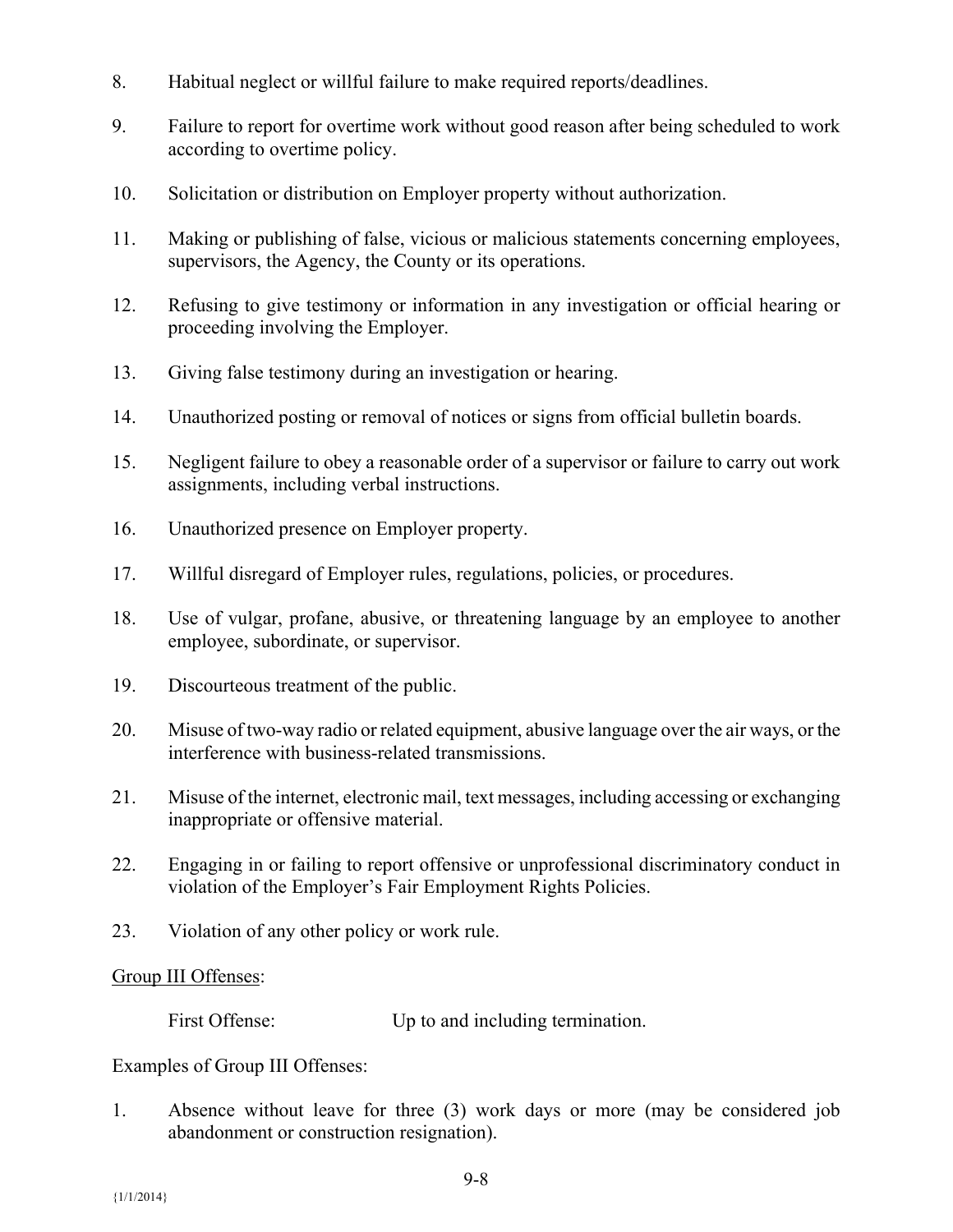- 2. Wanton or willful neglect in the performance of assigned duties.
- 3. Wanton or willful neglect in the care, use or custody of any Employer property or equipment; abuse or deliberate destruction in any manner of Employer property, tools, equipment, or the property of employees.
- 4. Signing or altering other employees' time cards, tampering with other employees' time cards, or unauthorized altering of own time card.
- 5. Falsifying testimony when accidents are being investigated; falsifying or assisting in falsifying or destroying any County records, including work performance reports; giving false information or withholding pertinent information called for in making application for employment; or, providing incomplete or false testimony in any official investigation.
- 6. Making false claims or misrepresentation in an attempt to obtain any County benefit.
- 7. Illegal gambling during working hours.
- 8. Stealing or similar misconduct, or concealment of any property of the Employer or of other employees.
- 9. Being in possession of, drinking of, or under the influence of alcoholic beverages during regularly scheduled working hours or while on duty.
- 10. The use of, manufacturing, possession, or the sale or distribution of narcotics or other controlled substances (without a properly reported prescription) in the workplace.
- 11. Fighting or attempting to injure other employees, supervisors, or persons.
- 12. Carrying or possession of firearms, explosives or weapons on Employer property at any time without prior authorization.
- 13. Willfully demeaning, verbally abusing, and/or humiliating another person.
- 14. Knowingly concealing a communicable disease such as TB or AIDS, in which may endanger other employees.
- 15. Misuse or removal of County records or information without prior authorization.
- 16. Instigating, leading or participating in any walkout, strike, sit-down, or stand-in; refusal to return to work at the scheduled time for the scheduled shift, or other concerted curtailment, restriction or interference with work in or about the Employer's work areas.
- 17. Dishonesty or any dishonest action. Some examples of dishonesty or a dishonest action are: theft, pilfering, opening desks assigned to other employees without authorization, making false statements to secure an excused absence or to justify an absence or tardiness, making or causing to be made inaccurate or false reports concerning any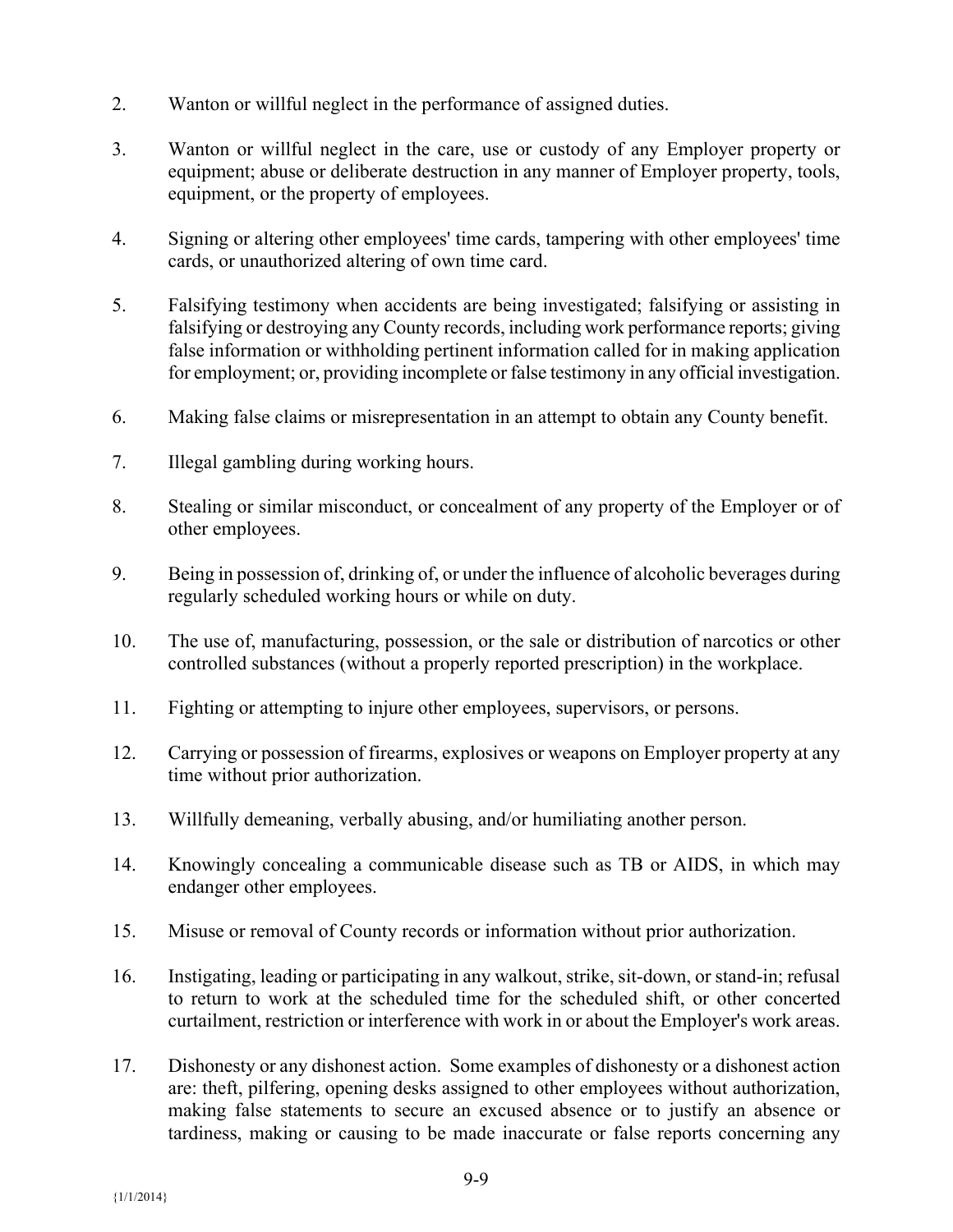absence from work. The foregoing are examples only and do not limit the terms dishonesty or a dishonest action.

- 18. Insubordination by refusing to perform assigned work or to comply with written or verbal instruction of the supervisors.
- 19. Breach of Employer confidentiality.
- 20. Failure to report or engaging in an act of discrimination, discriminatory conduct, sexual harassment, or retaliation of another employee or a member of the general public; conduct violating morality or common decency.
- 21. Performing private work on County time or using County property or equipment for private gain.
- 22. Unauthorized political activity.
- 23. Threatening, intimidating, or coercing employees or supervisors; violating the workplace violence policy.
- 24. Being convicted of a felony within the meaning of O.R.C. 124.34, even if prior discipline has been issued for the underlying conduct; conviction of any violation of law which may adversely affect the public's trust in the employee's ability to perform the duties of the employee's position.
- 25. Failure (neglect or otherwise) to report accidents or injuries, including equipment damage.
- 26. Refusal, without legitimate reason, to work during emergency situations or conditions.
- 27. Driving a motor vehicle on duty or Employer business without a valid, applicable operator's license.
- 28. Failure to obtain, maintain, and/or report the loss of required licenses, certifications, or other qualifications of an employee's position.
- 29. Engaging in off duty employment activities which the Employer has determined to be a conflict.
- 30. Soliciting or accepting a gift, gratuity, bribe, or reward for the private use of the employee; or otherwise using one's position, identification, name, or title for personal gain; or otherwise violating the Employer's Code of Conduct or Ohio's ethics laws for public employees.
- 31. Violation of any other policy or work rule of a similar nature and seriousness.
- G. All multiple policy infractions shall be dealt with by following the system of progressive discipline set forth below: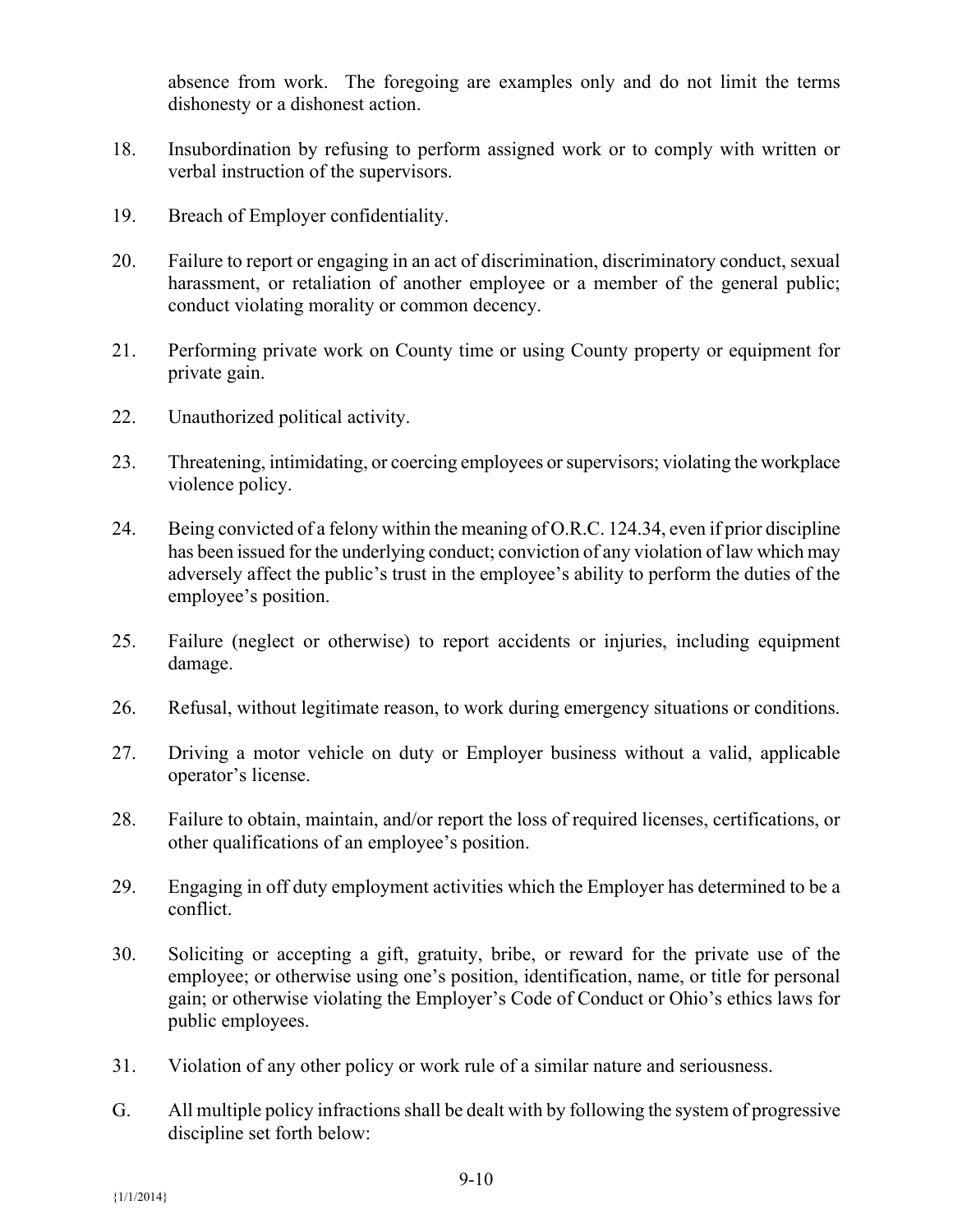- 1. Multiple offenses which are unrelated are progressively disciplined in the groups in which the offenses are classified; and,
- 2. Multiple offenses which are related are progressively disciplined regardless of the groups in which the offense is classified and regardless of the order in which the offenses occurred.
- 3. Multiple offenses which are closely related in time, even if unrelated or in different groups hereunder may be combined to result in discipline which exceeds the severity of the total sum of the separate offenses.

Examples of the difference between the treatment of related and unrelated offenses are as follows:

- 1. If an employee, as a first offense, is found to have violated the Group I Offense #13, failure to use reasonable care of County property or equipment, unless there are special circumstances, he/she would receive verbal counseling. If that employee commits no other related offense during the next twelve (12) months, the record of such counseling would cease to have force and effect on further disciplinary action. Then, if the employee subsequently commits the same offense, and absent special circumstances, he/she would still just receive the verbal counseling*.*
- 2*.* If an employee is found to have committed a Group I Offense where there are not special circumstances, he/she would receive verbal counseling. If, two (2) months later, the employee is found to have committed another related Group I Offense, barring special circumstances, he/she would receive up to a three (3) working day suspension without pay.
- 3*.* If an employee is found to have committed a Group I Offense for which he/she received verbal counseling, and then commits an unrelated Group II Offense, his/her discipline, absent special circumstances, would be verbal instruction and up to a three (3) working day suspension without pay.
- 4*.* If an employee, as a first offense, is found to have violated the Group I Offense #10, use profane or offensive language, he/she would receive, absent special circumstances, verbal counseling. If, however, the same employee subsequently was found to have violated the Group II Offense #18, use of abusive or threatening language – a related Group II Offense – he/she, absent special circumstances, would receive a fifteen (15) working day suspension without pay.
- 5. If an employee has been found to have committed a Group II Offense (i.e., Offense #7 – willful failure to sign in when required) which results in his/her receiving a three (3) working day suspension without pay, and then was found to have committed a related Group I Offense (i.e., Offense #6 – neglect or carelessness in signing in), absent special circumstances, he/she would receive a fifteen (15) working day suspension without pay.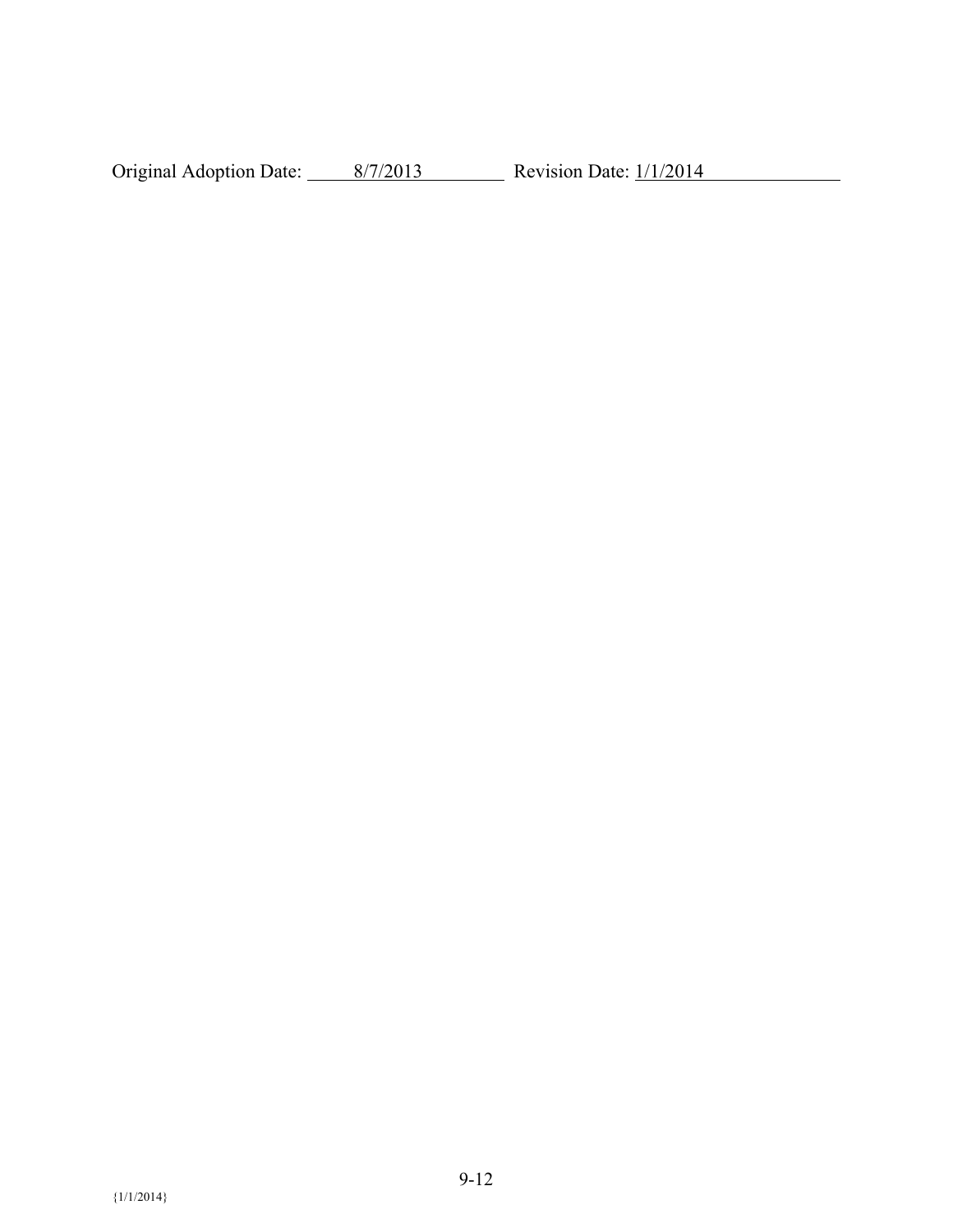# **PRE-DISCIPLINARY CONFERENCE SECTION 9.3**

- A. Whenever the County Engineer or designee determines that a classified employee may be disciplined for cause (including all suspensions, fines, reductions, or terminations), a predisciplinary conference will be scheduled to give the employee an opportunity to offer an explanation of the alleged conduct. The Employer shall also hold a pre-disciplinary conference prior to signing a last chance agreement.
- B. Pre-disciplinary conferences will be conducted by a hearing officer who shall be a management level employee, other than the supervisor issuing the disciplinary action, or a neutral person appointed from outside the County Engineer's Office.
- C. At least five (5) calendar days prior to the conference, the County Engineer or designee shall provide to the employee a written outline of the charges which may be the basis for disciplinary action. The employee may waive the five (5) day notice requirement and request a more expeditious hearing; however, in no case will a hearing be held with less than twenty-four (24) hours notice to the employee. A more expeditious hearing may be scheduled by the Employer where allegations indicate that the employee should be placed on administrative leave.
- D. The employee may choose to 1) appear at the hearing to present an oral or written statement in his/her defense, 2) appear at the hearing and have a chosen representative (employee or non-employee) present an oral or written statement in defense of the employee, or 3) elect in writing to waive the pre-disciplinary conference.
- E. Prior to the disciplinary conference, the employee must be advised of the right to be represented by counsel.
- F. At the conference the employee must answer all questions truthfully. If it is proven in a subsequent hearing that the employee's responses to questions were not truthful, such dishonesty may result in further disciplinary action. Employees refusing to answer direct questions may be subject to additional disciplinary action for insubordination.
- G. At the conference the employee may present testimony that relates to the alleged misconduct occurred. The employee shall have the right to call witnesses on his/her behalf or present any other evidence the employee feels is warranted in defense of the charges. In addition, the employee may cross-examine the management witnesses. The employee shall provide the hearing officer a list of witnesses the employee intends to call no later than forty-eight (48) hours prior to the scheduled hearing. It is the employee's responsibility to notify witnesses that their attendance is desired.
- H. The hearing officer and/or either party may record the conference.
- I. Following the conference, the hearing officer will prepare a report, which will include a summary opinion as to if there is sufficient evidence to support the noted charges. A copy of the report will be provided to the employee and the charging supervisor within five (5) days of the receipt of the final report by the County Engineer.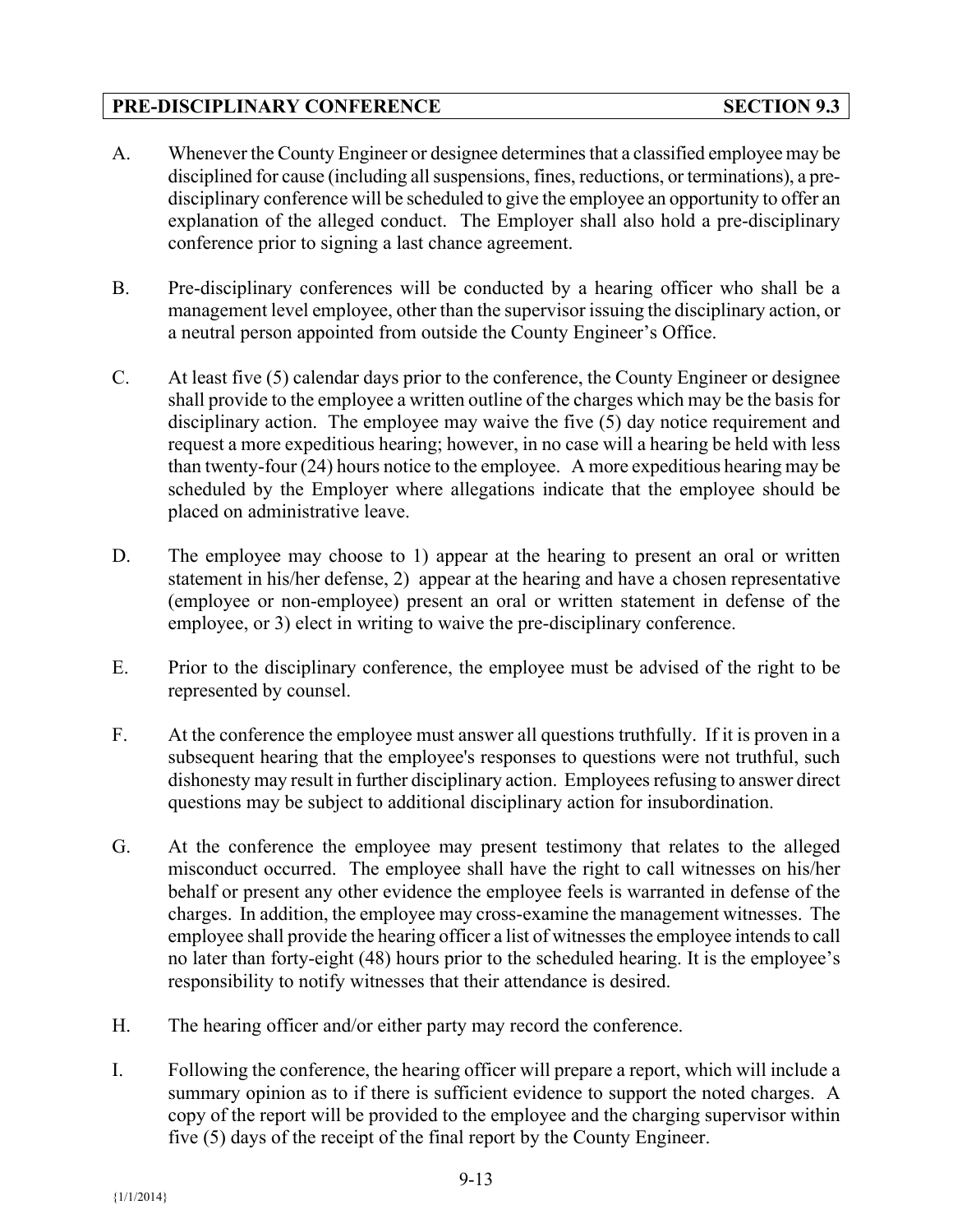J. The County Engineer will decide what discipline, if any, is appropriate, and notify the employee in writing.

Original Adoption Date:  $\frac{8/7/2013}{8/7/2013}$  Revision Date:  $\frac{1}{1/2014}$ 

# **APPEALS OF PERSONNEL ACTIONS SECTION 9.4**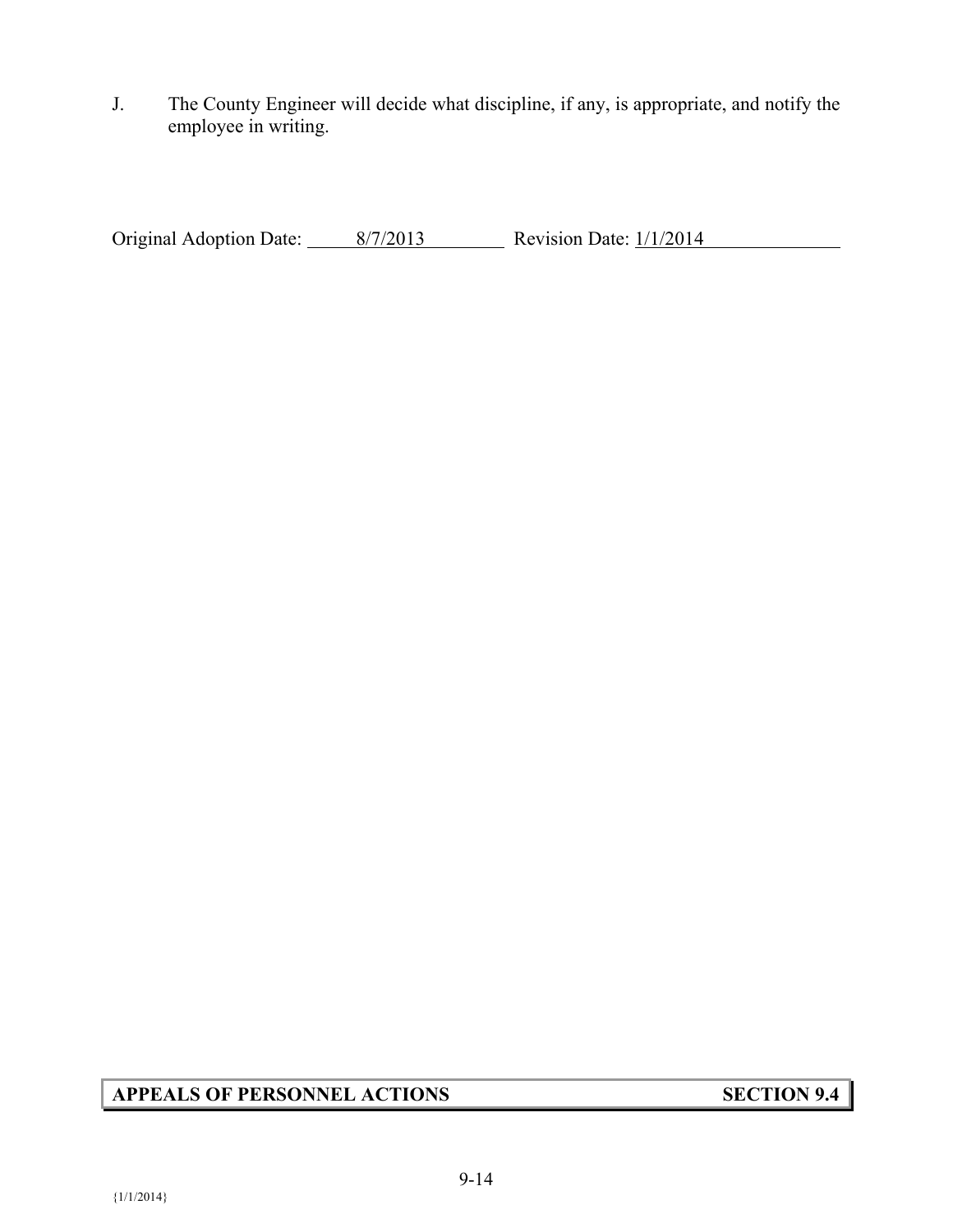- A. Records of verbal counseling are not subject to appeal. Written reprimands may be appealed through the internal appeal procedure up to the County Engineer, or designee.
- B. Personnel actions for classified employees such a reduction; a suspension of forty (40) or more work hours in the case of an employee exempt from the payment of overtime compensation; a suspension of twenty-four (24) or more work hours in the case of an employee required to be paid overtime compensation; removal, except for the reduction or removal of a probationary employee; layoff, job abolishment, and job reclassification may be appealed by an affected employee through the County Engineer's internal complaint procedure. If necessary, the above listed personnel actions may be appealed by an affected employee to the State Personnel Board of Review (SPBR). Disciplinary action based on conviction of a "felony" within the meaning of R.C. 124.34 may not be appealed to the SPBR.
- C. Appeals to the SPBR from removal, demotion, or suspension must be filed within ten (10) days after the employee is served the disciplinary order. Appeals concerning layoffs must be made within ten (10) days after receipt of the layoff notice or the date of displacement.
- D. The SPBR maintains authority to decide whether an appeal warrants a hearing. When an appeal is heard, the SPBR may affirm, disaffirm, or modify personnel decisions made by the County Engineer. However, in an appeal of a removal order based upon a violation of a last chance agreement, the Board, Commission, or Trial Board may only determine if the employee violated the agreement and thus affirm or disaffirm the judgment of the County Engineer.
- E. Temporary, intermittent, and other employees serving in the unclassified service have no appeal rights to the SPBR. Probationary employees likewise may not appeal to the SPBR.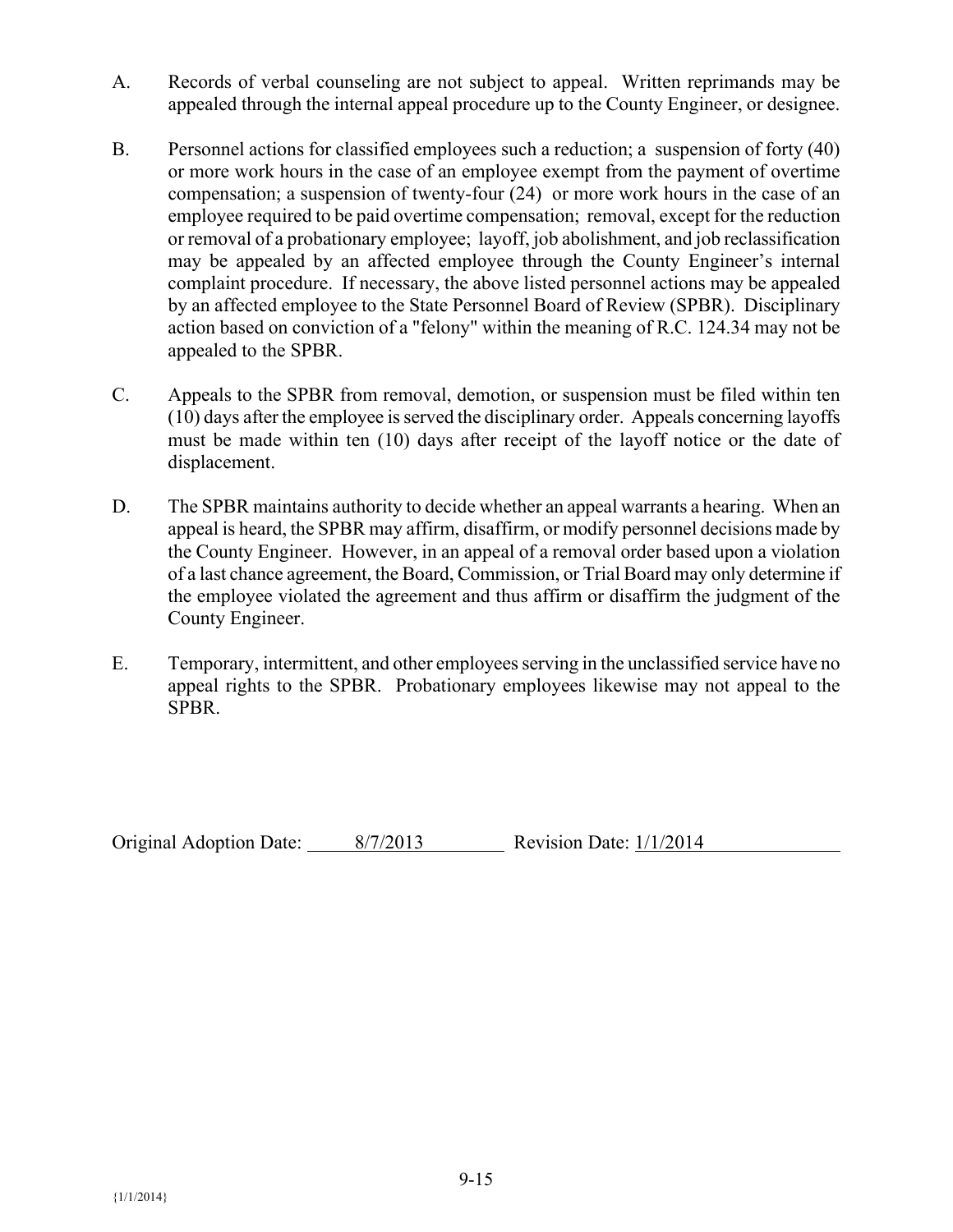## **GRIEVANCE PROCEDURE SECTION 9.5**

- A. The County Engineer recognizes that within any organization there will be occasional differences among its employees regarding interpretations of rules or other problems stemming from conditions of employment.
- B. Whenever differences or problems arise, employees must first attempt to resolve the matter informally with their immediate supervisor, normally within three (3) working days of the incident or of the employee's knowledge of the facts giving rise to the incident.
- C. Where a group of employees desires to file a grievance involving a situation affecting each employee in the same manner, one employee selected by such group will process the grievance or complaint on behalf of the group.
- D. In the event a difference or problem cannot be resolved informally, the following complaint procedure shall be followed by the employee(s) to seek a resolution of the grievance.
	- Step 1: (Immediate Supervisor): Any employee having a complaint may file it in writing with his or her immediate supervisor. In order for the complaint to be recognized, it must be filed within five (5) working days from the date the alleged incident occurred. The supervisor will investigate the complaint and meet with the employee. Within two (2) working days from the date of the meeting, the supervisor will respond to the grievance in writing.
	- Step 2: (Intermediate Supervisor other than Department Head) (if not applicable proceed to Step 3): If the issue is not resolved in Step 1, the employee may pursue the matter by submitting the complaint in writing to the next supervisor in the employee's chain of command within five (5) working days from the reply received in Step 1. The supervisor will investigate and meet with the employee. Within three (3) working days from the date of the meeting the supervisor will respond to the grievance in writing.
	- Step 3: (Department Head): If the issue is not resolved in Step 2, the employee may pursue the matter by submitting the complaint in writing to the Department Head within five (5) working days from the reply received in Step 2 (or Step 1 if Step 2 is not applicable). The Department Head will schedule a meeting with those concerned and otherwise attempt to resolve the matter. Within five (5) working days from the date of the meeting, the Department Head will respond to the grievance in writing.
	- Step 4: (County Engineer or Designee): If the matter is not resolved in Step 3, the employee may pursue the matter by submitting the complaint in writing to the County Engineer or designee, with a copy to the Personnel Office, within five (5) working days from the reply received in Step 3. The employee shall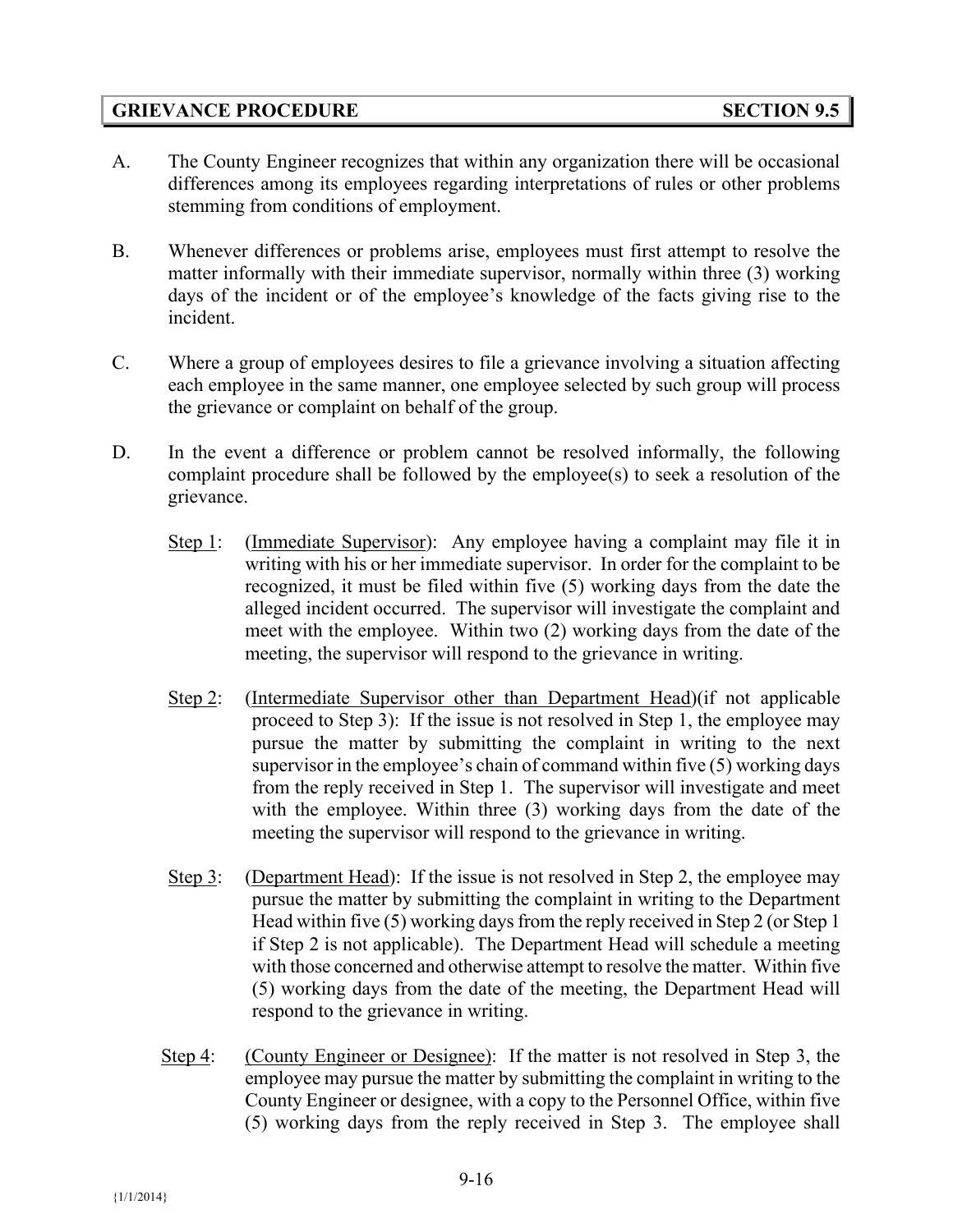include a statement as to why further review is warranted. The County Engineer or designee, at his sole discretion, shall determine whether further investigation and/or an additional meeting is necessary. Within ten (10) working days following the determination to uphold the Step 3 decision or following the meeting with the employee, whichever is applicable, the County Engineer or designee shall respond to the grievance in writing.

- E. In the event of extenuating circumstances, a time limit may be extended by mutual agreement of both parties in writing.
- F. A grievance is considered advanced to the next step by providing a copy to the person hearing the grievance and by mailing or delivering the grievance tracking form to the Personnel Office within the stated time limits. Complaints not processed to the next step of the procedure within the specified time limit, or any extension thereof, shall be considered to have been resolved on the basis of the decision at the previous step. Any complaint not answered within the prescribed time limit or extension thereof, shall be considered to have been answered in the negative and may be advanced to the next step. Copies of all responses shall be provided to the employee, the Personnel Office, and the County Engineer or designee.
- G. Grievances are to be settled at the earliest possible step of the procedure. The employee must use the prescribed forms and proceed through all steps of the procedure in proper order and within the set time limits, unless otherwise noted. Grievances involving disciplinary action, other than verbal counseling, shall be filed at the step beginning with the level of management issuing the action. Grievances involving the denial of a step increase shall be filed directly at Step 4.
- H. Certain decisions by the County Engineer are not subject to the grievance procedure. The supervisor reviewing the initial grievance is responsible for determining whether the complaint presents a grievable issue. Examples of issues which may not be processed through the formal steps of the grievance procedure include, but are not limited to, verbal counseling's, performance evaluation scores, hiring and promotion decisions, granting or denying of discretionary bonuses or accelerated step increases, etc. An employee will be notified by the supervisor if the issue presented is not grievable. The employee may request to meet with the Personnel Office to discuss his/her complaint and seek resolution informally.
- I. An employee may choose to be represented at the Step 3 and Step 4 meetings, if applicable. The employee must notify the person conducting the meeting of the chosen representative at least forty-eight (48) hours prior to the scheduled meeting. The expense of any representative shall be paid by the party requesting representation. Either party may record the meeting.
- J. Within five (5) days of the receipt of the final decision, the complainant must sign and return one copy of the final response to the Personnel Office.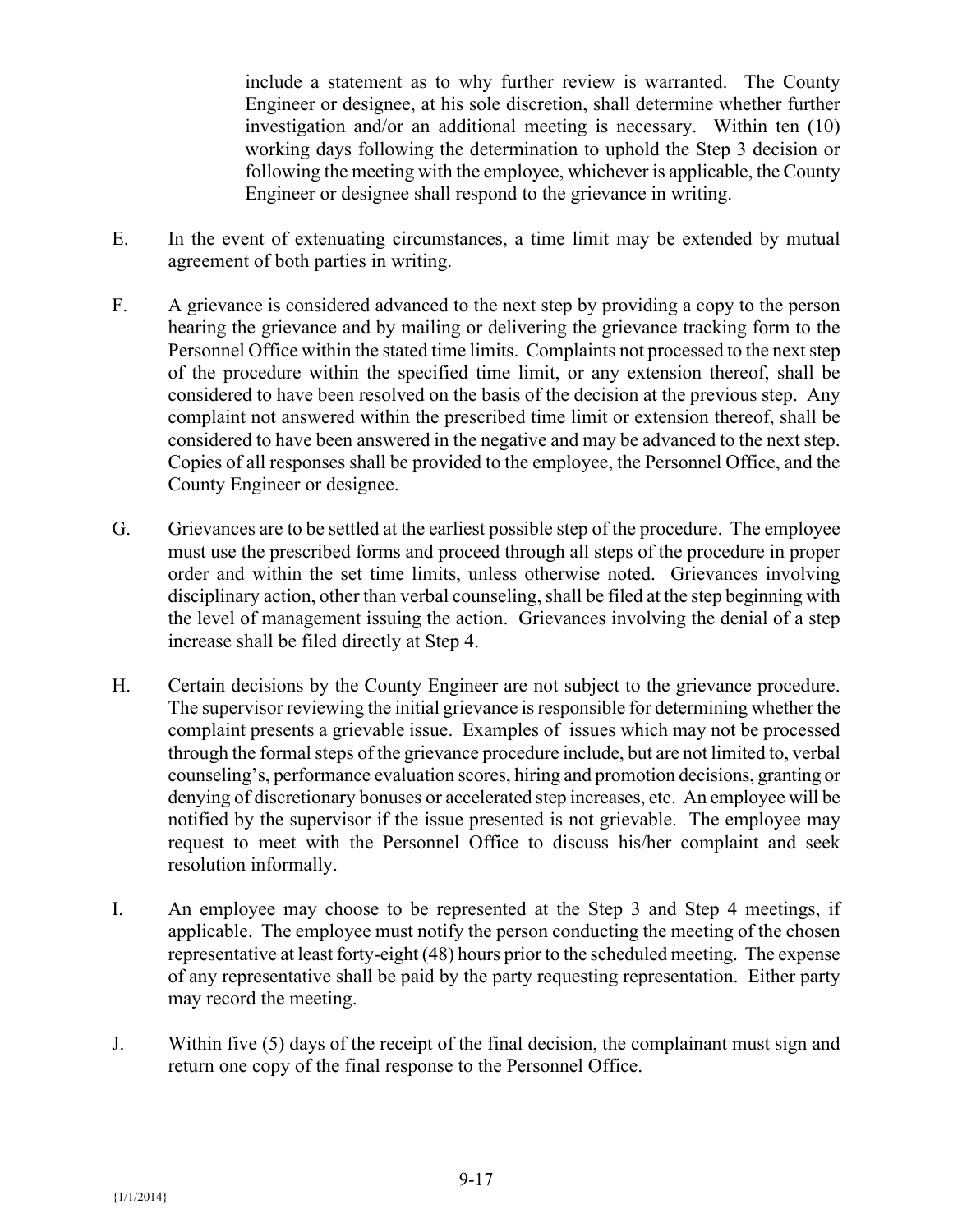K. Where the alleged complaint is of a nature that qualifies for appeal under rules of the SPBR, the complainant must appeal through the SPBR in accordance with the rules of that Board.

Original Adoption Date:  $\frac{8/7/2013}{8/7/2013}$  Revision Date:  $\frac{1}{1/2014}$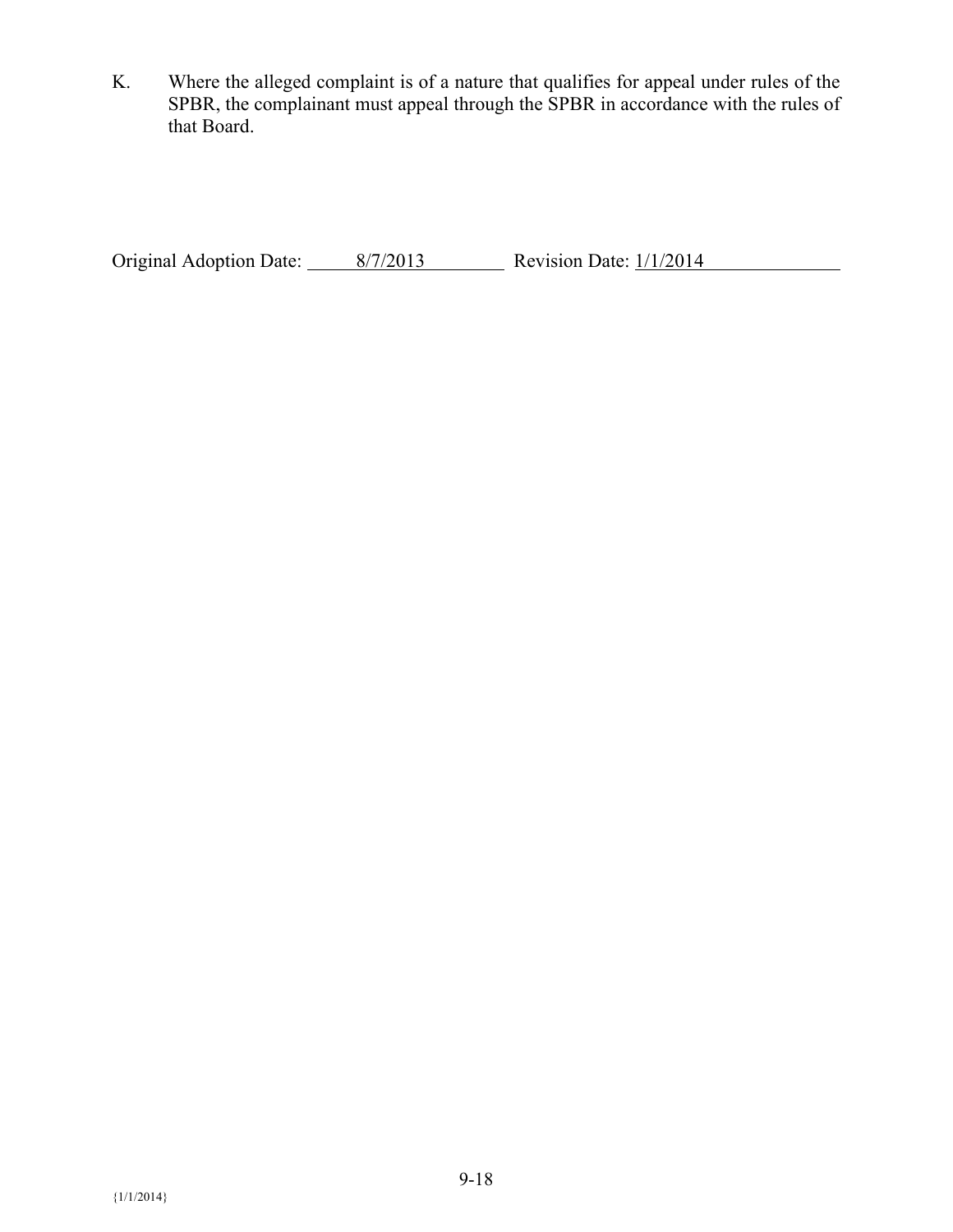## **HAMILTON COUNTY ENGINEER PERSONNEL POLICY AND PROCEDURE MANUAL**

## **CHAPTER 10 NON-DISCIPLINARY SEPARATION**

- 10.1 RESIGNATION
- 10.2 RETIREMENT
- 10.3 REDUCTION IN FORCE/LAYOFF
- 10.4 DISABILITY SEPARATION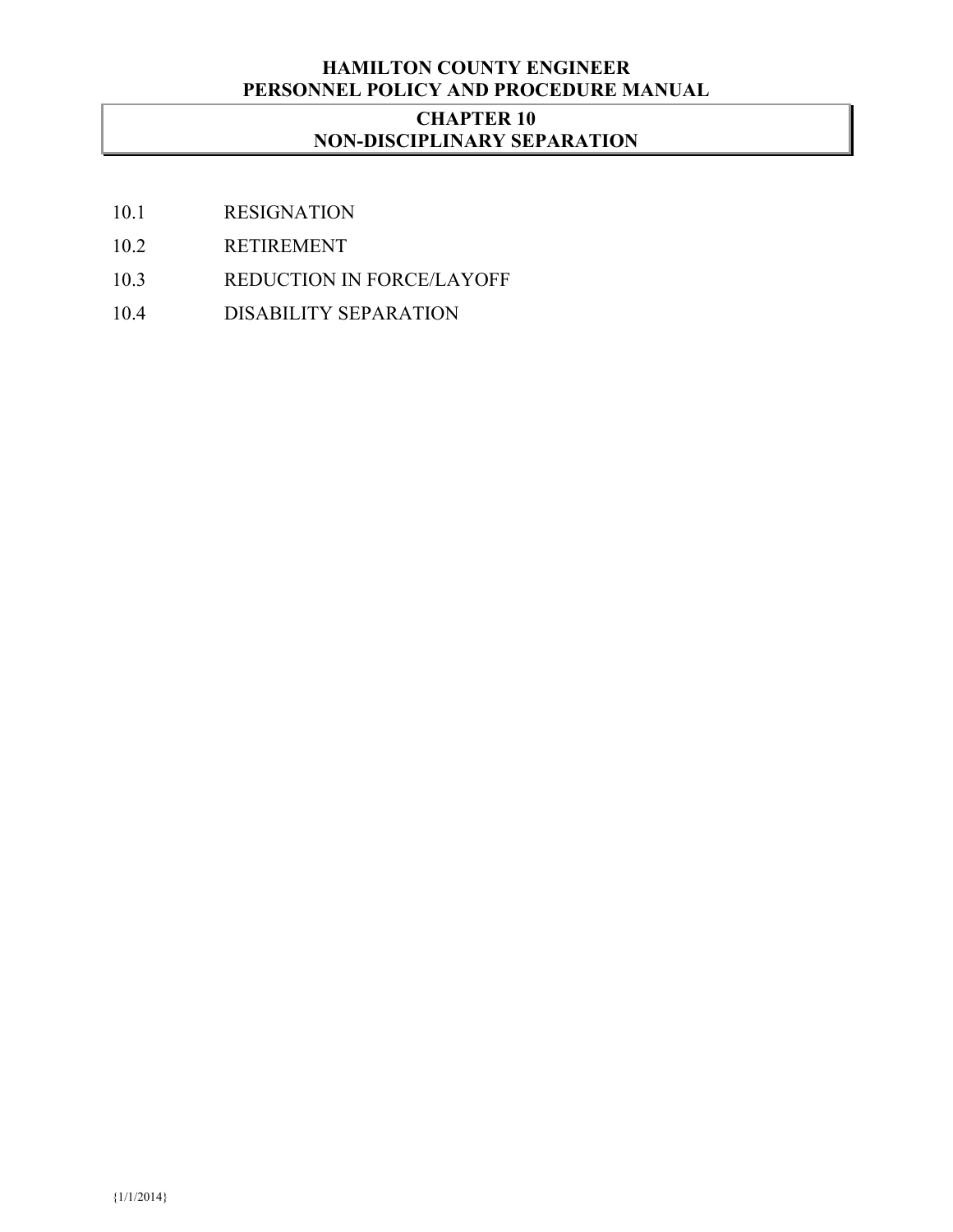#### **RESIGNATION SECTION 10.1**

- A. Employees who plan to resign voluntarily must notify their supervisor and Department Head, in writing, at least two (2) weeks in advance of the effective date of resignation. Failure to provide proper notification may result in ineligibility for re-employment.
- B. The supervisor or Department Head shall forward a copy of the written resignation to the Personnel Office for inclusion in the employee's personnel file. The Personnel Office is responsible for notifying other appropriate County agencies.
- C. Prior to the effective date of the resignation, or otherwise voluntarily terminated employment, an employee will be requested to attend an exit interview with the Personnel Office, Department Head and/or designee. The exit interview is an opportunity for the employee to offer constructive criticism and insights to the County Engineer regarding the operations. Cooperation by the employee is appreciated and encouraged.
- D. During the exit interview, employee will be provided with information regarding eligibility for continued health insurance benefits and options, under the Ohio Public Employees Retirement System (OPERS).
- E. Prior to the employee's last day of employment, the employee shall return all County Engineer property including keys, ID cards, safety equipment, and any other equipment or supplies issued to the employee.
- F. Job Abandonment: Any employee who fails to report to work or fails to notify the Employer of his/her absence for three (3) consecutive days will be considered to have voluntarily abandoned his/her position and may be subject to removal.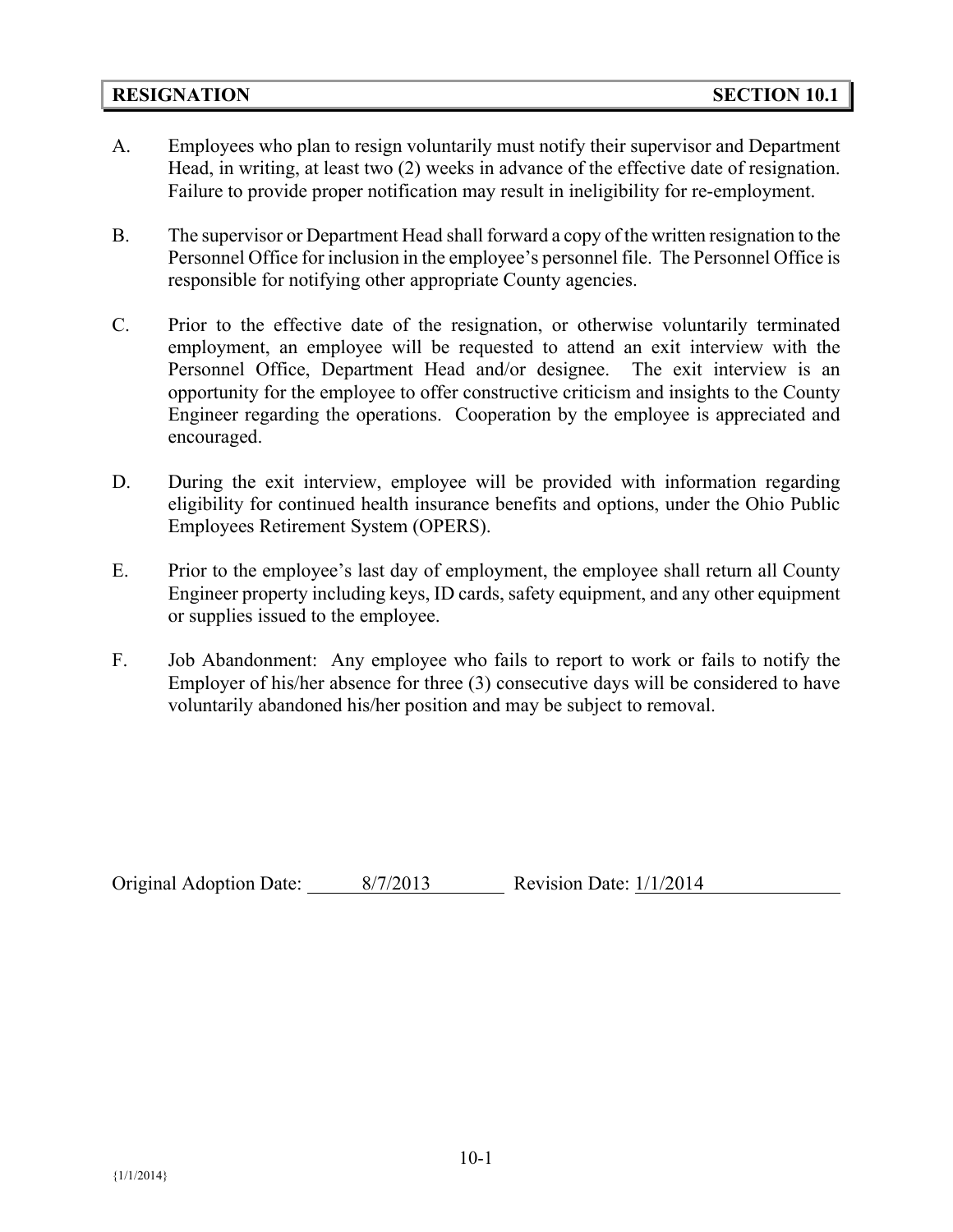#### **RETIREMENT SECTION 10.2**

- A. All full-time employees are required to participate in the Ohio Public Employees Retirement System (OPERS). This program is entirely independent of the federal Social Security System.
- B. An employee is requested to notify his/her supervisor and Department Head in writing at least sixty (60) days prior to the effective date of his/her anticipated retirement.

Original Adoption Date:  $\frac{8/7/2013}{\text{Revision Date: } 1/1/2014}$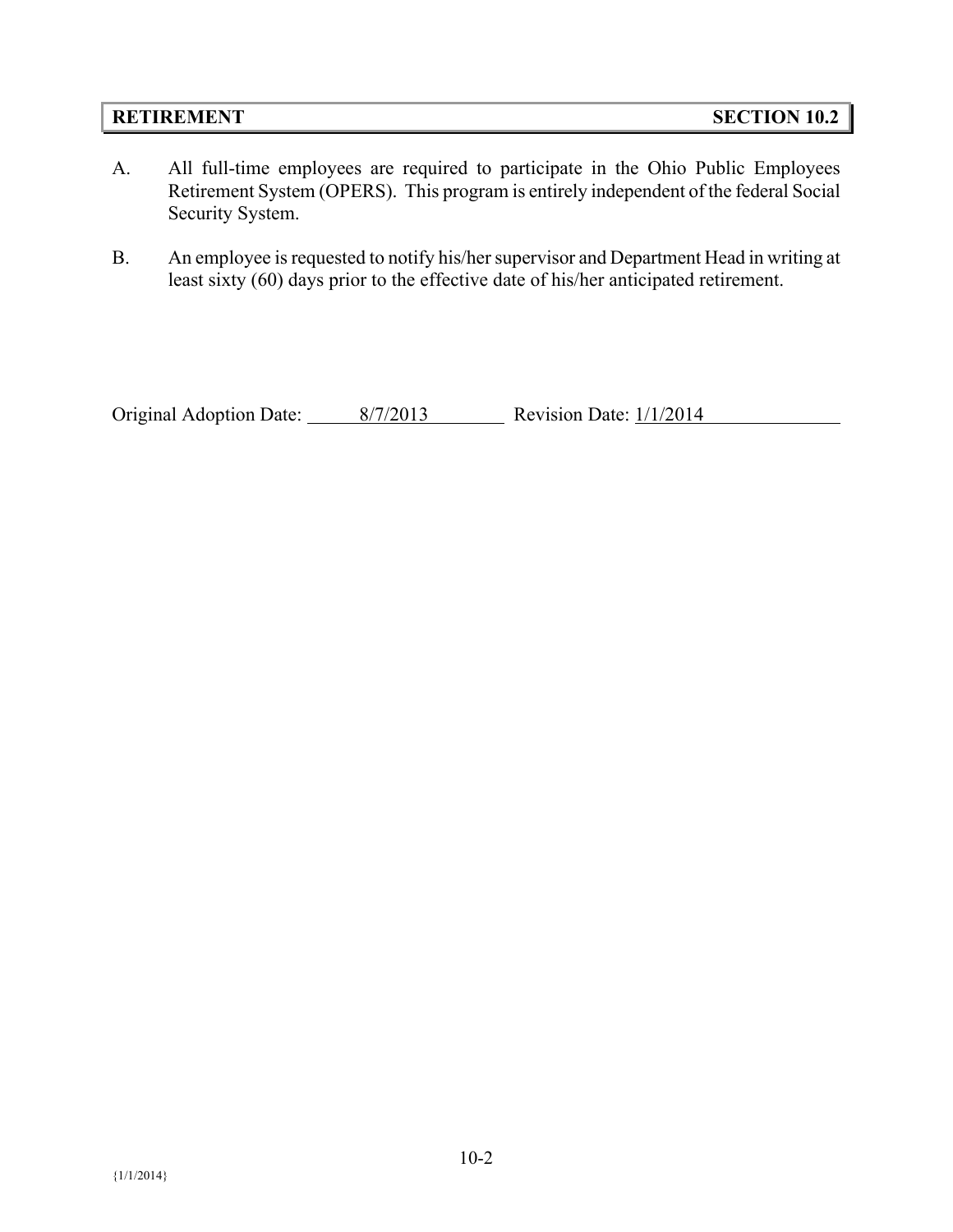## **REDUCTION IN FORCE/LAYOFF SECTION 10.3**

- A. The County Engineer maintains the legal right to reduce the workforce whenever such a reduction in force is necessary due to:
	- 1. Lack of work;
	- 2. Lack of funds or projected lack of funds;
	- 3. Job abolishment; and,
	- 4. Reorganization.
- B. Layoffs shall substantially comply with the requirements specified in Section 124.321- 124.328 of the Ohio Revised Code, Hamilton County Personnel Department (CPD) Administrative Regulations, Chapter 41, and the procedures outlined in this manual.
- C. Layoffs shall not be considered disciplinary action.
- D. Whenever a reduction in the workforce is necessary, the County Engineer maintains the legal right to determine the classification(s) in which the layoff(s) will occur and the number of employees to be laid off within each classification.
- E. The Employer shall follow the systematic procedure outlined in the CPD Regulations, 41-07 through 41-09, to determine the order of layoff. Such systematic procedures include consideration of each employee's classification assignment, appointment type, continuous service time, and efficiency.
- F. An employee subject to layoff shall be notified of the action at least fourteen (14) calendar days prior to its effective date, seventeen (17) calendar days if the notice is mailed by certified mail.
- G. An employee who is to be laid off or whose job has been abolished may, at his/her option, exercise his/her rights to displace (bump) another employee or fill an available vacancy in the same or lower classification, in accordance with the provisions outlined in the CPD Regulations 41-11 and 41-12.
- H. An employee exercising his/her displacement rights shall be paid according to the same rate of pay or range assigned to the classification into which the employee was displaced.
- I. A person who was laid off may be reinstated at any time within one (1) year of the effective date of layoff, provided the person remains qualified to perform the duties of the position. Reinstatement of laid off employees shall comply with the provisions outlined in CPD Regulations 41-16 through 41-18.
- J. Each employee eligible to be recalled from layoff shall be notified of the offer of reinstatement by certified letter.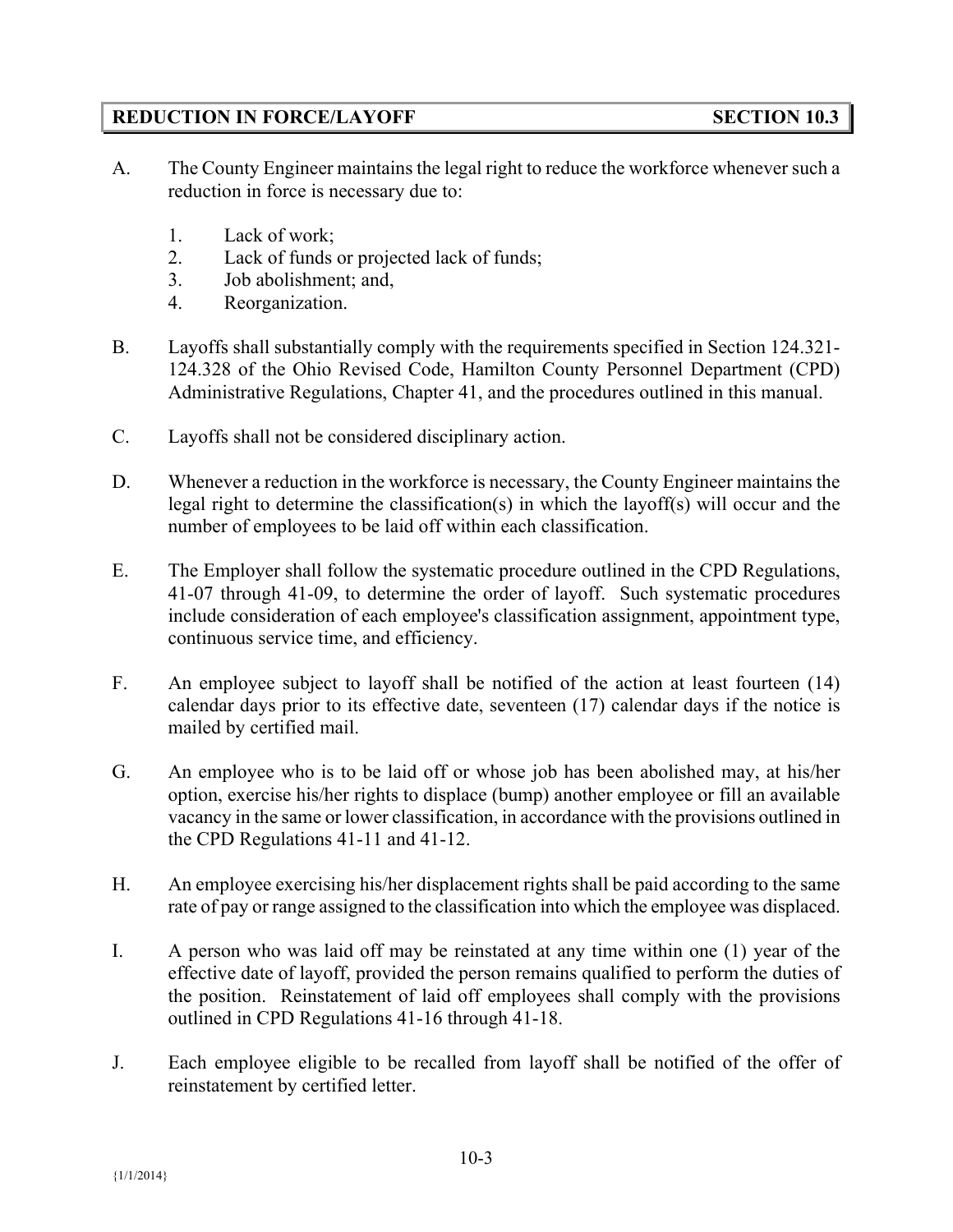- K. The employee must keep a current address on file with the Personnel Office. Failure to do so may result in the inability to notify the laid off employee of his/her eligibility for reinstatement.
- L. Each recalled employee shall be allowed ten (10) calendar days from the date of receipt of the certified letter to return to work, except in the event of extenuating circumstances, submitted in writing and approved by the County Engineer.
- M. Any employee accepting or declining reinstatement to the same classification from which the layoff or displacement initially occurred shall be removed from eligibility for further recall, except as otherwise provided by law.
- N. If not removed previously, the name of the laid off or displaced employee shall be removed from eligibility for recall one (1) calendar year after the employee was laid off or displaced from his original position.

Original Adoption Date: 8/7/2013 Revision Date:  $1/1/2014$ 

## **DISABILITY SEPARATION SECTION 10.4**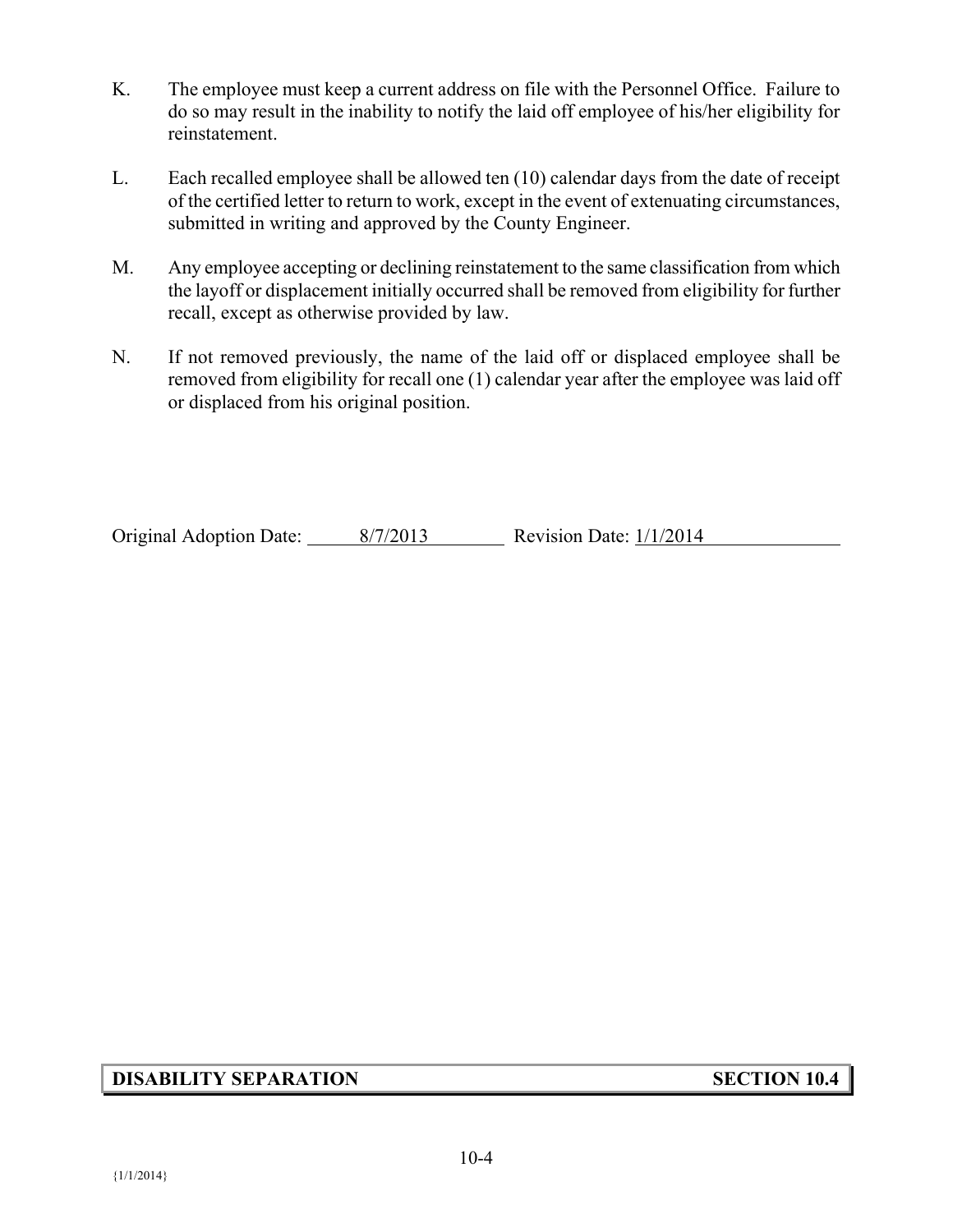A. In accordance with Chapter 34 of the CPD Regulations, a disability separation may be granted when a classified employee becomes unable to perform the essential functions of his/her position, with or without reasonable accommodation, due to a disabling illness, injury, or condition, and said employee has exhausted all accumulated leave, paid and unpaid, to which he/she is entitled.

## B. VOLUNTARY DISABILITY SEPARATION

- 1. An employee may request in writing to the County Engineer or designee a voluntary disability separation. All such requests must be forwarded to the Personnel Office.
- 2. The employee must provide credible medical evidence signed by a licensed practitioner substantiating that the employee is unable to perform the essential job duties of his/her position due to a disabling illness, injury, or condition.
- 3. The County Engineer may grant an employee's request for a disability separation, or require the employee to submit to a medical or psychological examination by a licensed practitioner selected by the Employer, at the Employer's expense.
- 4. Failure to submit to such examination may result in discipline, up to and including removal.
- 5. Both the employee and the Employer shall receive the results of the examination.
- 6. An employee who is granted a voluntary disability separation waives the right to a pre-separation hearing and to an appeal of the decision to grant the employee's request.

## C. INVOLUNTARY DISABILITY SEPARATION

- 1. If an employee becomes unable to perform the essential functions of the employee's position and if the employee has exhausted all other available leaves, the County Engineer may involuntarily separate the employee.
- 2. The County Engineer may require that an employee submit to a medical or psychological examination by a licensed practitioner selected by the Employer at the Employer's expense, to determine if the employee is unable to perform the essential job duties of his/her position due to a disabling illness, injury, or condition.
- 3. Both the employee and the Employer shall receive the results of the examination.
- 4. Failure to submit to such examination may result in discipline, up to and including removal.